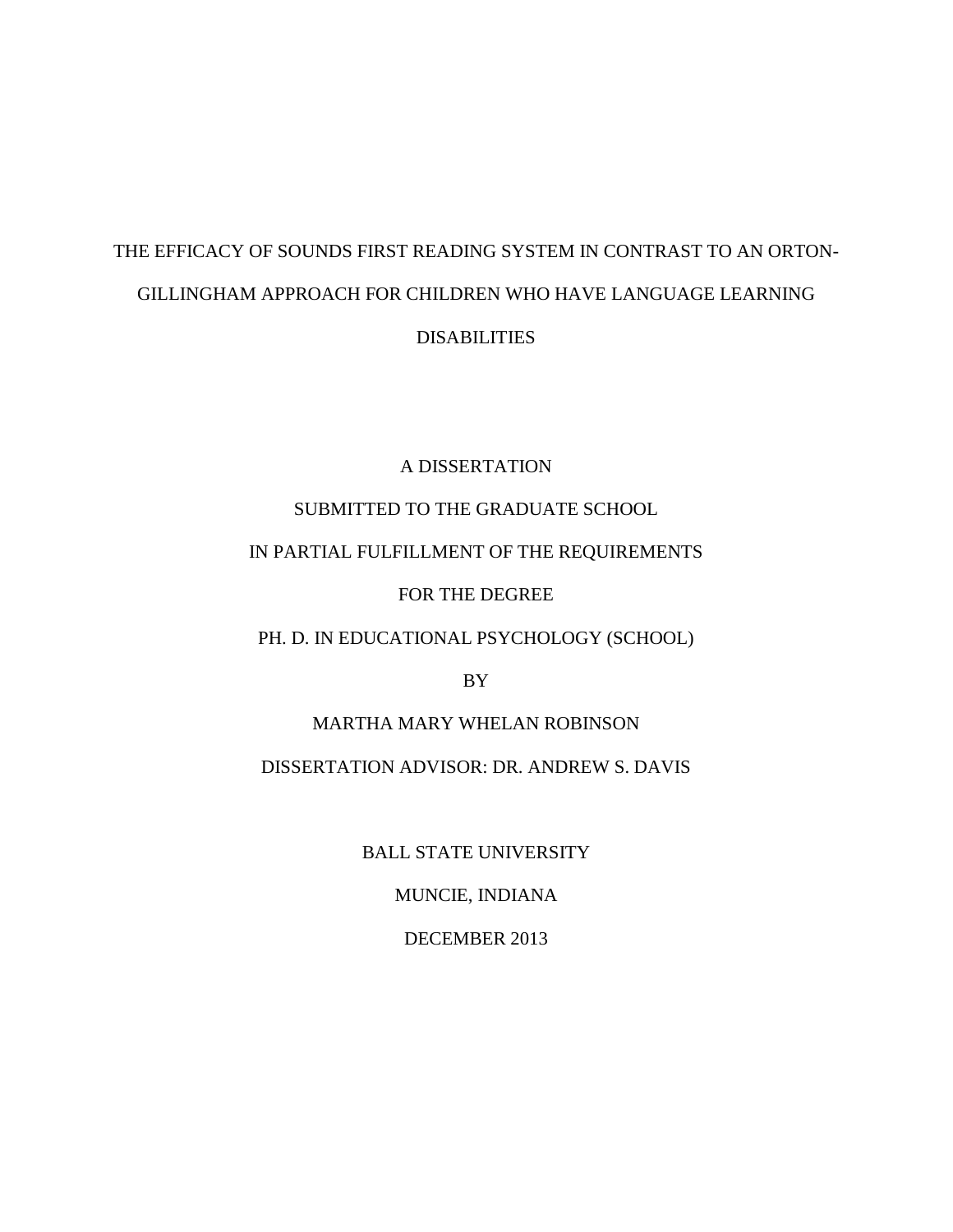#### Abstract

# Robinson, M.M.W. *The Efficacy Of Sounds First Reading System In Contrast To An Orton-Gillingham Approach For Children Who Have Language Learning Disabilities*

This is the first study to explore the efficacy of Sounds First Reading System (SFRS). The study is of SFRS in contrast to an Orton-Gillingham (OG) approach for 18 children with language learning disabilities. The study compares the results of 5 subtests of the *Woodcock-Johnson III Tests of Achievement (*WJ III ACH) (Woodcock & Mather, 2001) over two years with a matched sample. The study is a record review of archival data on 36 children who attended a private school exclusively for children with language learning disabilities. Eighteen were matched controls. The data consisted of three occasions of the 5 assessments (Letter-Word Identification, Word Attack, Passage Comprehension, Reading Fluency and Spelling) on three occasions over the course of two years; the Baseline, Assessment 2 after a year of OG instruction and Assessment 3 after a year of SFRS instruction for the SFRS sample and a second year of OG instruction for the matched sample. Two-way ANOVA with between and within subjects factors was run to determine if there were differences in the patterns of achievement in raw scores of the WJ III ACH test for the SFRS sample in comparison to a matched sample.

As a study on archive data there were limitations due to a lack of a random sample and a small sample. There were no significant differences between the two groups however, there were significant changes within the factors and there was evidence that SFRS was as effective as OG for this group of children.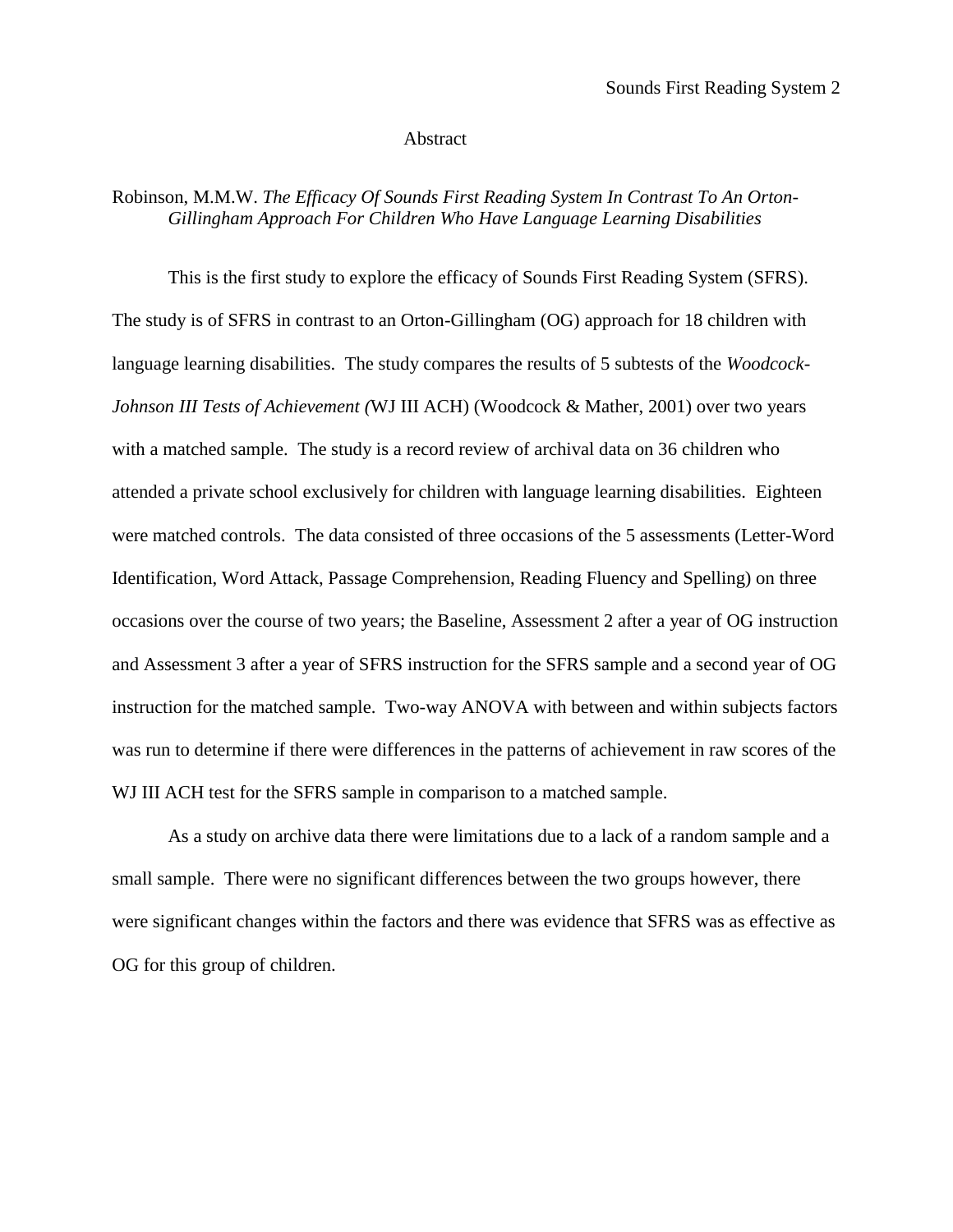## ACKNOWLEDGEMENTS

This process has been much harder than I thought it would be and it has taken much longer than one would hope. The culmination of this paper marks the culmination of a year in which 18 children actually used Sounds First Reading System which first came to me seven years earlier when I first began what I thought was going to be a dissertation. Those years have been filled with many false starts and missed goals. I must acknowledge my husband Eric and my children, Liam, Aidan and Kearney who have encouraged me throughout this process.

My work colleagues who were willing to give this a try; especially Janet George who was the first person outside of my immediate family with whom I shared my idea and Phyllis Hutson who taught me phonics.

The faculty of the Ball State School Psychology department, especially Dr. Andrew Davis who has patiently stuck with me despite a few false starts and many close deadlines and Dr. Betty Gridley who encouraged me as a non-traditional student. I learned much in the program at Ball State from many dedicated faculty and fellow students.

I also acknowledge Mr. Kurzweil for your program that gave me the gift of reading to learn and the staff in the Disability Support Program at Ball State who first introduced me to assistive technology. Truly, school is easier when you can do the reading; and this program was only made possible to me with assistive technology. I dream of a day when it will be as readily available as ramps are today.

And finally, to the many students I have learned from over the years. I hope the challenge of putting up with me for the hours was worth it. I know I learned from you; I just hope you also learned from me.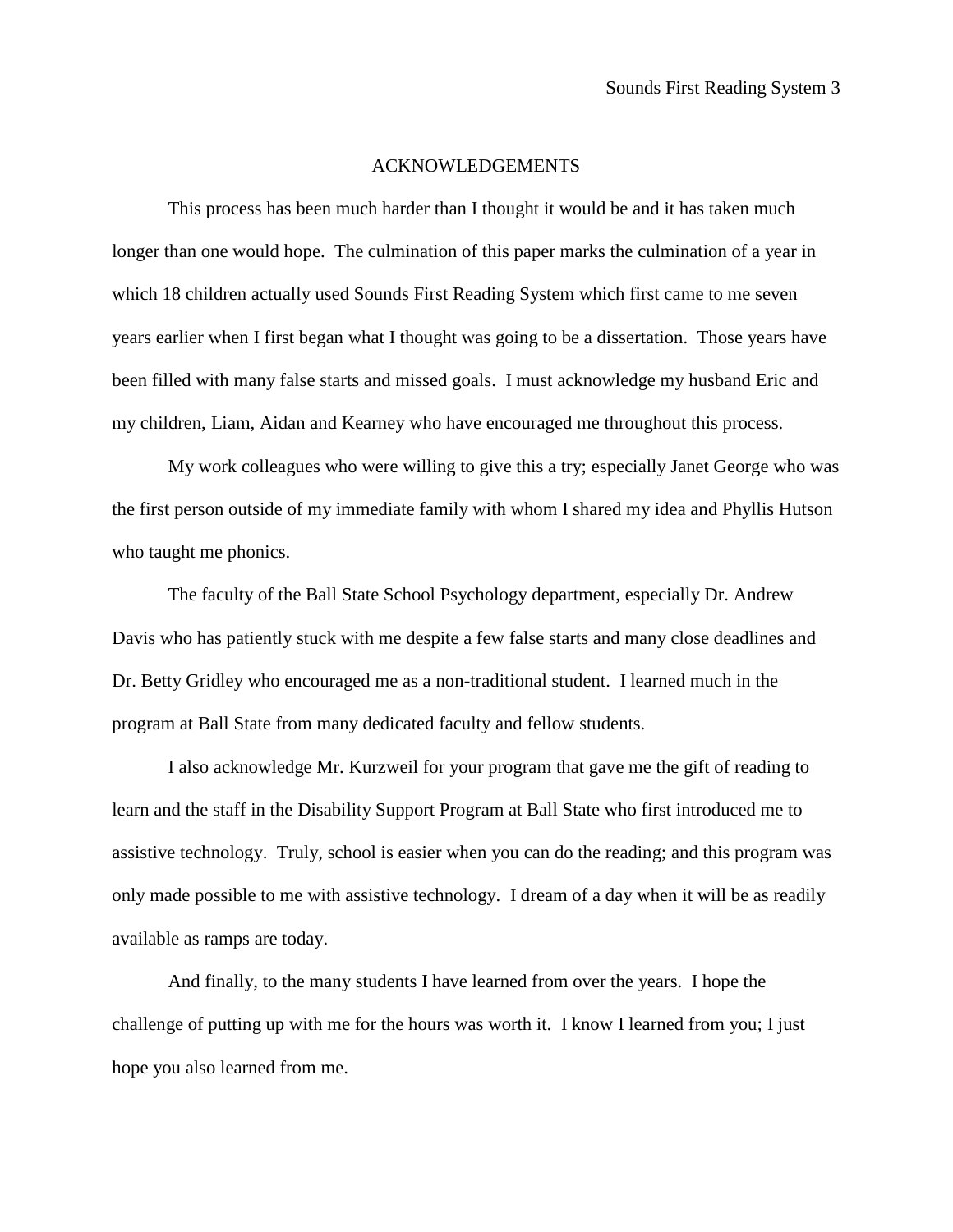# TABLE OF CONTENTS

# CHAPTER 1

| Introduction                                              | 7  |  |  |
|-----------------------------------------------------------|----|--|--|
| Failure in Reading Acquisition                            | 12 |  |  |
| Overview of the Components of Sounds First Reading System | 14 |  |  |
| Rationale of the Study                                    | 15 |  |  |
| Significance of the Study                                 | 18 |  |  |
| <b>Research Questions</b>                                 | 19 |  |  |
| Overview of the Study                                     | 20 |  |  |
| Limitations of the Study                                  | 20 |  |  |
| List of Terms                                             | 21 |  |  |
| <b>CHAPTER 2</b>                                          |    |  |  |
| History of Compulsory Education in the United States      | 27 |  |  |
| The Alphabet Method of Reading Pedagogy                   | 32 |  |  |
| <b>Whole Language Method</b>                              | 34 |  |  |
| Phonics in Reading Instruction                            | 42 |  |  |
| <b>Linguistic Reading Methods</b>                         | 47 |  |  |
| Specific Reading Disabilities and Reading Acquisition     | 51 |  |  |
| Sounds First Reading System (SRFS)                        | 63 |  |  |
| <b>CHAPTER III</b>                                        |    |  |  |
| Methodology                                               | 66 |  |  |
| <b>Participants Selection</b>                             | 66 |  |  |
| Instrumentation                                           | 67 |  |  |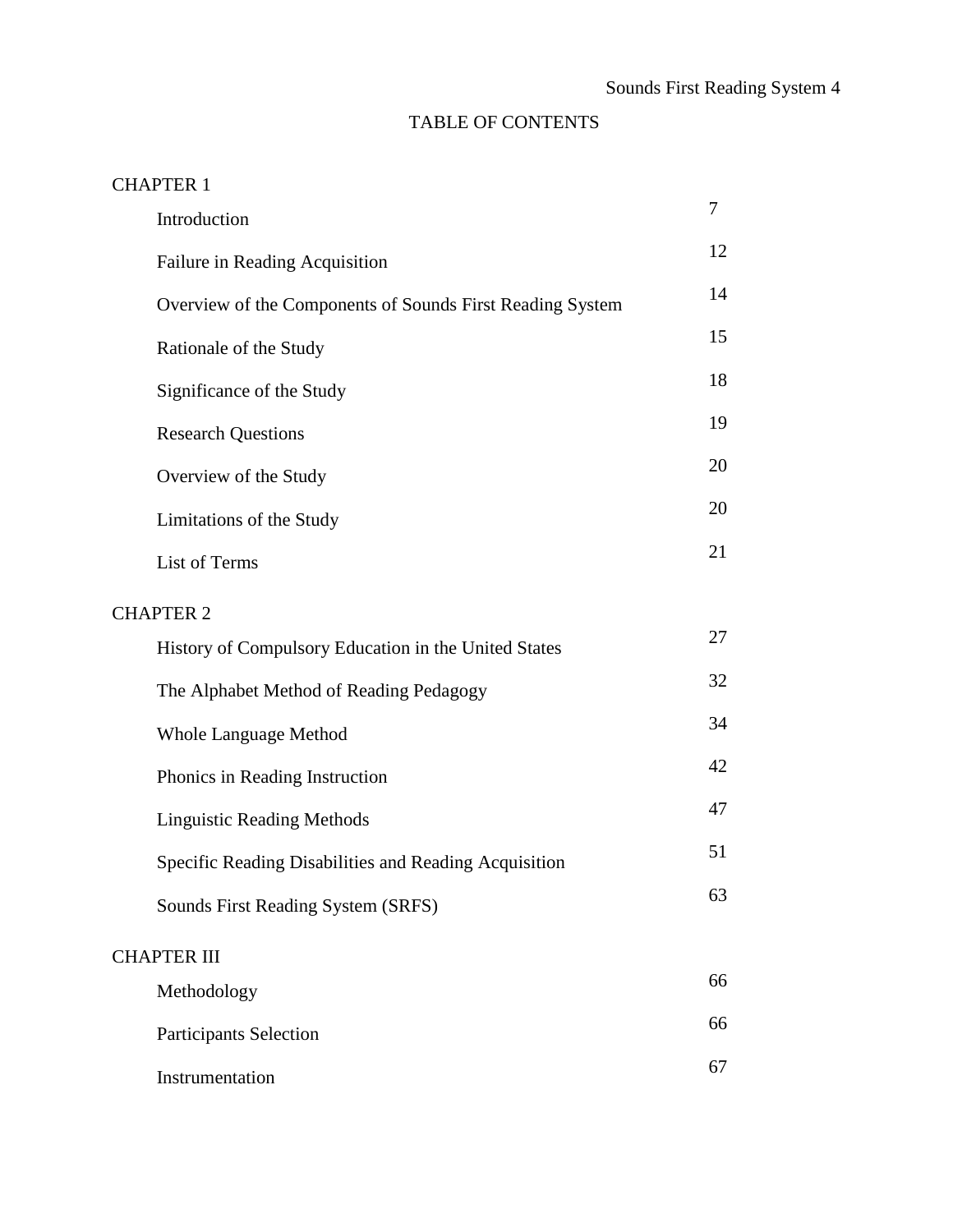|                   | Procedures                                 | 69  |  |  |
|-------------------|--------------------------------------------|-----|--|--|
|                   | <b>Research Questions</b>                  | 71  |  |  |
| <b>CHAPTER IV</b> |                                            |     |  |  |
|                   | Results                                    | 74  |  |  |
|                   | Letter-Word Identification                 | 75  |  |  |
|                   | <b>Word Attack</b>                         | 80  |  |  |
|                   | Passage Comprehension                      | 83  |  |  |
|                   | Spelling                                   | 86  |  |  |
|                   | <b>Reading Fluency</b>                     | 90  |  |  |
| <b>CHAPTER V</b>  |                                            |     |  |  |
|                   | Discussion                                 | 95  |  |  |
|                   | <b>Summary of Results</b>                  | 97  |  |  |
|                   | Limitations and Delimitations of the Study | 99  |  |  |
|                   | Directions for Future Research             | 102 |  |  |
|                   | Conclusion                                 | 103 |  |  |
|                   | <b>REFERENCES</b>                          | 105 |  |  |
| Appendix 1        |                                            | 123 |  |  |
| Appendix 2        |                                            | 124 |  |  |
| Appendix 3        |                                            | 125 |  |  |
|                   |                                            |     |  |  |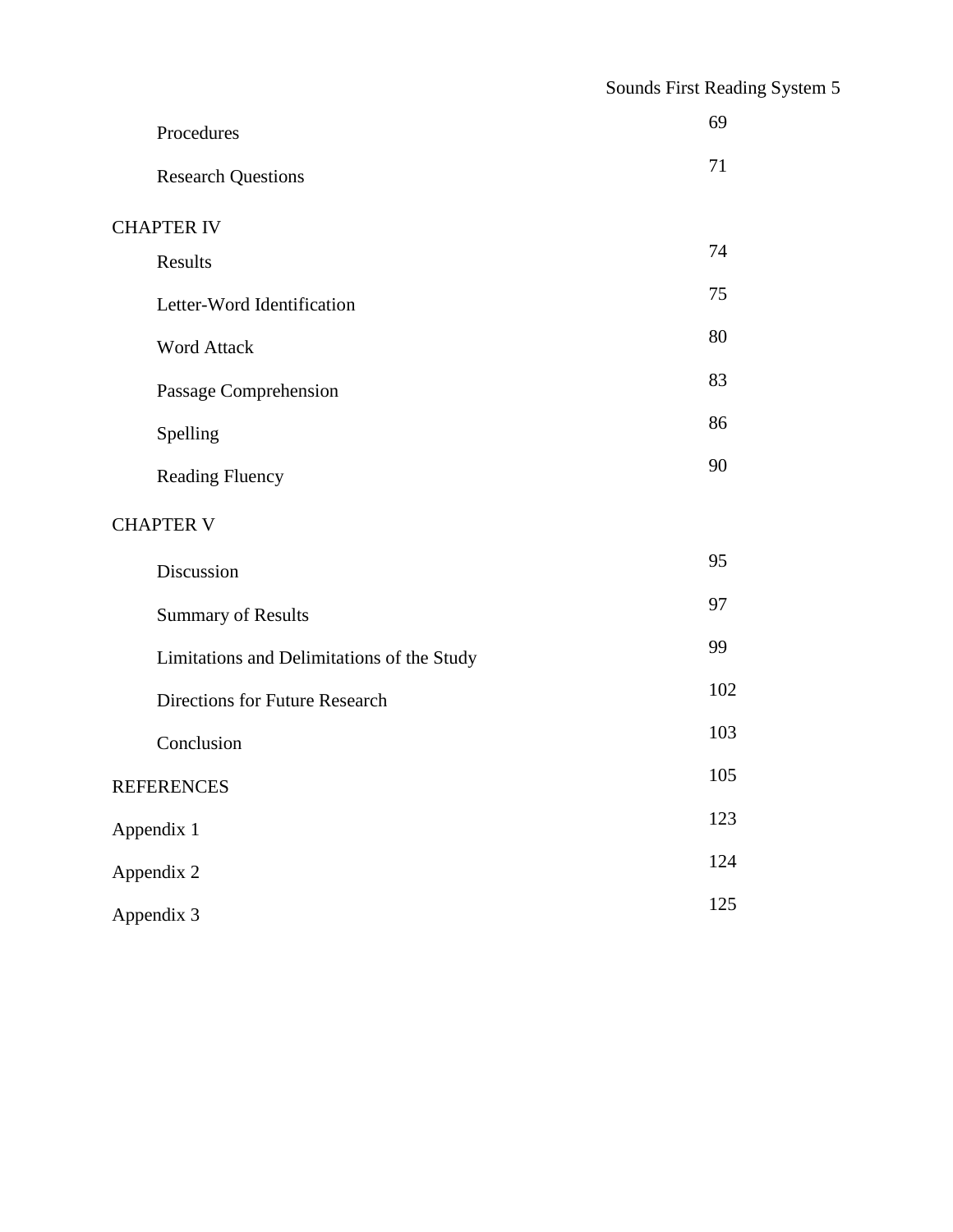# LIST OF TABLES

| $\mathbf{1}$   | T-Tests Comparing Baseline Means Between the SFRS Sample and the            | 75 |
|----------------|-----------------------------------------------------------------------------|----|
|                | <b>Matched Control</b>                                                      |    |
| $\overline{2}$ | Kolmogrov-Smirnov Test of Normality for Letter-Word Identification          | 77 |
| 3              | Levene's Test of Equality of Error Variances for Letter-Word Identification | 78 |
| $\overline{4}$ | Analysis of Variance for WJ III ACH Letter-Word Identification              | 78 |
| 5              | Repeated Measures Pairwise Comparisons for Letter-Word Identification       | 79 |
| 6              | Kolmogrov-Smirnov Test of Normality for Word Attack                         | 81 |
| 7              | Levene's Test of Equality of Error Variances for Word Attack                | 81 |
| $8\,$          | Analysis of Variance for Word Attack                                        | 82 |
| 9              | Repeated Measures Pairwise Comparisons for Word Attack                      | 83 |
| 10             | Kolmogrov-Smirnov Test of Normality for Passage Comprehension               | 84 |
| 11             | Levene's test of equality of Error Variances for Passage Comprehension      | 84 |
| 12             | Analysis of Variance for Passage Comprehension                              | 85 |
| 13             | Kolmogrov-Smirnov Test of Normality for Spelling                            | 88 |
| 14             | Levene's Test of Equality of Error Variances for Spelling                   | 88 |
| 15             | Analysis of Variance for Spelling                                           | 89 |
| 16             | Kolmogrov-Smirnov Test of Normality for Reading Fluency                     | 92 |
| 17             | Levene's Test of Equality of Error Variances for Reading Fluency            | 92 |
| 18             | Analysis of Variance for Reading Fluency                                    | 93 |
| 19             | Repeated Measures Pairwise Comparisons for Reading Fluency                  | 93 |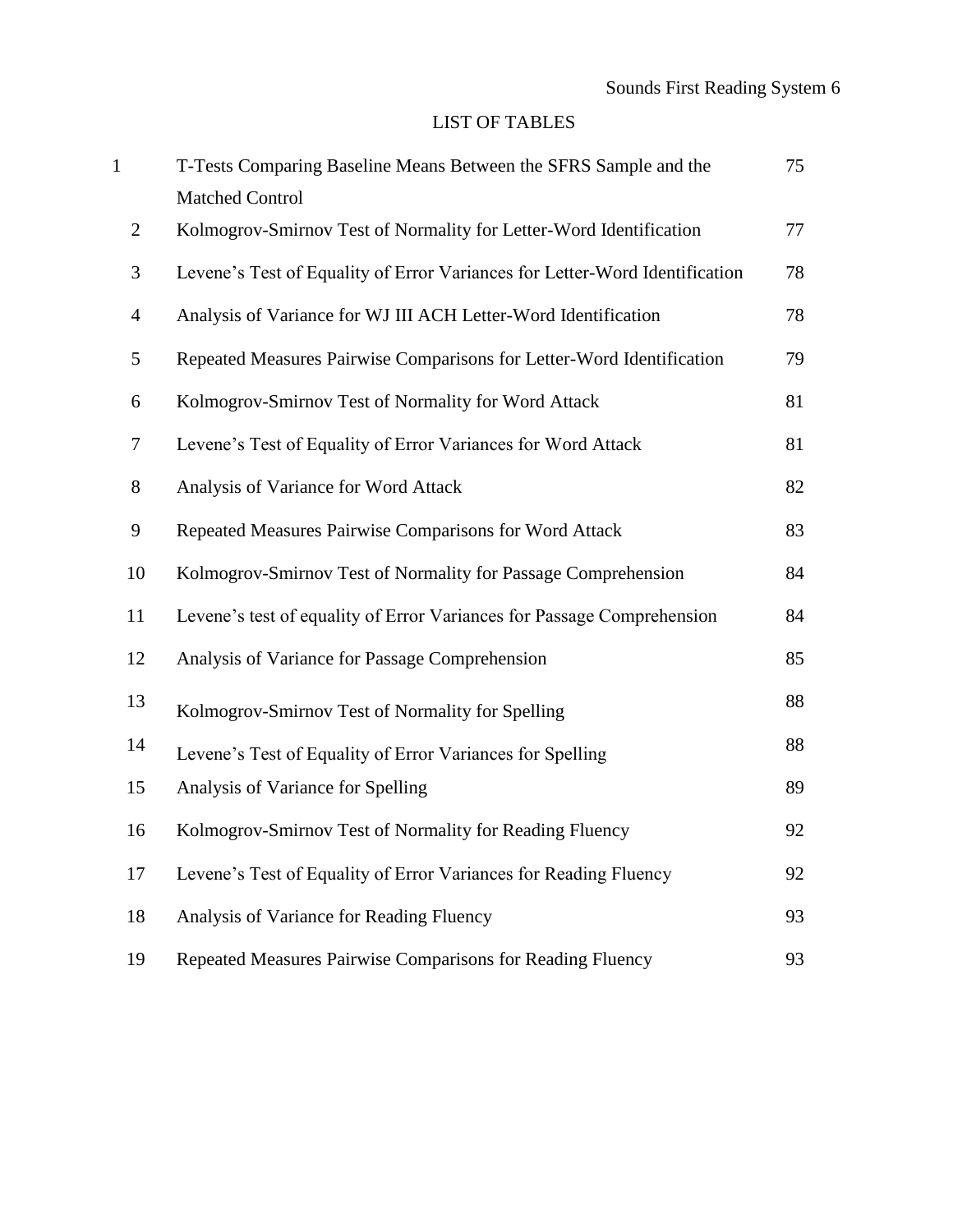#### **CHAPTER 1**

#### **Introduction**

Reading is a fundamental component of education. Because education is compulsory, in the United States, reading is central to the life of every child and how best to teach reading has been debated, and at times the debate has been impassioned. (Adams, 1990; Chall 1967; Goodman, 2011; Robinson, 1977). The debate has emerged from an attempt to find the most successful key to unlock the alphabetic code for all children. Three primary approaches have dominated reading pedagogy in the United States. The primary focus of the debate has been whether instruction that has a child immersed in literature (Elley, 1997; Huey, 1973; Smith, 1992; Trelease, 1989) and relies on incidental learning as the primary tool to inform the code is adequate, or does reading acquisition require direct instruction with carefully monitored exposure to phonetically controlled text (Aaron, 2005; Henry, 2003; Pollard, 1897). In addition, there has been a separate endeavor to look for instructional approaches that will address the needs of the delayed or reader with disabilities (Gillingham & Stillman, 1934; McGuinness, McGuinness & Donohue, 1995; McIntyre & Pickering, 1995; Monroe, 1936; Myers & Hammill, 1969; Orton, 1966; Shaywitz, 2003). From each of these divergent perspectives of reading pedagogy a wide array of methods has emerged, but there are many children who fail to attain a reading level adequate to support their education (Baer, Kutner, & Sabatini, 2009; Carroll & Chall, 1975; Gray, 1984; National Reading Panel, 2000).

A primary issue that must be addressed in all reading instruction is how one decodes unknown words. Word decoding, often referred to as word attack skills, was universally weak among adults who were assessed through the National Reading Council (NRC, 2005). In 1992 and in 2003 the NRC conducted an adult literacy survey to gain insights into adult literacy levels in the US population. The 1993 survey was called the National Adult Literacy Survey (NALS) and the 2003 survey was called the National Assessment of Adult Literacy (NAAL). Both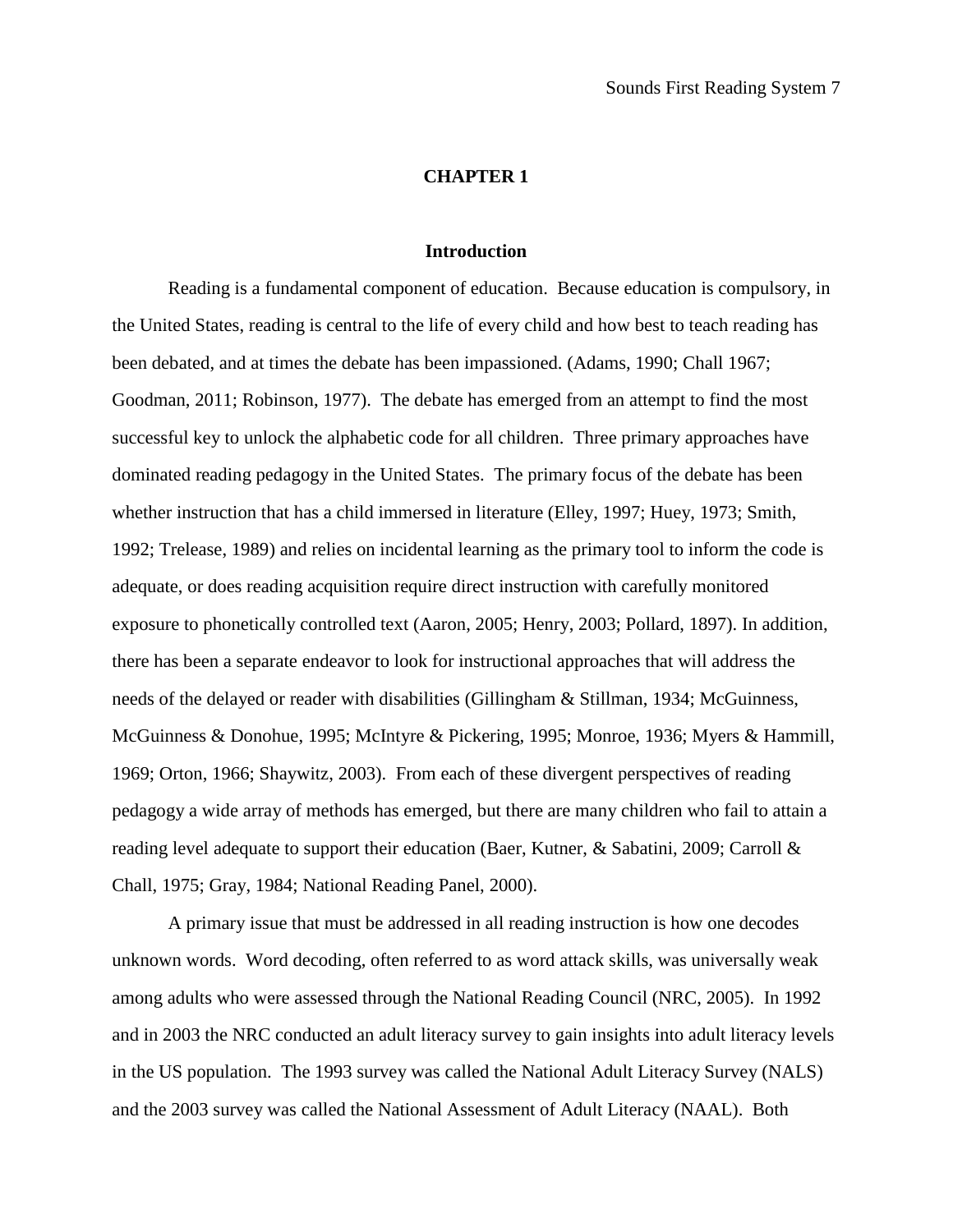surveys were conducted with large samples (26,000 and 19,714 respectively). The samples included various social groups of the population identified through questionnaires, including a portion of the prison population. The surveys were unique because they included an actual assessment that assessed the respondents' English literacy levels. The ability to read unknown words, which was assessed using non-words with common word patterns, was weak, even when the other literacy indicators were within higher ranges. The NAAL 2003 survey gave all respondents a fluency assessment in which the oral responses were recorded. Respondents had one minute to read individual words, short passages, and lists of pseudo words. These three scores were combined to form a Basic Reading Skills (BRS) score. The average for the BRS among all respondents was 97 words a minute. The average for Passage Reading was 154, for Word Reading was 105 while pseudo word decoding was 51 (Baer &Kutner, 2009).

The weakness in decoding unknown words indicates that the entirety of the population prior to 2003 had not been taught rules that inform decoding. Therefore, consideration of the mode of instruction in decoding unknown words is essential when examining reading pedagogy. The focus on decoding unknown words is important because it provides insight into how one is able to add new words to his or her lexicon. Good readers have little difficulty discerning the pronunciation of new words encountered in print, but many readers in the United States do not possess a level of decoding that allows them to pronounce unfamiliar words (Badian, 2005; Baer et al., 2009). This is a similar concern that led other non-phonetic languages to develop phonetic keys. Mandarin Chinese has a code known as Pinyin that provides an articulation key and Japanese has a number of Roman letter keys known as Romaji. Such keys have been developed to allow a phonetic basis for pronouncing the characters (Lin, McBride-Chang, Shu, Zhang, Li, Zhang et al., 2010). Once one learns a word, there is no longer a necessity to decode it; however, many people, even when told the pronunciation of a word, are later unable to read it or recall its meaning. The reader benefits from seeing the word in context but, without studying the word, is unable to recall the word later or connect it to spoken language. People who have been able to manage in their work and education despite poor decoding skills often compensate by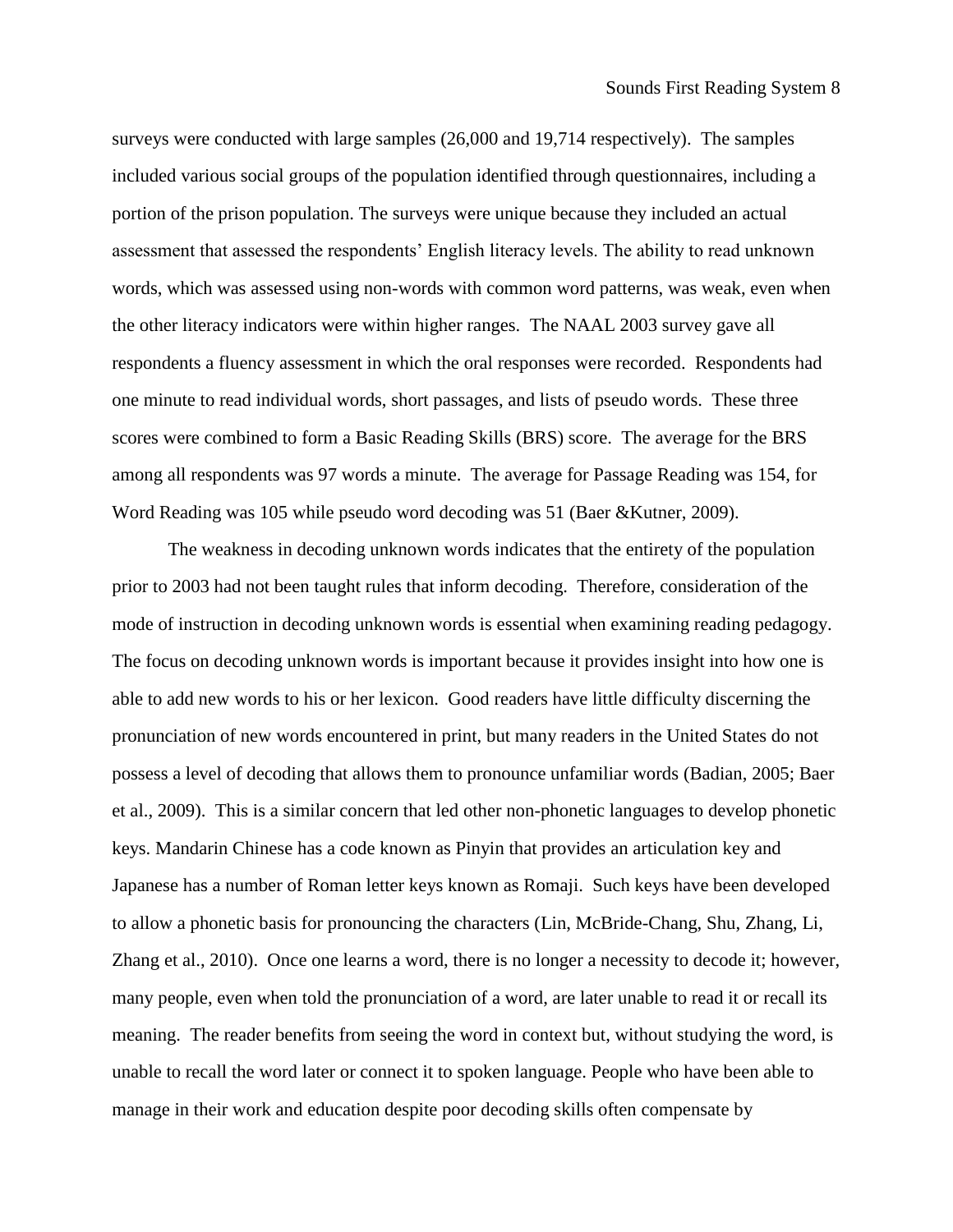recognizing the meaning of words in context but not being able to pronounce them. There is evidence that how one approaches unknown words reflects how they were taught to read, whether it was phonetic or primarily through incidental learning (Cunningham & Stanovich, 1997; Lomax & McGee, 1987). Inadequate decoding knowledge has a long-term effect on formal education as well as lifelong implications for vocational and social functioning (Baer et al., 2009; Stanovich, 1986).

The methods of decoding unknown words can be broadly divided into three trends, whole language, phonics and linguistics. *Whole language* relies heavily on a child's memory and improving reading through exposure to print which is elicited by a child's desire to read engaging literature. Through reading, the child gains adequate exposure to memorize specific words while, simultaneously making connections of patterns within the words to inform decoding. If a child does not know the word, he/she is encouraged to use context cues, visual memory, and other tools to gain insight but ultimately would need to skip the word, rely on partial text or be given the word (Adams 1990; Chall 1967; Hoffman, 1986; Maslin, 2007; Trelease 1989). Skipping over unknown words and inferring meaning is a very common compensation for weak decoders well into adulthood. From a historic perspective, Whole Language has its earliest roots in the "look and say" methods which became popular during the late 19th and early 20th century (Chall, 1967; Huey, 1973; Pitman & John, 1969).

The second most common trend in decoding unknown words is broadly referred to as *phonics* instruction. While equally referred to as the whole language approach in the reading debate it is not as prevalent in classrooms (McGuinness, 2005). The English alphabetic code is orthographically opaque and, except at a superficial level, requires specific training. Many teachers, even at the early elementary school level, have little or no training in phonics (Bishop, Brownwell, Klinger, Leko, & Galman, 2010; Stanovich, 2000). Phonics instruction implies the direct teaching of patterns of letters that inform the sounds of the words. With phonics, a child is taught decoding skills and therefore, when approaching an unknown word, relies on these skills to pronounce the word. An element of memorization remains, but through direct teaching of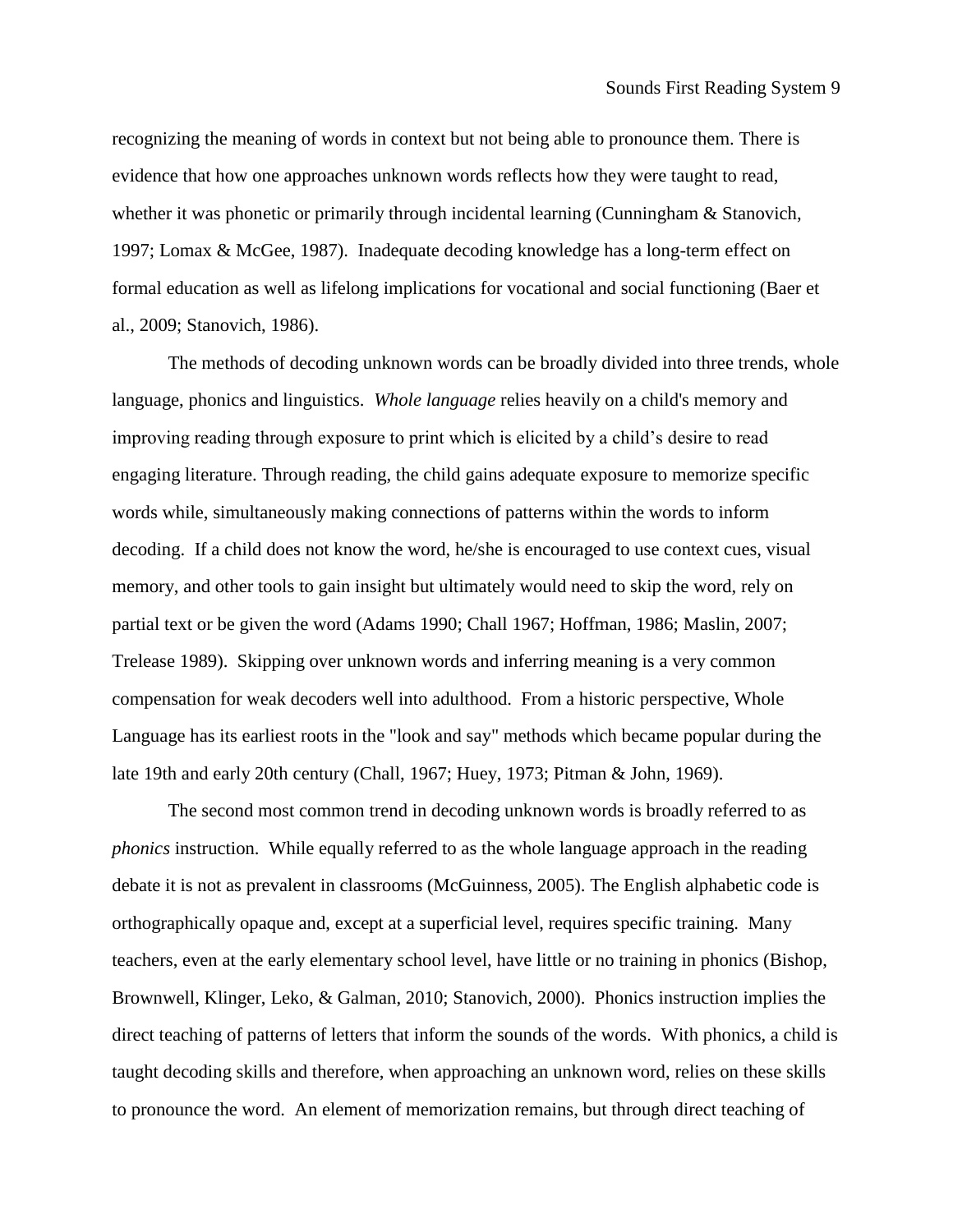rules and patterns the necessity of pure memory for individual words is lessened. As patterns are taught, the reader gains more skill in being able to pronounce unknown words and thus adding them to his/her lexicon. Early in the instruction of phonics, text must consist primarily of the patterns being taught and the reading material must be specifically written to allow examples of the individual skills to be practiced (Henry, 2003; Rome & Osman, 2004). Words with a consonant, vowel and a consonant (CVC) pattern are the most common in one- syllable words and are generally the first taught (Arena, 1968; Bannatyne, 1973; Gillingham & Stillman, 1934; Lindamood, Bell & Lindamood, 1997; Pollard, 1897; Williams, 1916). New readers are also taught non-phonetic words as "sight words" which must be memorized. And while nearly 85% of English is phonetically consistent (Cox, 1980; Gillingham & Stillman, 1934; Rome & Osman, 2004), it takes a number of years to learn the rules informing the different spellings of sounds. While teaching methods vary there are 42 multifaceted rules involved in basic language (Rome & Osman, 2004). Most general education classes only include a phonics component through the first grade and into the second grade (Maslin, 2007). Higher level words are usually learned incidentally or through morphemes in upper elementary or high school (Badian, 2000; Gillingham & Stillman, 1934; Orton, 1966; Rome & Osman, 2004)

When using simple text, a student has a number of options to approach a word which includes decoding individual sounds, dividing the word into syllables or approaching the word as groupings of morphemes. Once a word is learned, which occurs with frequent exposure, there is no need to decode it. Until well into the course of phonics, most students would rely on being told the word if they are unable to decode it. Further, as a child increases in reading skills, phonics becomes more of a tool for spelling and vocabulary particularly when utilizing morphemes and affixes, than a tool for decoding (Adams, 1990; Byrne, 1996; Chall 1967; Henry, 2003; National Reading Panel (NRP), 2000; Verhoeven & Perfetti, 2011). However, if phonetic skills are mastered, they will provide a lifelong tool to decode many unknown words.

The third trend, the *linguistic* approach, addresses issues relating to the opaqueness of the alphabet in order to make it easier to decode (Arena, 1968; Bannatyne, 1973). This perspective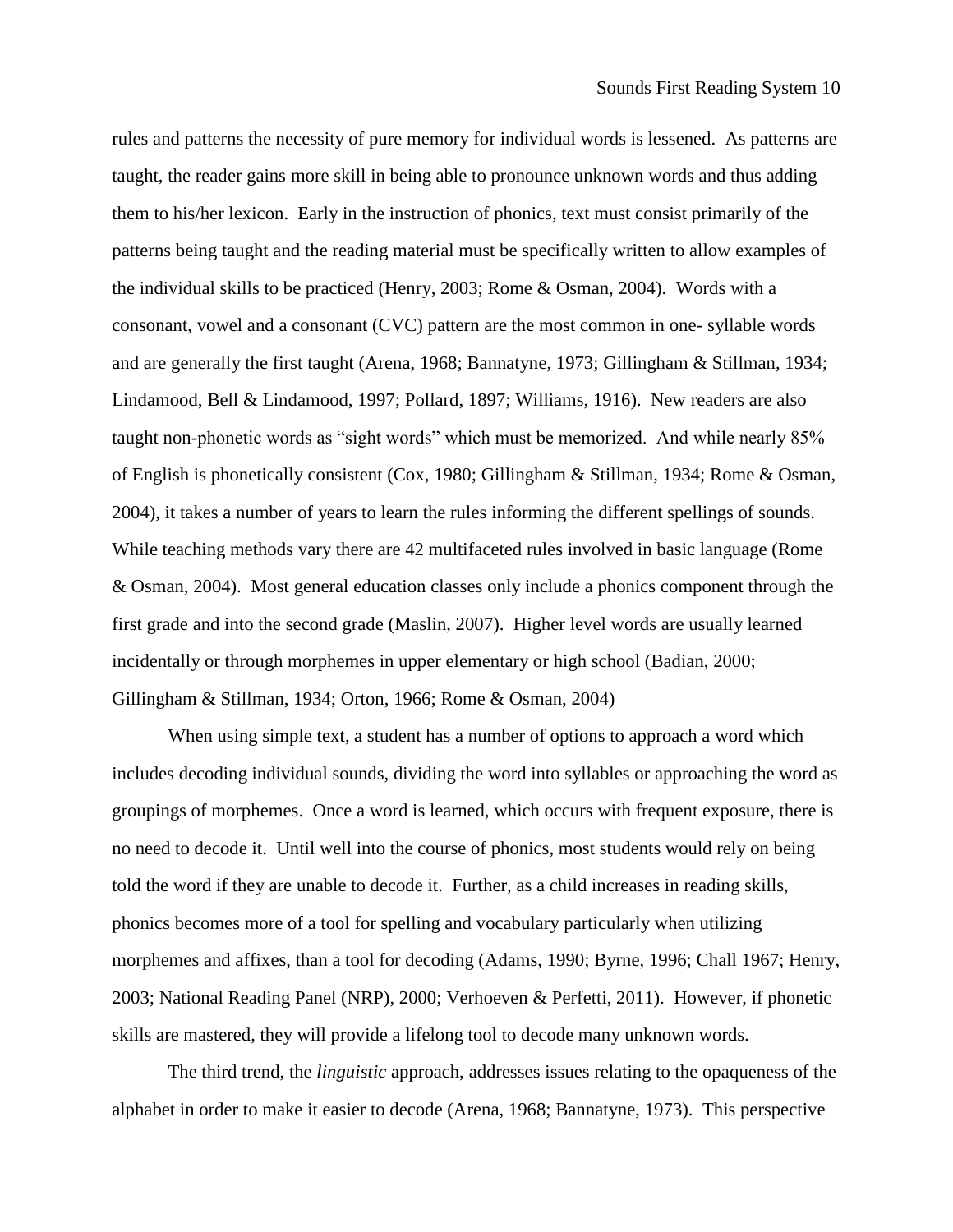stems from the orthographic difficulty of the English alphabet and predates both phonics and whole language. There were periods of national debate which led to actual changes in American English (Huey, 1973; March, 1881; Pitman & John, 1969; Sandel, 1998). Among the arguments that supported a reconsideration of the alphabetic code for English was a mathematical equation that demonstrated 596,580 different spellings for the word scissors (Pitman & John, 1969) and, according to spelling reformer, A. J. Ellis, there are 658 different spellings of the 42 phonemes of English (Pitman & John, 1969 p. 43). More recently, Paulesu et al. (2000) attributed 1120 different spellings of 40 sounds (p. 91). And while there is not currently an active debate seeking a reform of the English alphabet active within reading pedagogy, there is increasing acknowledgment of the complexity of the English alphabetic code when considering the reading problems in the classroom. Within linguistic approaches of reading pedagogy, one of the most widely known at its peak in the U.S. during the 1970s was the Initial Teaching Alphabet (ITA) (Chall, 1967; Crown, 2000; McGuinness, 2005; Pitman & John, 1969). This alternative alphabetic code was developed by Pitman and his colleagues out of frustration and as a compromise in the movement to change the alphabetic code to be more transparent (Pitman & John, 1969). The ITA, along with other similar methods, relied on an adapted alphabet font to inform the reader of the specific sounds. The simplifications of the English alphabet as an aid to reading included new fonts, the use of color, italics and emboldened letters. The development of the enhancements intended to make the alphabet easier to read, were designed over the course of nearly two centuries. (Bannatyine, 1973; Bell, 1867; Chall, 1967; Crown, 2000; Huey, 1973; Leigh, 1874; McGinnis, 1988; McGuinness, 2005; Pitman & John, 1969; Sandel, 1998).

This study will compare the efficacy of Sounds First Reading System (SFRS), in contrast to an Orton-Gillingham approach. SFRS is a technique developed by the author of this dissertation, which takes elements of each of the three trends described above and provides a new approach, informed by a pronunciation key made up of actual spellings of the sounds, to overcome the most fundamental barrier in reading English, which is decoding.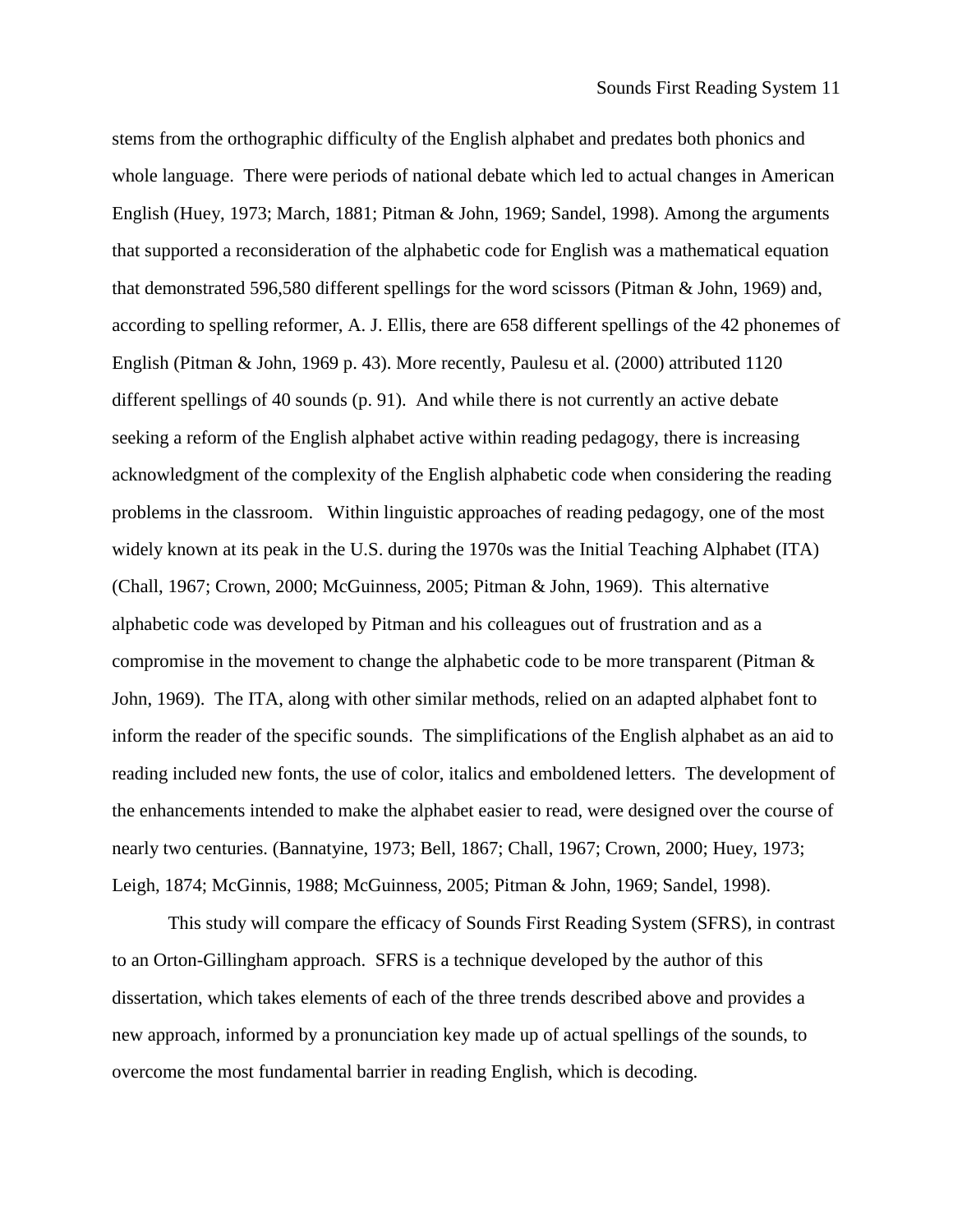#### **Failure in Reading Acquisition**

In the ongoing debate about reading pedagogy, reading is emphasized as more than decoding. Reading as a skill ultimately relates to gaining knowledge through text. However, without decoding, one cannot read. Adams (1990) used an analogy "that the system that supports our ability to read is like a car. Within this analogy, print is like gas. The engine and the mechanics of the car are the perceptual and conceptual machinery that make the system go." (p. 3). Similarly, the most common reason a student fails to learn to read is that he/she fails to learn the alphabetic code. Some children, despite being able to easily decode, are limited in their ability to gain meaning from print. This less common disability, while still requiring decoding, additionally requires consideration of a language deficit. And while decoding is required in all languages, it is far more difficult in some languages than in others (McGuinness, 2005; Pitman & John, 1969; Soule & Wheeler, 1866; Stanovich, 2000). English is one of the most difficult languages to decode (McGuinness, 2005; Paulesu, McCrory, Pesenti, Gallaher, Perani, Price et al., 2000; Pitman & John, 1969; Rayner, Foorman, Perfetti, Petsky and Seidenberg, 2001) and therefore there is a significant challenge in teaching children to read English. As such, the discussion in this proposal is focused exclusively on the instruction of reading in English.

Why a child fails to acquire the ability to translate the alphabetic code can be attributed to a wide variation of deficits (Shapiro, Accardo & Capute, 1998). The most common skill, and one that is often monitored in early readers, is phonemic awareness (Anthony & Lonigan, 2004; Shaywitz, 2003; Torgesen & Mathes, 2000). A weakness in phonemic awareness, which can predict difficulties in reading, can stem from weak auditory processing (Henry, 2003; Lindamood & Lindamood, 1997). The deficits that contribute to poor phonemic awareness also contribute to a lack of reliance on auditory information as a good tool for language acquisition and vocabulary. The same skills that are a barrier to decoding for students are a barrier for them to learn reliably through many media tools (Rayner, et al. 2001; Stanovich, 1986). Most nonreaders rely on auditory memory for language. A person who lacks literacy, be it because they have not yet been taught or because they have failed in education, does not have a clear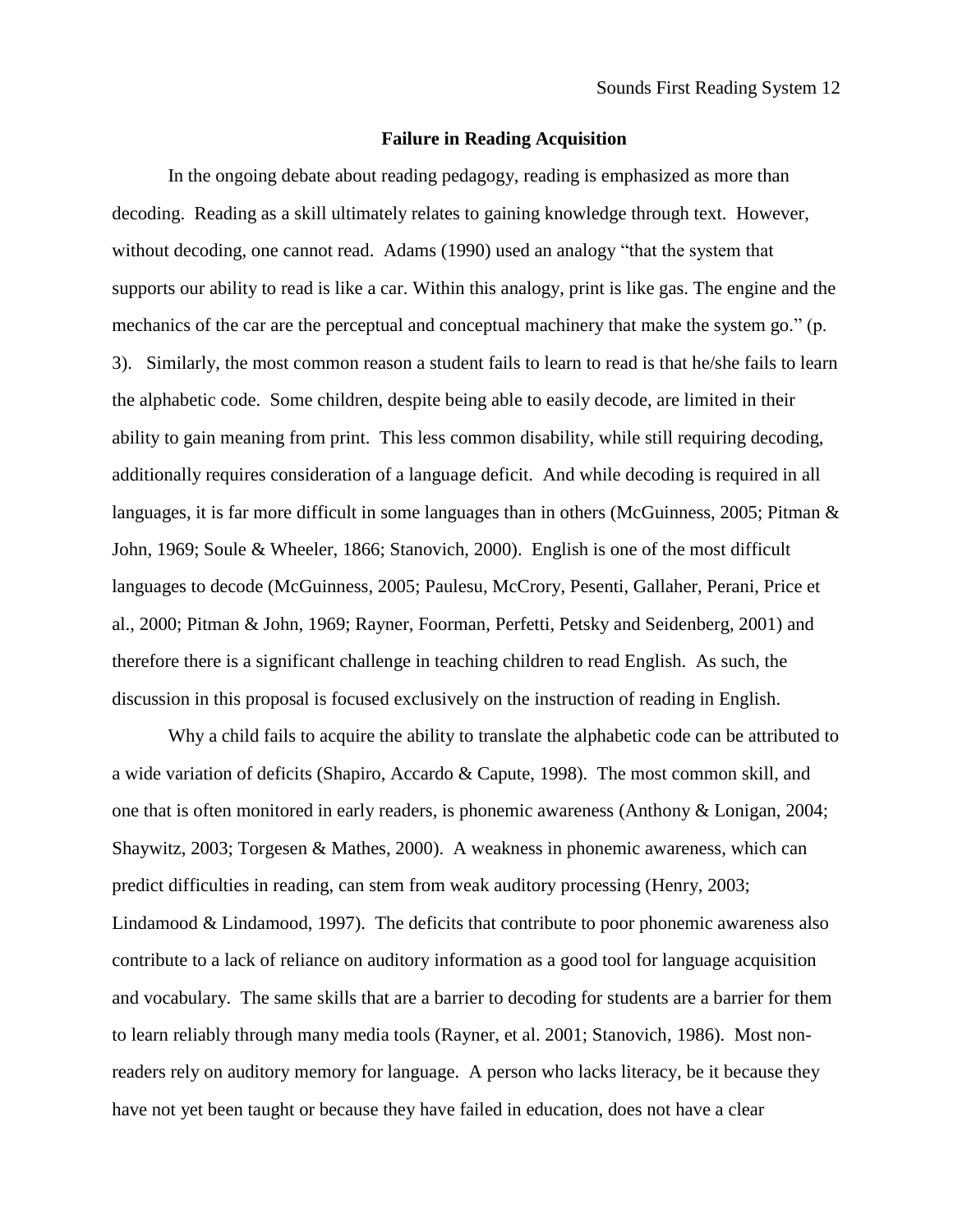understanding of individual words (Rayner et al., 2001; Verhoeven & Perfetti, 2011). Therefore, it is difficult for such a learner to isolate words so they can be produced in a different context. Weak vocabulary is another factor in reading acquisition failure (Rayner et al., 2001). An English vocabulary deficit may be due to lack of exposure to print and varied adult conversations (Blachowicz, Fisher, Ogle & Watts-Taffe, 2006; Chall, Jacobs & Baldwin, 1990; Rivers & Lombardino, 1998), growing up in non-English speaking homes (Carlo, August, McLaughlin, Snow, Dressler, Lippman, et al, 2004; Doherty & Hilberg, 2007), an unidentified hearing loss (Dickenson & Neuman, 2003; Money, 1962), a significant attention weakness (Duane, 1999), or a central auditory processing disability (Bannetyne, 1973; Lyons & Moats, 1988) among other possibilities. But what contributes to the lack of skill development often accompanies the learner throughout life and therefore makes compensation very difficult (Byrne, 1996; Geva & Zadeh, 2006; Stanovich, 1986).

Visual memory is another underlying weakness that is associated with reading delays and disabilities. In the early literature regarding reading disabilities, visual weaknesses were assumed to be the primary deficit (Anderson, 2001). Indeed, most of the early case studies in reading disabilities were written by ophthalmologists (Robinson, 1977). More recent understandings of reading delays have focused on the weaknesses associated with phonemic awareness, as opposed to a visual memory deficit. Children who fail in attaining reading proficiency are generally students with weak phonemic awareness (which is associated with auditory processing) when entering school (Anthony & Lonigan, 2004; Lindamood et al., 1997; McGuinness, 2005; NRP, 2000; Shaywitz, 2003) or weak visual memory (Badian, 2005), or both. Because of the weakness in auditory processing, such students would, in fact, rely heavily on reading to reinforce vocabulary acquisition; this becomes a cycle of failure. Reading acquisition is greatly impacted by vocabulary and at the same time reading is essential for vocabulary acquisition (Aaron, 2005; Coltheart, Rastle, Langdon, & Ziegler, 2001; Stanovich, 1986).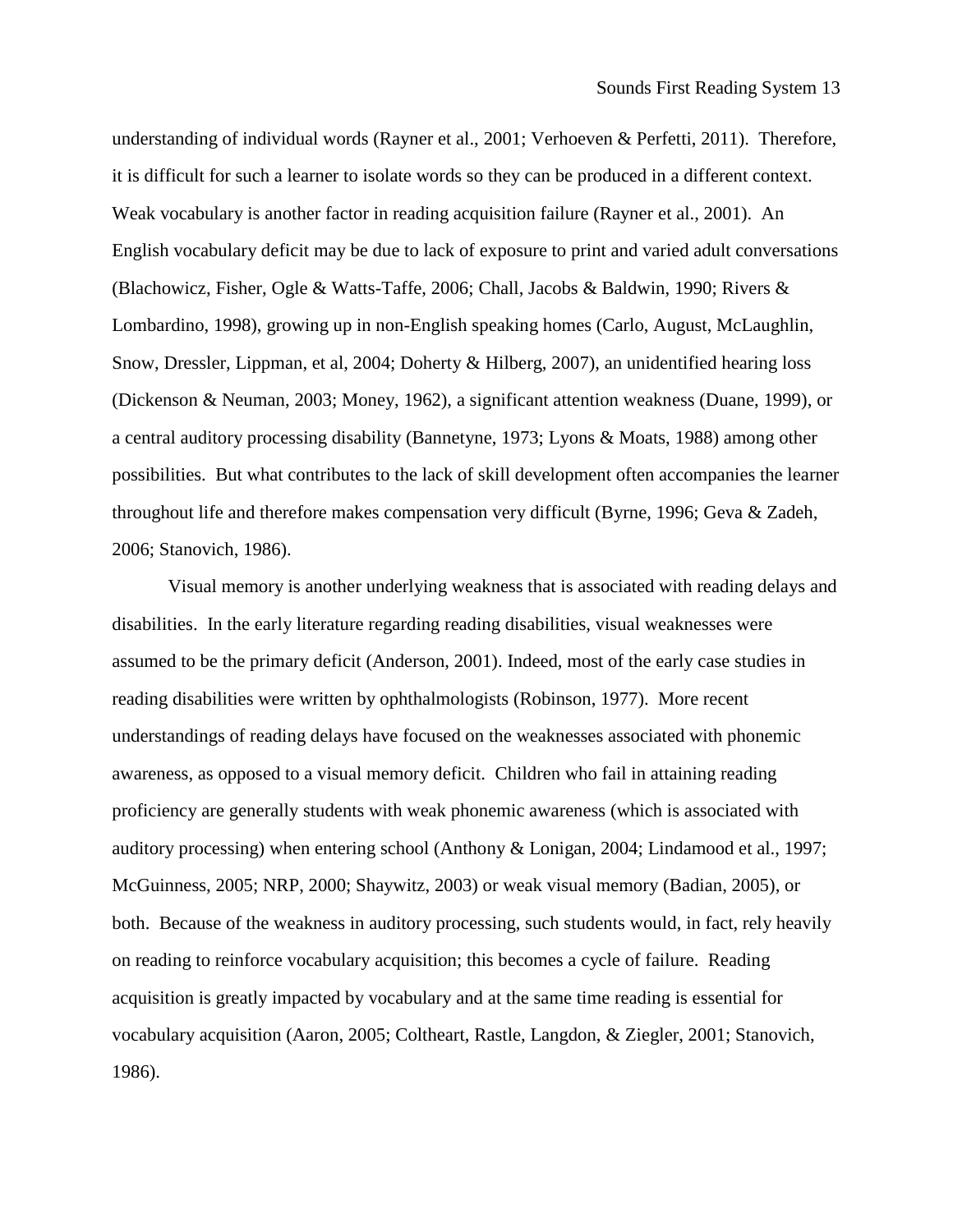## **Overview of the Components of Sounds First Reading System**

Sounds First Reading System (SFRS) is both a reading tool and an instructional system. The name reflects a unique approach to teaching reading in English. Most phonics programs are organized by spellings (i.e. types of syllables) that inform pronunciation. SFRS is fundamentally different because it uses the phonemes sounds to organize multiple spellings. Further, the instruction to the student is focused on a child first learning the 42 phonemes and therefore the name, sounds first, is a description of both the system and the teaching methodology.

SFRS is designed to allow people who are delayed readers or have reading disabilities more rapid access to general text so they can rely on written text for all areas of instruction. Through a transparent code, reading is more predictable and therefore offers a written support to decode English, a very opaque code. The instruction is a process of directly teaching the 42 sounds of English with a unique, but actual, spelling. In the process of teaching the sounds, the student is directly taught phonemic awareness in blending words and in discriminating the sounds from the whole. The instruction of individual sounds is coupled with whole word instruction and spelling. The coded words are always accompanied by the English spelling and therefore allow for incidental learning of both phonetic and sight word reading. Further, allowing a delayed reader to more easily access complex text allows for important instruction in comprehension throughout the day. The general education text can be adapted to be informed by the SFRS code.

Sounds First Reading system is a pronunciation respelling code similar in intent to the International Phonetic Alphabet (IPA), shorthand, and Pinyin. These are linguistic systems that provide one symbol for each speech sound. These instructional modalities provide speech sounds without regard to spelling. The SFRS code is distinct from previous phonetic respellings, such as ITA, because it is made up exclusively of actual spellings for the sounds. The spellings comprise one, two and three letters. The code is in green and red above the actual text, and it only appears above words that are not consistent with the SFRS code.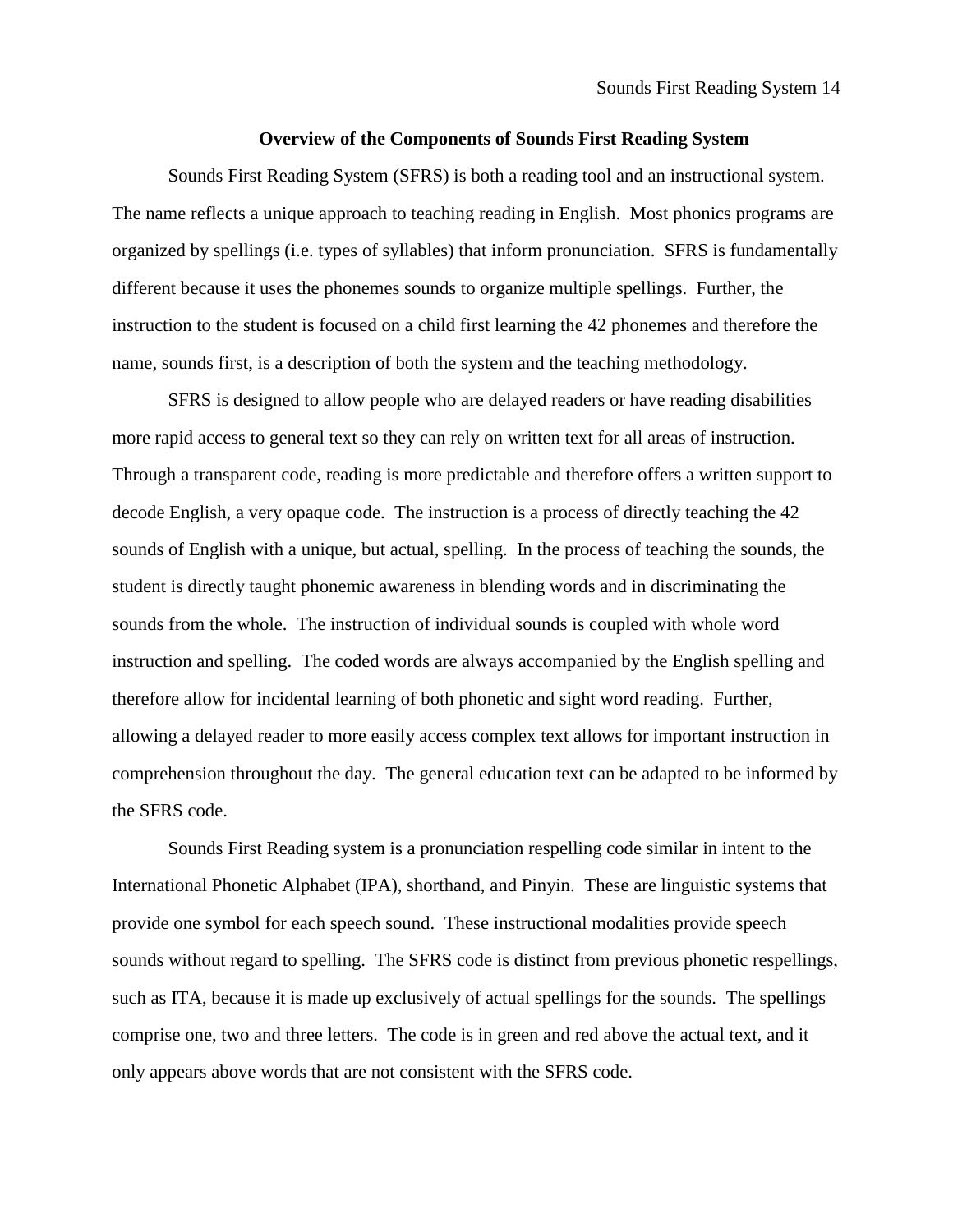#### **Rationale of the Study**

There is some evidence that reading scores are in decline (National Reading Council, 2005; Obama, 2011), but this impression of decline in reading may also be at a level of urgency because of increased awareness due to increases in testing data (Goodman, 2011). Previous to the implementation of No Child Left Behind (NCLB) there was not uniformity in measuring achievement within each state, much less within the country (Law 107-110, 2007). Therefore, the data on school children's performance on standardized reading assessments that are being presented lack historic comparisons and therefore do not provide a reliable assessment of actual progress. Further, the tools being used to measure progress in total school reading achievement are inappropriate measures to rely on making decisions for individual students and schools (Polikoff, 2010). The state mandated testing is based on normed tests with specific cut scores (Kavale, Kauffman, Bachmeier, & LeFever, 2008). These norm referenced tests rely on results producing a predictable bell pattern which by definition requires a specific percent to fall in the bottom percentiles. Such a test cannot have 100% of the children above the cut score. Therefore, the test is automatically a prescription for the bottom percentiles to fail. These are also predictably the students from the poorest communities (Foorman et al., 2006; Polikoff, 2011).

The children with the greatest risk of school failure will be retained and ultimately will seek alternative avenues to survive in society (Vanderstaay, 2006). The response to retain a student insinuates that something different will happen during the second round. An intensive remedial program, with clear alternatives in instruction, such as offered by Orton-Gillingham approaches, taught with fidelity or SFRS, would hopefully better meet this need than delaying progression and sending a message to a child that he or she is unsuccessful in school. The potential social impact of retention and the lack of sensitivity of testing to inform instruction are not easy to understand and therefore, are misconstrued by the public (Kaniuka, 2009). The public can accept laws that require children to be on grade level. It does not sound unreasonable that all children must read at the third grade level before advancing to fourth grade. But what is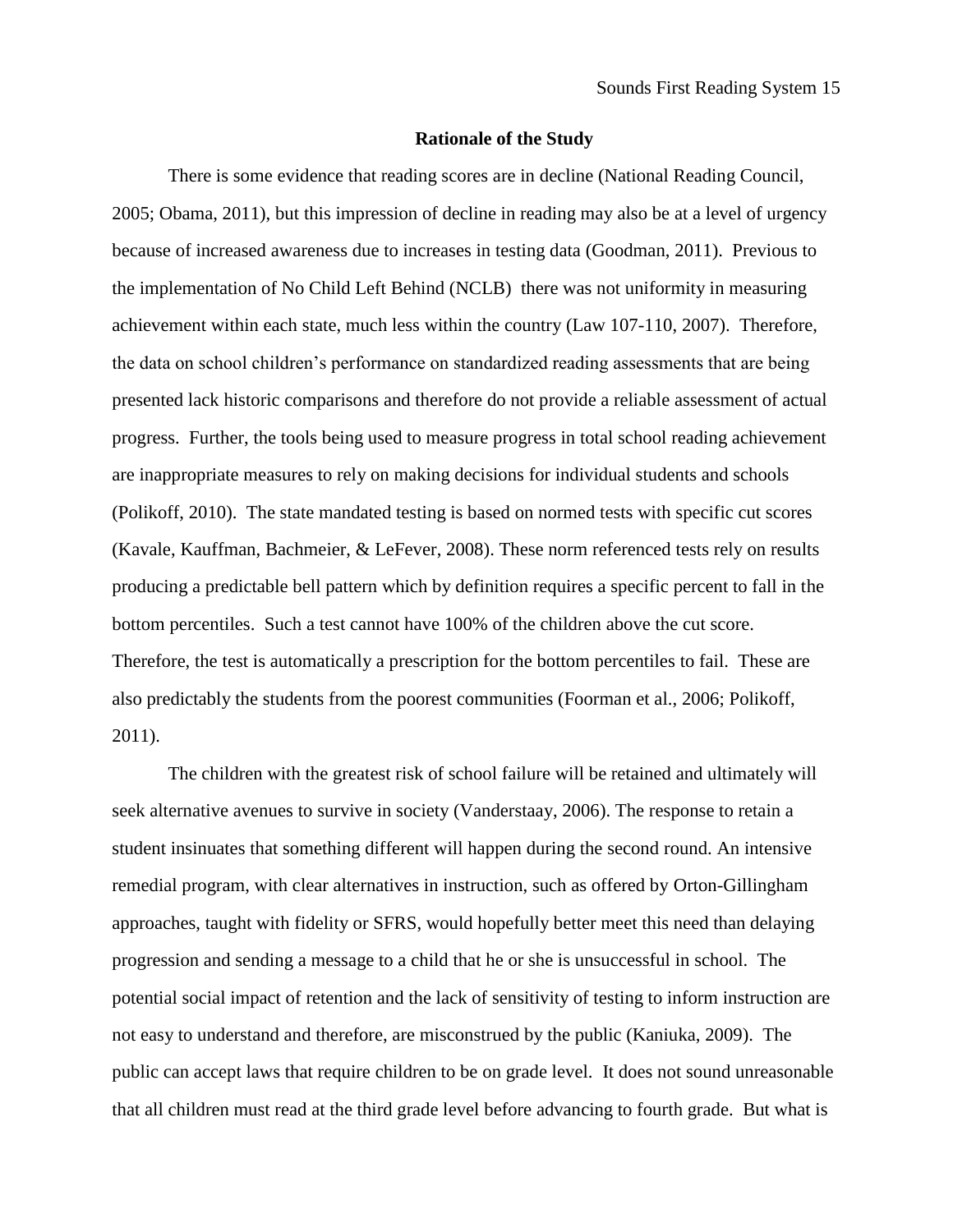a third grade level? Third grade has been traditionally seen as the transition year between learning to read and reading to learn (Adams, 1990; Chall et al., 1990). Therefore, by the end of the third grade, if a child is not able to use reading as a learning tool it is often perceived the child should be retained.

Third grade also happens to coincide with the typical age in which neurological efficiency is believed to mature which contributes to lifelong reading efficiency for most readers (Shaywitz, 2003), and this adds another element to the urgency of having students reading at a proficiency level that will meet this need. While there remains much that is not understood of the complex neurological processes that are employed when one reads, there is mounting evidence that biological differences in the brain are responsible for reading difficulties and reading failure in some individuals. These differences have been seen in specific regions of the brain and patterns of activation, seen through functional Magnetic Resonance Imaging (fMRI). The images taken from children and adults while reading provide evidence that there are differences in brain activation between a child who is learning to read and an efficient reader (Shaywitz, 2003; Shaywitz, Morris and Shaywitz, 2008). There are three neural pathways that have been associated with reading. Two are slower and relate to analyzing phonological patterns: the parieto-temporal and frontal. These are associated with beginning readers (Shaywitz, 2003; Shaywitz et al., 2008). The occipito-temporal pathway is active in experienced and skilled readers. (Shaywitz, 2003). This pathway responds rapidly and is more efficient in its use of energy. In people with learning disabilities in reading it is the slower, energy inefficient, pathways that are still relied on into adulthood. As people with disabilities in reading mature they develop alternative pathways that are different from typical (Shaywitz, 2003; Shaywitz et al., 2008) efficient readers. Many attain accurate but slow reading skills (Shaywitz, 2003; Shaywitz et al., 2008). Therefore, while they compensate for their disability, the disability or difference remains (Ferrer & Shaywitz, 2010; Shaywitz, 2003; Shaywitz et al., 2008; Zillmer & Spiers, 2001). Further evidence from studies using fMRI data indicate that children who initially do not show evidence of reading disabilities may not develop the more efficient reading patterns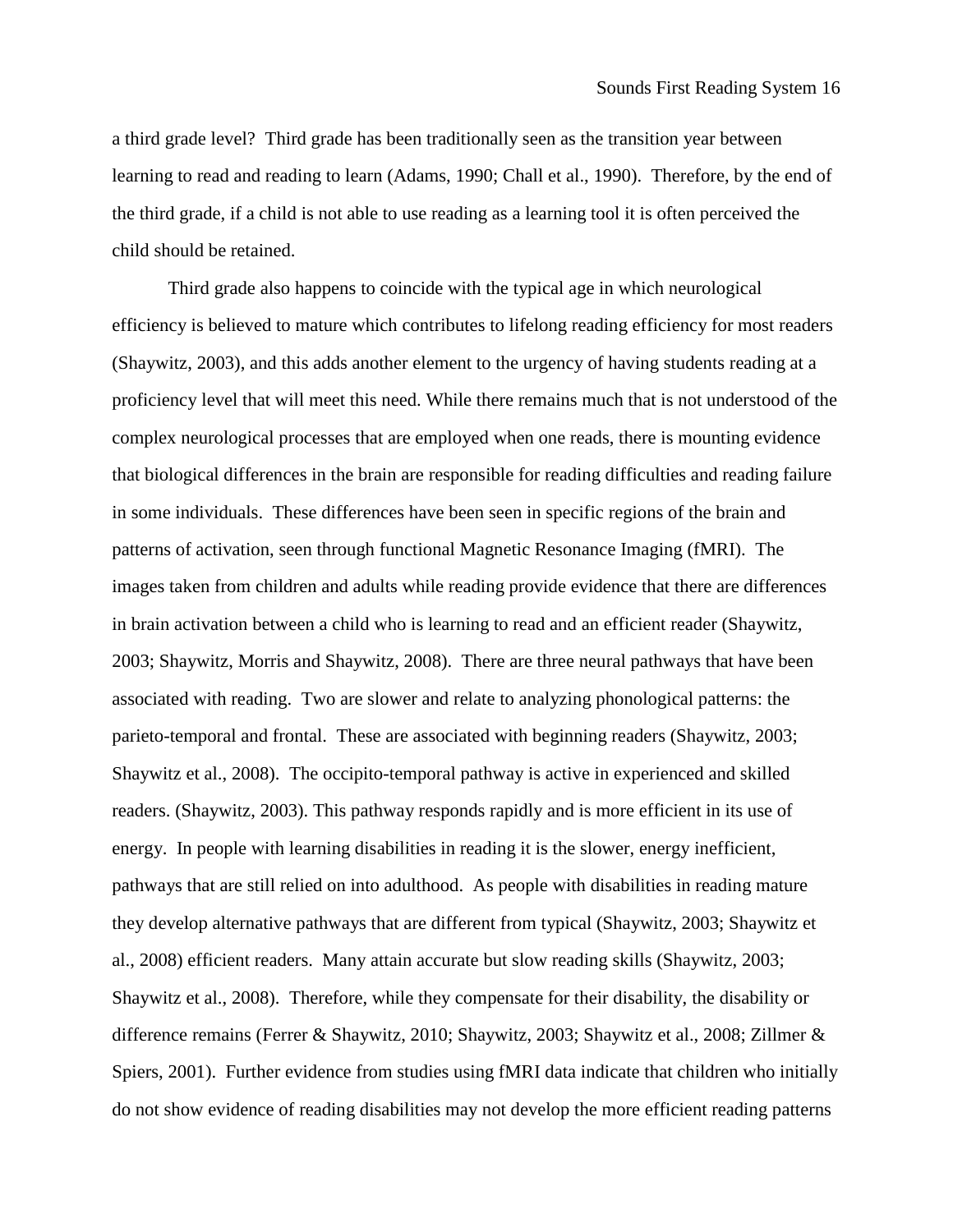if they are not initiated early in the child's education (Shaywitz et al., 2008; Stanovich, 2005). Therefore children who lack fluency at the end of third grade, regardless of the cause of the delay, may remain slow and inefficient readers (Shaywitz, 2003; Shaywitz et al., 2008).

In addition to the climate of consequences resulting from statewide testing, is the evidence that such failure has lifelong consequences for a person's ability to be resilient and to feel connected to society (Vanderstaay, 2006; Goldberg, Higgins, Roskind & Herman, 2003). Converging research connects long-term outcomes in antisocial behavior with reading achievement in school (Goldberg et al., 2003; Vanderstaay, 2006). Such studies, when looking beyond the traditional periods of reading achievement provide evidence that students who bond with teachers early in their education can display resilience later in their education. This resilience can make the difference between a student choosing societally accepted tools and not. A growing body of evidence is shifting the focus not only to the change of achievement, but to the attitude of the institution toward a child's failure (Cappella & Weinsyein, 2001; Kanuka, 2008; Kavale, Kauffman et al 2008; Vanderstaay, 2006). Therefore, the need to have educational options that meet all children's needs is critical. Such practice can be described on a continuum of tiers of intervention that is growing in popularity in schools. Such tiers must reflect real differences in instruction to allow real growth for the students who are receiving such interventions (Kavale et al., 2008). Therefore, a child not progressing in reading must progress to an age-appropriate level at a higher tier, which is an alternative to the instruction of same aged peers. If not, the move to the more individualized or alternative approach does not reflect an intervention but a separation from peers. If a move to a higher tier does not close the gap, then it is nothing more than a less vigorous curriculum. If education reform, such as the policies associated with legislation regarding individual test performance (i.e. Law 107-110, 2002; House Enrollment Act No. 1367, 2010), does not result in bringing low performing students closer to the average, the gap between those who achieve and those who fail in school widens (Kaniuka, 2008; Kavale, 2008).

Despite decades of research into reading and reading pedagogy and the pressures of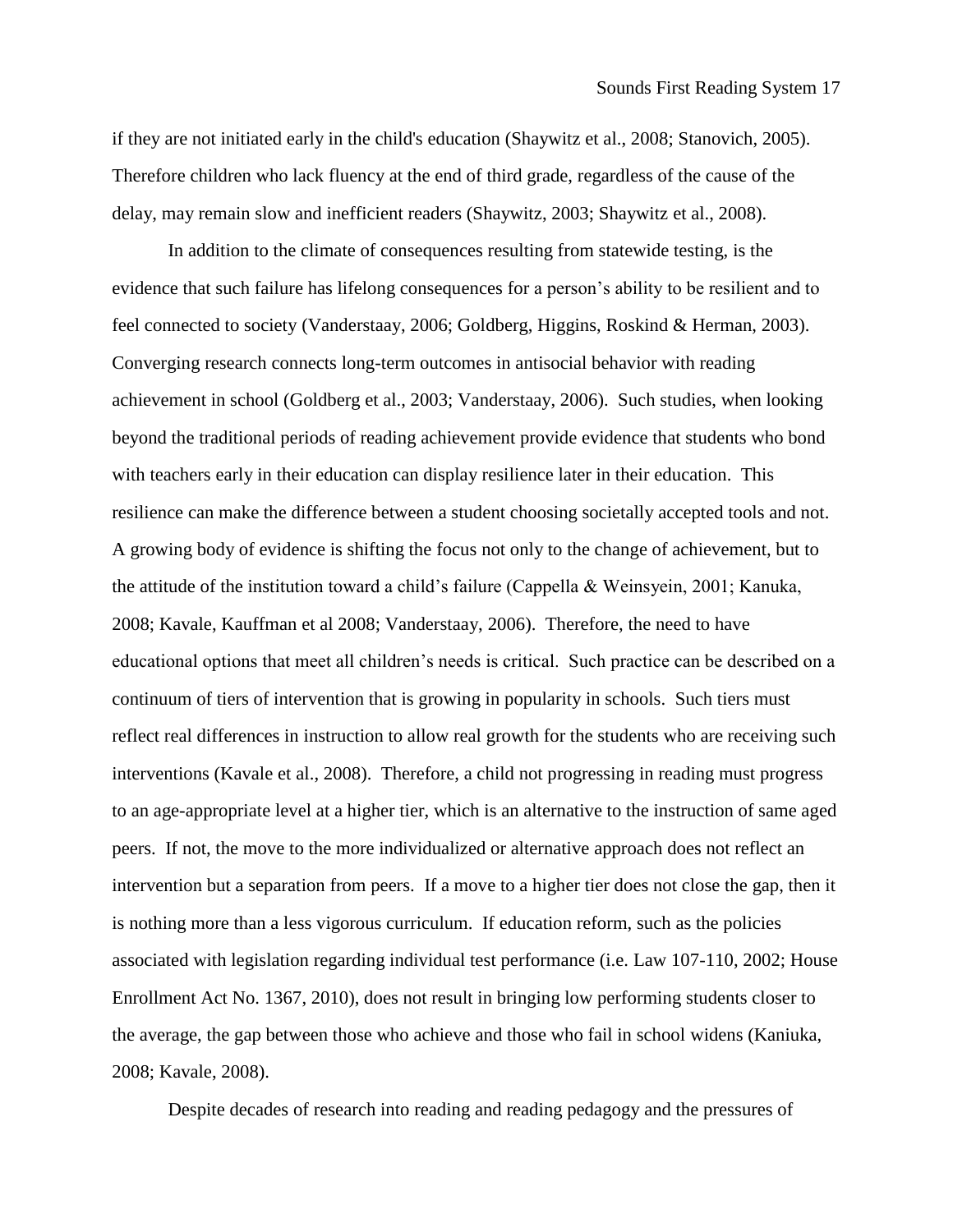individual consequences for schools, teachers and children regarding failure in acquiring reading, there are still children in our schools who fail to learn to read. There remains a shortage of truly alternative interventions to address this need when teaching reading in English.

## **Significance of the Study**

Sounds First Reading System (SFRS) provides a new perspective in reading instruction and as of yet, no research has been conducted on the efficacy of this approach. There is research that links reading skills to generalizations of instruction in basic CVC words (Rivers, 1998) and clear evidence that phonemic awareness is closely correlated with early reading success or failure (Aaron, 2005; Adams, 1990; Anthony & Lonigan, 2004; Badian, 2005; Coltheart et al., 2001; Dilorenzo, Rody, Bucholz & Brady, 2011; Henry, 2003; Shaywitz, 2003; Stanovich, 2000; Torgesen, 2000). Also, it is understood that phonemic awareness does not simply occur naturally for all children and that students lacking in this awareness can be directly taught (Adams 1990; Henry, 2003; Torgesen, 2000). SFRS is a method that brings together a number of reading theories, including components of both whole language and phonemic instruction. This study is seeking to explore the efficacy of SFRS instruction as measured by traditional reading tools.

In addition to the challenges in the public education system, there is a great need for support in adult literacy skills. Between 1990 and 2000, the percent of households in which a language other than English was spoken, rose from 13.8 to 17.9% of the population over 5 years old (NAAL, 2006). Because of the transparency of the code, SFRS would likely provide an instructional technique that would allow more adults to self-teach English reading. Because SFRS focuses on the need to learn only 42 sounds in order to efficiently blend together words, adults who have literacy in another language will likely be able to use this code to support the language growth to be enhanced by coded written material. Further, SFRS is a tool that hopefully would allow young readers to have a better chance to keep up with peers.

Sounds First Reading System may be easier for teachers to implement than some of the other methods currently in use. SFRS was primarily designed to be used with previously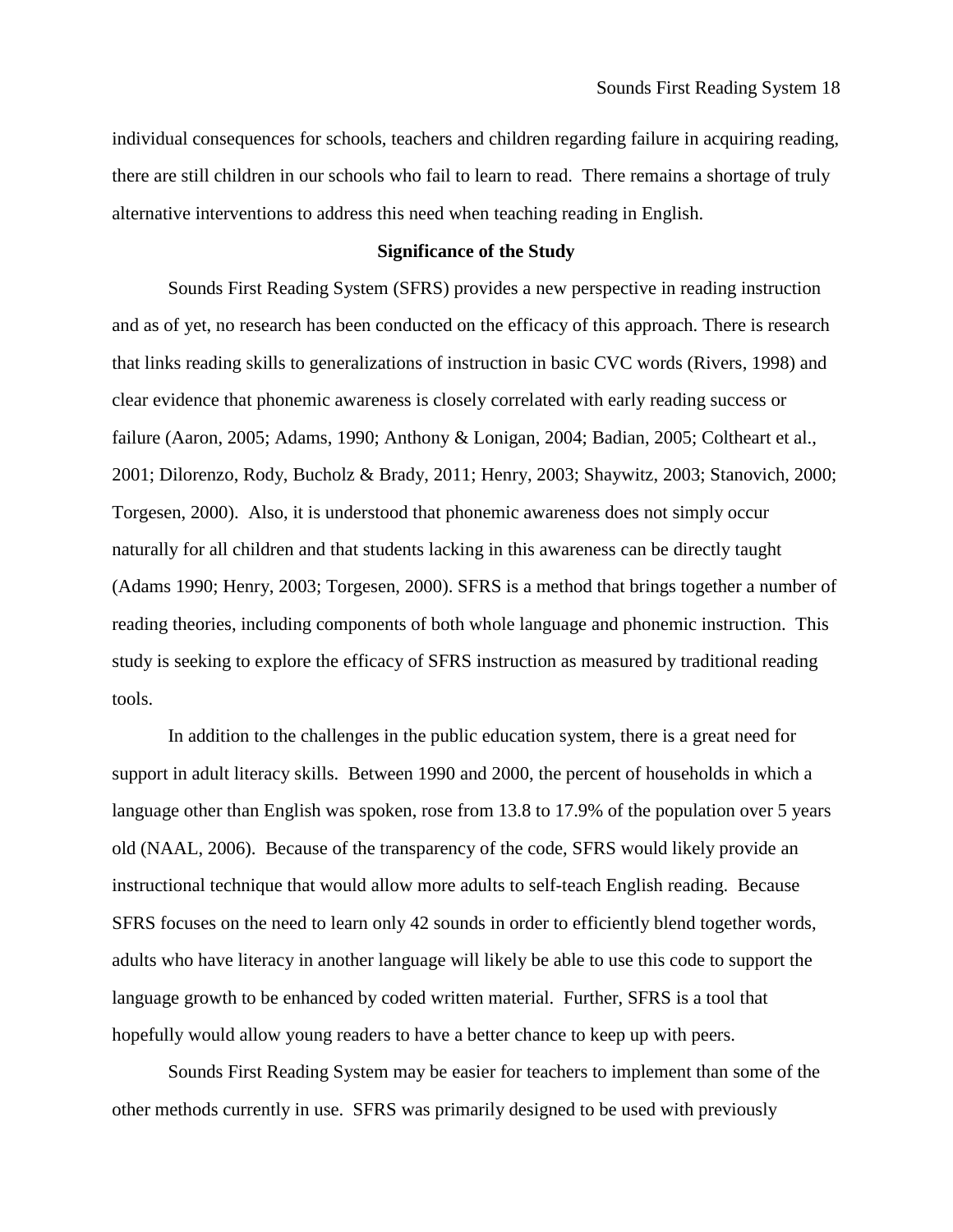identified delayed readers, those who have failed with Tier one and Tier two interventions. With these students there may be a need for individual support. However, SFRS has good potential to be expanded for larger groups of children as an alternative small group instruction in the second tier. Such a program would be warranted when, despite direct instruction in phonics, a child is unable to generalize the instruction and is not incidentally learning common sight words.

#### **Research Questions**

**Research Question 1.** Using a matched control sample of 18 students from previous years in the same school, is there a difference in the pattern of achievement in the raw scores over time of the WJ III ACH test of Word Identification using the mean of the baseline, the mean after a year of OG and the mean after a second year of OG compared to the original sample of 18 students at the baseline, after a year of OG and after a year of SFRS?

**Research Question 2**. Using a matched control sample of 18 students from previous years in the same school, is there a difference in the pattern of achievement in the raw scores over time of the WJ III ACH test of Word Attack using the mean of the baseline, the mean after a year of OG and the mean after a second year of OG compared to the original sample of 18 students at the baseline, after a year of OG and after a year of SFRS?

**Research Question 3.** Using a matched control sample of 18 students from previous years in the same school, is there a difference in the pattern of achievement in the raw scores over time of the WJ III ACH test of Passage Comprehension using the mean of the baseline, the mean after a year of OG and the mean after a second year of OG compared to the original sample of 18 students at the baseline, after a year of OG and after a year of SFRS?

**Research Question 4.** Using a matched control sample of 18 students from previous years in the same school, is there a difference in the pattern of achievement in the raw scores over time of the of the WJ III ACH test of Spelling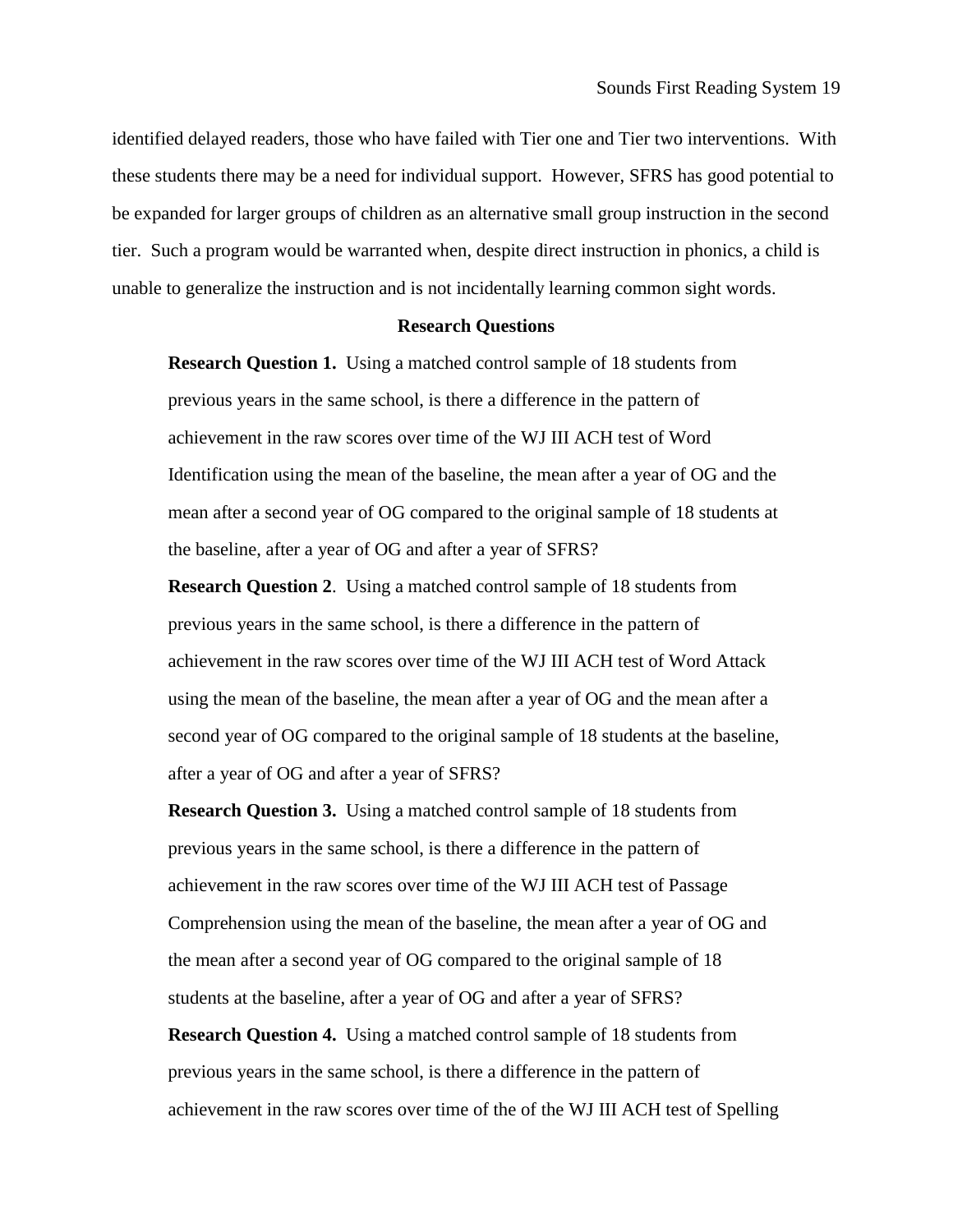using the mean of the baseline, the mean after a year of OG and the mean after a second year of OG compared to the original sample of 18 students at the baseline, after a year of OG and after a year of SFRS?

**Research Question 5.** Using a matched control sample of 18 students from previous years in the same school, is there a difference in the pattern of achievement in the raw scores over time of the WJ III ACH test of Reading Fluency using the mean of the baseline, the mean after a year of OG and the mean after a second year of OG compared to the original sample of 18 students at the baseline, after a year of OG and after a year of SFRS?

#### **Overview of the Study**

This study was seeking to examine archival data collected on 18 specific students at a private school for children with language learning disabilities in the Midwest with whom SFRS and an Orton-Gillingham approach had been implemented. The sample students in this study were chosen because they received an Orton-Gillingham approach as instruction for one year followed by a year of SFRS as an instructional tool. These students received this latter intervention because, despite a year or more of intensive individualized instruction interventions, they remained significantly below age level peers in reading skills. The control group was matched from previous students from the same school who received the existing intervention, an Orton-Gillingham approach (Gillingham & Stillman, 1934; Rome & Osman, 2004), for two years. All of the students at the school have an identified language learning disability, although not necessarily dyslexia. The data that are being evaluated in this study are drawn from individuals who were severely delayed readers who had previous group and individualized interventions.

### **Limitations of the Study**

This study evaluated data collected in a small private school serving children with language-based learning disabilities. These children have a history of school failure and of varied attempts for remediation, which have failed. These attempts have been both school based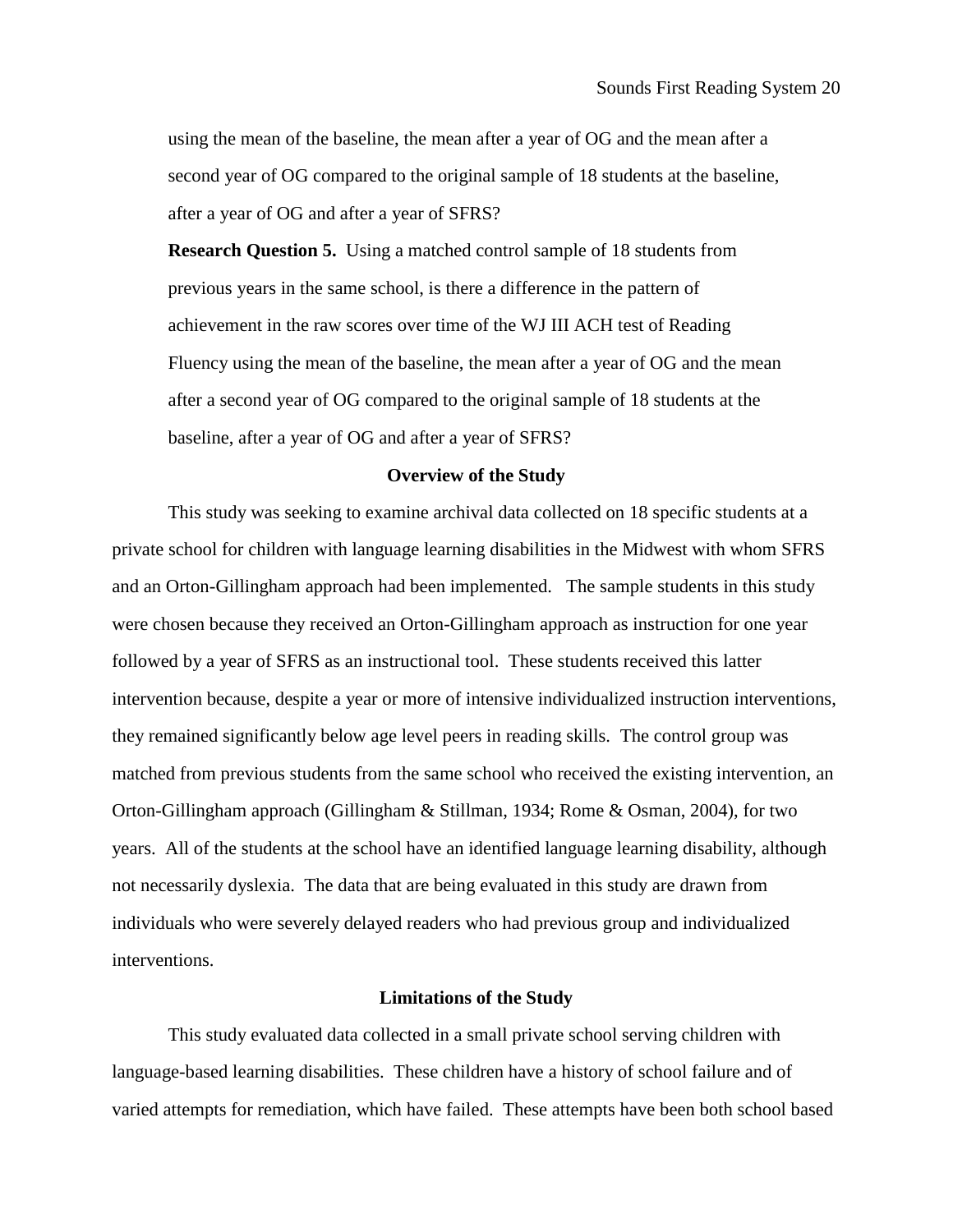and through private tutoring services. All of the children have had some level, often extensive, of direct instructions in phonics.

The participants in the intervention as well as the control group were not randomly selected. The original 18 participants were chosen because of their specific educational needs. The 18 control subjects matched, to the closest degree possible based on age, gender, and educational profile, from existing data of previous students of the same school. The lack of a random sample as well as the small sample size, is the primary limitation of the study. As such, this study should be considered a pilot study to provide a preliminary investigation into the implementation and measurement of SFRS. As such, this pilot represents an opportunity to explore the response of students to this novel intervention. Further, this study is examining an intervention that is being used in a private school setting that specializes exclusively in teaching children who require alternative and individually designed instruction. As such, many of the materials were created specifically for these students and therefore the interventions were not consistent in material, in that the reading levels were adjusted to the level of the student.

## **List of Terms**

Central Auditory Processing Disorders is a deficit identified primarily through audiological assessments that impacts one's ability to efficiently process information presented auditorily. When tested by psychologists, the same individual would likely be identified as having a Nonverbal Learning Disability. Such individuals tend to have difficulty translating words into meaningful information. They will hear directions and appear to understand them until they go to act on such information. Such individual's often have no difficulty with decoding, which results in their being unidentified until later in their education. They will often first be identified because of difficulties in mathematics.

Decoding is the translation of a code into a sound. Decoding is the most basic element of reading. It is the production of language from symbols. While reading implies gaining meaning from text, decoding does not. It is the production of sounds. One can decode a word but not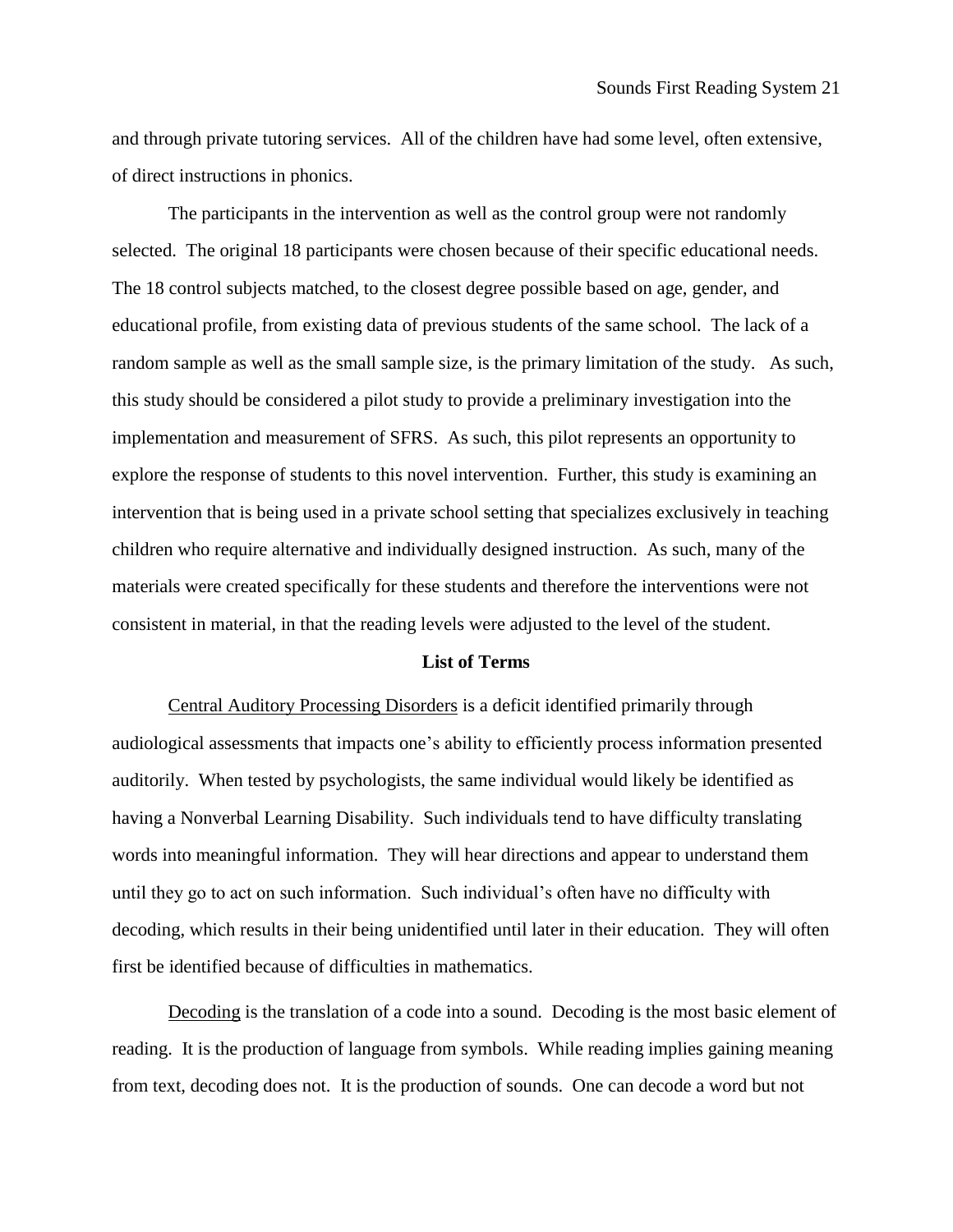know its meaning.

Delayed readers are children who have not been identified with a specific learning disability but are not able to read at a level that would be expected of their age. The reason for the delay may include no access to an appropriate education, no fluency in English, a physical disability, such as a hearing loss, coming to school with no concept of print. Such children, while not meeting the definition of a specific learning disability, require similar interventions if they are going to close the gap necessary for them to be successful in school (Cunningham & Stanovich, 1997).

A reading disability implies a child or adult has what is believed to be a neurological difference that contributes to difficulties with reading. These individuals, despite not having a physical disability such as a hearing loss, have English fluency, and have been exposed to print but are unable to learn to read in a predictable manner. Such differences meet criteria of a Specific Learning Disability within specified criteria.

Diacritical Marks are symbols used to inform word pronunciation. Diacritical marks are used in many languages. In English they are used most often to identify an accented syllable or to distinguish the pronunciation of a vowel.

Encoding is the production of written symbols from sounds. Most commonly it is identifying what letters are needed to form the written version of a spoken word or utterance.

International Phonemic Alphabet (IPA) is a linguistic tool that attaches a symbol to each language sound to allow the study of language between languages.

Linguistic approach refers to a perspective on reading that addresses the origin and structure of the language to inform it. Linguistics is the study of language.

Literacy has been an elusive term that represents the level of reading skill needed to be functional in a society. This is a changing target and in the 2003 investigation into adult literacy in the United States, the Committee on Performance Levels for Adult Literacy attempted to address the complex topic in a pragmatic way that stemmed from four descriptive segments of the U.S. population. What percent of the population: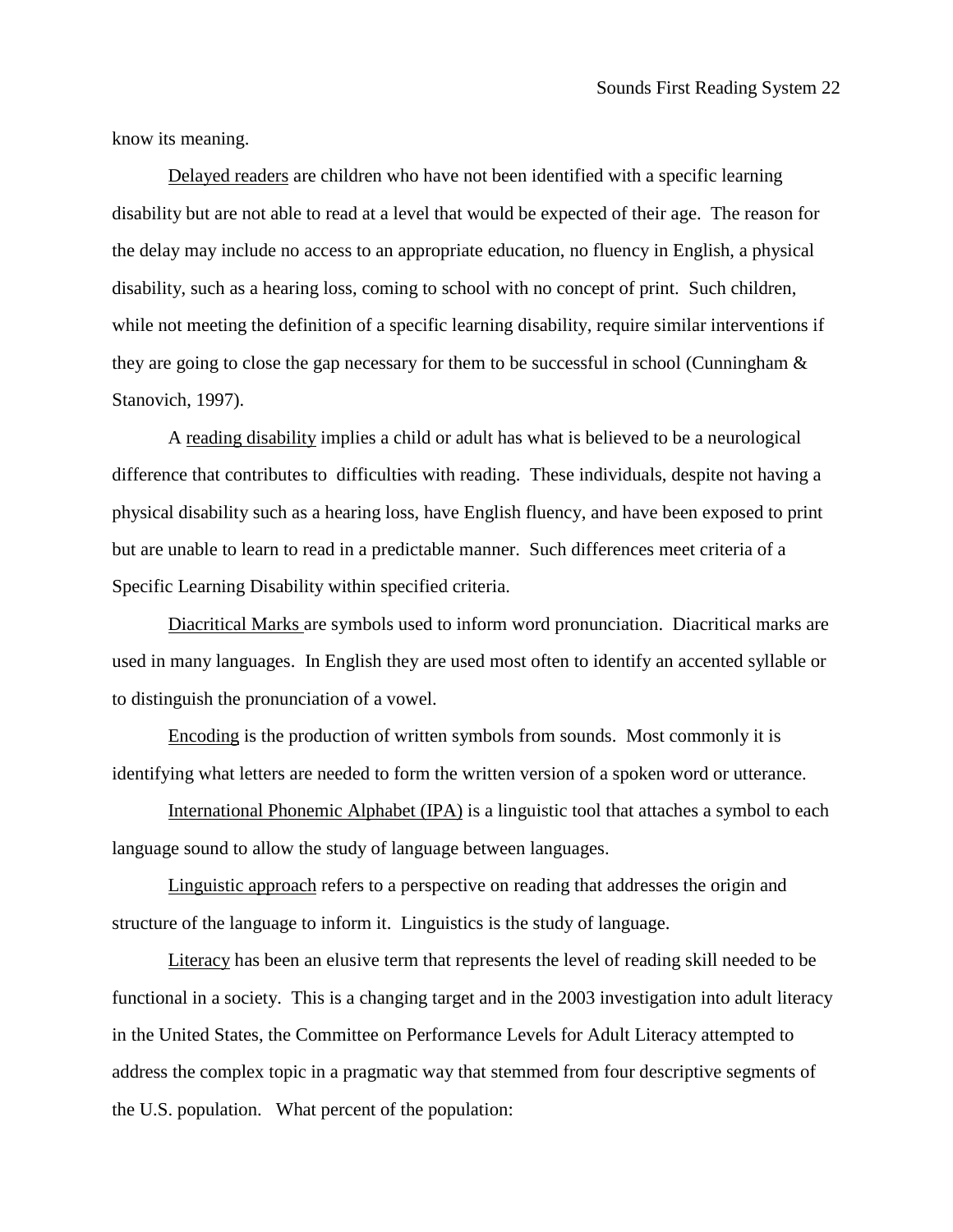Have very low literacy skills and are in need of basic adult literacy services, including services for adult English language learners?

Are ready for GED (general educational development) preparation services? Qualify for a high school diploma?

Have attained a sufficient level of English literacy that they can be successful in postsecondary education and gain entry into professional, managerial, or technical occupations? (2005, p. 5)

Further, in order to define the broad implications of literacy the the Committee on Performance Levels for Adult Literacy separated the data into three separate areas of literacy with five delineations. The focus is not uniform among individuals and therefore this approach provides clearer understanding of potential solutions in addressing the specific needs. The work by this committee was unique because the survey performed was an actual reading and math assessment as well as an opportunity to gain specific knowledge.

Prose literacy is the knowledge and skills needed to understand and use information from texts that include editorials, news stories, poems, and fiction; for example, finding a piece of information in a newspaper article, interpreting instructions from a warranty, inferring a theme from a poem, or contrasting views expressed in an editorial.

Document literacy — the knowledge and skills required to locate and use information contained in materials that include job applications, payroll forms, transportation schedules, maps, tables, and graphs; for example, locating a particular intersection on a street map, using a schedule to choose the appropriate bus, or entering information on an application form.

Quantitative literacy — the knowledge and skills required to apply arithmetic operations, either alone or sequentially, using numbers embedded in printed materials; for example, balancing a checkbook, figuring out a tip, completing an order form, or determining the amount of interest from a loan advertisement.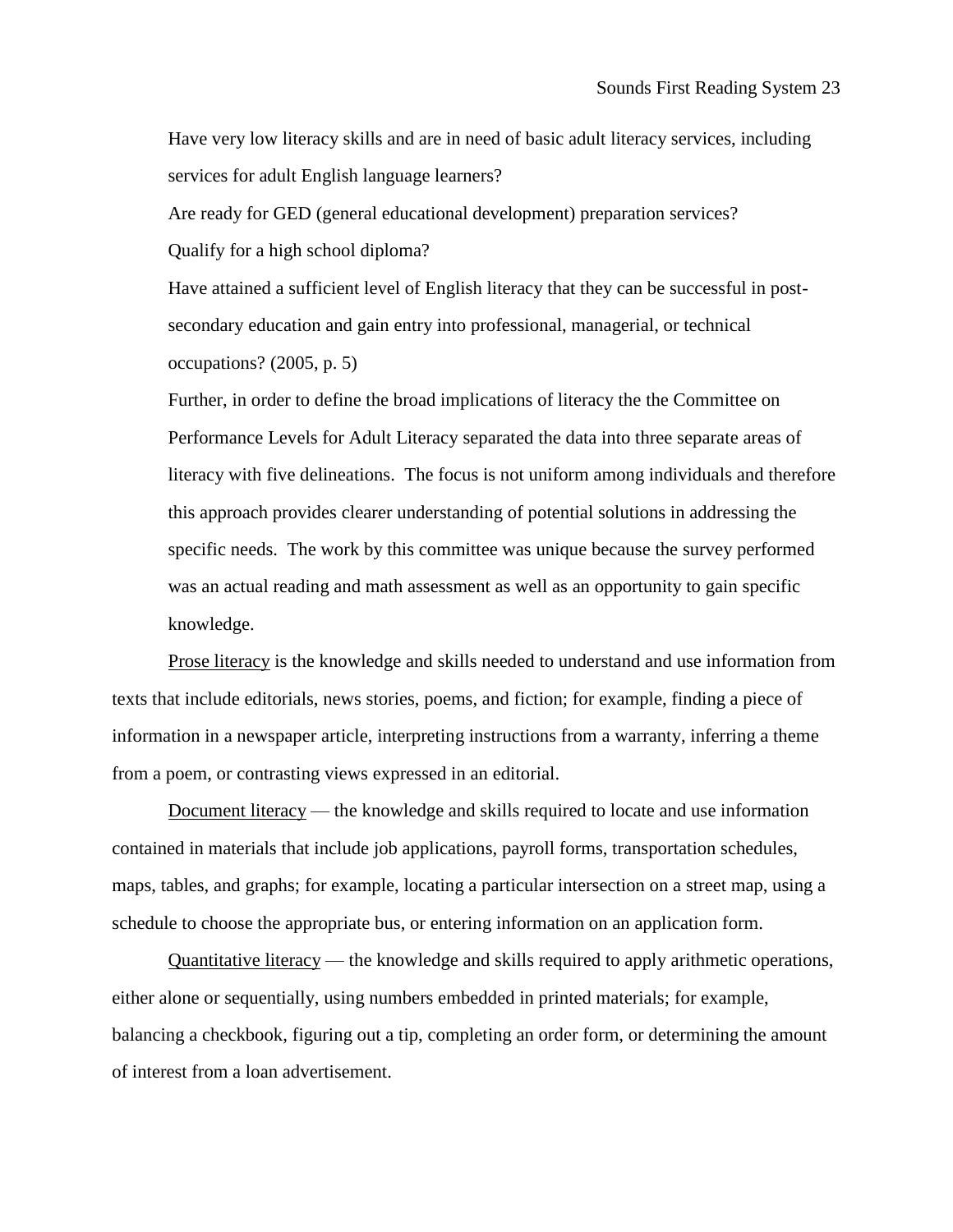# Literacy levels:

Nonliterate in English indicates an individual may recognize some letters, numbers, and/or common sight words in frequently encountered contexts.

Below Basic indicates an individual may sometimes be able to locate and make use of simple words, phrases, numbers, and quantities in short texts drawn from commonplace contexts and situations; may sometimes be able to perform simple one-step arithmetic operations.

Basic indicates an individual is able to read and understand simple words, phrases, numbers, and quantities in English when the information is easily identifiable; able to locate information in short texts drawn from commonplace contexts and situations; able to solve simple one-step problems in which the operation is stated or easily inferred.

Intermediate indicates an individual is able to read, understand and, use written, material sufficiently well to locate information in denser, less commonplace texts, construct straight forward summaries, and draw simple inferences; able to make use of quantitative information when the arithmetic operation or mathematical relationship is not specified or easily inferred.

Advanced indicates an individual is able to read, understand, and use more complex, written, material sufficiently well to locate and integrate multiple pieces of information, perform more sophisticated analytical tasks such as making systematic comparisons, draw more sophisticated inferences, and can make use of quantitative information when multiple operations or more complex relationships are involved.

Morphemes are the smallest units of meaningful text. A morpheme can be a word or a part of a word. Words can have multiple morphemes including a prefix, a root and a suffix.

Multisensory Education is a term that is used to describe specific methods within student instruction that relies on more than one mode of learning. Within approaches based on the work of Samuel Orton and Anna Gillingham, simultaneous multisensory methods are utilized. This would include making the shape of a letter while saying the sound thus using both touch and verbalization. Grace Fernald advocated the use of touch as a primary intervention in her methods for reading remediation. Multisensory instruction was one of the first interventions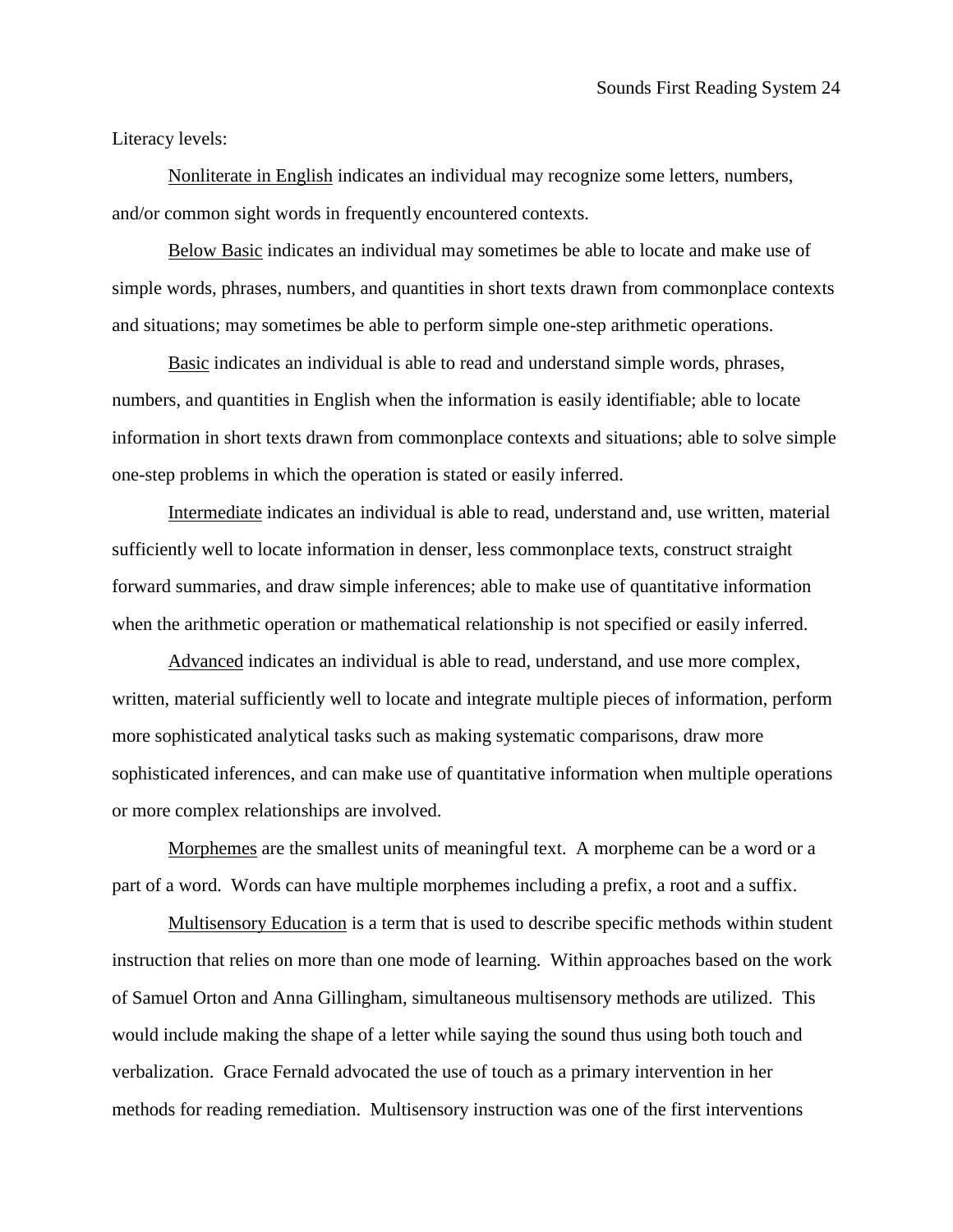prescribed to address the learning needs of disabled readers. The senses referred to are visual, auditory, and tactile/kinesthetic.

Opaque language code is one that does not contain orthographic consistency. Such conditions make reading and spelling difficult because it is not easy to shift between the symbol and the sound and therefore a reader must rely heavily on memory to associate a specific word with a group of symbols. Among languages that rely on the Latin alphabet, English is notably opaque.

Orthographically is according to the proper spelling rules.

Phonemic awareness is a subset of phonological awareness. Phonemic awareness applies specifically to the ability to hear and manipulate individual sounds.

Phonics are the symbols that represent speech sounds. English relies on the twenty six letters to form its 42 speech sounds. What those 42 or so sounds are differ among practitioners and will change over time. Phonics relates specifically to the spelling of sounds and in English that includes far more than 42 spellings. Such instruction is structured in a progression that builds in knowledge and provides rules to guide the reader to the appropriate pronunciation of a word.

Phonological Awareness is defined as the ability to recognize, manipulate and separate words into smaller units such as sounds and syllables. In young children, phonological awareness can be identified in the ability to recognize sounds that are the same in two or more words. More complex phonological awareness is identified in the ability to combine sounds into words or groupings and in being able to separate out sounds from a word or a grouping of sounds. While many children gain this awareness through early literacy practices and language development, some children require direct instruction in this. Such awareness can be taught through rhyming and ultimately through direct instruction in phonics. However, phonological awareness alone is not adequate for preparation in reading. Phonological awareness in conjunction with alphabetic knowledge is among the most important skills for acquiring fluent reading (Anthony & Lonigan, 2004; Rivers & Lombardino, 1998).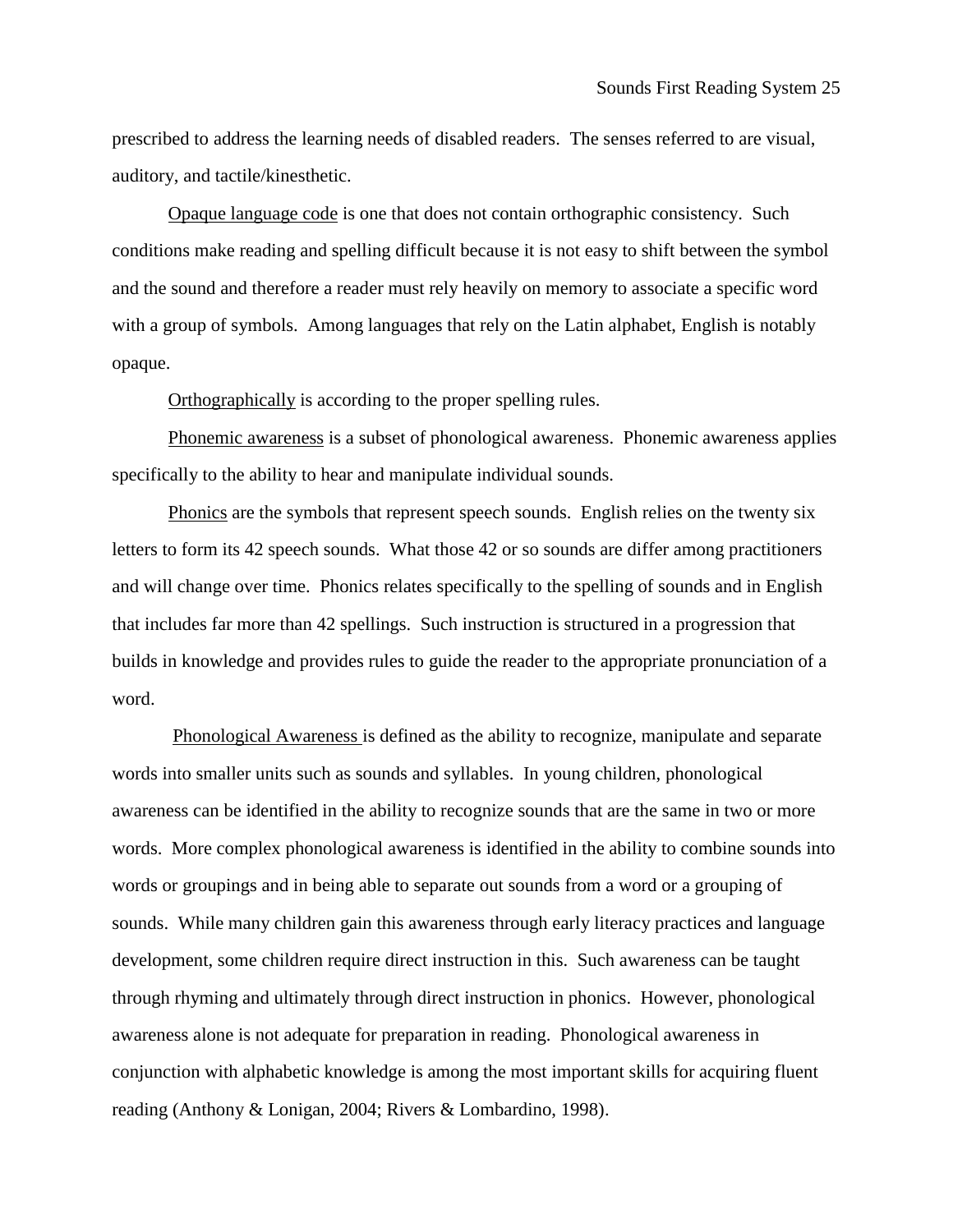Pinyin is a phonemic code that was developed to inform the sounds of Mandarin Chinese. The first version was unveiled and put to use in 1958. There have been a number of revisions but it is now a prevalent code that aids native speakers in learning new characters and provides a tool for non-native speakers to speak and write Mandarin Chinese. Another primary purpose for Pinyin is to allow Mandarin Chinese to be used in data collections that require the Roman alphabet.

Romaji is a phonetic code used by the Japanese to allow their language to be written by the Roman alphabet. There are a number of versions. The code is not purely phonetic, in that it focuses more on the basic syllable nature of their language.

Shorthand is a phonemic respelling of English that provides one mark for each sound in English. The first of these codes was developed by Sir Isaac Pitman in 1837. This allowed for rapid accurate note taking. Pitman was an advocate for alphabet reform and was active in the movement to simplify the alphabet.

Whole language approach is a theory of reading pedagogy that rejected phonics instruction in favor of a child learning the alphabetic code through incidental learning encouraged by the child's desire to read good literature. Whole language advocates, at their peak of influence in American reading education, advocated that reading was a natural act, as is speech that a child would come to given appropriate exposure and personal desire. While the use of literature remains a primary focus in reading instruction, scientific studies have rejected the hypothesis that reading is natural (Stanovich, 2000), and best practices recommended by the National Reading Panel include the direct instruction of phonics as a necessary aspect of reading pedagogy.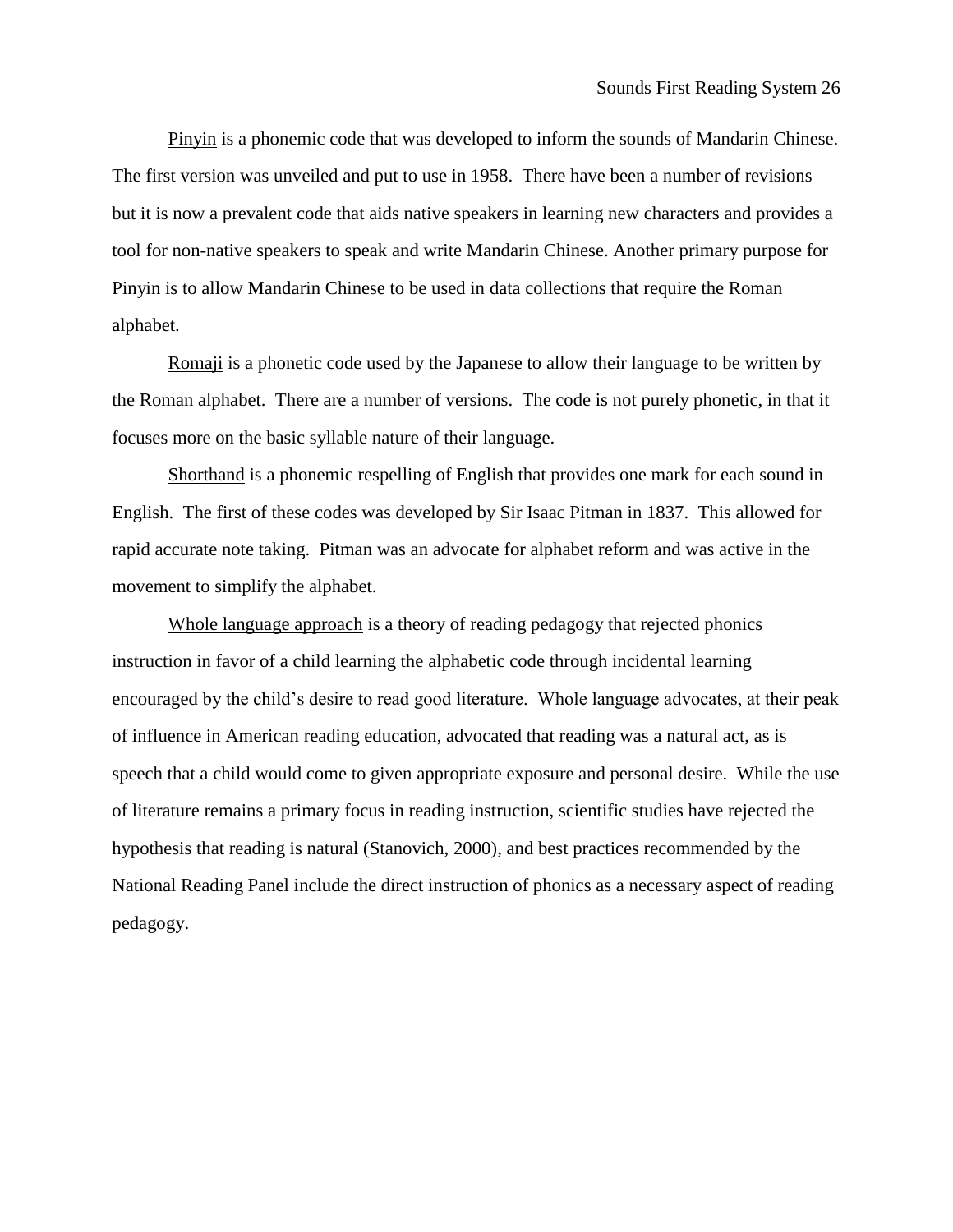## **CHAPTER 2**

# **History of Compulsory Education in the United States**

When examining modern education it is difficult to imagine a different kind of education, one that did not focus on reading and writing but one that focused on actual outcomes in the production of goods. This education was most formal in apprenticeships that could be held over the course of decades for highly skilled trades. Education, prior to the most recent centuries, was not focused in a classroom but in a work place. However, when looking at the growth of the institution of education in modern times, it is in regards to formal education that would begin with the basics: reading, writing and arithmetic. In the United States, prior to the American Revolution, education was primarily by men and for men (Robinson, 1977; Warren, 1989). Only urban settings in the New England region had a population that was able to support formal schools and until the end of the eighteenth century, these were nearly all male institutions. For much of the rural communities of the colonies, education was within the home and instruction was by tutors, nearly all male, who traveled between wealthy homes (Warren, 1989). As the Midwest was settled, small schools supported by the farming community, which were increasingly taught by women emerged (H. A. Robinson, 1977; Warren, 1989).

Horace Mann (1796-1859) was a strong advocate for compulsory education in the United States (Warren, 1989). He lobbied for and ultimately oversaw the implementation of the first state mandated and funded education law in Massachusetts. By arguing that without such a system, democracy was doomed and by further arguing that such a system would pay for itself in increased revenues, the law passed in 1852 (Mann, 1867). In 1867 a federal bureau of education was established but the authority in requiring education rests in the state government. Each state independently established their education system; the last state to adopt mandatory education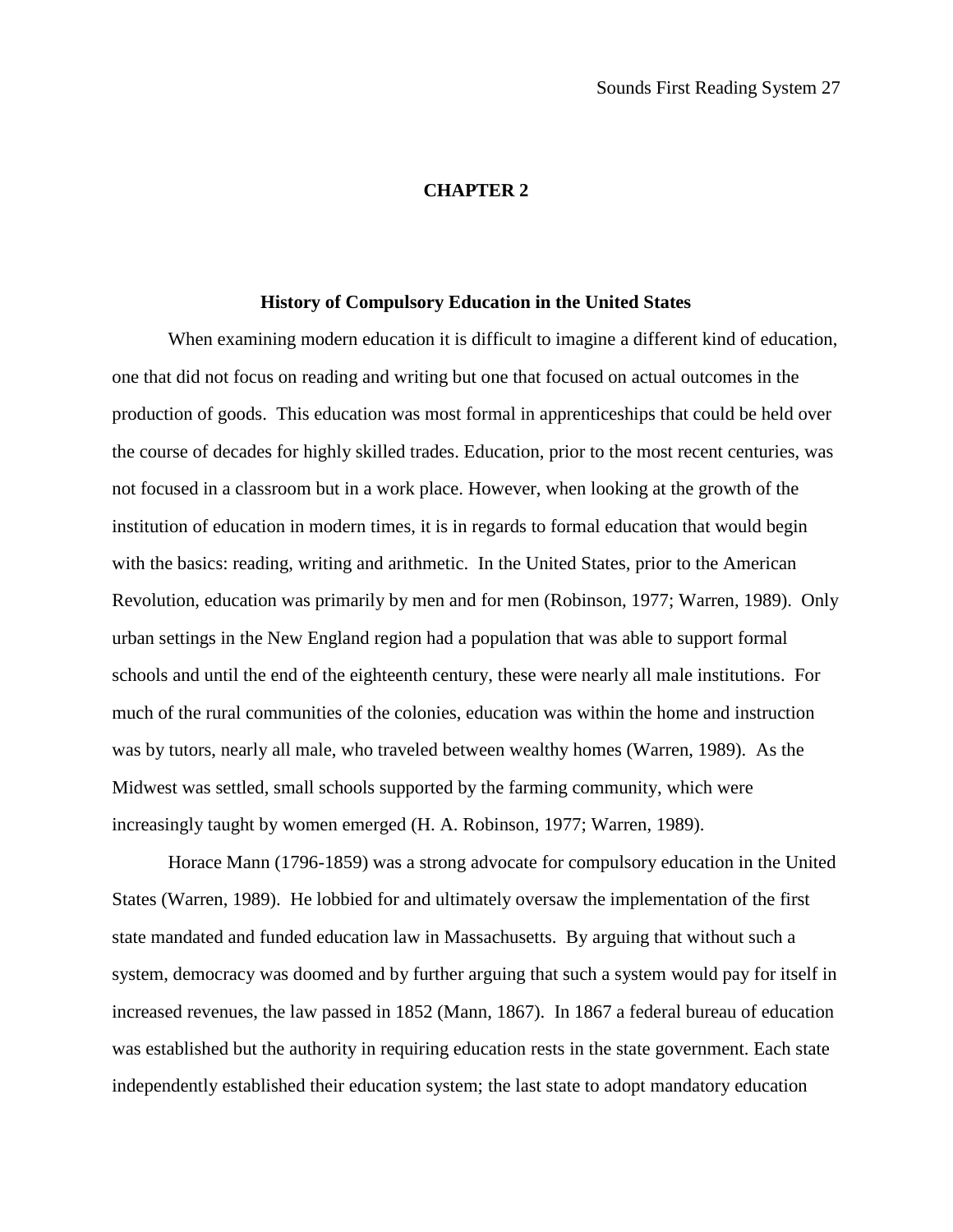laws was Mississippi in 1918, indicating this country is still in its first century of universal education. However, for much of that century, the system under- served and even excluded many individuals. Rectifying the imbalances within and among state education systems has relied on the federal court in defending individual civil liberties and the government creating mandates (Carroll & Chall, 1975; Chall, 1967; McGuinness, 2005).

Research in educational methods and reading was rare prior to the mid-1800s. According to Gray (1984), the earliest inquiries published regarding the nature of reading were in 1844 when Valentius became interested in the nature of reading. Writing in 1941, Gray reported that 1,951 scientific studies relating to reading had been published in the United States and England since 1880. Gray pointed out that with this increase in attention toward reading; there are more questions than answers (Gray, 1984).

The pattern of reading research growth, documented as rapidly growing by Gray in 1941, continued to increase into the 1960s and beyond (Gray 1984). With the increase in knowledge on specific theories, the pressure for classroom conformity increased. In 1967 *The Great Debate* was published in which Chall (1967) attempted to present a balanced discussion on relevant reading research into the mid-1960s. During each decade there were similar calls for reforms in reading. In 1970 the *Reading Crisis: The problem and suggested solutions* (Pine & Neill, 1970)*,* was published as an attempt to raise awareness of the pending reading crisis. James E. Allen, U.S. Commissioner of Education, proclaimed that the seventies would be the education decade (Pine & Neill, 1970). In 1975 another example of the ongoing calls for reading reform came in the publication of *Toward a Literate Society* which was published by the Committee on Reading of the National Academy of Education (Carroll & Chall, 1975). In 1990, members of the National Governors' Association set a goal that by the year 2000 every adult American would be literate and possess the knowledge and skills necessary to compete in a global economy and exercise the rights and responsibilities of citizenship. The following year, Congress passed the National Literacy Act of 1991 (Snyder, 1993). This led to a national survey that included tasks that projected the reading skill level of the person completing the questionnaire (Baer, 2009).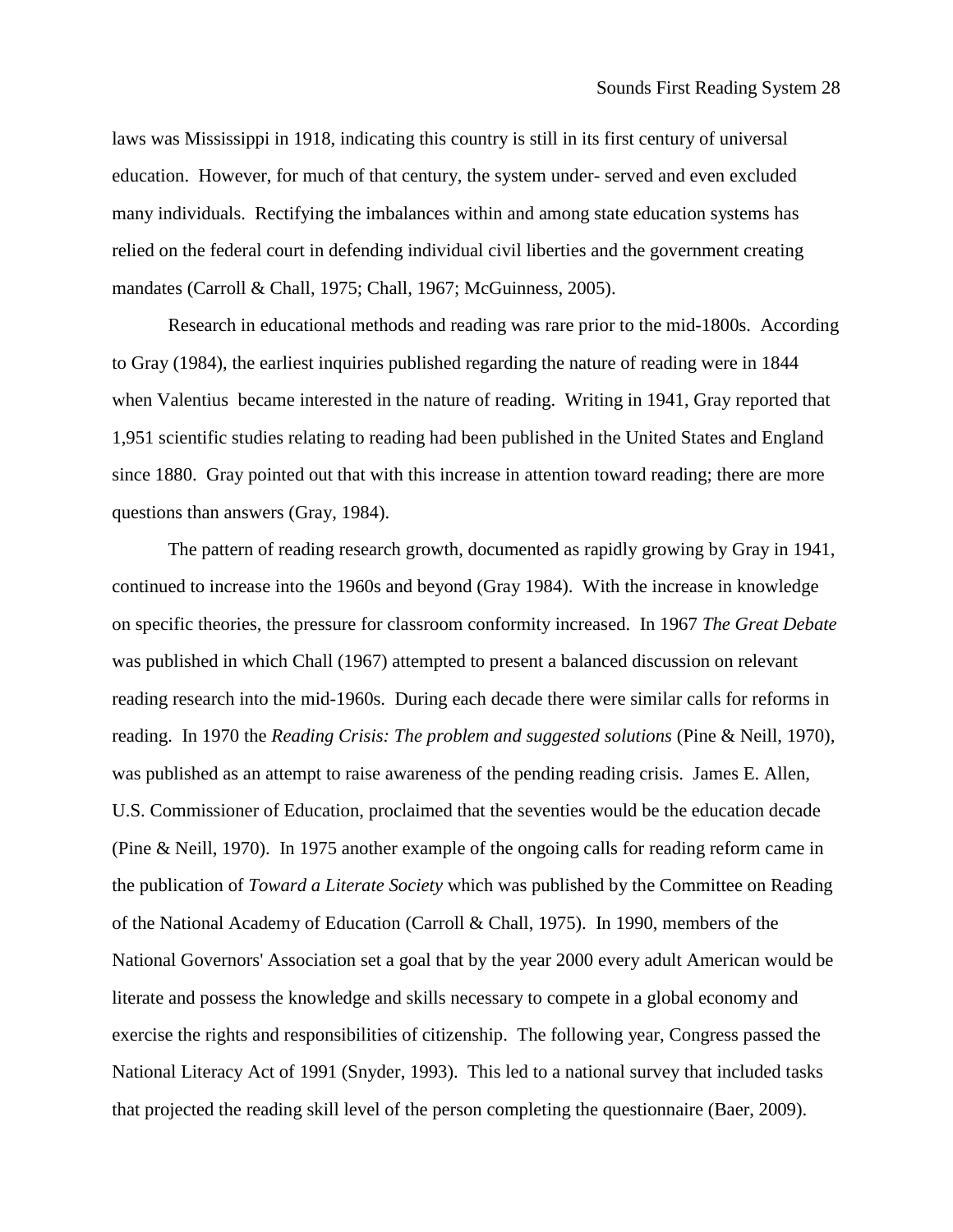The tool was less than perfect but it was the first evidence of national literacy levels based on actual achievement data. Previous government surveys were based solely on individuals reporting their ability (Adams, 1990; Carroll & Chall, 1975).

During the 1970s there was a growing movement within education that would be dubbed in reading literature the Whole Language movement. The term "Whole Language" was popularized by a group of Canadian public school educators in Winnipeg, Manitoba in the late 1970s (Goodman, 2011). This education movement espoused a general philosophy of studentcentered education and ultimately a philosophy of teaching reading that relied on developing a desire within the child to read as the primary ingredient to success. This philosophy grew in popularity and, especially during the 1990s, there was ongoing debate within schools and the academic community that were to be known as the reading wars (Stanovich, 2000). This conflict, which extended beyond reading instruction into broad philosophies of education, was primarily poised as phonics versus whole language (Adams, 1990; K. Goodman, 2005; Henry, 2003; McGuinness et al., 1995; Stanovich, 2000).

In 1990, Adams published *Beginning to Read, Thinking and Learning about Print*. This book updated the research and again provided a direction for modern reading instruction. Adams' work is typically referenced by all schools of reading pedagogy. With this work there is evidence of how children can best be taught reading but also a message that in the classrooms teachers continue to use the methods in more generalized ways to supplement their methodology with which they are comfortable. One of the most prevalent tools being utilized by teachers was the basal reading series (Adams, 1990; Maslin, 2007) that had been seen as the outmoded phonics instruction in the 1970s and 1980s. These series are continuously adapted to reflect the trends of the times and had evolved to embrace more engaging literature as a response to the Whole Language movement, while still including classroom and individual projects to accommodate multiple teaching styles (Adams, 1990; Maslin, 2007).

Reading instruction has been impacted by trends and by individual student needs. Adams (1990) emphasized that skillful reading is not a unitary skill but a whole complex system of skills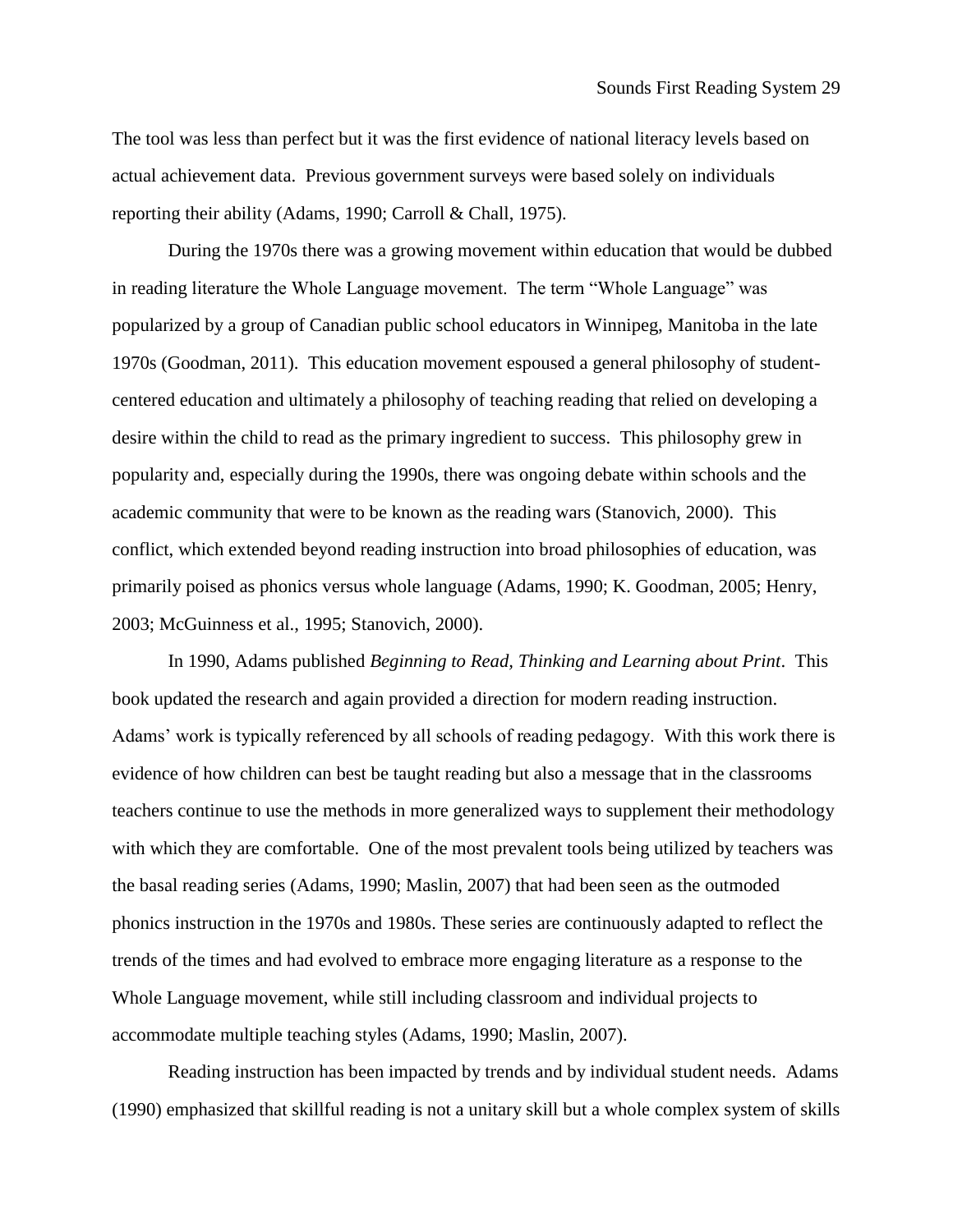and knowledge. Within this system, the knowledge and activities involved in visually recognizing individual printed words are useless in and of themselves. The visual recognition of words is valuable and in a strong sense possible only as words are guided and received by complementary knowledge and activities of language comprehension. Conversely, unless the processes involved in individual word recognition operate properly, nothing else in the system can. Ultimately, the consensus among education researchers is that children need a diverse set of skills and those lacking in any area will experience some level of reading failure separate from any disability in reading (Stanovich, 2005; Swanson, Harris, & Graham, 2003). Therefore, the expectation, which may be unreasonable, is that the classroom teacher is able not only to recognize a child's reading and language deficiencies but is able to address them individually with specific interventions (Adams, 1990; Kavale et al., 2008).

Understanding the most effective method of teaching reading has thus been a primary focus of educational research. The volumes and perspectives on the subject are extensive and the outcome of the research remains controversial. In 1997 Congress organized the National Reading Panel (NRP) to review existing research and make recommendations for reading instruction in the United States. This panel was comprised of researchers, educators and parents. The panel evaluated over 100,000 studies published since 1966 and another 15,000 that had been published prior to that. The findings however, were based on a much smaller sample of studies that were able to meet research design criteria set by the panel (McGuinness, 2005, National Reading Panel, 2000). For example, the panel reported that of the 1,072 studies on methods of reading instruction, only 75 survived a preliminary screening consisting of basic criteria. The criteria were that the study had been published in a refereed journal, a comparison was between at least two methods, there had been random selection of subjects into comparison groups, and statistical analysis was sufficient to compute effect sizes. On further scrutiny, only 38 of these studies were found to be methodologically sound (McGuinness, 2005; National Reading Panel, 2000). The example of the NRP is evidence of the breadth of the topic and the complexity of the issues that must be explored when considering outcomes (McGuinness, 2005; National Reading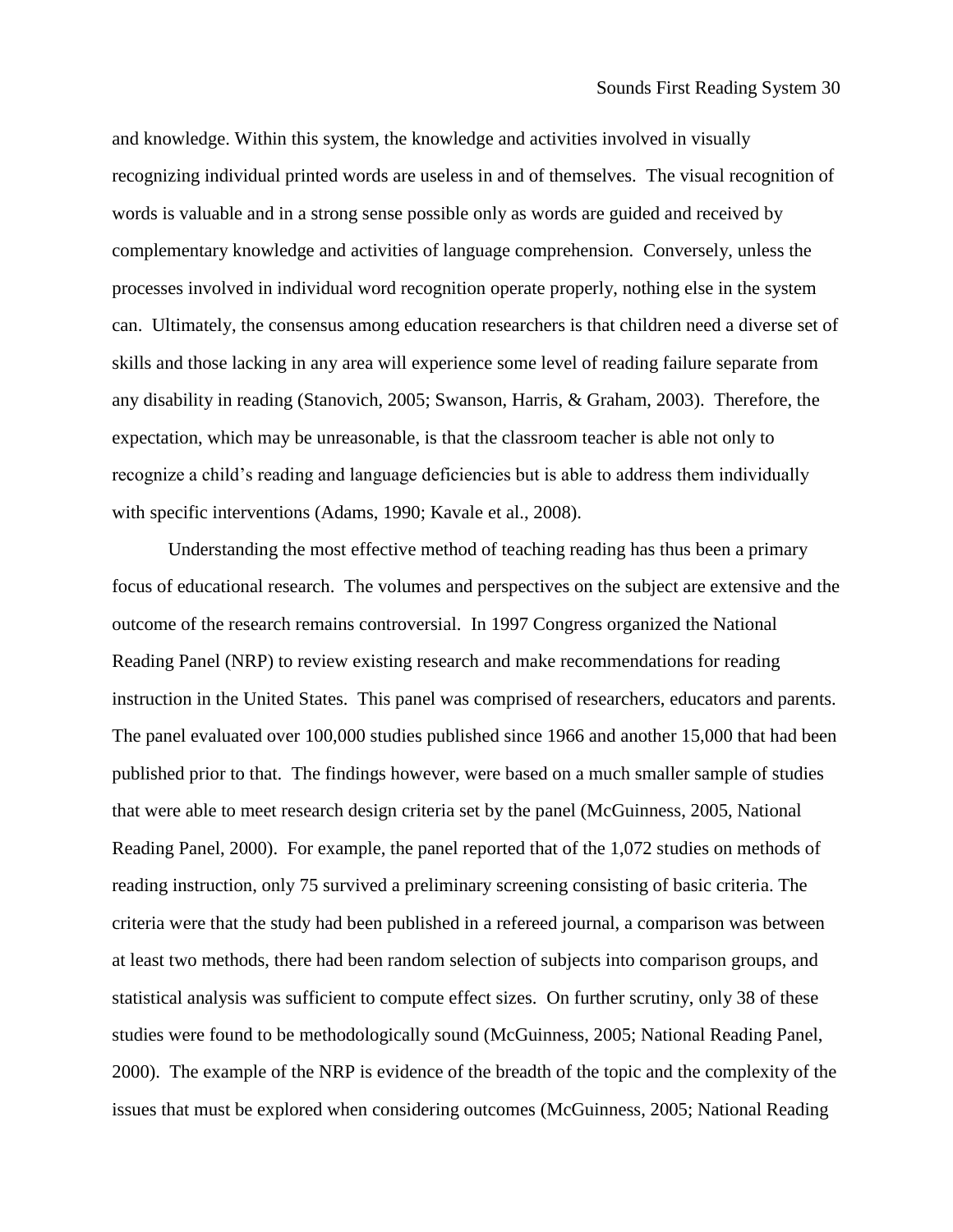Panel, 2000). Further, the number of studies excluded by the NRP is evidence of the lack of reliable information available to judge the efficacy of reading programs.

Despite the difficult task of summarizing the vast numbers of studies on reading, the panel was able to make general recommendations of components of reading pedagogy that were effective in reading instruction. These recommendations included teaching children to break apart and manipulate the sounds in words (phonemic awareness), teaching them that these sounds are represented by letters of the alphabet which can then be blended together to form words (phonics), having them practice what they have learned by reading aloud with guidance and feedback (guided oral reading), and applying reading comprehension strategies to guide and improve reading comprehension. The panel did not make recommendations of specific approaches but acknowledged that a number of approaches were effective as long as they included these components. Further, the NRP commented on a number of modern practices, such as the reliance on silent reading and multi-sensory methods as instruction tools, for which it had no valid research to support or to refute. In the report, the NRP acknowledged that these practices in reading pedagogy may well be effective strategies but the NRP could not find research to support or deny that efficacy (McGuinness, 2005; National Reading Panel, 2000).

The work of the NRP, while comprehensive, does not imply that there is now unity on best practices for reading instruction in the general education classroom or for remediating reading delays. The report of the NRP provides a model of practice from the extensive literature and gives a testimony that there are a number of effective tools to teach reading. That being said, many students continue to find themselves in secondary education without basic reading skills. This is because, despite a model of practice and valid theories of practice, the only methods that matter for a student are those that the child's teacher has available for the child. For example, while understanding that improving phonemic awareness will increase the likelihood of a student learning to read, it does not assure that a teacher knows how to improve phonemic awareness for a student. Therefore, the tools a teacher has are those which will ultimately impact the children in the classroom.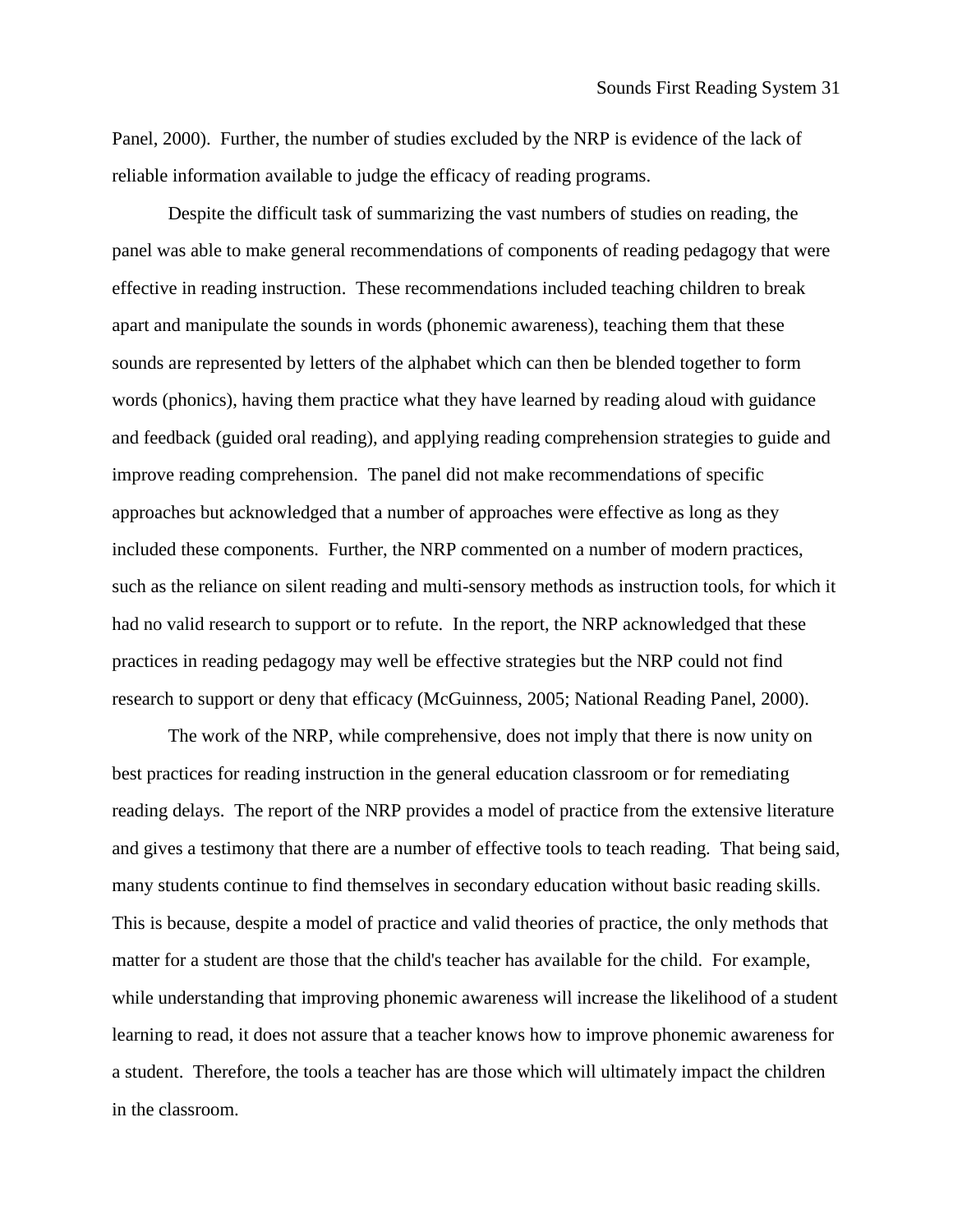The report from the NRP was not universally supported (K. Goodman, 2005; McGuinness, 2005) but it has had a significant effect on education in that it provided adequate evidence to support a more unified approach to reading instruction. The work of the NRP in part led to the adoption of major education reform, No Child Left Behind (Shaywitz, 2003), which was signed into law by President George W. Bush on January 8, 2002 (Law 107, 2002). This legislation provided mandates to states for tracking educational progress and creating assessments that not only impact schools and districts but were tied to individual children being able to graduate from public high schools.

In sum, the great challenge in the classroom is what options exist to prevent reading failure and, equally important, assure reading acquisition in a predictable timeframe. This debate has existed since the inception of public education. To fully acknowledge all that has led to current practices would fill volumes, but instead, this chapter elucidates a few streams of thought through the perspectives of current theories. By and large, teachers face a group of students daily and therefore, they must rely on personal knowledge, regardless of the source, and easily accessed materials (Chall, 1967; Chall, Jacobs & Baldwin, 1990).

## **The Alphabet Method of Reading Pedagogy**

Reading pedagogy has not always been seen as requiring specific tools. Prior to the late nineteenth century, reading instruction materials were very limited. When English speaking people first came to North America it was with tools primarily from Great Britain. The readers (books intended for reading acquisition) were very basic and included little in the way of instruction. These books would typically have the alphabet listed and reading passages, nearly always of a religious nature (Alexander, 1983). Prior to the middle of the nineteenth century most homes had very few books outside of the Bible (Robinson, 1977). Reading was not seen as necessary but as a luxury. The cost of books was often prohibitive. In 1844 the third level of the McGuffey reader (McGuffey, 1836) was 75 cents but at that time daily wages averaged 50 cents a day (Vail, 1911).

Within the early history of the United States, reading instruction remained limited.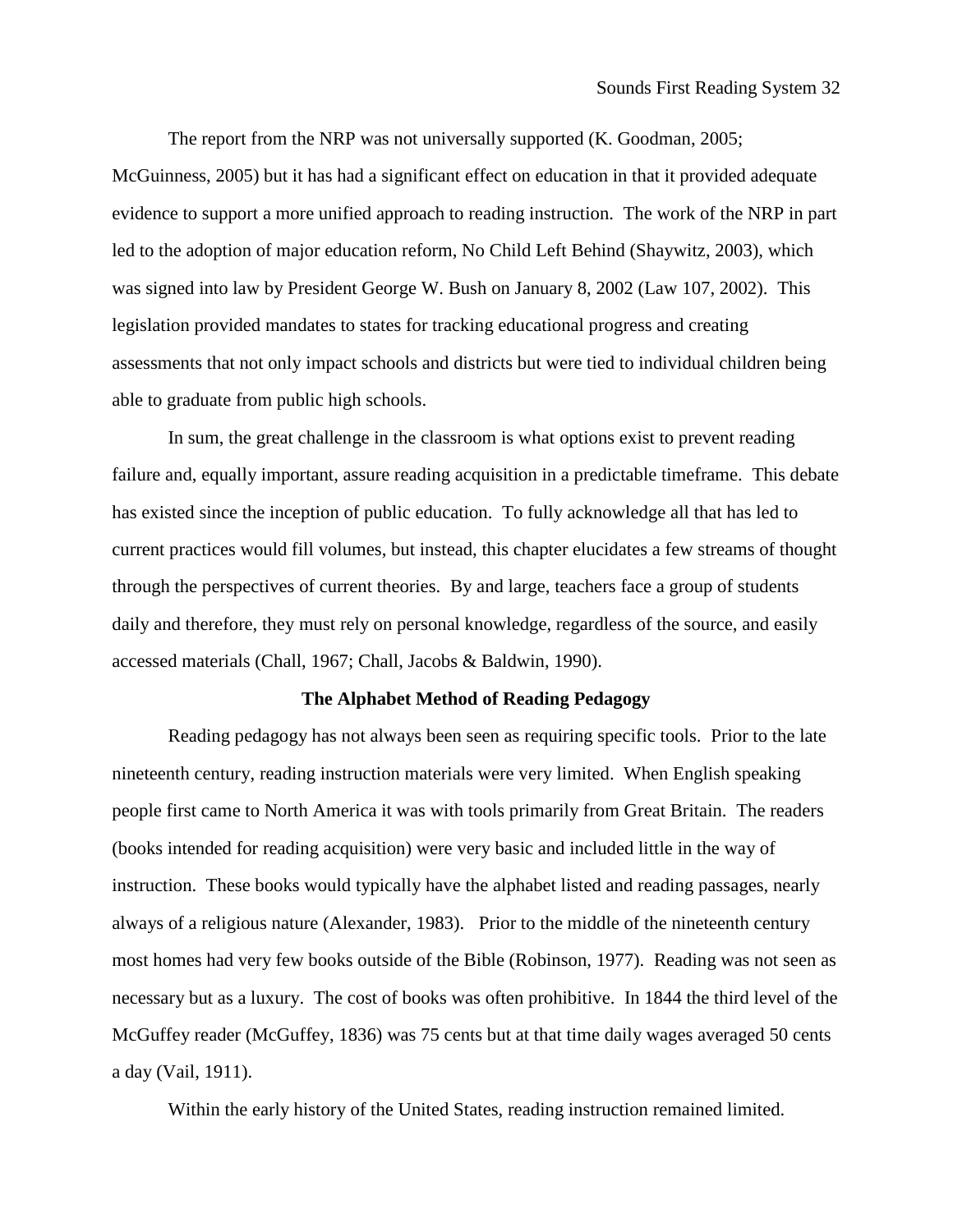Materials were produced in the United States but remained expensive and without in-depth instruction for teachers. There is a general consensus that the primary method used to teach was the Alphabet Method (Adams, 1990; Alexander, 1983; Gray, 1984; Henry, 2003; Hoffman, 1986; Huey, 1973). This method, according to historians of reading pedagogy, had been the primary teaching method for centuries before (Adams, 1990; Gray, 1984; Henry, 2003; Hoffman, 1986; Huey, 1973). The Alphabet Method entailed teaching the names of the letters and using them in words that the student first learned to spell and then read. For example, "g, g is for glass." This method was very regimented and relied on a student learning through individual letters, then syllables and eventually whole words before actual text was introduced (Adams, 1990; Huey, 1973, Robinson, 1976; Soule & Wheeler, 1866).

The Alphabet Method began with rote learning in naming letters both forward and backward. Once the student knew them well enough to repeat them from memory, they were then required to point out the individual letters in the alphabet and as they appear in words. After mastering all the letters, the student would work on pronouncing and memorizing organized groups of consonant-vowel clusters ba, be, bi, bo, bu, and so on (Robinson, 1977; Shute, 1830). These clusters of sound patterns were called syllabariums. These, however, were not based on affixes but purely on sound clusters (McGuffey, 1836; Robinson, 1977). After learning the vowel clusters the next step in word reading instruction was using the ability to name the letters in spelling out lists of short words. This practice was intended as a means of instruction for pronouncing the words as well as reading them (Alexander, 1985; Pollard, 1897). Students would then progress to the memorization of sentences and selections. Many of the readers would have long passages that the student was to memorize. The students were required to recite these without benefit of text. In some cases, students would answer general questions about selections. The rote work, which would have been very difficult for students with weak working memory, a primary contributor to reading failure, was not of rules or word parts that would assist with decoding (Pollard, 1897; Soule & Wheeler, 1866). Instruction focused primarily on first learning words in isolation and then applying that skill to reading in context (Robinson, 2002; Vail,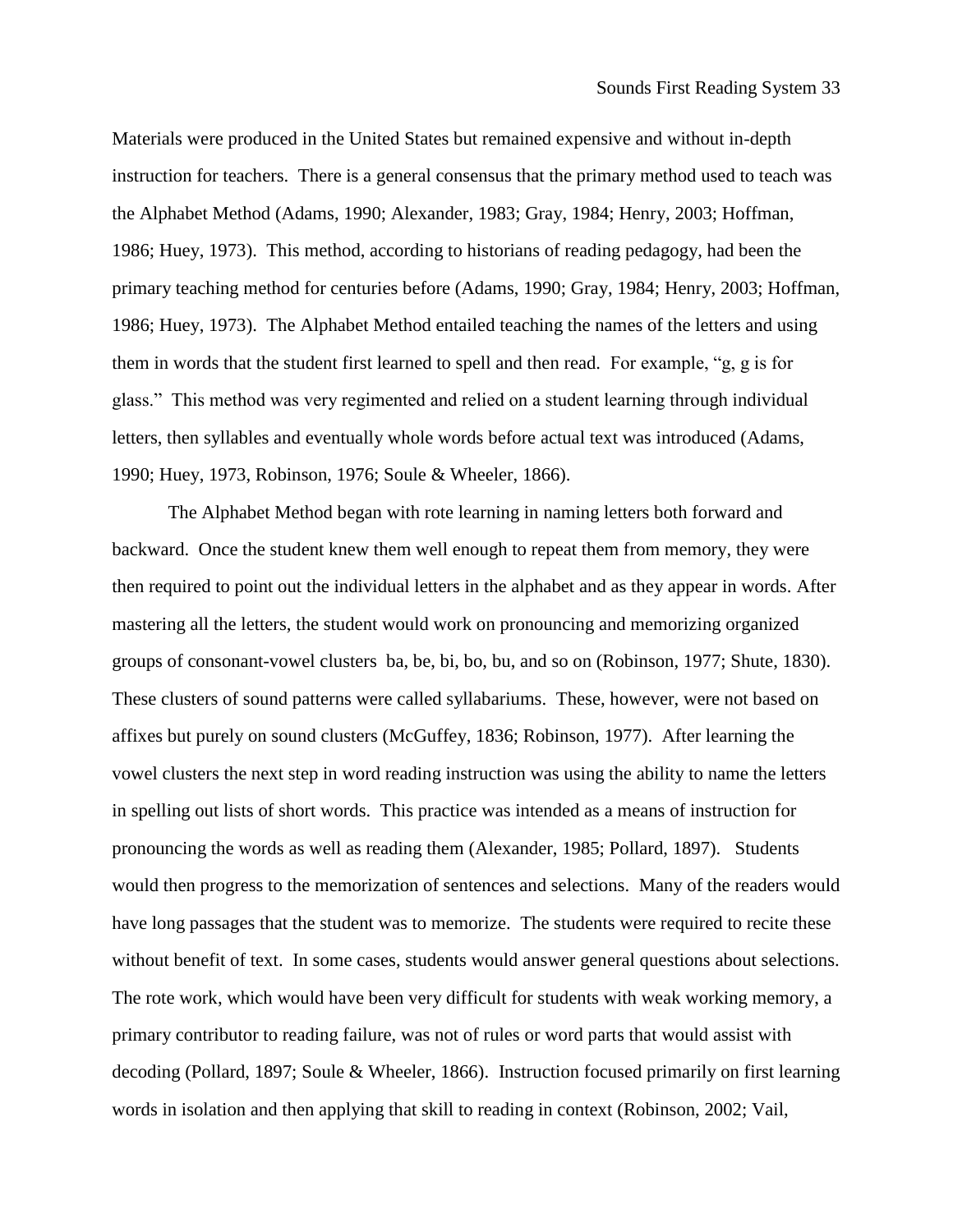1911).

In 1836 William Homes McGuffey, a lawyer, educator and ordained Presbyterian Minister, published his set of Eclectic Readers (McGuffey, 1836). McGuffey was an advocate for universal education. He wrote the readers so that they could be produced in the country's western regions, Ohio, Indiana and Illinois, at a more reasonable cost. At that time transporting books was more expensive than producing books. Because books were bound by hand the publishers only required a printing press and a labor force. The first set of readers, published in 1836, included four readers. The primer included primarily one-syllable words and included word lists of new words being introduced. The word lists served a purpose in teaching reading but far more emphasized was the articulation of words. The exercises in reading and rereading were not to teach phonics as a reading skill, but as proper enunciation and inflection on the words. For this purpose, diacritical marks (symbols designed to inform specific pronunciations of letters within words) were used and there were lists of correct and incorrect pronunciations (Akin, 1940; McGuffey, 1836; Vail, 1911).

The McGuffey Readers were not the sole resource available to teach reading. There were numerous publishers offering readers. However, the McGuffey Readers were popular because they were inexpensive (Vail, 1911) relative to other books, and offered teaching methodology. Later editions were more lessons-oriented than the first edition. McGuffey Readers were unapologetically designed to teach a moral lesson, be it religion or patriotism (Huey, 1973; Robinson, 1977; Vail, 1911). The purpose of reading was primarily to learn to read the Bible and hold onto the morality that was seen as the foundation to the countries democracy (Chall, 1967; Robinson, 1977; Warren, 1989). The long-term success of these readers gave credence to the establishment of what is now called basal readers (Chall, 1967; Vail, 1911).

#### **Whole Language Method**

While the term Whole Language was not present until late in the 1970s, the philosophy of education embraced by the leaders of the movement can be traced back to Mann (1867) and Dewey (1897) and their perspectives of education (K. Goodman, 2005). Dewey (1897)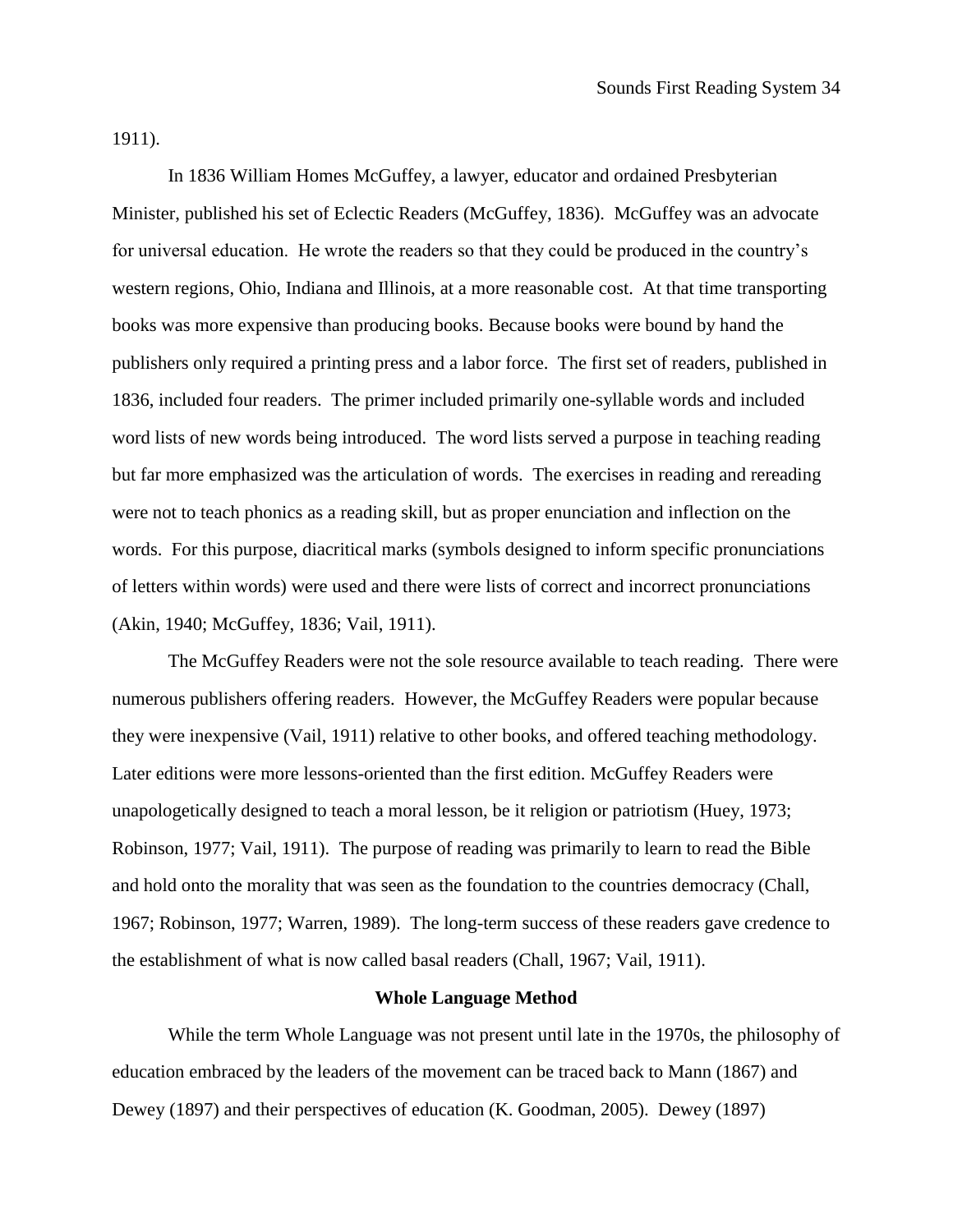developed a perspective of learning that was experiential. He envisioned learning that would encompass a child's curiosity and insight. He saw learning as a natural process that needed to be ignited and allowed to flourish (Dewey, 1897). Such learning was an active process. He wrote, "The progress is not in the succession of studies but in the development of new attitudes towards, and new interests in, experience." (Dewey, 1897, p.78) He was concerned that education was child-centered and that what came from books or a teacher were not of benefit if they did not connect with the social life of the child. He believed that the placement of practical learning, such as cooking and sewing, were ideal for mimicking the roles and natural learning that is in society. Therefore, he considered not only the content to be important but also argued more important was the actual process that it afforded the children. He saw education in which the child was a passive learner as being a destructive force (Dewey, 1897).

Dewey presented a perspective that education should not be seen in chunks of knowledge to be learned over segments of time but that learning is tailored to the appropriate age, and therefore way of thinking of the child (Dewey, 1897; 1931). This was a strong acknowledgment of the developmental changes in a child and therefore in the perspective of the content. Dewey (1931) described a need for material to be presented in a manner that gives a child a desire to see how others thought about the subject and therefore a desire to read. However, Dewey did not see reading as the central tool of learning. Dewey (1897) warned against the overuse of reading because it compromised a child's confidence in his own thinking. Dewey (1897) wrote about the need for a child to develop reflective attention. He points out that the strengths and interests of a child must be nurtured; attention does not just happen (Dewey, 1897). If a child constantly requires a teacher to direct their attention for them the child will not internalize the act of orienting towards the relevant stimuli (Dewey, 1931; Huey, 1973). Dewey focused his attention on general philosophies of education intertwined with development. He attributed a failure to learn to read to a lack of motivation. He acknowledged that some phonics instruction was helpful but needed to be kept at a minimum. It is the child centered and directed educational philosophy, as well as the lack of attention given to decoding and encoding print, that attaches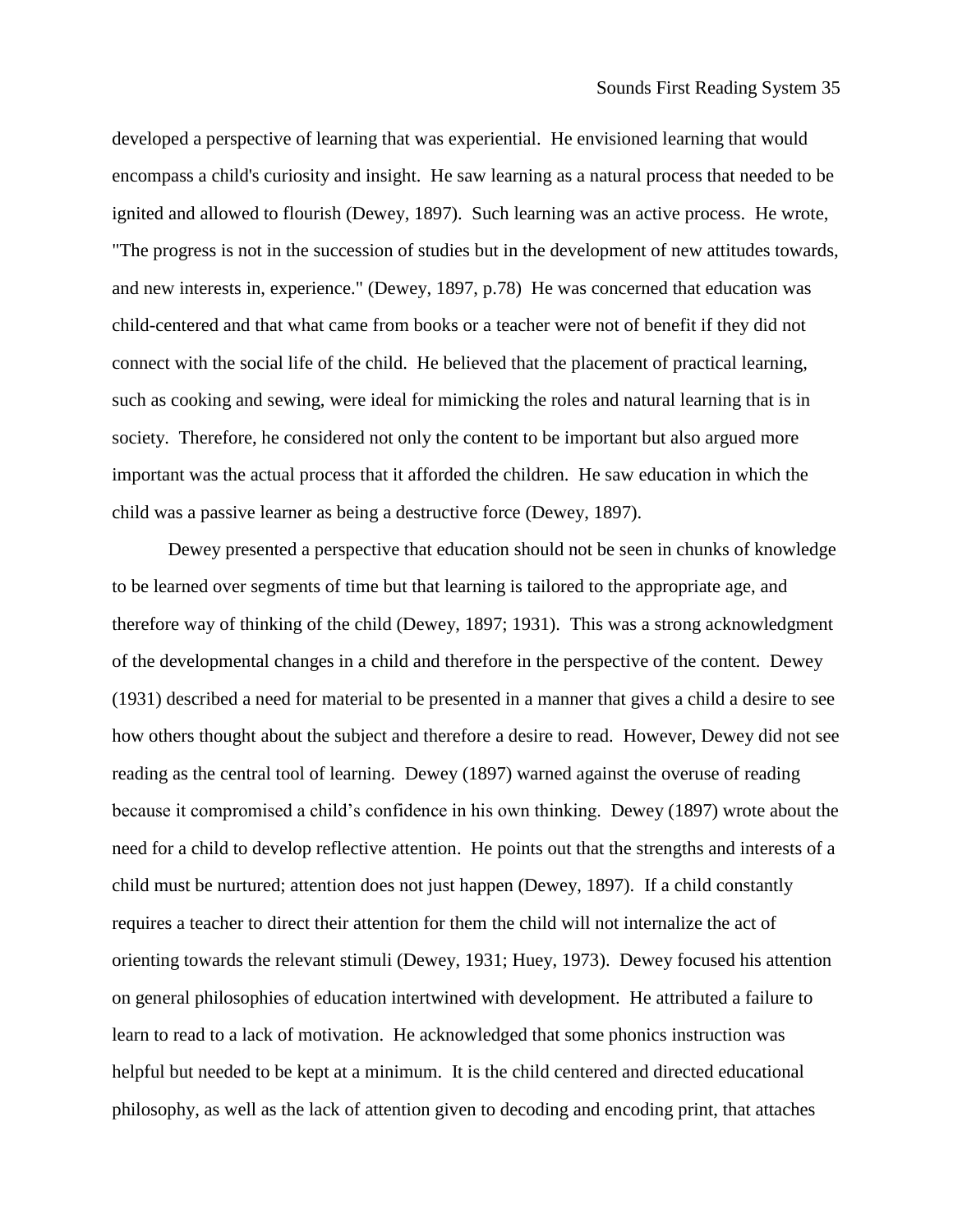the early works of Dewey to the modern Whole Language movement.

Edward Burke Huey published *Reading Research and Pedagogy* in 1908. This was the first book dedicated to psychological research on reading (Robinson, 1977; Blumenthal, 1970). A second edition, with a foreword by John B. Carroll and an introduction by Paul A. Kolers, was published in 1968. In the foreword of the second edition Carroll acknowledges that, while the research had been surpassed, the conclusions by Huey (1973) remained relative. Huey's (1973) theories were broad in reach and represented thinking on all aspects of reading. He drew from his own research as well as his contemporaries. Huey's book (1973) was a common text in instructing teachers and provided scientific support for broad assumptions in reading pedagogy. Because Dewey greatly influenced the thinking of Huey on general reading instruction, and Huey's book remained a primary influence in education well into the 1980s, these views became the basis of many arguments among educators in the Whole Language movement on assumptions of reading pedagogy (Blumenthal, 1970; Huey; 1973; Robinson, 1977; Robinson, 2002).

One broad conclusion was Huey's (1973) acceptance of what unit, letter, word or sentence, was primary in reading. In the Word Method, also referred to as the look and say method, the whole sound of the word is associated with the word's total visual appearance, and is suggested just as the name of any other object comes to mind on seeing the whole object. This theory argued that children learn the name of a word about as quickly as that of a letter (Alexander, 1983; Huey, 1973), and recognize the whole word about as quickly as they recognize a single letter (Adams, 1990; Chall, 1967; Huey, 1973;). This method was recommended by Huey (1973) because the research by contemporaries demonstrated that individual words could be said and memorized as easily as individual letters. Therefore, it was concluded by Huey (1973) that there was no need to learn individual sounds when one could be learning words that have meaning. The understanding of using memory for each word was also the basis for rejecting phonics instruction made by whole language advocates in the 1990s (Smith, 1994).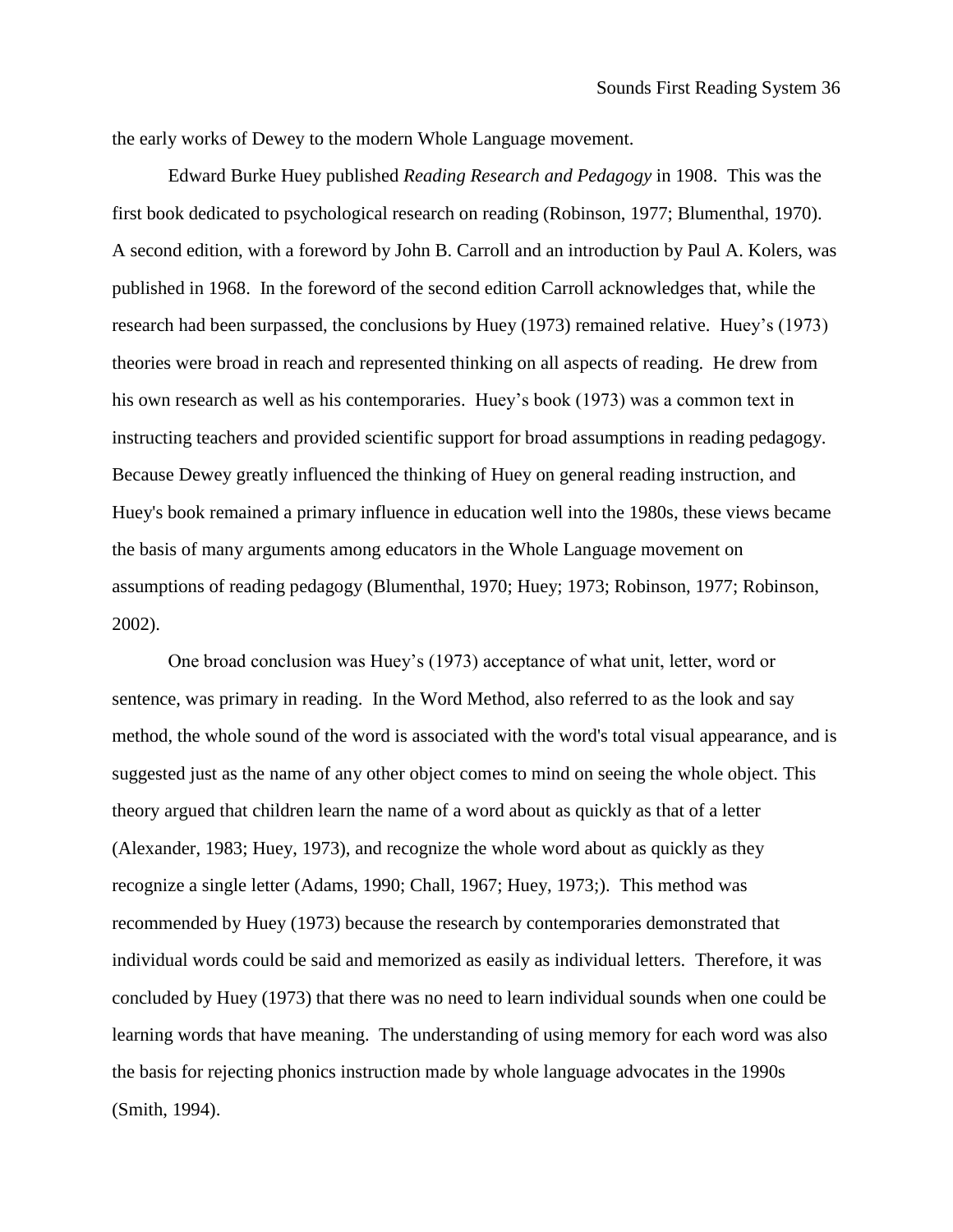The Sentence Method took the Word Method further (Adams, 1990; Chall, 1967; Huey, 1973). It was reasoned by Huey (1973) that the goal of reading is to portray meaning and therefore reading is learned best in the context of meaning and therefore the best way to learn would be through sentences. This approach, still used to some degree in modern classrooms, begins with the child telling a story (Casteel, 1989). When applying the sentence method the teacher writes a sentence that is meaningful to the students. The students then read it naturally and with expression because it is in the child's own words. Other sentences are suggested by the students, written by the teacher, and then read by the students. This process can create a story or a series of stories that are illustrated by the child. These are then re-read by the child over a period of time and the child then has a book of stories they can read.

During the period of Huey's work eye movement was the focus of reading research and Huey (1973) had developed a new method of tracking eye movement. By tracking eye movement across a page, Huey refutes the understanding of decoding by letters. Huey (1973) describes eye movement, which he saw as making a number of leaps across a page, as being evidence that reading did not involve letter decoding. His primary thesis was that reading as whole sentences should be the primary way in which to teach reading. This idea was further supported by research described by Huey (1973) in which subjects were asked to remember slashes, first in random positions and then in predictable patterns. The patterns were then able to be reproduced far more easily than the random groups. He argued that the ease of recognizing patterns supported the need for reading to be learned in the patterns of words and even more ideally, in sentences (Huey, 1973).

These assumptions were further supported by the work of Huey's (1973) reports of his contemporaries. One such experiment conducted by Ribot (1899) involved having individuals first read words in isolation on cards and then read them in a strip which formed a sentence. The readers got little emotion or visual response to the word reading but they got emotional responses from the grouped words. Huey's use of emotional response likely related to the concept that the basic level of language was the sentence which was a basis for understanding the inner self of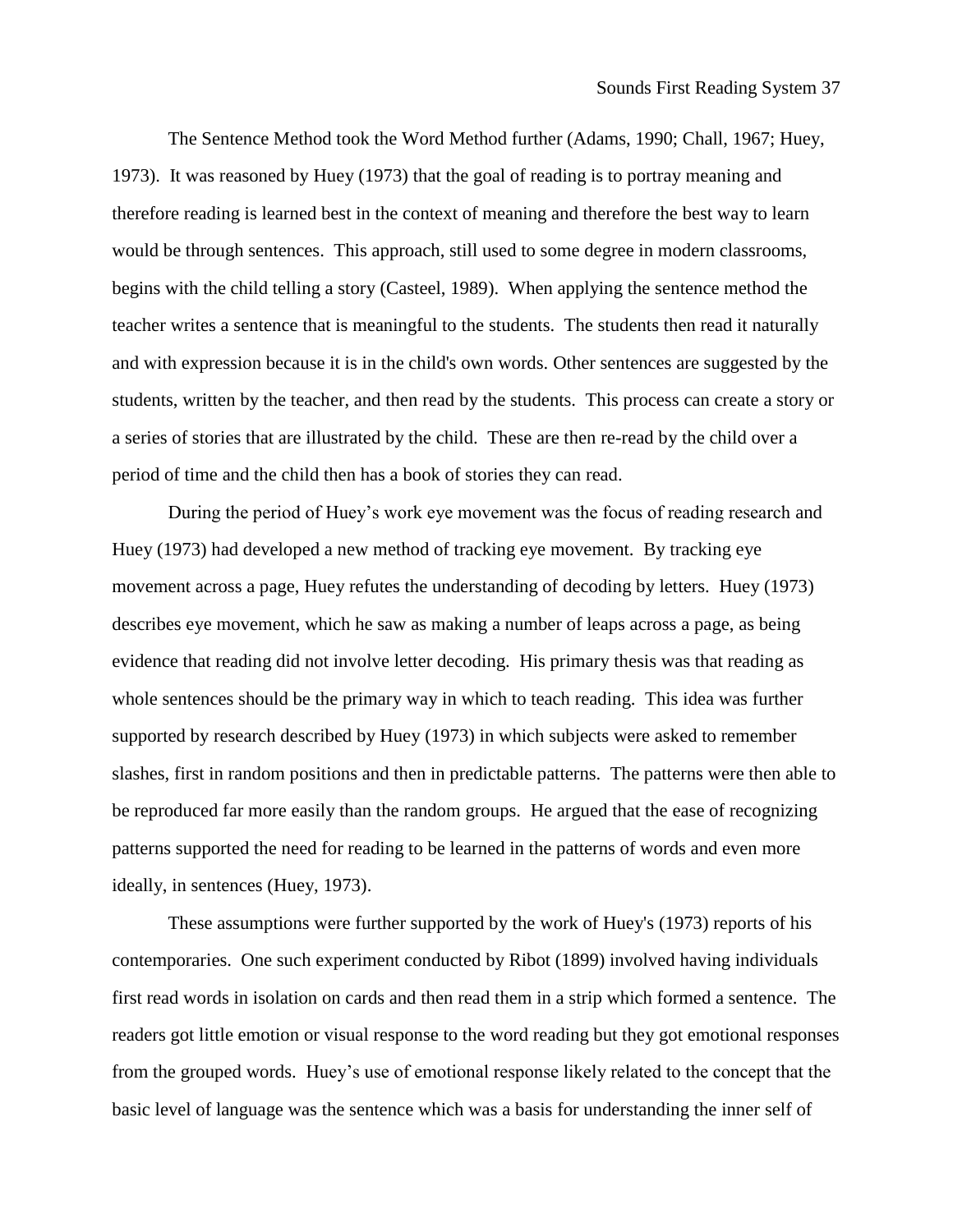humans as expressed by Wundt (Blumenthal, 1970; Huey, 1973). This further supported his hypothesis that reading is processed on the level of sentences. In the discussion regarding the Sentence Method, Huey (1973) wrote that the response to reading is truly an emotional response and has little to do with visualization (Huey, 1983). Huey's understanding of a sentence could have been influenced by the work of Wundt, (Blumenthal, 1970). Wundt explored the relationship between human insight and language (Blumenthal, 1970). The sentence was deemed by Wundt to be the most basic insight into a human's understanding especially considering young children can state a complicated meaning such as a request in one word (Blumenthal, 1970). Huey's (1973) work supported general reading instruction that would teach reading through words and phrases with little emphasis on phonics. This understanding of the need for meaningful text is a foundational perspective of the Whole Language advocates. The philosophy espoused by Huey (1973) is the same philosophy that rejects the notion that reading words in lists is a measure of reading competence. According to Goodman (2005) only reading for meaning can be the measure of reading. Goodman further states that because reading is language, it can only be what the reader represents it to be. Reading is an extension of language which places value only in what is communicated. Therefore, reading lists of words, void of meaning, does not represent reading and cannot be a measure of reading ability (Goodman, 2005). While writing much earlier than the Whole Language movement, Huey (1973) stated that reading follows the same process as language. Goodman (2005), a primary advocate of Whole Language and the author of numerous books on the subject, equates reading to language as well and therefore freely accepts philosophies of language as pertaining to reading (Goodman, 2005; Stanovich, 2000).

Another topic emphasized by Huey (1973), and other reading specialists, was to equate the history of written language to the process of an individual child learning to read. While Huey (1973) did not state that reading is a natural process for children, his work would support that conclusion in defense of the Whole Language versus phonics debate that was emerging at the time of the final printing of his book. The description Huey gave of a child discovering the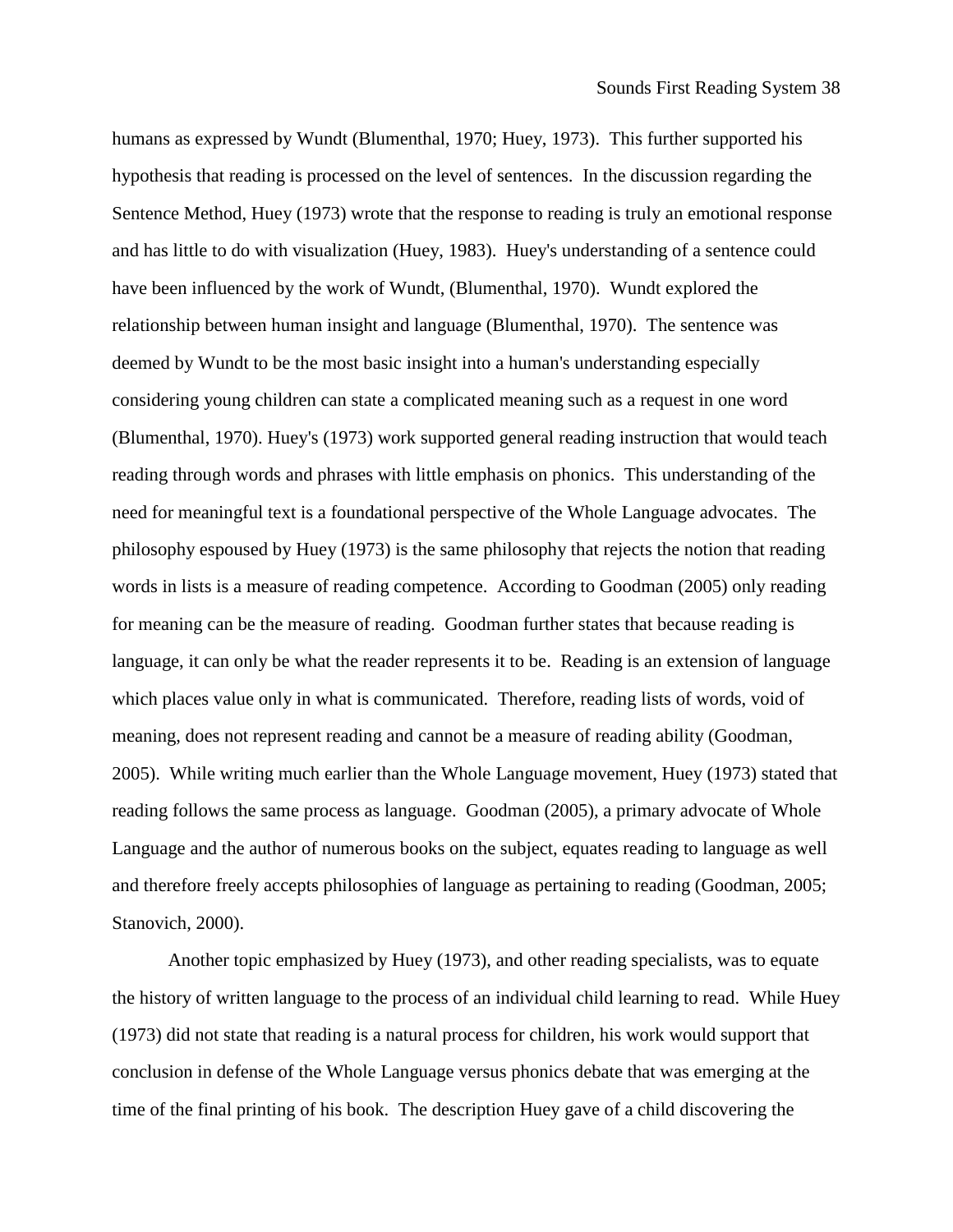relationship between symbols and language is much in the same manner as the human race first using hieroglyphics to communicate in writing and eventually develop written language. This same process of discovery, similar to the discovery of spoken language leading a child to understand written language, remained a theme throughout the modern Whole Language movement (Goodman, 2005; Smith, 1992).

Huey (1973) also shared a perspective that reading should be taught in the context of general learning rather than as a subject. This perspective voiced by Mann (1867) and Dewey (1897) was also a core understanding of the Whole Language philosophy. Particularly, the practice of teaching phonics as a subject was rejected by Whole Language advocates (Goodman, 2005; Smith, 1994; Smith, 1992). When Huey (1973) described an ideal educational setting, two schools, The Horace Mann School of Teachers College, Columbia University, and The Francis W. Parker School in Chicago, were given as examples. In these descriptions the students are presented with enriched experiences, such as visiting a farm, and developing educational opportunities directly from what was encountered. In this example, while at the farm the teacher takes photographs to support the children's memories and to provide visual cues for written compositions. Science is brought in by verifying what was learned and investigating more details from the outing. Huey stated, "Thus reading and writing and drawing are learned in the service of what the children are doing as a social community. Reading is not made an end in itself, and does not gather the mannerisms and the debris of technique that accompany reading done for its own sake and by 'Reading's' own special methods"(Huey, 1973, p. 300). This vision of the classroom is based on innovative teachers finding opportunities to stimulate individual and collaborative learning among the students.

Early in the twentieth century, the new emphasis was on silent, rather than oral group or individual reading in the classroom (Chall, 1967; H. A. Robinson, 1977). The use of phonics, which was also being broadened in general teaching methods, was looked upon by proponents of whole language as an outmoded procedure. Reading instruction focused on simple vocabulary stories in a basal reader or children dictating their own stories (Chall, 1967). Also during this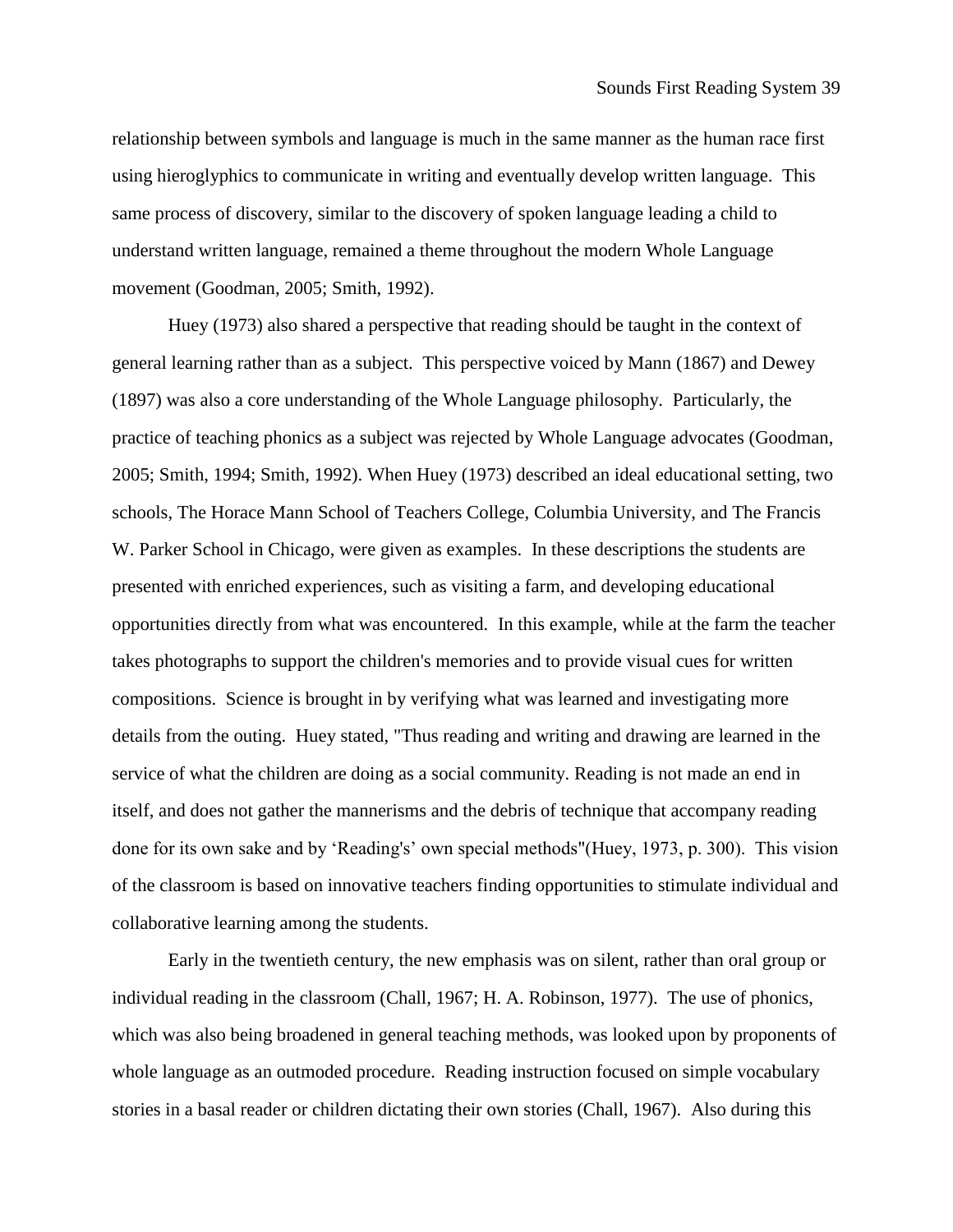period, systems began to be developed to assist students in comprehending what they read. These methods, like phonics, evolved with theories. In the 1920s a popular method, primarily a silent reading period, was Free Reading (Robinson, 1977). This focused on a child's having access to broad materials through which they would find interest and transition into reading. Names that described similar methodology that followed were Individual Reading and The Language Experience (Alexander, 1983; Russell & Fea, 1963). These silent reading programs were developed from research conducted in the 1930s that looked to address the nation's weak reading skills that had been exposed through the reading deficits of the troops during World War I and then later during World War II. The silent reading methods were created as all inclusive programs. In practice, most silent reading methods were being conducted simultaneously with other instruction in many classrooms (Adams, 1990; Alexander, 1983; Gray, 1951).

While it can be argued that Whole Language evolves from a general area that rejected phonics instruction, such a rejection does not extend throughout its history. William S. Gray, writing in 1941, stated some children are able to learn very well without any systematic training in phonetics. Gray also wrote other children in the same class fail because they are unable to recognize words independently, but when given supplementary training in phonetics and word analysis, they are able to make up their deficiencies. He further stated that the second cause of reading failure is inadequate attention to content and that phonetic drill had been carried beyond the point where it was useful. Instead of being a tool to recognize words, it had become an end in itself, and really blocked the recognition of the meaning of words. This is an area in which the Whole Language movement would agree (Smith, 1999). Gray, with a team of other researchers and writers, developed the famous Dick and Jane (Elson & Gray, 1934) series (Chall, 1967) which began in 1930 and were used in schools until the early 70's. This series was based on a look-say method with very little phonics instruction (Chall, 1967). However, they were very simple texts that ultimately were rejected by whole language instructors (Chall, 1967; Smith, 1994) as being too controlled and not engaging for students.

Jim Trelease, another of the primary advocates of Whole Language, earned notoriety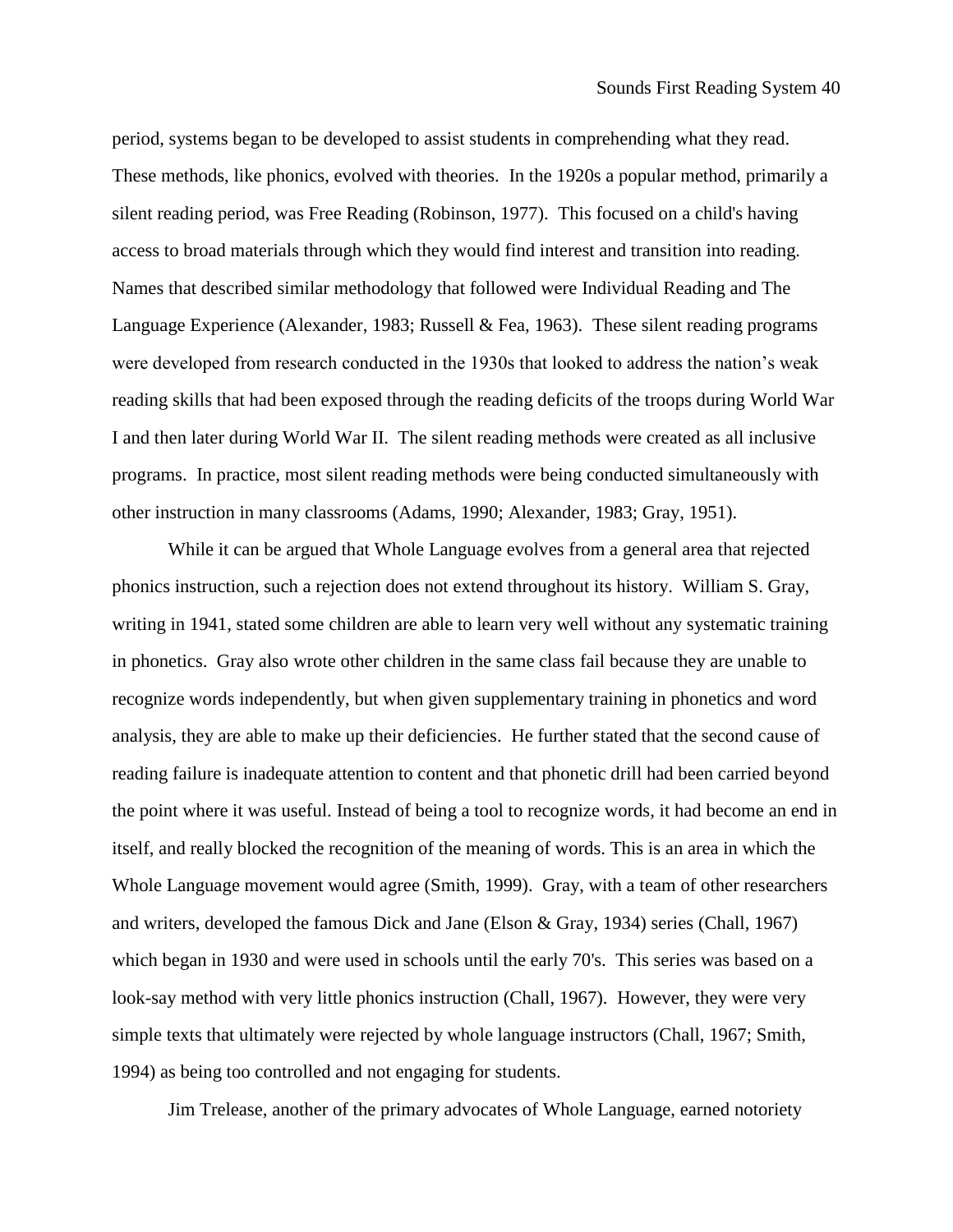when he published his handbook on reading out loud (Trelease, 1989). The practice of parents reading out loud to their children became a primary ingredient in allowing children to desire reading as well as having appropriate exposure to text prior to coming to school. Trelease espoused a theory that oral reading at home was the necessary ingredient for future literacy. He further encouraged teachers reading aloud in school as a way to support children's desire to read to themselves (Trelease, 1989). This ingredient became an explanation for reading failure when Whole Language programs encountered failure in schools (Smith, 1999; Stanovich, 2005).

Overall, the Whole Language movement had a distrust of research (K. Goodman, 2005; Smith, 1999; Stanovich, 2005), seeing it as counter to gaining real insight into children. The limited research supported by this movement was based in classroom settings and used assessment tools to gain insight into the reader. A primary method to gain insight into a child's acquisition of reading is known as Miscue Analysis (K. Goodman, 2005). These methods have a child read a story and then retell it. A miscue is a word that does not support the text. It provides insight into how the readers perceive the text. According to this theory, reading a different word than is printed is not an error, because reading is an individual act and the miscue is evidence of the perspective of the reader. Ultimately, a good reader would realize that the miscue did not support the content and reread the passage (Goodman, 2005).

According to Smith (1999), a major proponent of Whole Language, there is no role for phonics instruction. He wrote:

Apologists for phonics and other fence-sitters sometimes argue for a combination of methods, or even for "the best of both approaches" as if such a concoction were possible. But it would be like serving a slightly diluted poison with a heavily diluted antidote. (Smith, 1999 pp. 154-155).

Research has presently shifted school practices back towards phonics. Stanovich (2005) shared that he was initially very enthusiastic about the philosophy of the Whole Language movement but he was unable to demonstrate its effectiveness through research. The Whole Language movement was adapted to acknowledge the need for some phonics instruction and can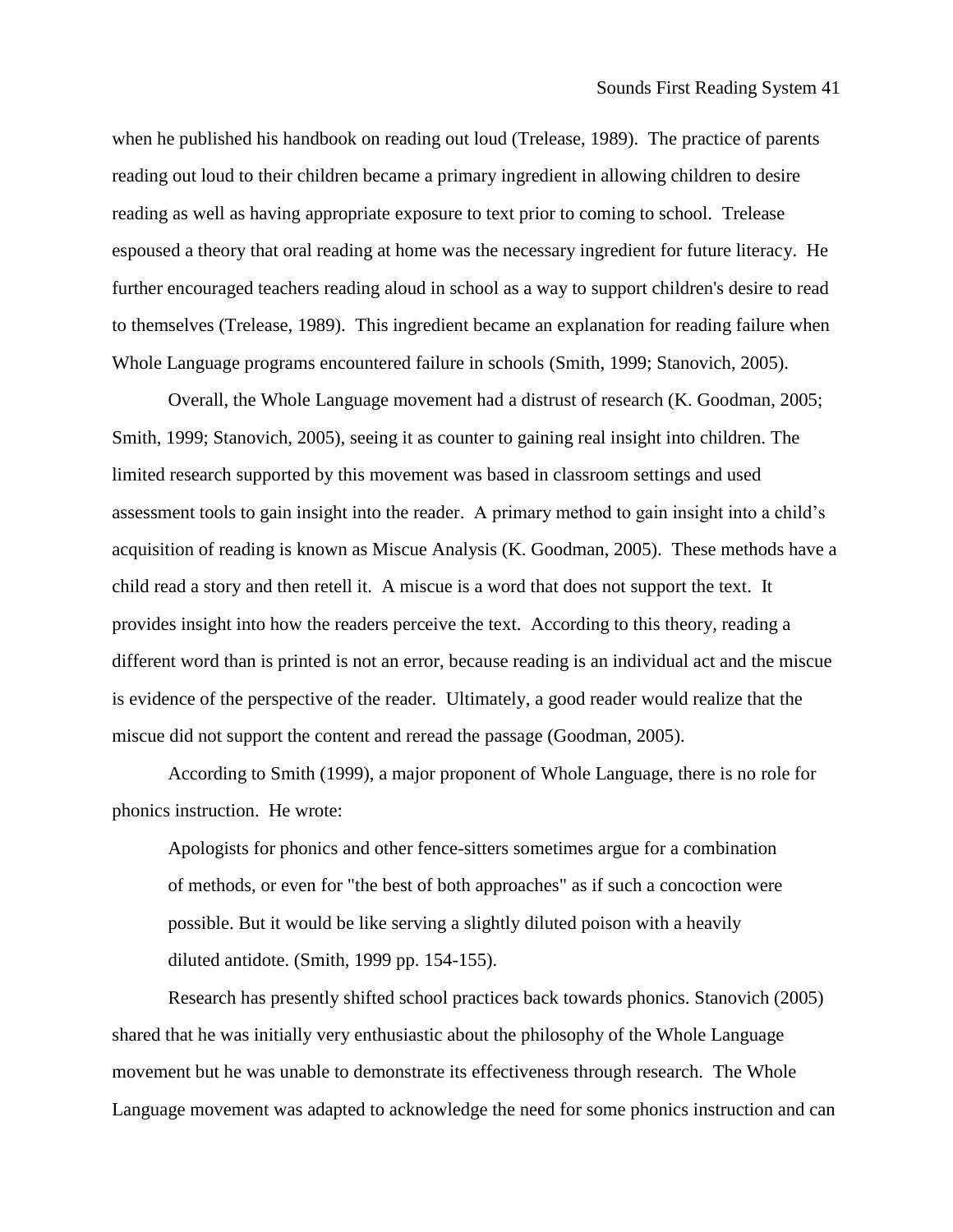be seen today in current basal reading series that focus on full renditions of stories previously sold as books within text books with teachers' manuals that teach phonics skills as words are encountered within the text. This tool, still most prominent in modern classrooms, while teaching some structure of language, continues to focus on the child's desire to read and the content being of primary concern over controlled syntax and phonology.

# **Phonics in Reading Instruction**

Essential in understanding the complexity of the task of universal education in the United States, is the understanding that American English is a very difficult language to read. An alphabetic code is one that allows specific symbols to represent specific sounds. An ideal code is one that easily translates to one symbol representing one sound. The transparency of the code or clearness allows it to be most understandable. That code, in the instance of English, is not clear. English was developed from a number of languages and has adapted words in their entirety. Therefore, while English has approximately 42 sounds, there are multiple regular spellings of most of those sounds (Allred, 1977; Gillingham & Stillman, 1934). The long a sound, for example, has eight regular spellings as in; able, make, maid, stay, eight, reindeer, they. In other languages, such as Italian, Spanish, German, and most Scandinavian writing systems, there is one way to write (spell) each phoneme in the language, and one way to decode each letter or letter pair called digraphs (sh in ship). These languages have transparent alphabet codes and are far easier to learn. Therefore, in countries where these languages are used there is less difficulty in teaching decoding. In English, decoding is complex, and knowing how to pronounce specific letters in different placements within the word is not reliable. This issue of lack of transparency in American English is further complicated by the fact that many vowel sounds are not emphasized which renders spelling that much more difficult. Thus, comparing reading between one country or language and another is not helpful in gaining insight to the primary difficulty in reading English (Byrne, 1996; Huey, 1973; Leigh, 1874; March, 1881; McGuinness, 2005; Pitman & John, 1969; Share, 2008; Soule & Wheeler, 1866; Williams, 1916). This is vital in understanding some of the issues that are unique to English speaking countries.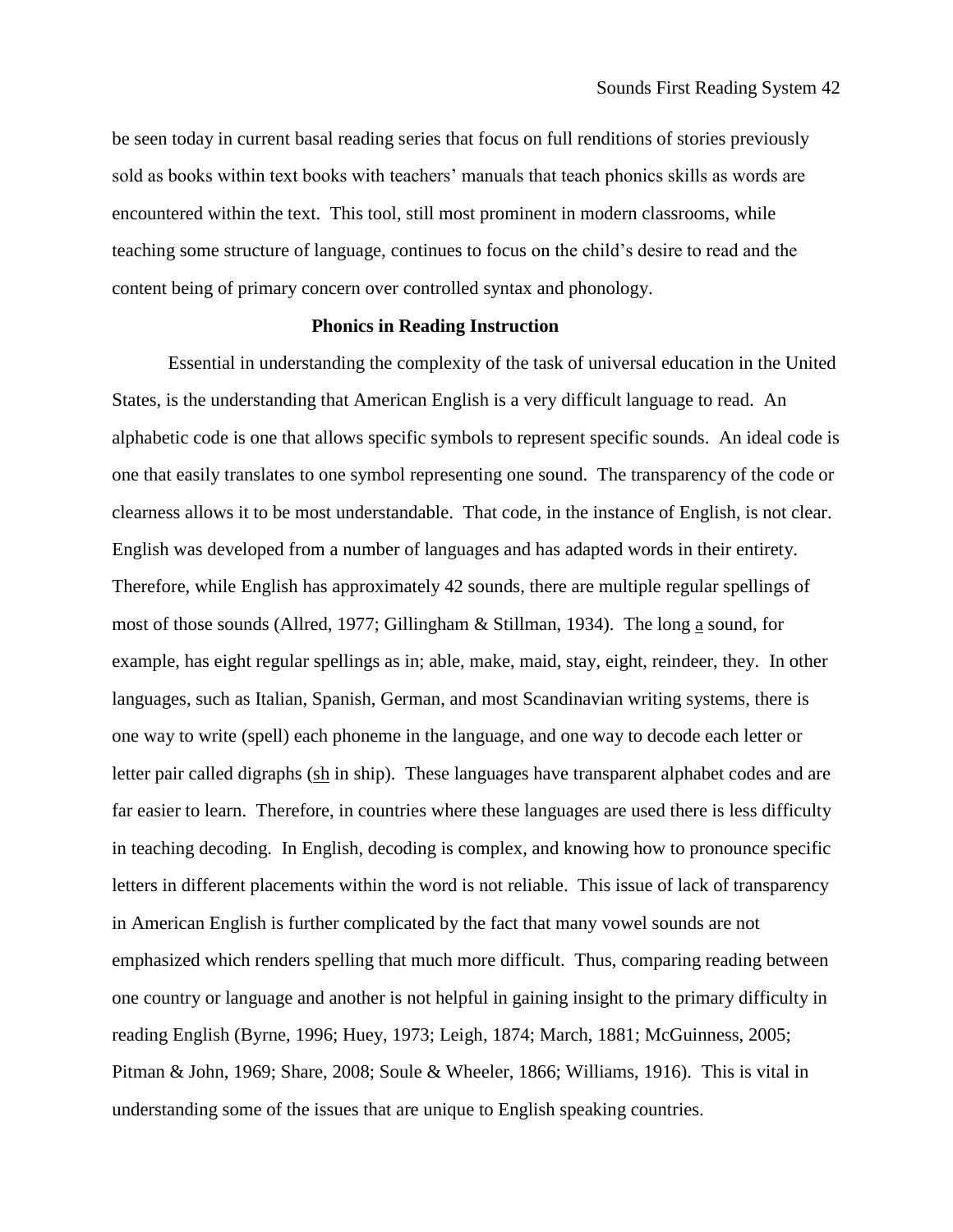In addition to the non-transparent or opaque code of English, the size of the language and the ease with which words are added to the language is a factor in teaching reading. The English language is arguably the largest language and it adapts words regularly. Therefore, if there is a rule for a specific spelling in English, one will always be able to find an exception. This makes the task of breaking the code of the English alphabet that much more daunting.

According to the Barnhart Concise Dictionary of Etymology (1995) the word "phonics" was first recorded to refer to the method of teaching reading in 1908, though the system occurred as early as 1844 (Barnhart, 1995 p. 564). Rev. G. Shute (1830) wrote that he had discovered a method to teach reading that could be directly taught from the sounds of the letters rather than the names of the letters. Shute's book, *Organic pronunciation or Reading Made Easy on a Plan Adapted to the Instruction of the Deaf and Dumb of Children in General and also of Foreigners* (1830), does not use the word phonics, but in fact describes phonics. The author developed the method in response to teaching a girl to read who was born deaf. He realized that such a method made more sense for teaching anyone to read than the tradition of teaching through the names of the letters. In his brief introduction he describes the challenge of having to move from the names of the letters to the syllables which rely on the sounds in the conventional instruction of reading (i.e. the Alphabet method). Shute shared that subsequent to writing the book he learned of others who were aware of the benefits of this method. He went on to acknowledge the assistance he had

derived from Mr. Young's little treatise on the ' Method of instructing the Deaf and Dumb,' and from which I have borrowed some expressions in explaining the sounds of the letters; but it was not until I had digested the system according to my own ideas, that I became acquainted with any plan of a similar kind, and can only now say, I am glad to find I am not singular in my opinion, as it confirms me in the propriety of my own, and encourages me to hope, that by combining my efforts with theirs, and introducing the subject again to the notice of the public under a new arrangement, the present mode of instruction will at last be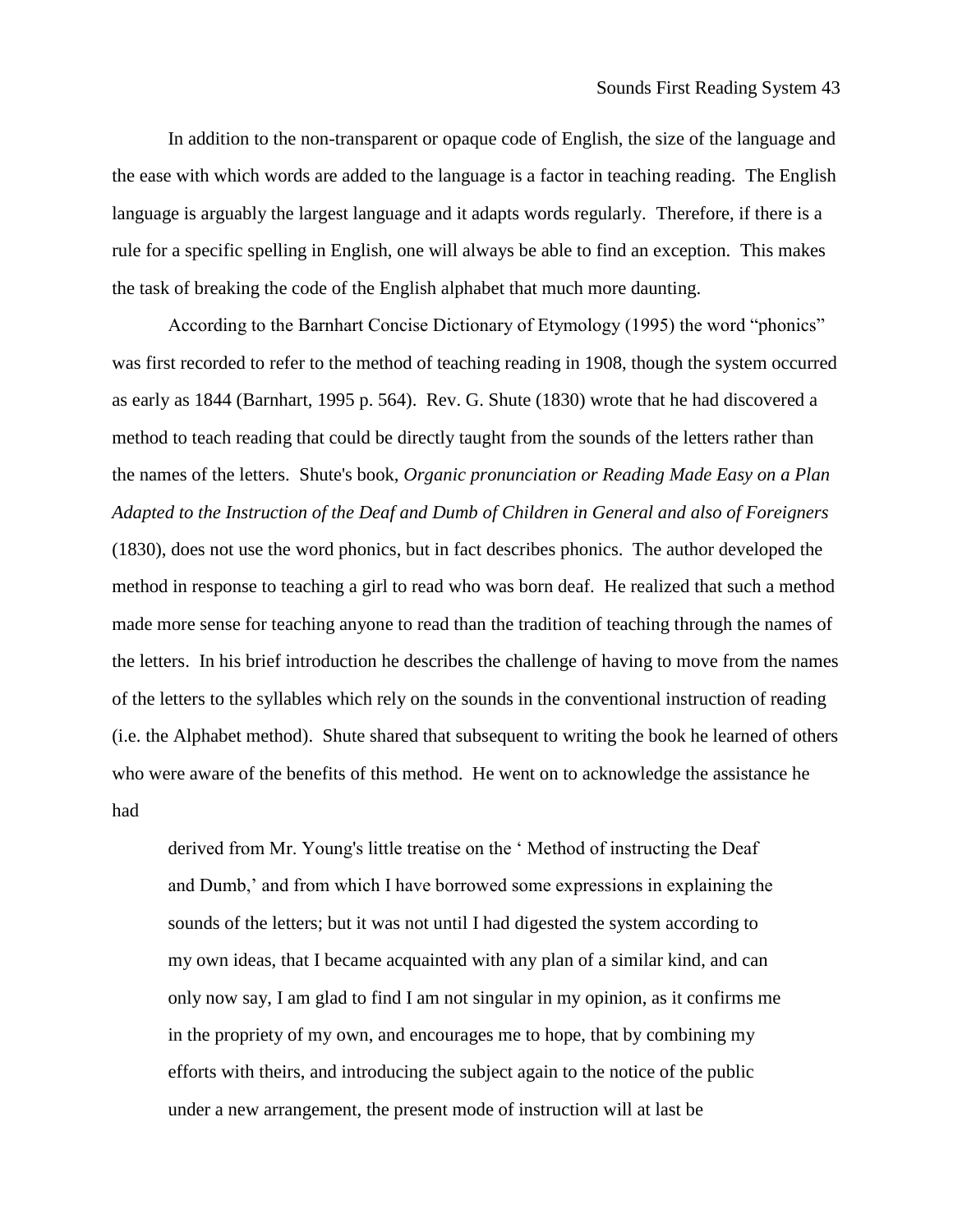abandoned.(Shute, 1830, p. iv).

In his book, which is a very early example of a phonics text, Shute briefly introduces the enunciation of the letters by describing the movements of the mouth. He approaches the subject exclusively from the perspective of sounds from the initial alphabet and then includes some diphthongs. The relationship is from spelling to sound. There is no indication of the awareness of the unique aspects of English spelling being particularly difficult. The book goes from a brief description of the sounds into word lists intended for teaching specific spellings of the sounds. Shute understands that what he proposed in this book challenged the educational establishment.

For if it be answered, that children taught alphabetically, according to the usual mode, do learn to read, and in time, many of them (read) well; still I would suggest, as a matter of experiment to prove the relative merits of either mode of instruction, that one child be instructed alphabetically, as the plan now is, to say the letters; and another organically to sound them, according to the method proposed. And then place cl-ock, ch-urch, str-ength, before them; and I cannot be hazarding much in saying that the latter child will give you, at least something like the proper sound of these words (Shute, 1830, p. 13).

This may be one of the earliest records of the use of phonics to teach reading. This description is clearly an early example of phonics being used as a teaching tool; however, it predates the use of the word phonics to imply a teaching method. The word phonics does not appear in Shute's book.

Another early record of the use of phonics for a reading tool was in the United States in a book by Soule and Wheeler (1866), *First lessons in reading: A new method of teaching the reading of English by which the ear is trained to discriminate the elementary sounds of the words, and the eye to recognize the signs used for these sounds in the establish orthography*. Soule and Wheeler reported the originator of phonics, Rev. John C. Zachos, was too busy using the method to write it down and therefore they were doing so. In Shute (1830) and Soule and Wheeler (1866) the authors instruct that children should not be taught the names of the letters of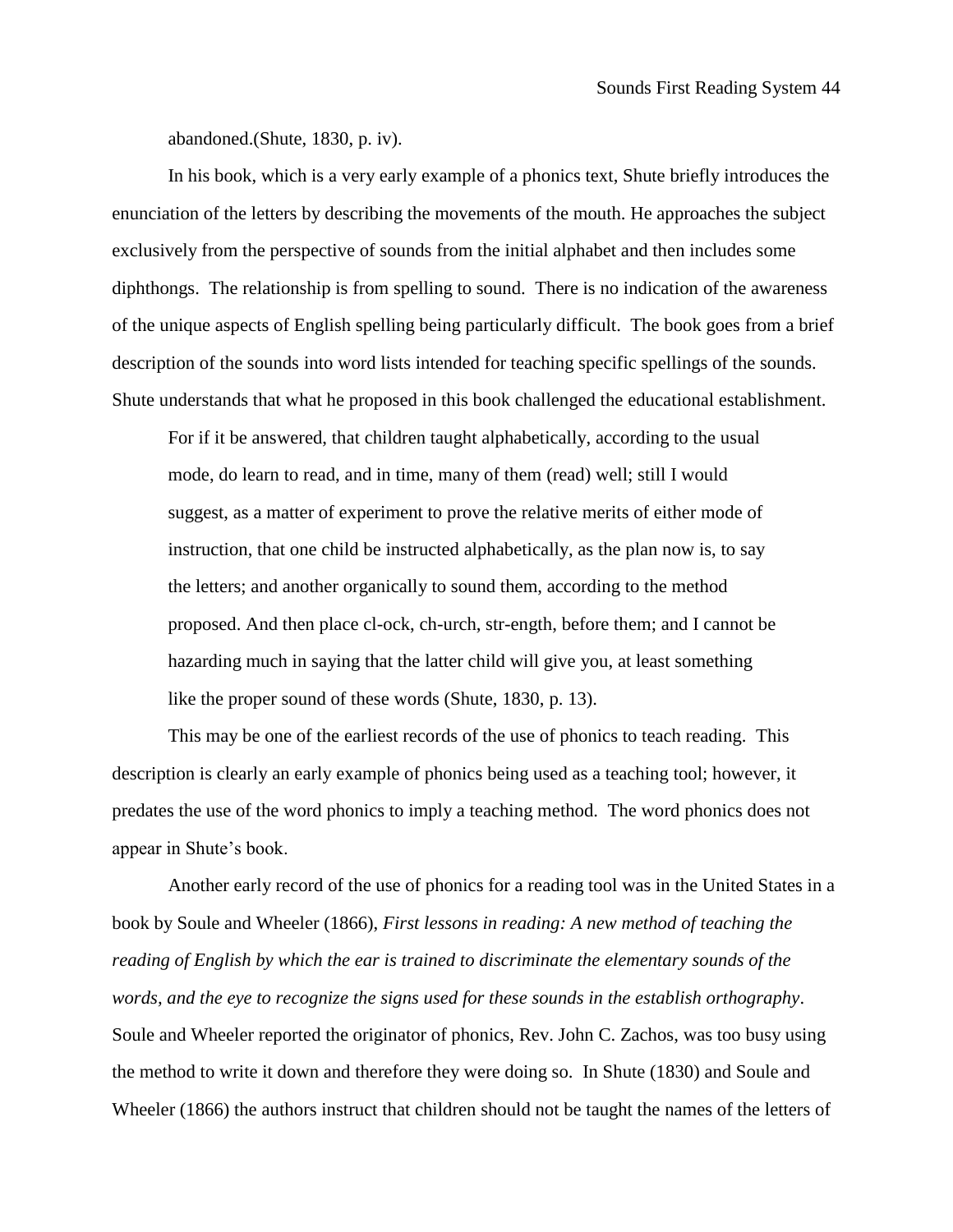the alphabet until after they have been taught the sounds of the letters. The Soule and Wheeler book, like Shute's, laid out a process of teaching the multiple spellings of English. Soule and Wheeler (1866) revealed more understanding of other work regarding the sounds of the English language. Soule and Wheeler demonstrated an understanding of the issues with learning to read in English because it is, to some degree, organized around spelling rules indicating a more sophisticated system that would have been understood primarily from an extended use and development. Soule and Wheeler (1866) began with a chart delineating 41 sounds of the English language. (The 41 sounds in this book are the same sounds as are in Sounds First Reading System (SFRS) except SFRS has an additional sound /or/.) This book falls within the time frame that phonics, as a method of teaching reading in English, was taking hold, be it under different names.

Another example of a Phonics reading instruction method developed in the late nineteenth century was the Synthetic Method developed by Pollard (1897). This was a method that clearly looked at word patterns and families as a basis to organize English into teachable sections. Pollard (1897) described, "Since accurate pronunciation and correct spelling are of the utmost importance, what can be more desirable than a method based upon the rules of orthoepy and orthography? Instead of teaching the word as a whole and afterward subjecting it to phonic analysis, is it not infinitely better to take the sounds of the letters for our starting point, and with these sounds lay a foundation firm and broad, upon which we can build whole families of words for instant recognition?" (Pollard, 1897, p. 3) Pollard's manual is comprised of tables in which word families are listed. It has names designed to describe groups of words. Further it provides specific instructions on how a child is to be approached when providing this instruction. The instruction is designed to accompany the readers being published in that period and is not isolated to specific readers. However, she expressed opposition to readers that have diacritical marks, because she believed a child must be taught to produce their own marks as a precursor to reading the passage (Pollard, 1897; 1898).

By the early twentieth century phonics was in the mainstream of education. The debate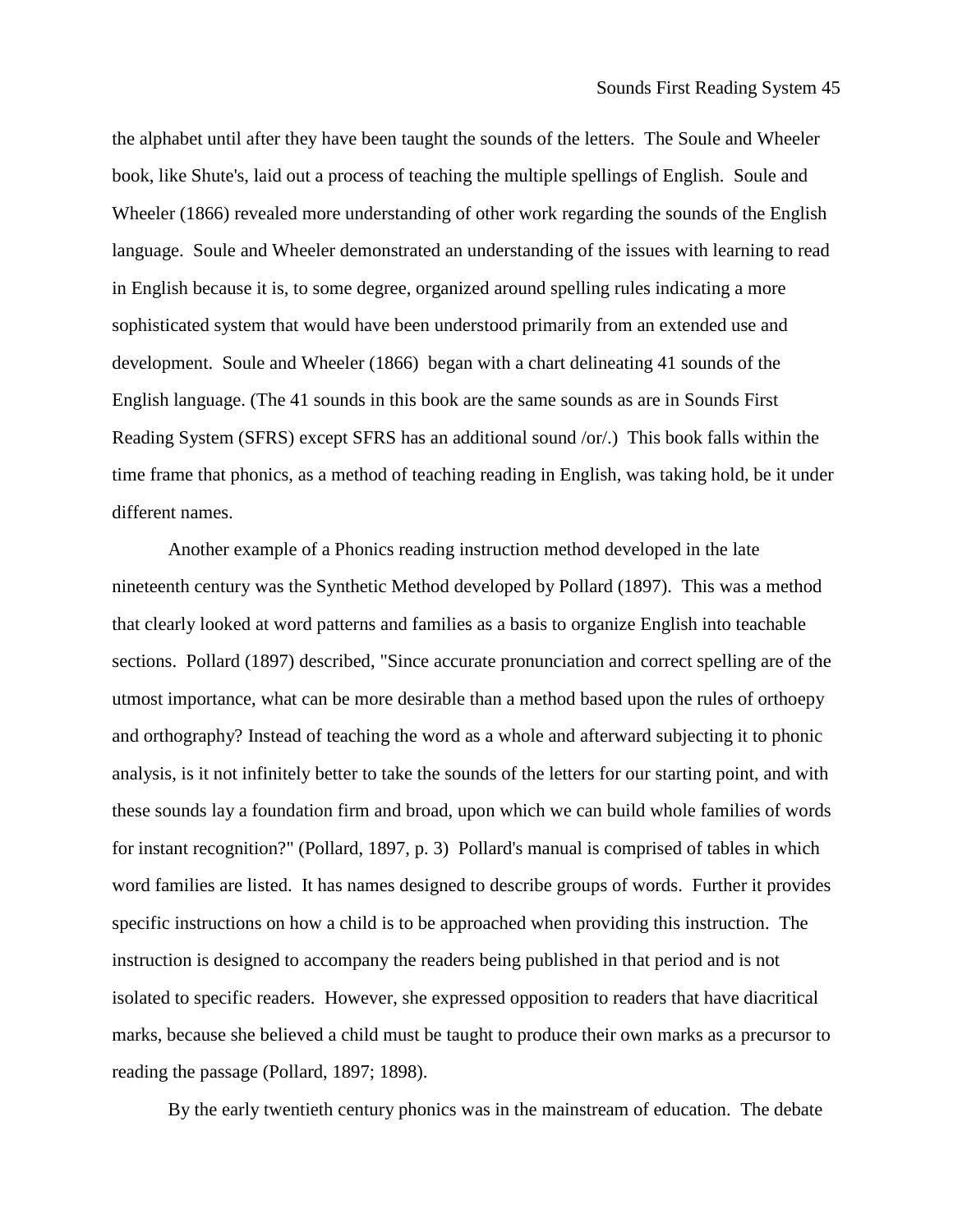over how and when to use phonics was underway. In *How to Teach Phonics (*1916), Lida Williams' first sentences are:

"Phonics is not a method of teaching reading, but it is a necessary part of every good, modern method. It is the key to word mastery, and word mastery is one of the first essentials in learning to read. Knowledge of the sounds of letters, and of the effect of the position of the letter upon its sound, is an essential means of mastering the mechanics of reading, and of enabling children to become independent readers." (Williams, 1916, p. 2)

Williams (1916) explained that reading is taught through meaningful expressions and therefore the word and sentence method would be the primary form of instruction; however, knowing the sounds is an important aspect and therefore should also be taught. She suggested two 15-minute lessons a day. These lessons, which are explicitly laid out in the book, include repeating long lists of sound groups leading up to combinations that form words. She was clear that, with the exception of a child who is not born in the United States, the exercise is to enhance reading but is not part of the reading lesson. Williams' book is evidence of the tension within education over the level of phonics instruction and its role within the process of teaching reading. One benefit of a program such as Williams presented was that it could be used in tandem with other reading instruction methods, including basal readers.

Basal reading series are age-sequenced by difficulty. An early example of this was the McGuffey Readers; however, modern series include extensive instruction support for classroom teachers, presented in expanded teacher's editions for each grade level, as well as a scope and sequence for the entire school (Alexander, 1983). The series take aspects of a number of reading theories generally using an integrated phonic method with sight words. The phonics instruction within the general lessons remains an option for teachers to use as needed. So despite little influence of phonics, many people came to associate basal readers with phonics. What was and is unique about the basal series and what keeps them popular today is that the readers are accompanied with a teacher manual including a large variety of whole class exercises and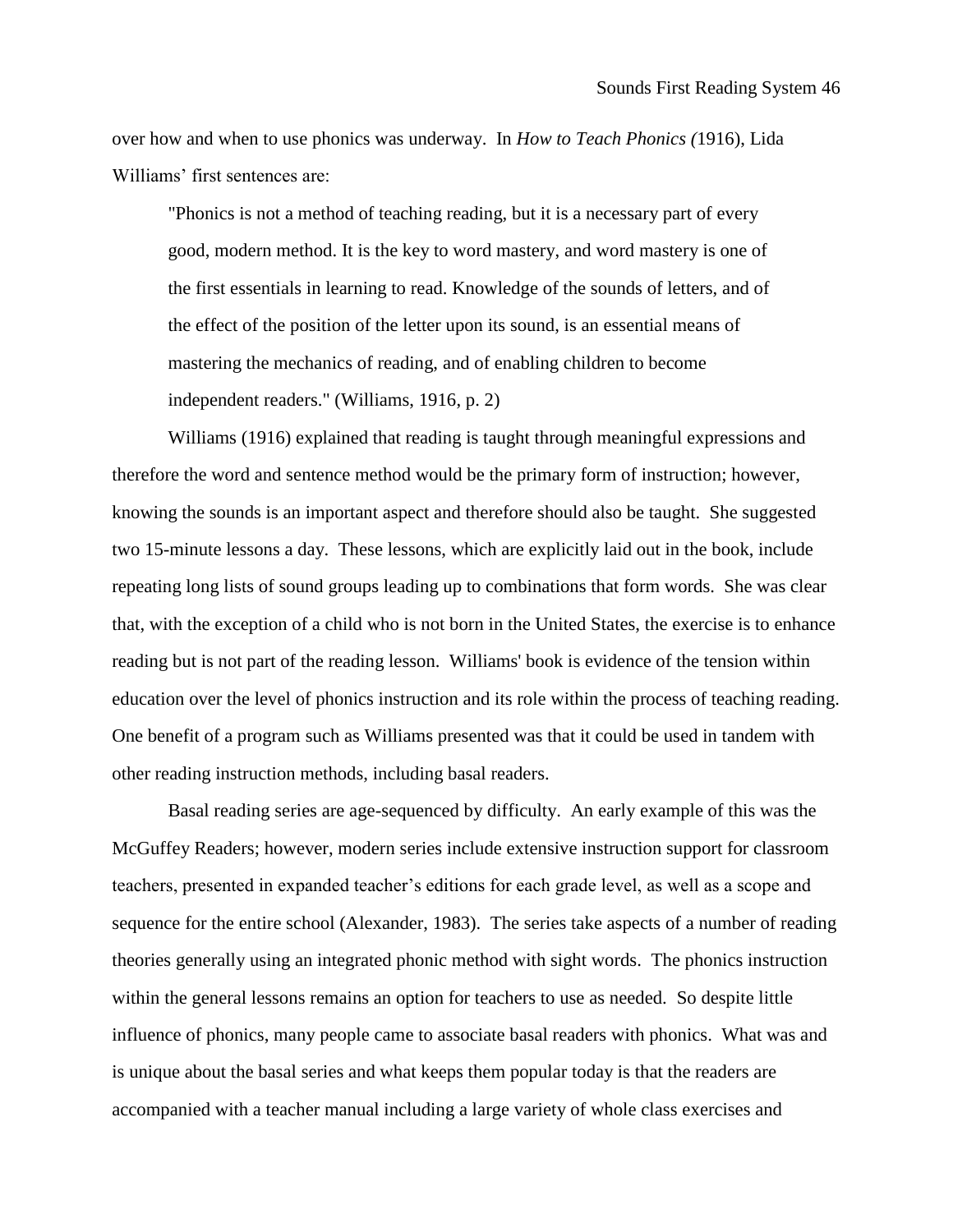student workbooks. The exercises include a variety of tasks that can allow a teacher to use whole class and small group instruction (Beck, Omanson & McKeown, 1981). As popular theories began to be supported in teaching literature, the basal readers incorporated it into the next edition (Chall, 1967).

Phonics instruction came in and out of fashion in the general education classroom. Chall (1967) is among the most known and referenced psychologists who researched reading and reading acquisition. Her book, *The Great Reading Debate* (1967) was a major work that attempted to highlight much of the relevant issues in reading up to her time. It looked at how reading was taught and the implications of such research on reading instruction. Chall (1967) conducted a national reading search by personally visiting hundreds of classrooms throughout the United States. She reported that teachers were teaching reading using many methods but primarily supported by basal reading programs. There was a pervasive professional consensus on the one best way to teach reading. This consensus de-emphasized the use of phonics and concentrated on teaching children to recognize whole words and sentences. Chall predicted there would be a swing back toward phonics but warned teachers, schools, and textbook publishers not to over emphasize teaching phonics and not to jettison comprehension and good stories. She recommended phonics only as a beginning reading method, a method to start the child reading in the first two grades, followed by a quick transition to reading good stories. She predicted that if schools over emphasized phonics instruction, there would be a counter-reaction, and a movement would rise up against the overemphasis on systematic phonics (Chall 1967).

### **Linguistic Reading Methods**

Linguistics is the study of language. When relating it to a reading methodology, it is one that acknowledges the sounds of the language as the focus more than the multiple spellings. The opaque nature of the English alphabetic system is not always considered and the result is that the skills of the teachers and the children are brought into question. However, it is the opaque nature of the alphabet system that is at the core of the reading problem in the United States and other English speaking countries (McGuinness, 2005; Share, 2008).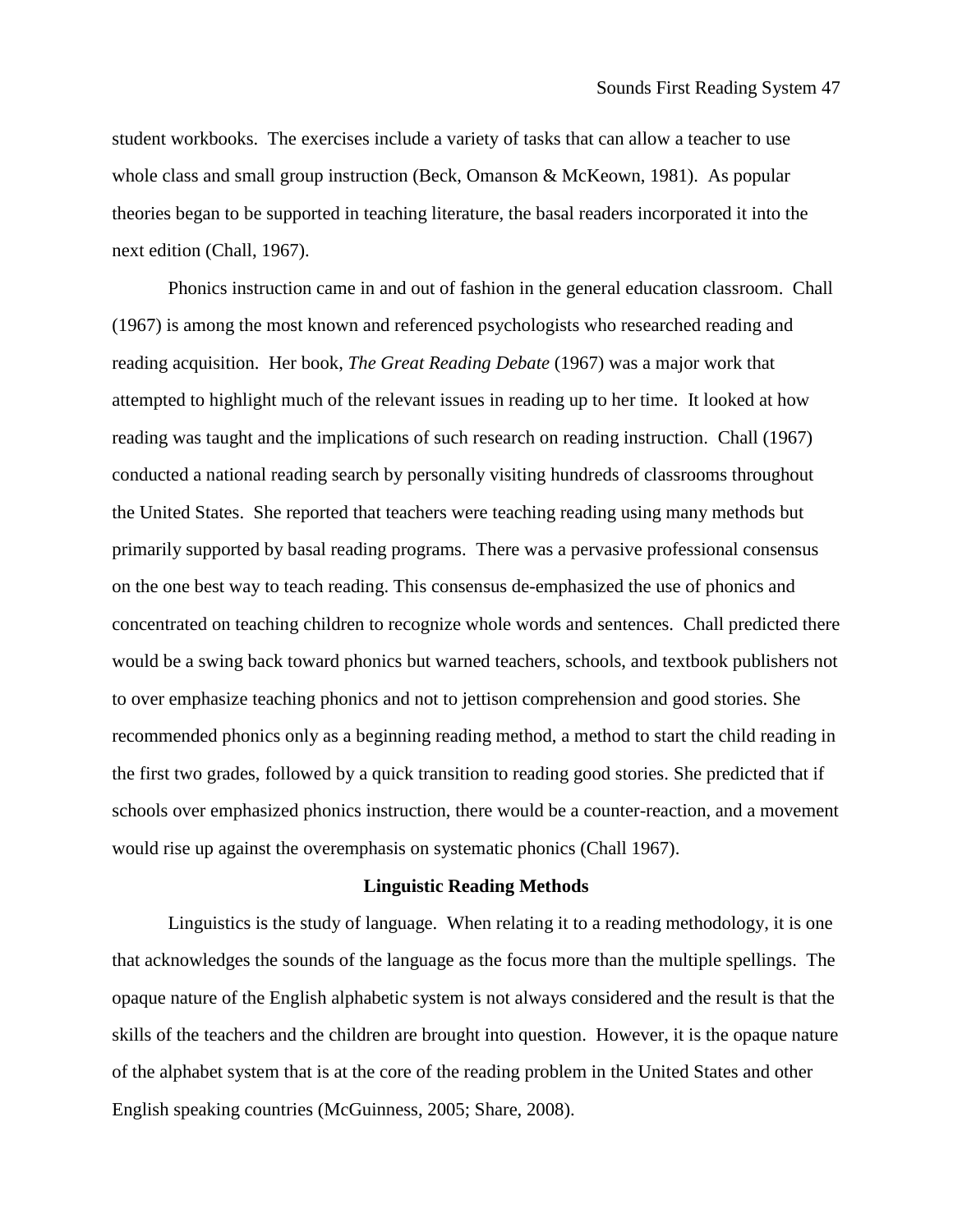An obvious solution therefore would be to change the alphabet. Such attempts have been made. Some earlier attempts to reform the alphabet include efforts by Sir Thomas Smith (1568) who was the Secretary of State to Queen Elizabeth and John Wilkins who was the brother in law of Cromwell and Benjamin Franklin (Comstock, 1855) to name a few. These efforts were generally made by adding marks to the existing alphabet or by using capital and small letters. Such proposals were not easily adapted because they required unique type sets for printing and would replace completely the existing alphabet (Pitman & John, 1969).

The work of Isaac Pitman (Pitman & John, 1969) to change the alphabet to a new system known as Fonotypy was likely the most well-known attempt to change the alphabet but certainly not the first attempt. Pitman (1969), who had derived a simpler writing system by assigning a specific stroke mark to each of the 42 sounds of English known as shorthand, spent most of his adult life and much of his fortune trying to convince English speaking countries to adopt a more precise alphabet. Pitman produced his simple system of shorthand by the age of 24. He spent time publicizing his invention of shorthand as his vocation, but his avocation (Pitman & John, 1969) was to convince others of his collaborative effort in developing an alphabet that worked for the English language. Fonotypy was a system of writing that made the writing more phonetic. In an effort to promote Fonotypy a number of Bibles were printed in the font. While the system was met with wide acceptance, it was not widely adopted (Pitman & John, 1969). Two outcomes of his work are noteworthy. The group who ultimately created the International Phonetic Alphabet (IPA) was an outgrowth of the spelling reform movement and the International Teaching Alphabet (ITA) was a direct outgrowth of his work by his grandson Sir James Pitman (Pitman & John, 1969).

Huey (1973) raised the concern of the specific difficulty of the English language. His comments are evidence of the agreement that the alphabet needed to be reformed. He described, "The unreasoned and unreasonable devotion to our irrational English spelling in itself robs the child of probably two whole years of school life, and makes him and all of us read an extra book for every five or six that are necessary." (Huey, 1973, pp. 301-302) There is a long history of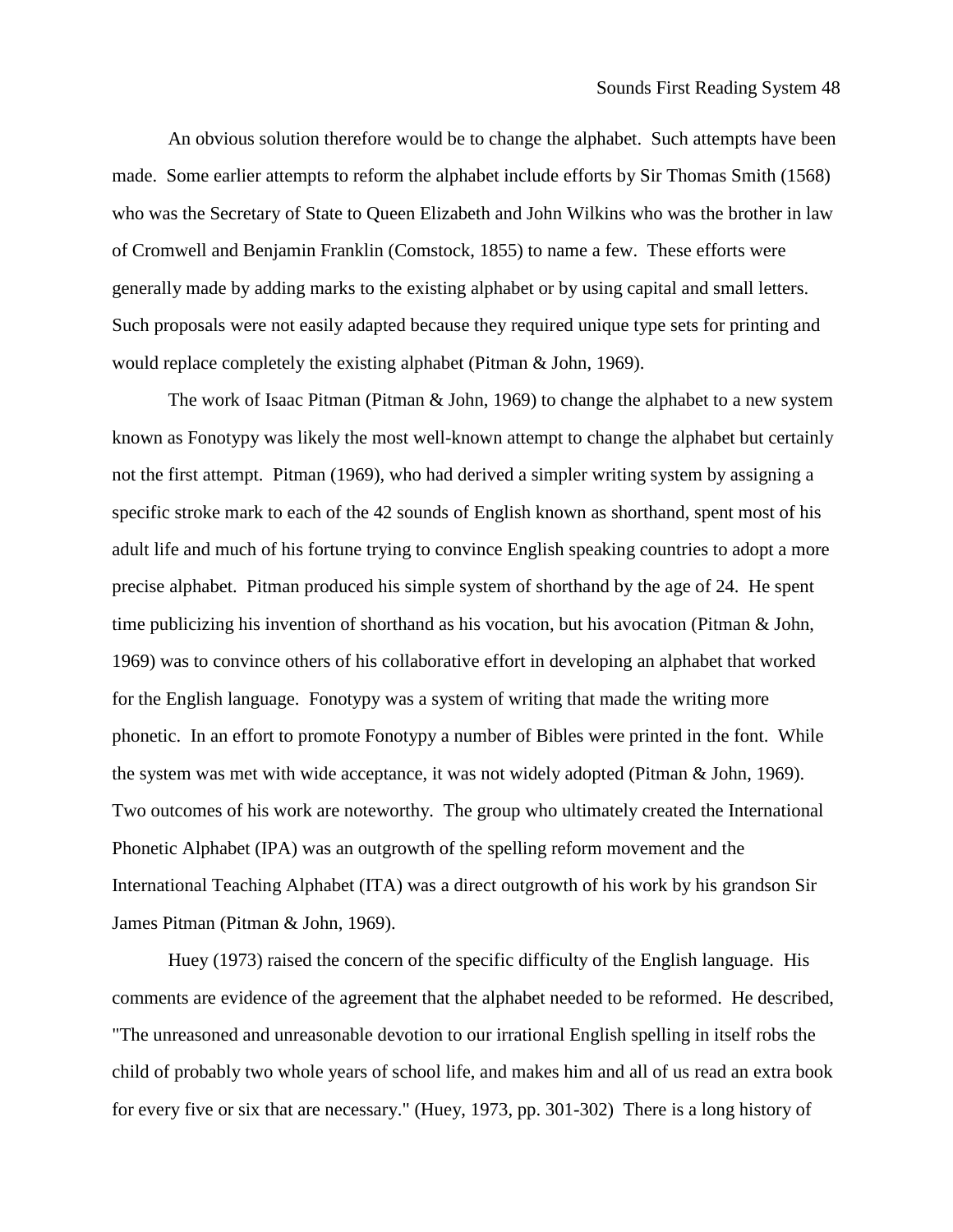scholars who worked to make the English language more uniform. While such movements may exist today, at the turn of the nineteenth century it was more broadly debated among scholars and was being actively pursued by leaders in education (March, 1881; Pitman & John, 1969). Huey expressed his confidence that the English alphabet would be reformed. Further, he predicted, with the progress in technology, reading would be obsolete and a device in which "an author may talk his thought directly into some sort of graphophone-film book which will render it again to listeners, at will; reproducing all the essential characteristics of the author's speech…" (Huey, 1973, p. 429).

Huey shared a few brief descriptions of phonetic methods that were being used to some degree. Included in these are methods, such as *The Pronouncing Orthography* by Edwin Leigh (1874) that he described as phonetic but in fact it was an alternative typeset (font) that informed the alphabet (Leigh, 1874). This work, an example of an adapted alphabet, was not intended to replace the entire alphabet but was a font designed to inform the pronunciations. Leigh spent years developing a print that informed the reader of the particular pronunciation of the words. He had a print set specifically for the pronouncing orthography and took existing readers and edited them by using his print. This system, very similar in concept to the Initial Teaching Alphabet (ITA), used combinations of thin lines to add to letters for pronunciation. It was done in a fashion that the original word remained visible. Further, with these books was more specific instruction for teaching.

Leigh (1874) expressed a theory that by offering this print it would enable children to learn to read and then transition into a regular alphabet. Leigh's print was a font that used hair line letters when those letters were silent, accents marks were used on the second syllable when the first syllable was not accented. Further, he hyphened articles to the nouns in order to indicate that in the sentence they were unaccented. The instructions in Leigh's reader had the teacher begin with exercises to train the eye using a sequence of lines and shapes. This was followed by the student repeating sentences and then words. Then the teacher would begin having them hear individual sounds and identify them orally within the word. As lessons progressed, Leigh had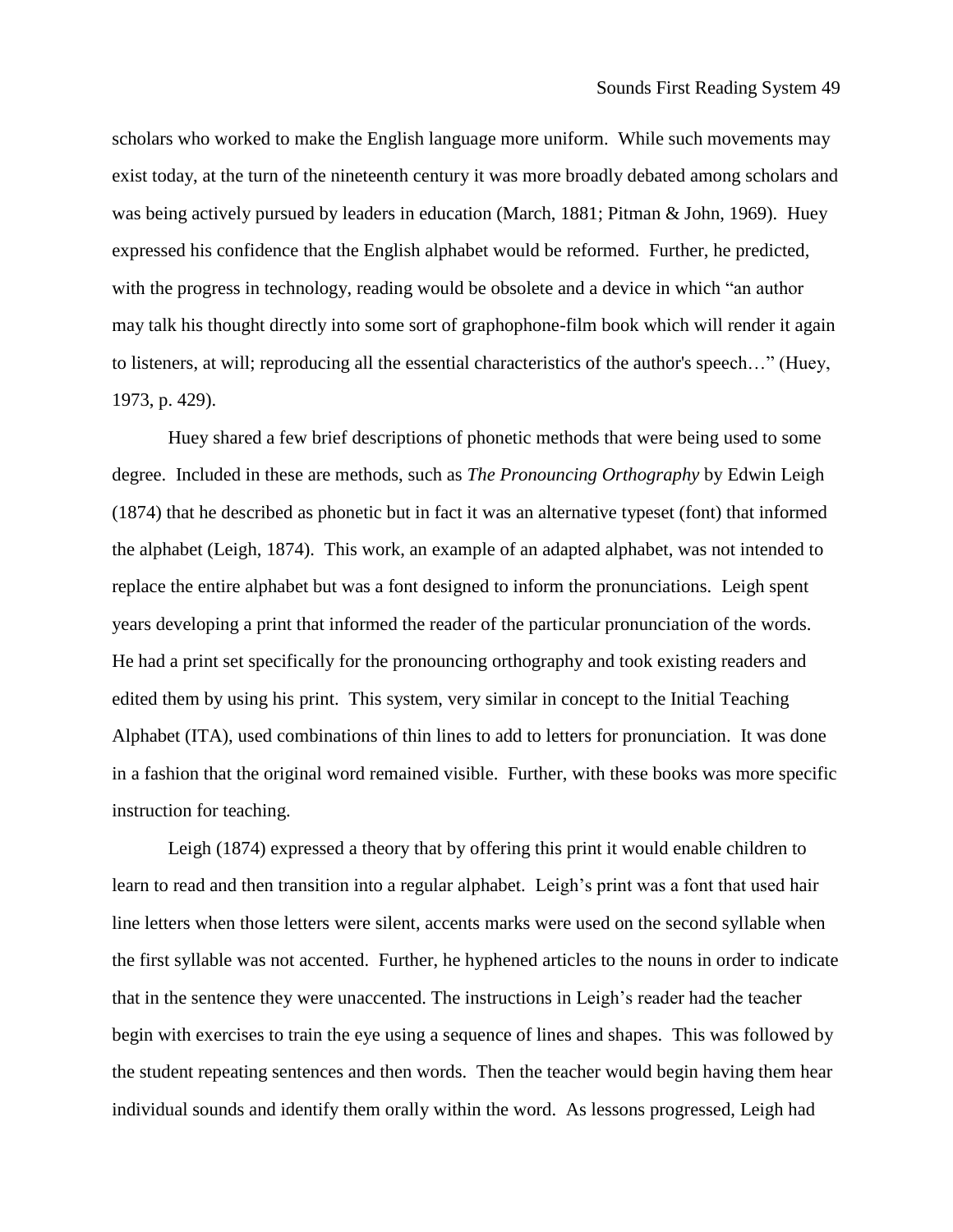them learn the word orally before they would see it in type. Leigh began publishing these works late in the 19th century. He had secured a patent for his typeface (Huey, 1973; Leigh, 1874). However, at that same period, as expressed by Huey (1973), the Word and Sentence Method were becoming popular and therefore Leigh's work was apparently abandoned.

Another example of an adapted alphabet was one created by Nellie Dale (1899). Dale developed readers that provided additional information to the vowels by using a color code. Her books were also very carefully written to provide the most predictable code from the existing alphabet.

In 1969, Sir James Pittman, grandson of Sir Isaac Pittman the founder of shorthand, published *Alphabets and Reading*, the initial teaching alphabet. This work was the culmination of decades of work by him and others in dealing with the challenges with the English Alphabet. Pittman described first the effort, by himself and others, to simplify English spelling. This effort was very popular and led to America's adoption of a number of new spellings for individual words (Pittman & John, 1969). Pittman described this as a worsening of the condition because it differentiated British English from American English and therefore added to the complexity of the English language. He ultimately abandoned his work in this field and instead focused on methods that would allow people to more easily read English. Isaac Pitman's work to change the alphabet, which was done in consultation with linguists in England and the United States, culminated with his publishing *Alphabets and Reading: Initial Teaching Alphabet* (ITA) (Pitman & John, 1969). He published this under a copy write that he permitted anyone to use. His desire was that this would become a tool widely used to increase literacy. In addition, seven texts using the ITA font/system were published. In the book Pitman gave testimonials from teachers and researchers in both the United States and Great Britain to the effectiveness of the method. However, while it reached a peak in the late 1960s and early 70s, it never rose to a level of universal acceptance.

The ITA represented to Pittman an alternative to a phonics method because any text could be adapted. The ITA is based on a branch of reading insight that focused more on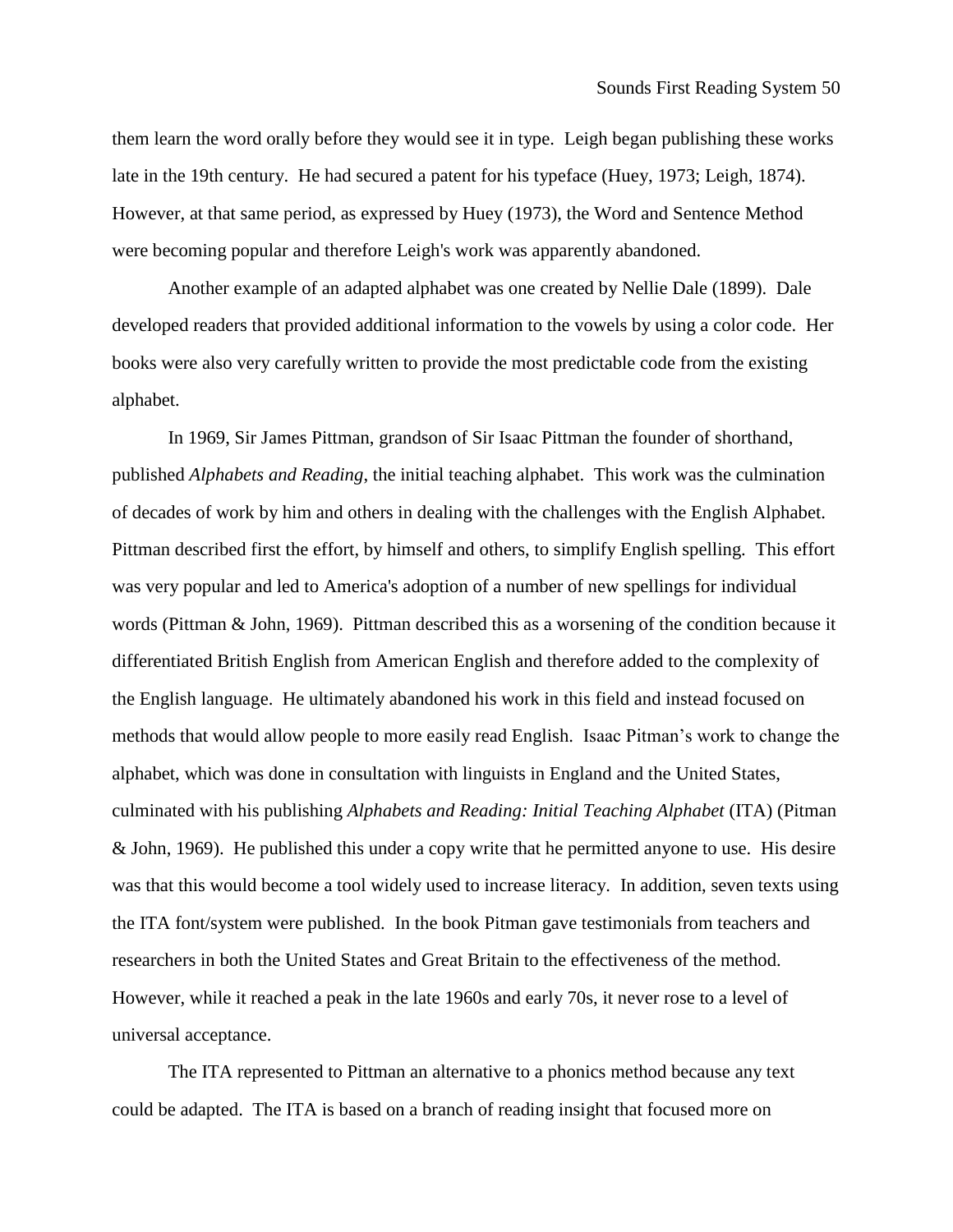linguistics as the core perspective. Pittman and other linguists, (Bell, 1867; Comstock, 1855; Leigh, 1874) desired that children not be constrained by controlled texts. Pittman described the debate of look-and-see methods versus phonetic methods. He stated that his own preference for the general instruction would be look and see but he also noted that there was clear evidence that it was not universally successful for all students. The ITA provided a bridge between these two methods.

### **Specific Reading Disabilities and Reading Acquisition**

Among alphabetic languages, English is known to be opaque, or to have orthographic depth; a complex system of spelling. Because English is the blending of a number of languages, and because it accepts words in whole from other languages, the alphabet is inadequate and requires complex phonemic and morphologic word patterns. This difficulty makes reading and writing English a challenge so that up to 20% of children in classrooms are failing to learn to read at a level adequate to support them in a general education classroom (Anthony & Lonigan, 2004; Shaywitz, 2003; Stanovich, 2000). Failure in reading acquisition has been described in a subsection of the broader reading pedagogy debate which previously focused on a group of students who demonstrate patterns of strengths and weaknesses that would support a diagnosis of a specific learning disability in reading. This was first formally acknowledged within the public education system with the initiation of the Assistance for Education of All Children with Disabilities which later became known as the Individuals with Disabilities Education Act (IDEA) (2004) that was passed in 1975.

The earliest known documentation that recognized reading to be effected by neurological injury was by a Prussian physician Johannas Schmidt in 1676 (Anderson, 2001). Schmidt described the case of a patient who lost the ability to read as a consequence of a severe stroke. This patient ultimately recovered from the stroke but had lost the ability to read words or name letters, although he was still able to write them. Other early stories identifying the relationship between reading loss and brain injury were reported but in nearly all instances (Anderson, 2001) it was among adults who had lost the ability. A practice became to conduct an autopsy on such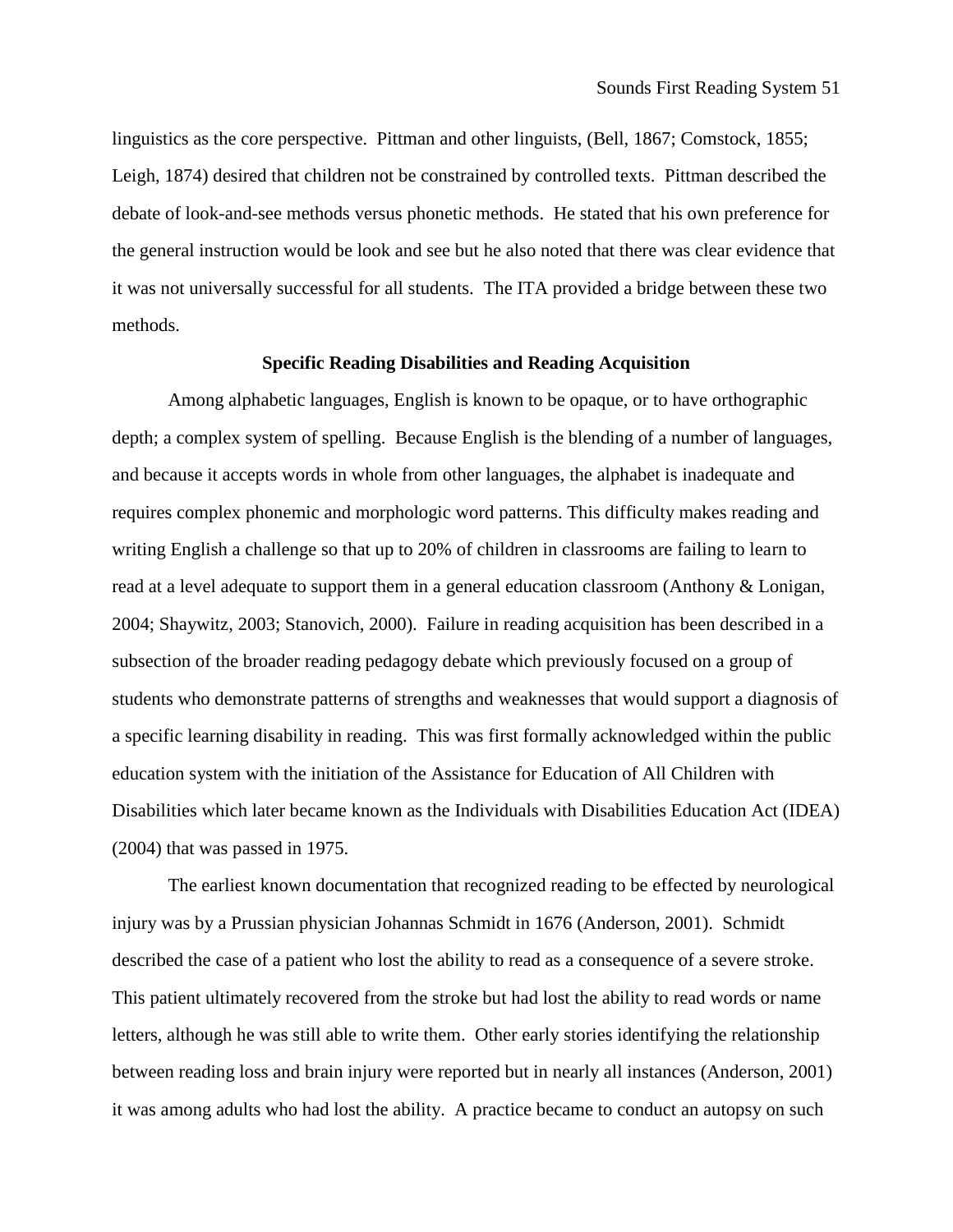people so the specific regions of the brain could be identified, although the focus of such research was primarily on language in general. A German physician, Adolf Kussmaul (1877), first used the terms word blindness and word deafness to refer to cases of acquired reading disability in adult patients who could not read in spite of normal sensory acuity and average intellect. Kussmaul reported on ten cases involving word blindness that were attributed to various regions of the brain. Kussmaul is attributed (P. L. Anderson, 2001; Hinshelwood, 1900) with turning focus from reading disability being a component of acquired aphasia to it being an independent disability. The term *dyslexia* first appears in the work of Berlin (Anderson, 2001), a German ophthalmologist, who reported on cases beginning in 1884 in which patients, despite normal language skills, were unable to read. These were all adult patients and the loss of reading stemmed from brain injuries. When these patients died, autopsies revealed that the injury appeared in similar regions of the brain (Anderson, 2001; Blumenthal, 1970).

The work of Kussmaul led to an ongoing dialogue that linked specific brain injuries to loss of various language tools, including reading and writing. Early in the 20th century physicians in the United Kingdom associated word blindness to children. Hinshelwood was among these pioneers in the recognition of word blindness among children (Anderson, 2001; Hinshelwood, 1900, Orton, 1929). Hinshelwood was the first to make the distinction between acquired word blindness in adults and congenital word blindness in children. Hinshelwood not only described the symptoms of congenital word blindness, he began making recommendations in how best to teach such children. He warned against blaming the children and introduced the idea of presenting instruction with multisensory support. Additionally, because of cases in which there were large numbers of siblings and multigenerational trends, Hinshelwood was among the first to acknowledge that congenital word blindness could be inherited (Anderson, 2001; Robinson, 1977).

As the acknowledgment of this difficulty in children was recognized, so were the revelations that have led to current understandings of dyslexia and other causes of reading failure including the lack of orthographic transparency in the English language. Interestingly, according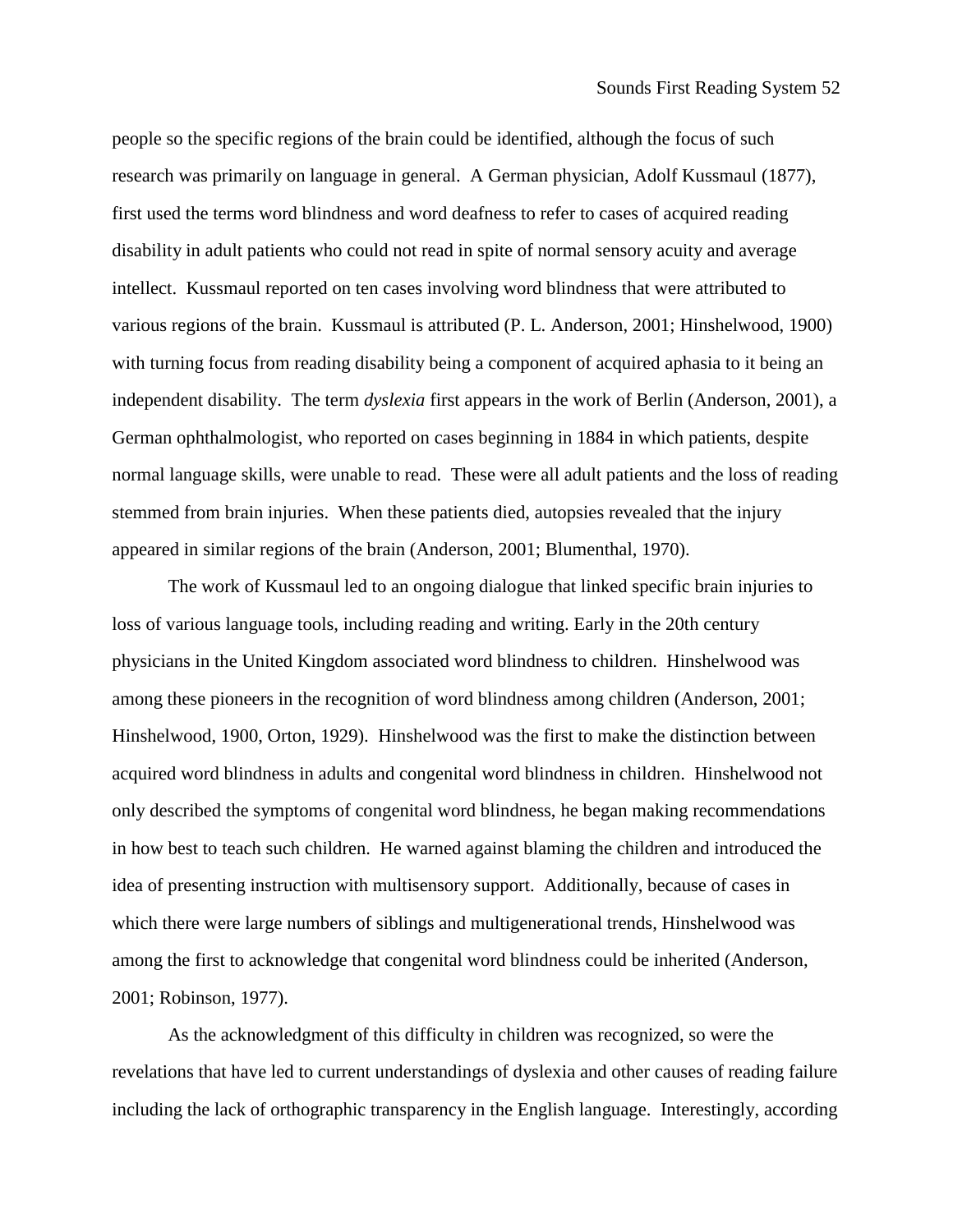to Anderson in *Early Case Reports of Dyslexia* (2001), it was a German ophthalmologist Peters who in 1908 arrived at the conclusion that the higher incidence of reports coming from English speaking countries was due to orthographic irregularity. During this same period there were a number of physicians, primarily ophthalmologists who were making specific educational recommendations (Anderson, 2001). Multisensory instruction was among the most common recommendations (Anderson, 2001); this included using manipulative materials such as clay, to form letters in order to support the visual memory. An American ophthalmologist, Clairborne (1906)), referred to word-amblyopia to describe children who had word blindness but were still able to appropriately use numbers. He made a recommendation that children with this condition should change the hand they use for writing. During the same period that the understanding of reading disorders were emerging so was the movement toward universal compulsory education in the United States (Anderson, 2001; Robinson, 1977).

Much of the debate described thus far specifically recognized children who fail at reading acquisition as having average intelligence, and some above average. However, this was not universally understood. One German physician, Berkhan (1885) saw reading and writing difficulties as signs of slow learning and was instrumental in the establishment of schools for such slow learners. He thought that a child who did not learn how to read after 2 years of school must certainly be "feeble-minded" and should be sent to a special school (Shapiro et al., 1998).

In 1918 American ophthalmologist Heitmuller provided a summary of the literature on word blindness. He identified five observations that seemed to emerge "(a) normal to abovenormal intelligence, (b) reading and spelling problems of varying degrees, (c) typical mathematical ability, (d) higher incidence in males, and (e) hereditary influence" (Anderson, 2001 p.12). These observations were accumulated by in large from case studies produced by ophthalmologists. And while the concern was addressed by ophthalmologists because of the association being made between vision and reading, it was clear that vision, as in clearness of sight, was not a primary deficit contributing to this reading failure.

In 1925 Samuel T. Orton made a presentation to the fifty-first annual meeting of the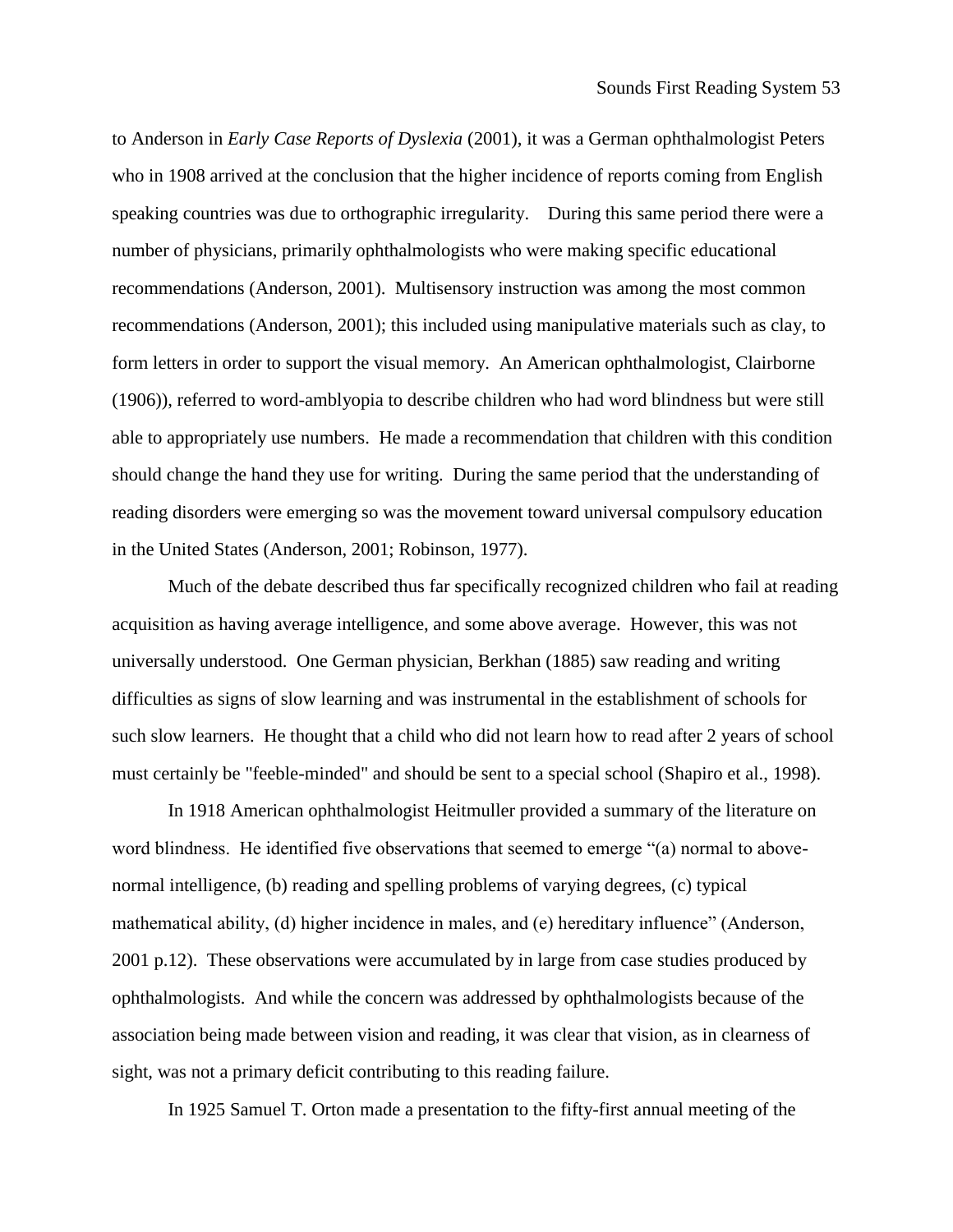American Neurological Association, at Washington, D. C. In this paper, which marks a shift from ophthalmology toward neurology, Orton articulated the debate between sight word teaching versus phonics and he ends with an optimistic note that an effective method will be established to meet the needs of these students. "It is obvious, however, that to be effective such methods must be developed in consonance with a sound neurologic background and be adequately controlled by careful observation and experiments in training. This program we expect to extend in the immediate future." (Orton,1966, p. 51) This ending comment referred to the theories he and his colleagues, including Anna Gillingham, a school psychologist in New York City, were developing in the direct instruction of phonics with multisensory support. These theories after his and Gillingham's deaths would be referred to as the Orton-Gillingham approach. Orton's theories of learning disabilities and their origins did not end questions regarding the cause or function of learning disabilities but further contributed to an understanding that the cause was neurological and the treatment was educational. This conceptualization was further debated regarding the physiology of reading as well as an understanding that there were true barriers to reading that had physical manifestations and were not related to intelligence. The neurological implications remain a debate but the educational implication was legitimized in 1975 (IDEA, 2004) with the passage of Public Law 94-142 (Education of All Handicapped Children Act), landmark recognition of the rights of students with and without disabilities to receive a free and appropriate education.

While reading disabilities have been documented to have neurological roots and therefore are present regardless of the language (Shaywitz, 2003), the impact on education is greatly varied by the transparency of the language of literacy in which a child is born. Dyslexia is a more significant disability in countries that rely on more orthographic opaque languages. In countries where the language is more transparent, (Spanish, Italian,) there are far fewer incidents of reading failure than in English speaking countries (McGuinness, 2005; Paulesu et al., 2000). However, neurological issues are not the only reason a child may fail to learn to read. Lack of exposure to reading prior to entering school is another major factor that contributes to reading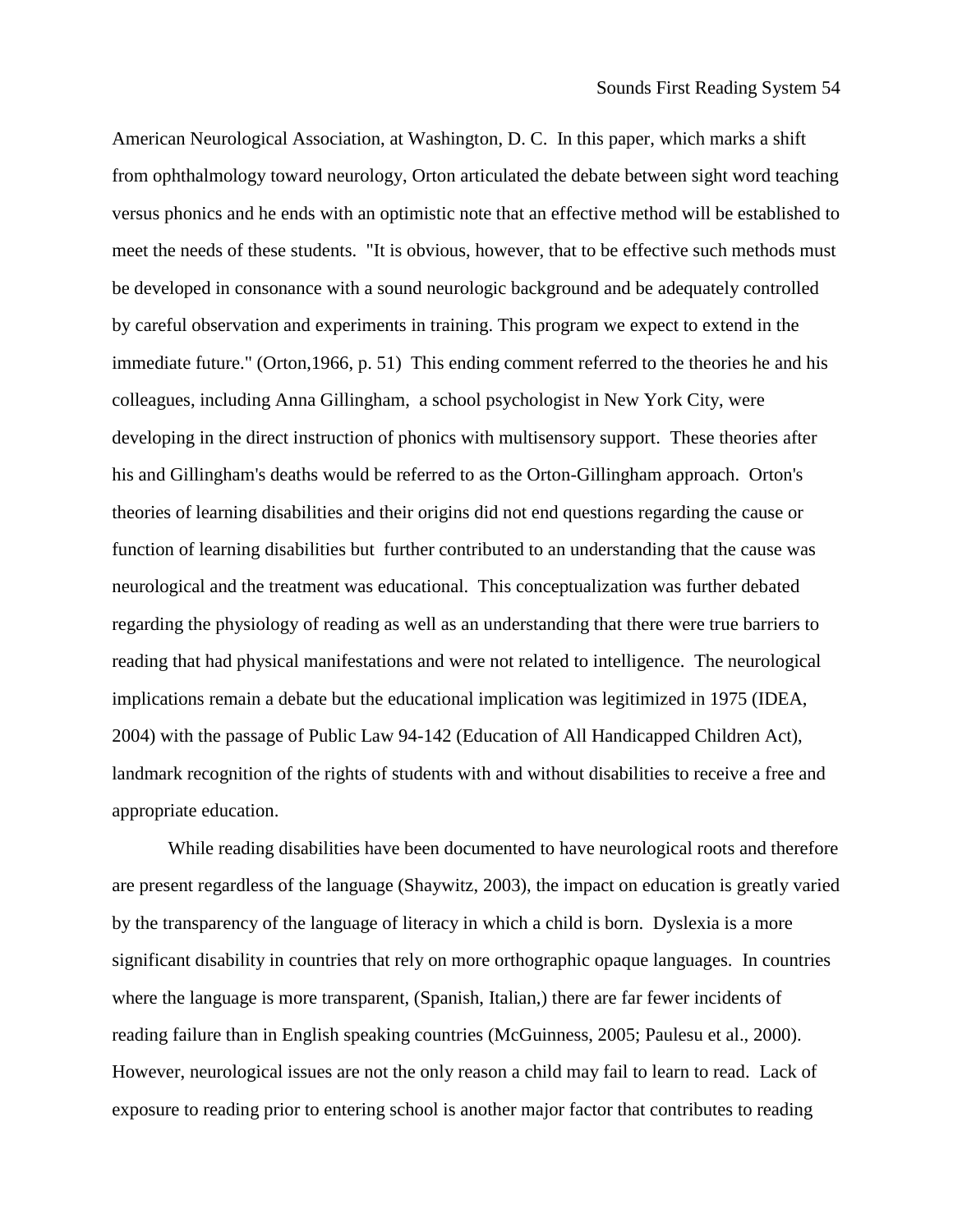failure in English speaking countries (Shaywitz, 2003). When children come to school with little exposure to print, it is very difficult for them to learn to read. Evidence based on brain imaging shows the brain adapts to reading (Shaywitz, 2003; Shaywitz, Mody & Shaywitz, 2006; Shaywitz et al., 2008) and becomes efficient. If a child does not learn to read within a window of time, estimated as the end of the third grade, then they may never be efficient or fluent readers (Shaywitz, 2003; Shaywitz et al., 2008).

Prior to the passing of NCLB, students who came from homes in which reading was not emphasized or where a language other than English was dominant, would be excluded from special education. Both of these factors, lack of exposure to print and/or lack of English proficiency, were considered exclusions from special education and therefore many of these students were pushed through school, despite the failure to acquire adequate literacy. Research demonstrates that these children, despite a lack of a biological or neurological basis, respond successfully to the same interventions that are being employed for children with reading disabilities (Shaywitz, 2003; Stanovich, 2000; Stanovich, 2005; Torgesen, 2000). The need for interventions for children with delayed reading being the same as those effective for children with reading disabilities has blurred the contrast between general education and special education. In many low socioeconomic classrooms the number of children who are failing to acquire reading skills within the first three years of school exceeds 50% (I read 3, 2012). Therefore, strategies previously seen as only relevant for children with reading disabilities have become, in some form, mainstream.

Much of the history of interventions designed for people with reading disabilities or delayed reading predate the recognition by the public school system. During the 1920s and 1930s, there was innovation in the area of remediating children with reading and language disabilities. Direct teaching of phonics with multisensory support (Fernald, 1988/1943; Gillingham & Stillman, 1934; McGinnis, 1988/1963) while initially designed for specific populations of students who experienced reading failure; provide evidence of emerging knowledge regarding reading instruction (Lass & Davis, 1985; McGuinness, 2004). These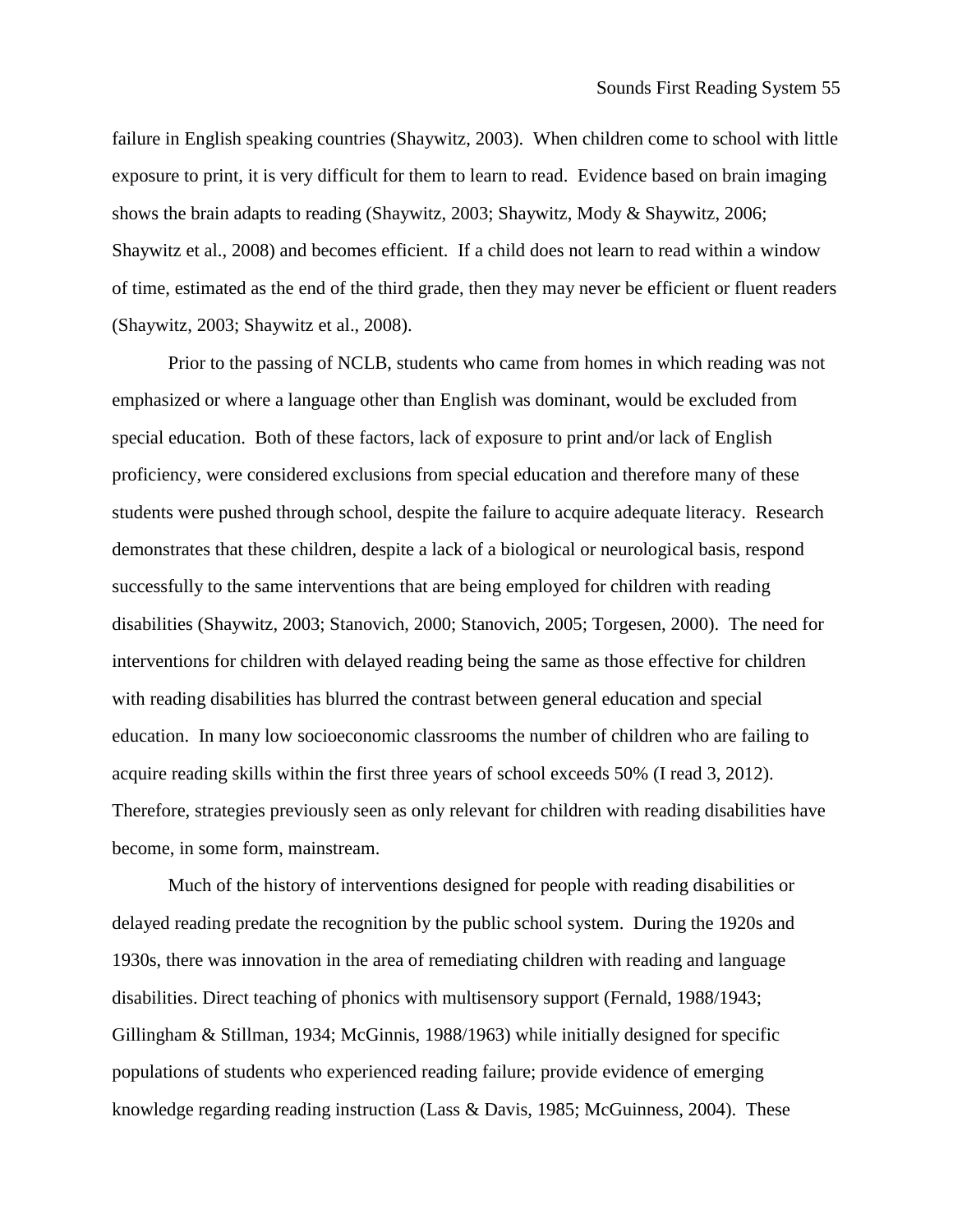methods designed for smaller populations, provide early evidence of ways in which the English language could be organized into a systematic approach as well as tools to assist students in attaining automaticity. These specialized methods also provide an understanding of the wide range of interventions that are and have been available to meet the needs of children with delayed reading.

The Associative Method was developed by McGinnis (1988/1963), a teacher for the deaf in St. Louis Missouri. McGinnis developed the Associative method for children who were deaf as well as for children with other severe language disabilities. This method used precise definition of individual sounds and taught sound symbol relationships in a highly structured, synthetic process. The method coupled the work of a speech and language pathologist with written language (McGinnis, 1988). Etoile DuBard, who worked under McGinnis towards the end of her career, further developed the method (McGinnis, 1988; McIntyre & Pickering, 1995) and went on to establish The University of Southern Mississippi DuBard School for Language Disorders in 1962. The Associative method was primarily taught by teachers who were trained speech and language pathologists. Instruction was multisensory which includes the use of auditory, visual, tactile, and motor-kinesthetic cues for learning.

In the Associative Method the Northampton Symbol system (McGinnis, 1988; McIntyre & Pickering, 1995), a phonetic spelling of the basic sounds developed for deaf students a century earlier, is used for teaching sound-symbol relationships for reading. Students are taught cursive writing for initial instruction. Children learn to read manuscript, but write only in cursive. A slower rate of speech is used to give the children more time to understand what is being said and more time to observe the speaker's lip movements. Precise articulation of the sounds is required from the beginning. Colors are used to differentiate between the sounds in a word. An individual child's book is made as he/she progresses through the method. This provides both a document for the progress as well as references for review. The method is implemented in a manner that is incremental and systematic. Instruction in phonetic rules is delayed until the upper levels. Instruction progresses from the teaching of individual sounds to syllables, words of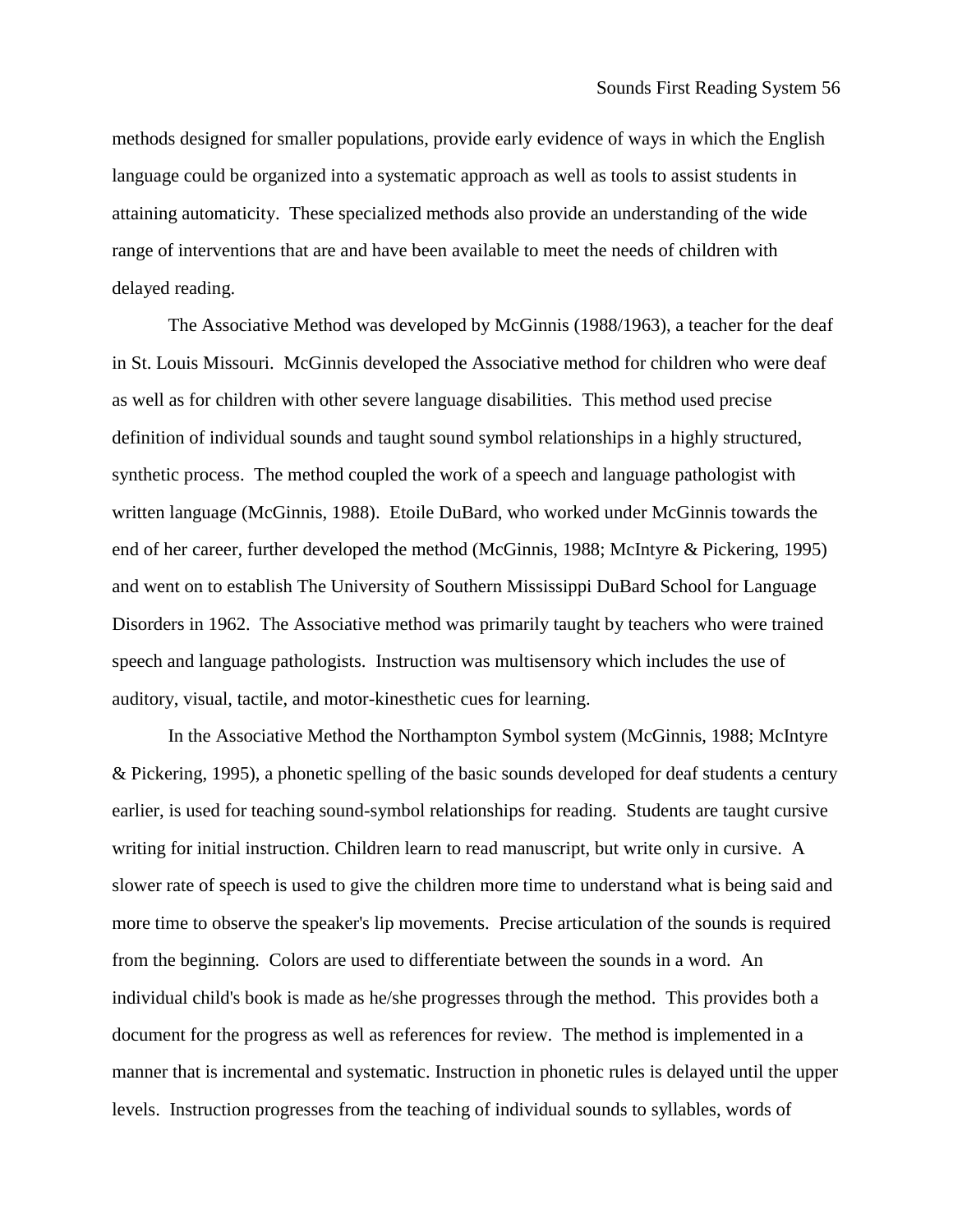gradually increasing length, basic sentences and questions, more advanced sentence structures, and the corresponding questions. Ultimately, when sufficient language skills have been achieved, a transition is made to traditional textbook formats for instruction. While originally developed for deaf and hard of hearing children, the method has been adapted to teach children with a wide range of language based disabilities as well as people learning English as a second language (McIntyer & Pickering, 1995). While still in use today, this method requires very specific instruction and is not commonly known by classroom teachers (McGinnis, 1988).

Fernald, who ran an institute dedicated to teaching reading for those who had failed previously, developed a systematic multisensory approach. This method (Fernald, 1988/1943) was reliant on the use of the alphabet and teaching spellings but added a process of tracing letters while saying them aloud. Fernald insisted that if a child could spell a word, they could read it. She published *Remedial Techniques in Basic School Subjects* in 1943 and gave numerous testimonials to support the efficacy of her system. This system included the children tracing words until they could write them without needing to look. Fernald stressed that throughout a reading intervention the reading materials are suited in terms of vocabulary and content to the child's intelligence level rather than to his reading skill. This developed into "high interest, low vocabulary" reading material (Adams, 1990). Fernald developed a theory for remediation of tactile kinesthetic support. In her work at a clinic in California she gave case studies of total remediation usually within a year's time by this method. She supported teaching reading ultimately through phrases but began with the word method supported by tactile kinesthetic remediation. She would have a student tell a story and then teach them to write the words. They learned by tracing the word with their finger until they could produce it by memory in writing and they would then write the story. The teacher would then type the story and the student would read it. They would also develop cards with their own handwriting of the words they learned (Fernald, 1988/1943).

Samuel Torrey Orton, a neurologist and psychiatrist, in the early 1920s began his work to gain insight into people who had difficulty learning to read without other apparent disabilities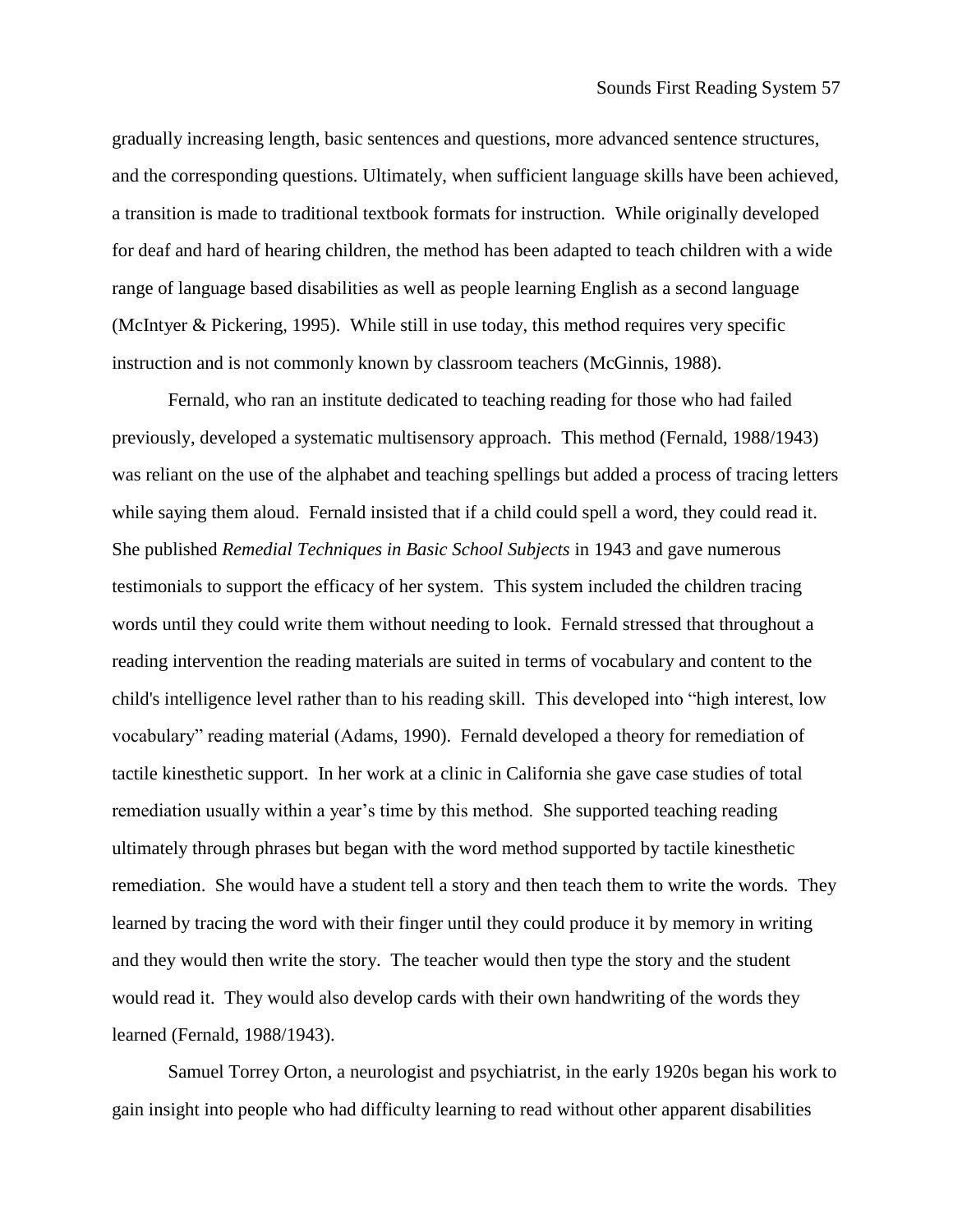(Orton, 1929; 1966; Rome & Osman, 2004). By 1925 Orton had developed a neurological theory of the basis for this failure and had begun his work in creating alternative methods for such children to gain reading skills (McIntyre & Pickering, 1995; Orton, 1929; 1966). Orton began his work at the University of Iowa but in the early 1930s he was involved in the Language Research Project of the New York Neurological Institute where Anna Gillingham was his research assistant. In 1937, Orton published *Reading, Writing and Speech Problems*. In this work Orton attested that while the cause of the reading disability, that he called word blindness, was a neurological difference, and therefore medical, the treatment was educational and included direct instruction in phonics with multisensory support. Orton stated that he was not an authority on teaching reading to the general population but only in teaching people who failed to learn in the general education setting.

Gillingham and her colleague Stillman published a manual for teaching English in 1936. This manual relies heavily on many elements of the alphabet method but incorporates direct instruction into the sounds of letters and adds a multisensory component. This approach relied on the teaching of explicit phonics that addressed basic sound symbol concepts as well as advanced theories of the English language. The manual provided detailed instruction in how to proceed with a student in order to teach more than rudimentary sound symbols but to address more of the intricacies of the language. Gillingham continued to develop her methods with each new edition of her manual (McIntyre & Pickering, 1995). She took consulting roles at various schools and trained practitioners to use this approach. Ironically, two institutions Anna Gillingham was involved with were the Teachers College of Columbia and The Francis W. Parker School in Chicago; both described decades earlier by Huey (1973) as exemplary programs using the sentence method. After the death of both Orton and Gillingham the name the Orton-Gillingham Approach was coined by June Lyday Orton (McIntyre & Pickering, 1995), Orton's widow who was also an influential figure in developing this approach to instruction. However, the name Orton-Gillingham is not trademarked and therefore is used to describe the work of many individuals and programs.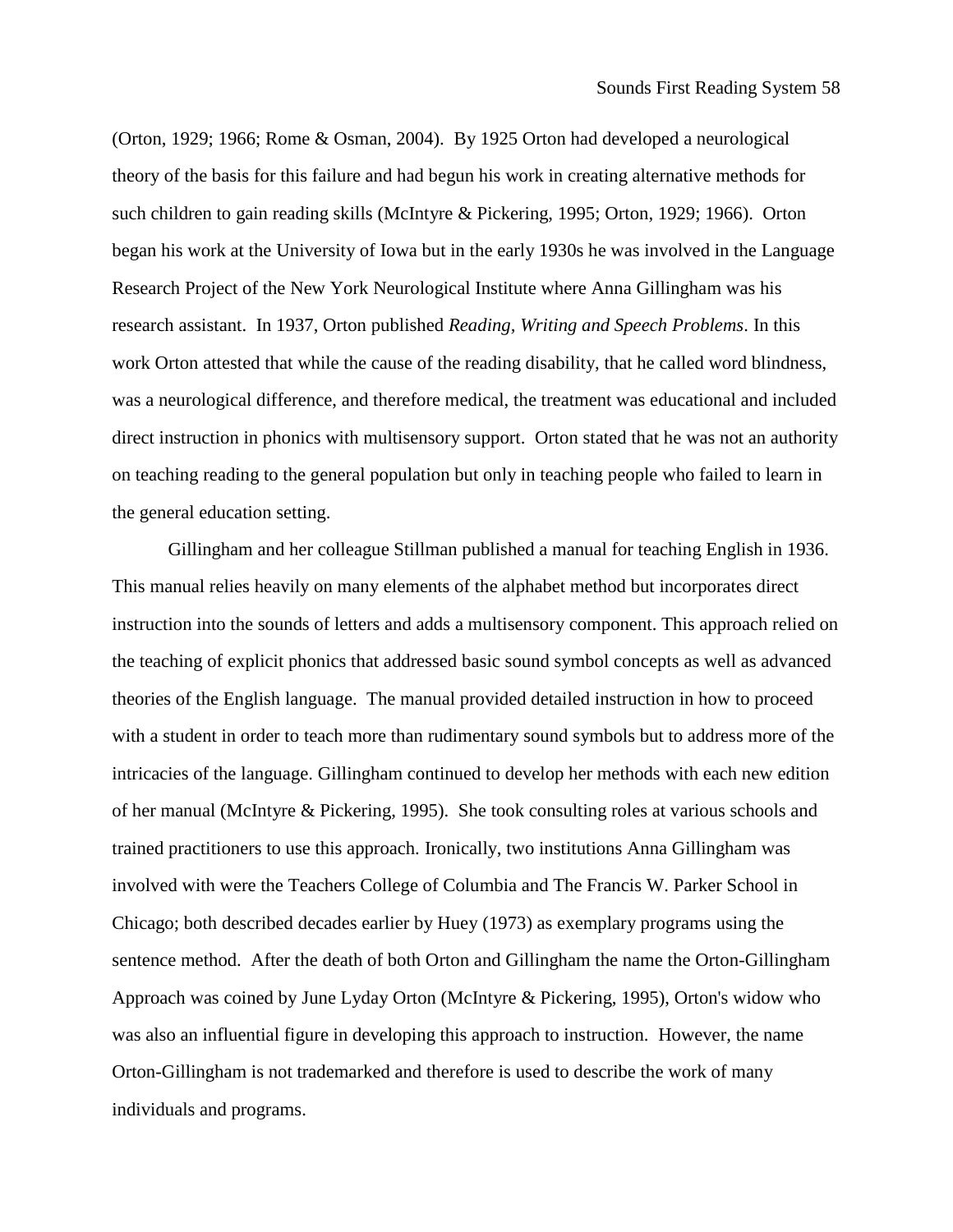The general assumptions have also been published into systems or methods that are more scripted. Among these specific methods are *Wilson Reading System* (McIntyre & Pickering, 1995), *Alphabetic Phonics* (McIntyre & Pickering, 1995), *Project ASSIST*, *The Spalding Method*, *Starting Over* and *Project Read* (Ritchey & Goeke, 2006). Some of the unique aspects of these approaches which can be traced back to Gillingham and Orton, are a sequence that proceeds from concrete to abstract theories, phonetic skills that are presented from most common to least common, building on known concepts to unknown, and always presenting material with simultaneous multisensory support. Gillingham and Stillman described their work as constructing trails by which the entire language would ultimately be revealed. Ramalda Bishop Spalding (2006) was influenced by the work of Orton and developed a program for general education that introduced language skills first through writing. She described her method as a Unified Phonics Method that begins with teaching the grapheme with the sound. The program is designed for first grade students who do not yet read. The names of the letters are not taught, only the sounds. Spaulding believed that by immediately providing a tactile kinesthetic association with the sound reading would follow naturally. This method is used in a general education setting but is easily adapted for remediating purposes (McIntyre & Pickering, 1995).

As phonics became more understood it became a more common classroom instruction tool. Charts, breaking reading elements into smaller units, continued to be used for initial instruction in reading. Gates (1927; 2002) correlated various aspects of reading, spelling, handwriting, and school achievement with scores on tests of visual perception and intelligence to get at the "what and why" of both reading and spelling failure. Gates developed a program for training in word perception. It was based on a number of principles: He believed the method should be simple and self-teaching. It should not be overused and should not rely on teaching what is already known. He believed little time should be devoted to phonetic training and that the associations between letter combinations and sounds came, as a rule, without special effort. Gates wrote that the difficulty is not in the association between the word and the sound but in acquaintance with the form of the word (Gates, 1927). An acquaintance with many small words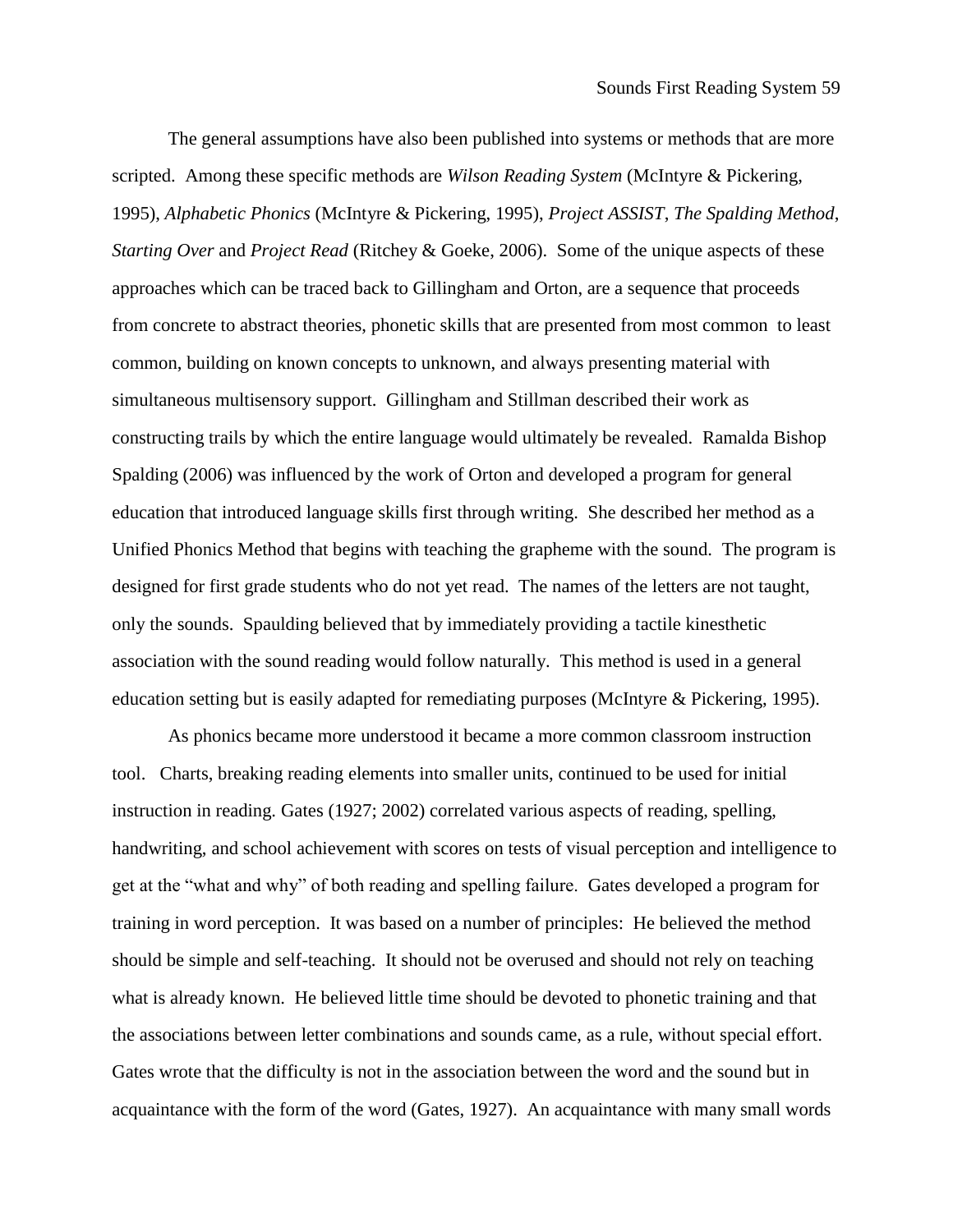as wholes should precede training in word analysis. Gates described that phonemic training should be understood as a means of analytical work to develop a habit of seeing a word as a group of familiar and simpler parts and of seeing it more clearly, rather than seeing it confusedly or vaguely as one would at first perceive a complicated Chinese character (Adams 1990; Gates, 1927).

Monroe, a psychologist who also participated in the creation of the Dick and Jane series of basal readers wrote *Children Who Cannot Read; the Analysis of Reading Disabilities and the Use of Diagnostic Tests in the Instruction of Retarded Readers* (1932). She looked more toward the personal characteristics of backward readers for causes. Monroe's remedial program for the most challenged students made use of procedures considered outmoded and even harmful for ordinary beginning instruction: a heavy dose of synthetic phonics and motor responses like finger pointing, articulating and subvocalizing. Re-examinations of children taught by these methods showed that after the initial start in reading are made, the children became more and more like typical readers (Monroe, 1936). She described that the selection of remedial methods was made with a view to overcoming, if possible, the impediments which had prevented the child from learning to read. Drills and devices were arranged to reduce the child's excessive errors in reading, to assist in building up, as far as possible, the discriminations which the student failed to make, and to enable the student to utilize to the fullest extent the discriminations which he was able to make successfully.

Monroe (1936) acknowledged that the complexity of the reading process offered the possibility of a variety of methods of learning; reading, like thought, may be accomplished in many ways. Just as two individuals may think of the same object in entirely different modes of representation, so many different individuals learn to recognize a printed symbol in an entirely different way (Monroe, 1936). This demonstrates a building in the understanding that there was a need for a variety of modes of reading instruction.

We (Monroe and colleagues) tried to teach the children who had trouble in learning to read to utilize the possible secondary or vicarious steps in word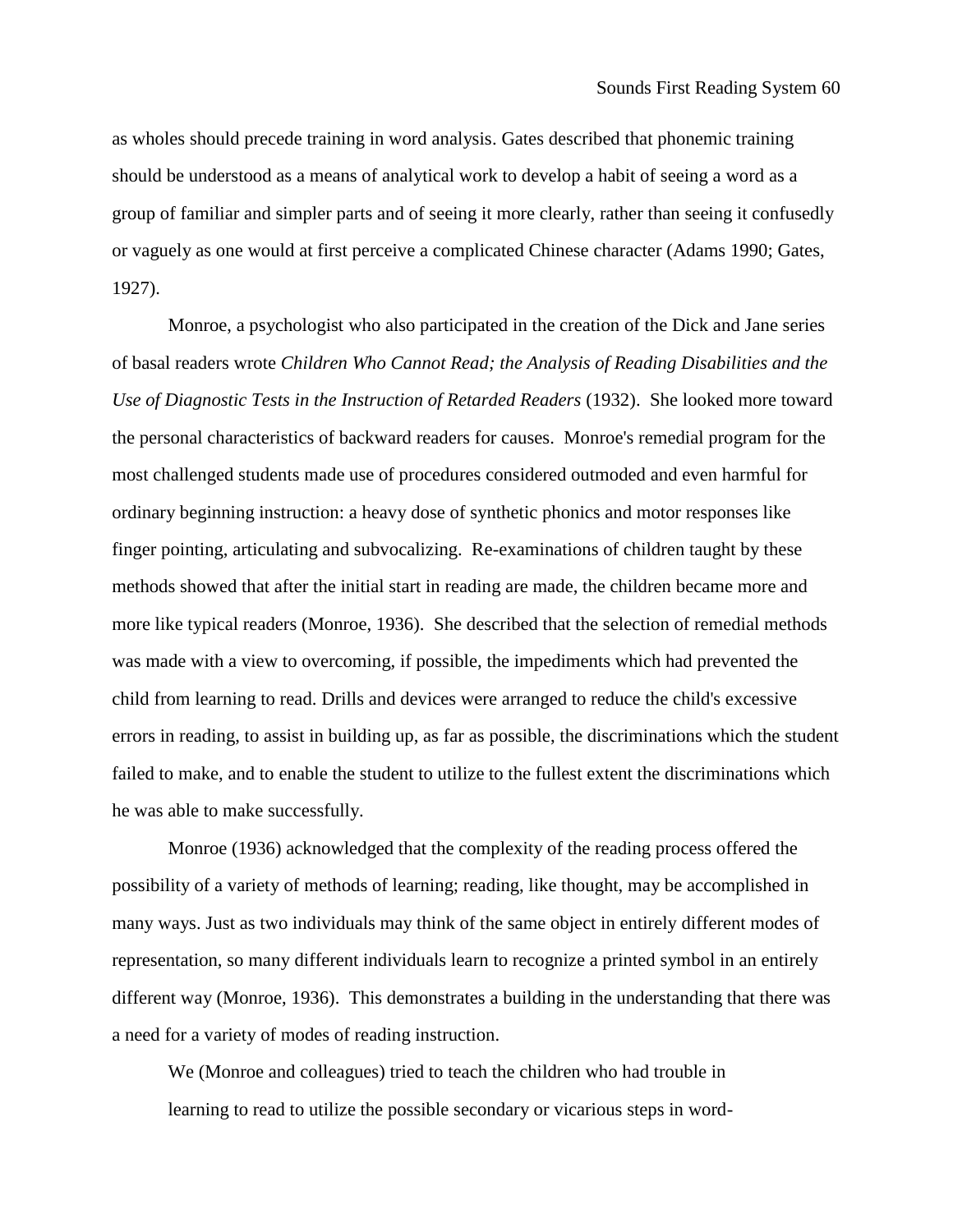recognition which are not usually presented in ordinary instruction. For example, the child whose visual discriminations were precise for small patterns, such as letters, but not for large ones, such as words, was taught by a method which began with the small units and built up the larger ones gradually. The child who had trouble in recognizing the spatial orientation of patterns was taught to use a manual cue to give the position of the pattern. The child who failed to discriminate precisely the sounds of words was taught the movements of placing the speech organs to obtain the desired sounds and hence to rely on the kinesthetic cues of articulation rather than on audition. The child who had difficulty in recalling an auditory symbol (the word as heard) when presented with a visual symbol (the word as seen) was taught to associate each with the same overt response, and hence to build up the desired associations by a secondary link. The child whose motor control of the eyes was inaccurate for keeping the place of reading was taught to utilize a combination of eye-and-hand movement in developing the desired habit.(Monroe, 1936, p. 111)

The insight of Monroe demonstrated that the theoretical basis for understanding reading failure was broad and thus requires a broad spectrum for intervention, is not a new concept. The challenge then and now is getting the theory to connect to the needs of children in classrooms. This, of course, requires such knowledge to be in the hands of teachers.

In 1986 Lindamood and Bell incorporated the Lindamood-Bell Learning Systems. Lindamood developed an approach, today known as LiPS (Lindamood Phonics Sequencing), which directly taught phonemic awareness by directly teaching the articulation of the speech sounds. This program, like Orton-Gillingham, then introduces phonology in a sequenced, multisensory fashion. Additionally, Lindamood and Bell developed the Visualizing and Verbalizing (VV) program that directly teaches a person to be able to bring understanding to text by picturing what is being asked. Visualizing and Verbalizing is a systematic approach to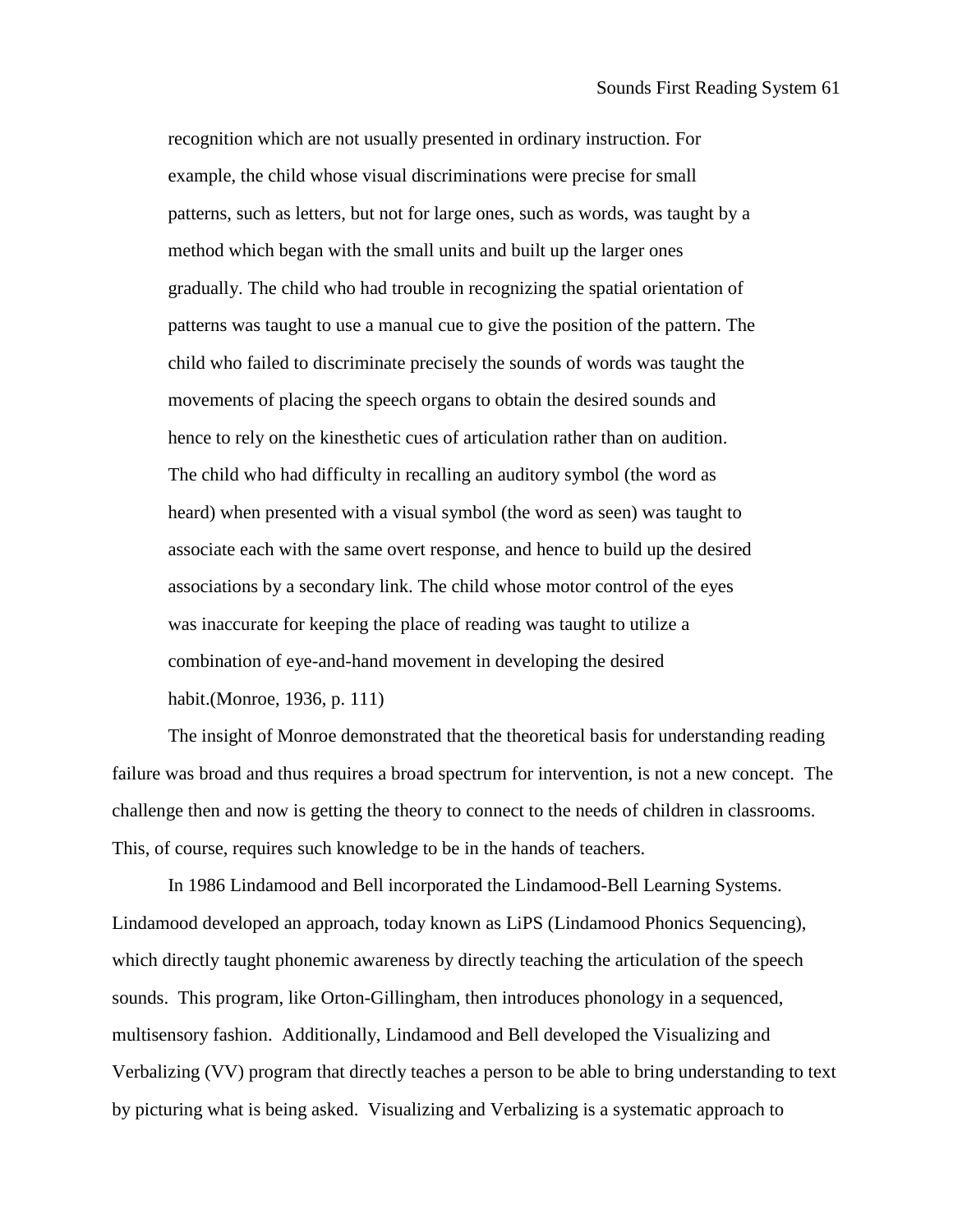teaching individuals to process language (Bell, 1991; McIntyre & Pickering, 1995). This was an acknowledgment that, while decoding is essential to reading, it does not guarantee reading comprehension. Dyslexia is the most prominent form of reading disability but non-verbal disabilities that relate more to language processes can be argued to be the most challenging to overcome (Lindamood et al., 1997).

The need for a higher level of education and thus a need for more reliable reading instruction has forced educators to examine a policy of special education that previously required failure prior to special education services. Schools have had to look at frequent assessments that more accurately assess a child's reading acquisition in order that children are kept from failure. Within the past decade schools have implemented, in addition to annual standardized testing across broad subjects, regular criterion referenced tests on specific reading skills. Such programs, including Dibels (Dynamic Indicators of Basic Early Literacy Skills) (University of Oregon, 2012) and Aimsweb (Academic Intervention Monitoring System) (aimsweb.com, 2012), allow a district to screen all first grade students on basic skills (Goo, Watt, Park & Hosp, 2010). Such tracking can also be employed to assess if a child is responding to a specific intervention. These practices, in addition to preventing children from becoming too far below the norm before receiving support, provide more data on reading progress. This kind of data is changing the perspective on reading interventions and provides an alternative such as failure to respond to intervention and access to special education services. At the same time, the benchmark testing is producing a large amount of data to analyze and increase attention on reading and reading failure. The increased testing has numerous consequences, including the perceived ability to differentiate more precisely between the performances of different schools and specific teachers. The danger is in oversimplifying data and drawing inaccurate conclusions.

The above litany of interventions introduced to children having difficulty learning to read English is but a small sample of the programs available to address the learning needs of children and adults who fail to learn to read. Despite these interventions, even those that have been demonstrated to be effective, some children with average intelligence still fail to learn to read at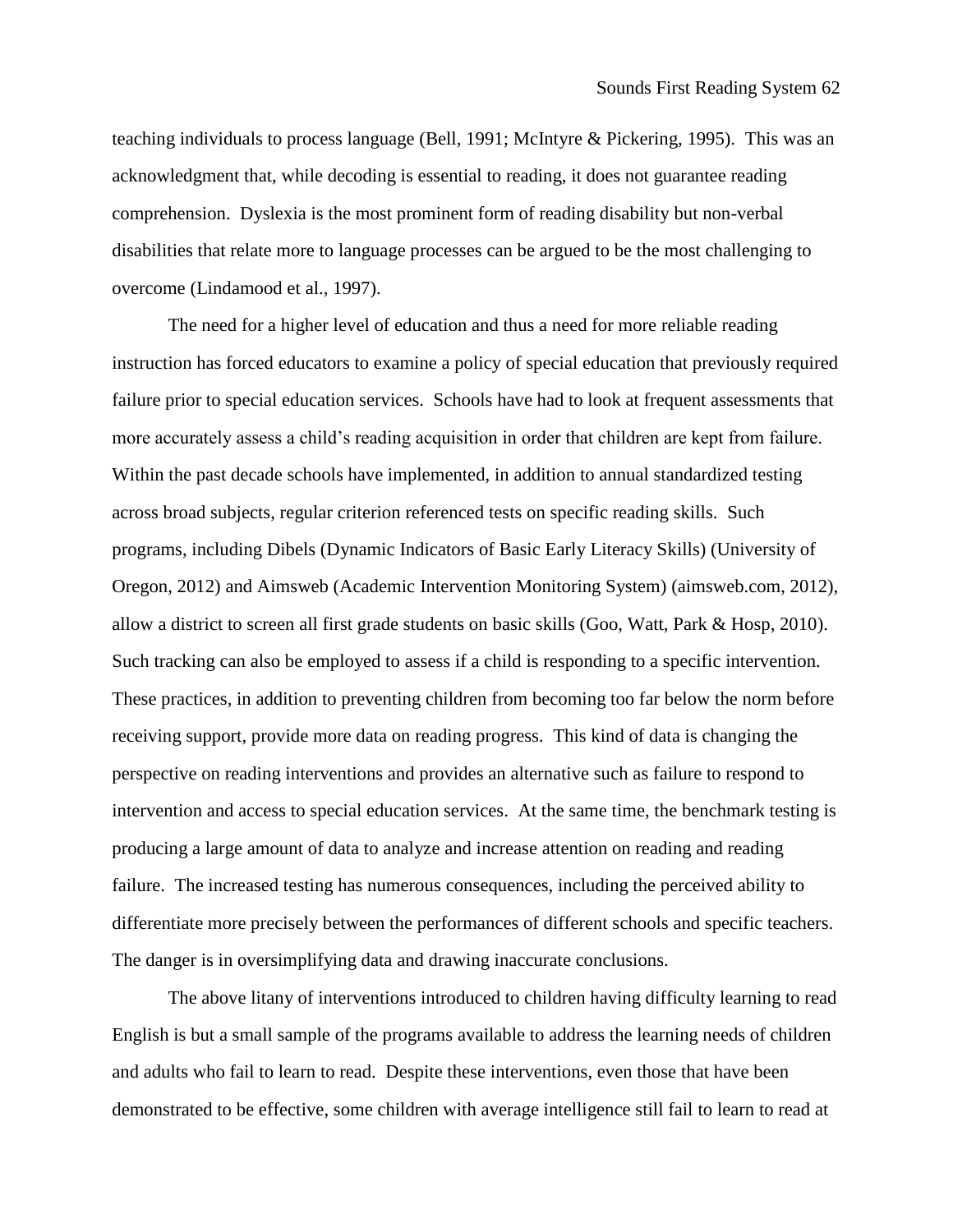a level that will support grade level educational goals. Researchers have reported that 20% to 30% of children at risk for reading difficulties, and more than 50% of children with disabilities do not respond adequately to generally effective early reading intervention (McMaster, Fuchs, Fuchs, & Compton, 2005). While this number can decrease with additional intensive interventions to include all but 25% of those remaining children (McMaster et al., 2005), it is only with intensive instruction. Such intensive instruction, beyond a third tier program, is not available to the degree needed at the schools where the largest numbers of children are failing.

## **Sounds First Reading System (SFRS)**

What is common among all of the approaches to remediating reading delays is a process to help children learn to read new words quickly as well as permanently as possible. That is the same goal of SFRS. But what SFRF offers is an easy code laid over a difficult code. The simple idea is to make reading English easy because everyone needs to be able to do so and within the first two years of elementary school.

Sounds First Reading System (SFRS), most simply stated, is a phonemic respelling for English that is based on some of the actual spellings of the sounds of English. It provides a reliable tool for pronouncing some of the less obvious spellings in English as well as a tool to allow early readers more rapid access to complex text. Code that uses actual spellings of the sounds of English contributes to a person's overall learning of the phonetic code. The frequency of the spellings is consistent with other phonics programs (Rome & Osman, 2004). Further, because the code is only used as support, and the actual spellings are always the primary presentation, it has the potential to provide incidental learning of English without having to learn the complex rules of English phonics (C. B. Smith, 1994; F. Smith, 1992; Spare, 2008; K. Goodman, 2005). Early reading habits are linked with stronger reading skills in longitudinal studies (Cunningham & Stanovich). Because the code can be used on any text, there is the potential for a child to access material that is of interest to them and can lead to early interest in reading and a more likely lifelong engagement with text.

Sounds First Reading System provides a clear code through which words can be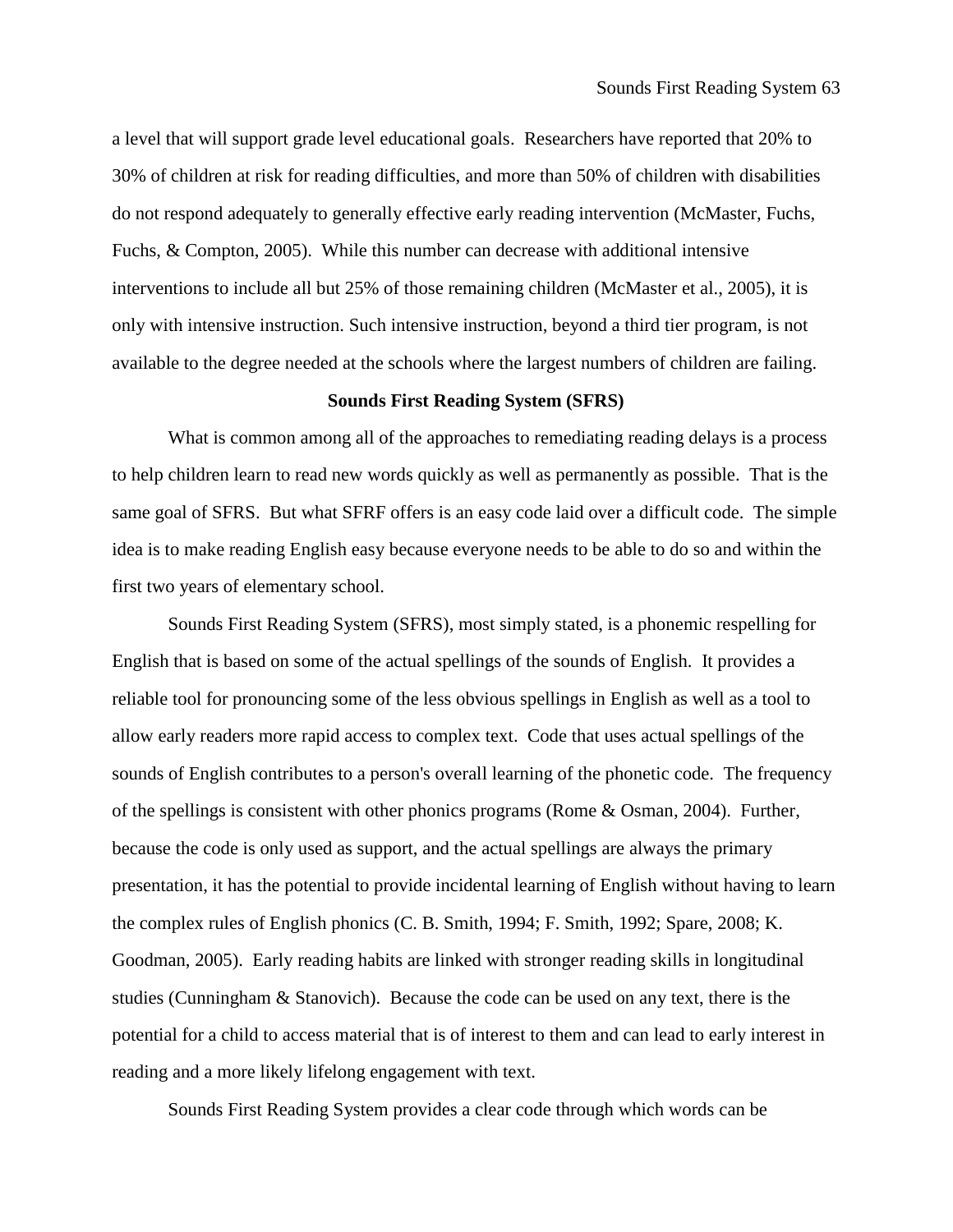pronounced. The informing code is always distinguished from the traditional code, unless they are the same, which is true for a significant portion of the words, especially when using phonetically controlled texts. The distinction is obvious through the use of color, green or red, and a specific font (Comic Sans). When one decodes, be it from an alternative code, the word is learned more rapidly than if given the word. By having the alternate code available, instead of learning the word by rote memory, the decoding of the word is being processed and therefore can be learned more easily. Further, the decoding of the word can be done within the context of sentences and meaning so that with the correct pronunciation the meaning is also informed by the context of the passage. Such a process, in which the mechanism used to learn the word is different from the mechanism used to retrieve a word falls theoretically within existing two-cycle models of reading (Berent & Perfetti, 1995; Stanovich, 2000). Two-cycle models of reading attribute the learning of reading to be a related but different neurological process than the process used for the fluent reading of text (Share, 2008).

Reading pertains to a broad understanding of gaining information through print. However, there is much speculation on what the underlying cognitive mechanisms are those that support fluent reading. Reading involves decoding when dealing with unfamiliar words; however, once a word is known, it no longer is decoded but is recognized. Therefore, while phonemic awareness and decoding contribute to reading, they are primarily relied on in order to learn to read. A dual route model entails relying on a phonemic initiation, how a word is retrieved appears to rely on other cognitive mechanisms (Share, 2008; Stanovich, 2000). To provide an adequate account for the decoding of regular and exception words, reading models must distinguish the relative contribution of stipulated versus productive information in decoding these two types of words. According to dual-route models (Bernet & Perfetti, 1995), although the assembly of phonology is indispensable for the decoding of non-words and new words, it is not necessary for familiar words whose phonological forms can be obtained by retrieving their stored representation from the mental lexicon. When reading for fluency, using decoding skills is not only not necessary but is sometimes detrimental to recognition (Berent & Perfetti, 1995;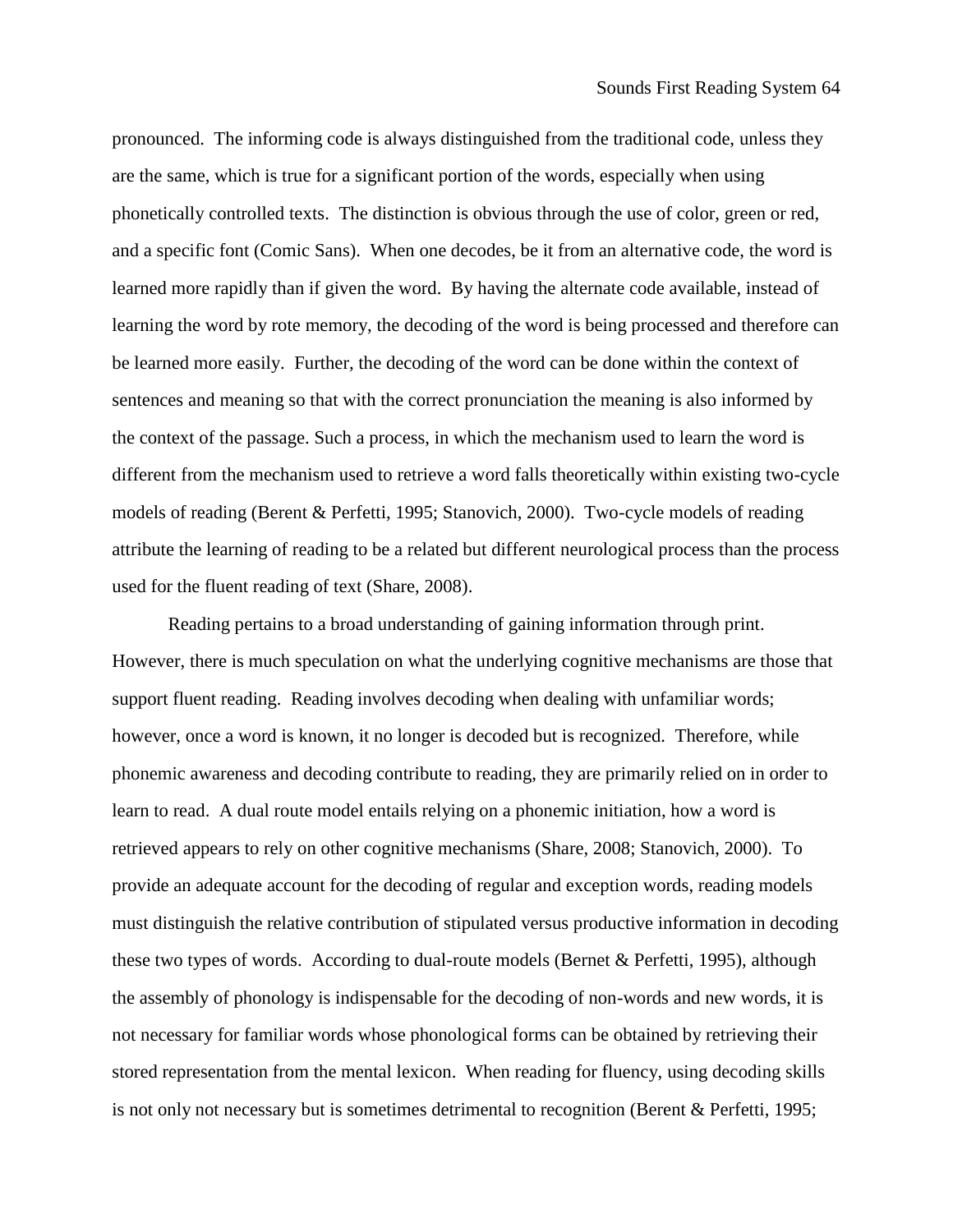Stanovich, 2000).

Dual route models acknowledge the feasibility that how a word is recalled can be different than how the word is decoded or learned. Different schemes that address the neurological processes of reading are beyond the scope of this chapter, but through experience most people can relate to a difference in first encountering an unknown word and then knowing that word at a later time. The process of seeing the unknown word in print can be helpful but not always. Sounds First Reading System provides a more accessible tool to learn the word so that the reader can maintain a level of focus to benefit from the word in the context of the text. Once a word has an auditory connection, while it may be still difficult to spell, one can read the words. What separates SFRS from other reading interventions is the ability for the correction or support for reading to remain visual and therefore support the original route by which a word is being processed. Based on observation, this allows the word to be more rapidly internalized by the student and then more rapidly become a word that is retrieved with automaticity.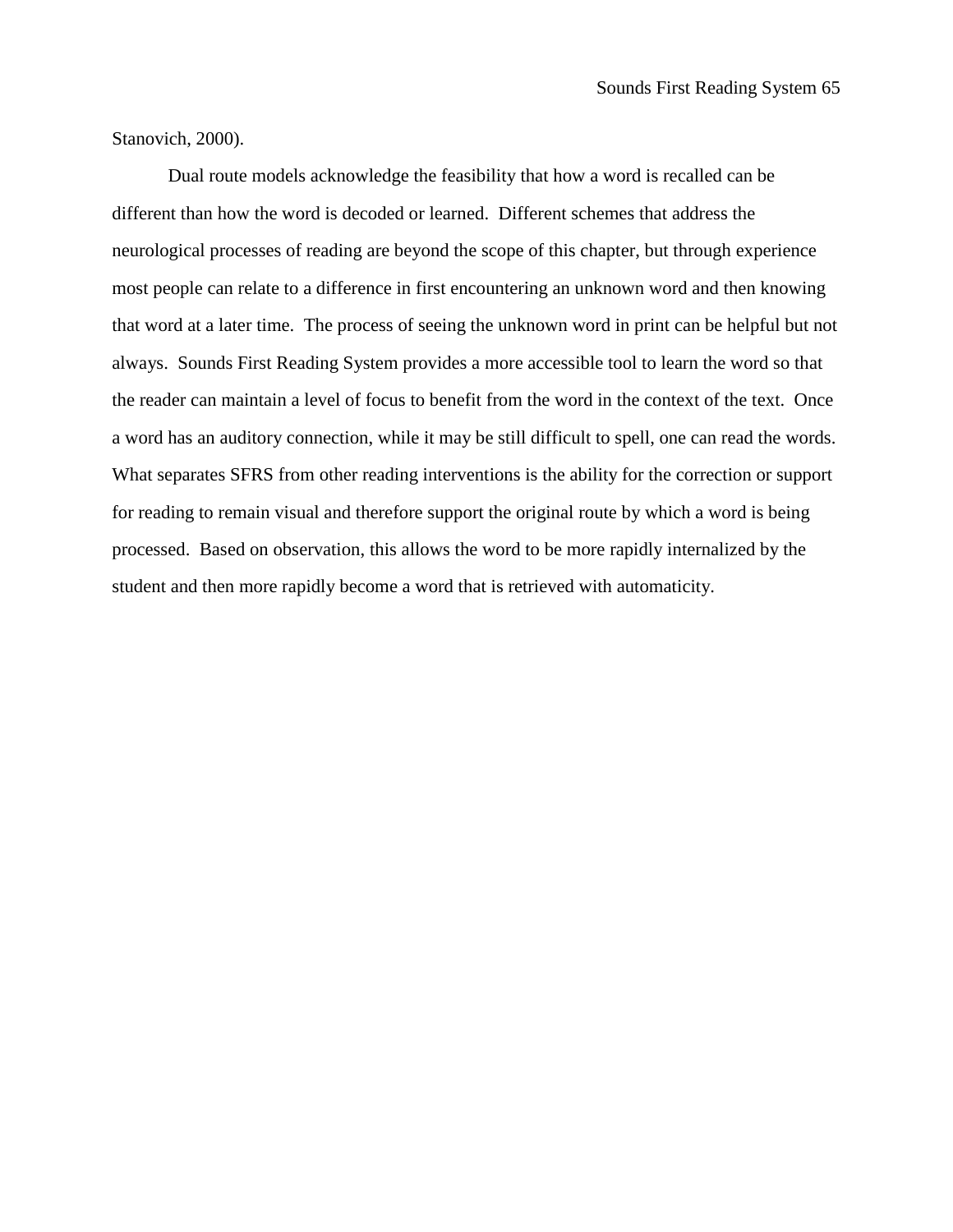### **CHAPTER III**

#### **Methodology**

This research is to explore the efficacy of Sounds First Reading System (SFRS), a new method of teaching reading developed by this author, through a review of existing records of 18 participants previous to and after receiving SFRS in comparison to 18 matched students from the same school who received two years of the existing intervention. SFRS was developed over the course of six years during which time it was used in instruction with much delayed adolescent and adult readers. In April, 2010 SFRS was registered with the U.S Register (registration number TXu 1-683-931). The participants in this study were among the first students to be taught by someone other than the author. All of the students and teachers involved in this study are at the school in which the author is employed.

## **Participants Selection**

The 36 children in the study were all students at a not-for-profit private school in a Midwest city exclusively for children with language learning disabilities. Eighteen participants of the study were selected because they had received SFRS instruction in the course of their school day. The school had selected them to participate with SFRS as part of their curriculum because they were not making adequate progress in reading skills. All of the students had received specialized reading instruction over the course of their education. They were selected by a team that included the school psychologist, the Head of School, and the classroom teacher with input from the parents. The 18 students in this study were selected from a lower school population of 58 children ranging in grades 1 through 8 because these 18 children made ideal participants due to a weak response to Orton-Gillingham (OG) instruction, which was the intervention the students had most recently been receiving. Eighteen other participants were chosen as a control. The control students were chosen through records and matched based on the profile (age, sex, academic profile) of children who received two years of OG instruction. Progress in the efficacy of OG instruction in reading and spelling skills was measured in part by scores on five subtests of the *Woodcock Johnson III Tests of Achievement (*WJ III ACH;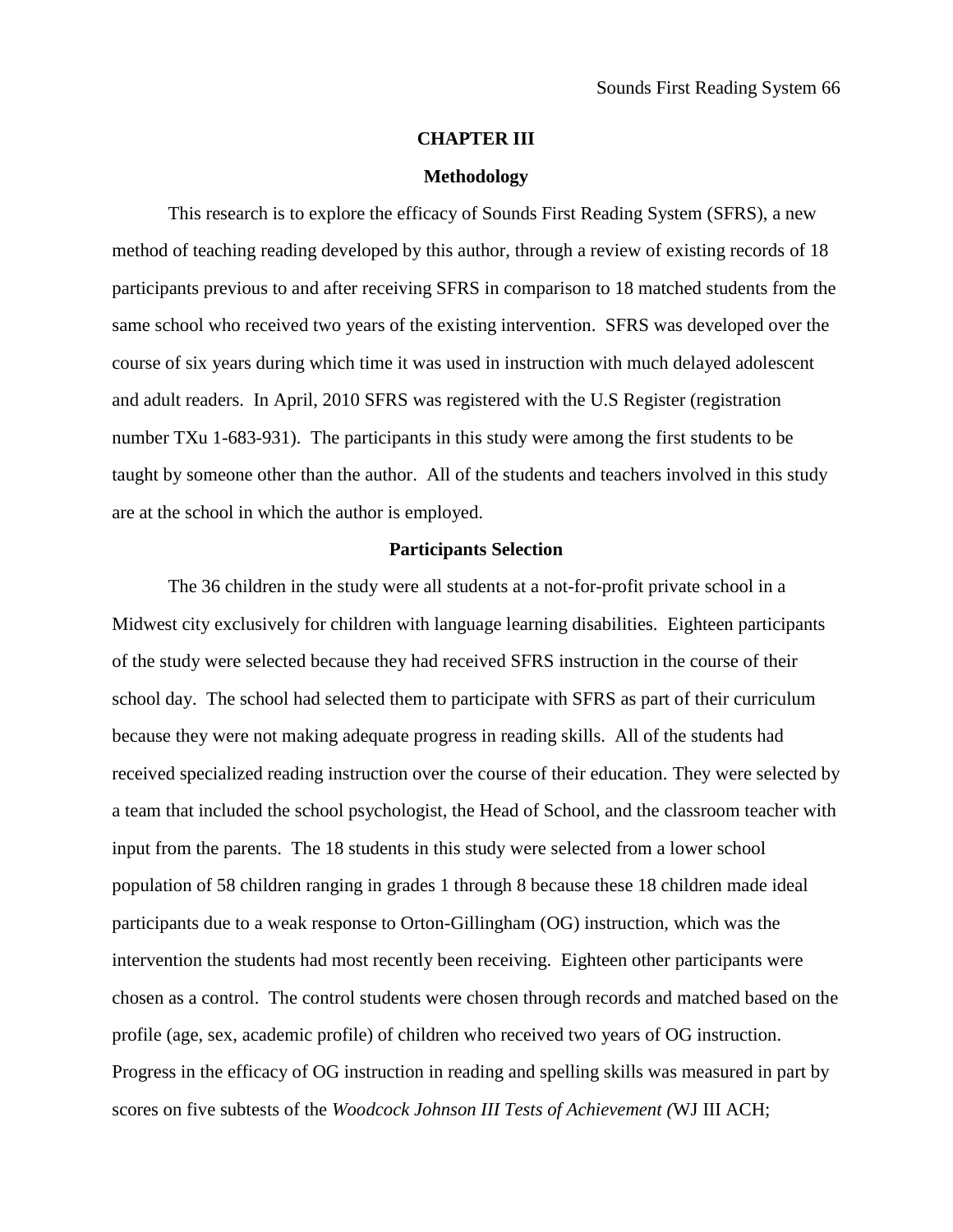Woodcock & Mather, 2001). Standard scores below 85 (mean 100, Standard Deviation 15) on one or more of the reading subtests (Word Attack, Word Identification, Passage Comprehension or Reading Fluency) of the WJ III ACH after a year of intervention with Orton-Gillingham reading instruction were chosen to participate in Sounds First Reading System (SFRS). Participants who were selected to participate with SFRS instruction had all been at the school for at least one year prior to participating in SFRS. During the year prior to participating in SFRS all of the potential participants received Orton-Gillingham instruction, which is direct instruction in phonics. Sounds First Reading System was introduced at the school as a higher tier intervention and therefore the expectation was that the effect would be more rapid than the previous tier.

# **Instrumentation**

Five subtests of the WJ III ACH were used as measures of progress for the study. These subtests were administered on three occasions with each child. The subtests given that are part of the study were four in the WJ III ACH basic battery; Letter-Word Identification, Reading Fluency, Passage Comprehension, and Spelling and one from the extended battery, the test of Word Attack.

The WJ III ACH is a nationally standardized assessment designed to evaluate people between the ages of 2 and 90 years. The standardization sample included over 8,000 individuals with demographic and community characteristics closely matching the general U.S. population (McGrew & Woodcock, 2001). The WJ III ACH includes a total of 22 subtests in two forms (form A and form B). The subtests that were used in this study are appropriate based upon the participant's age and grade level. In addition the WJ III ACH is designed to be both a research tool and a clinical tool. Raw scores can be converted to standard scores with a mean of 100 and a standard deviation of 15. Standard scores range between 54 and 146. Standard scores of 69 and below are described as Very Low, standard scores between 70 to 79 are described as Low, standard scores between 80 to 89 are described as Low Average, standard scores between 90 to 110 are described as Average, 111 to 120 are described as High Average, 121 to 130 are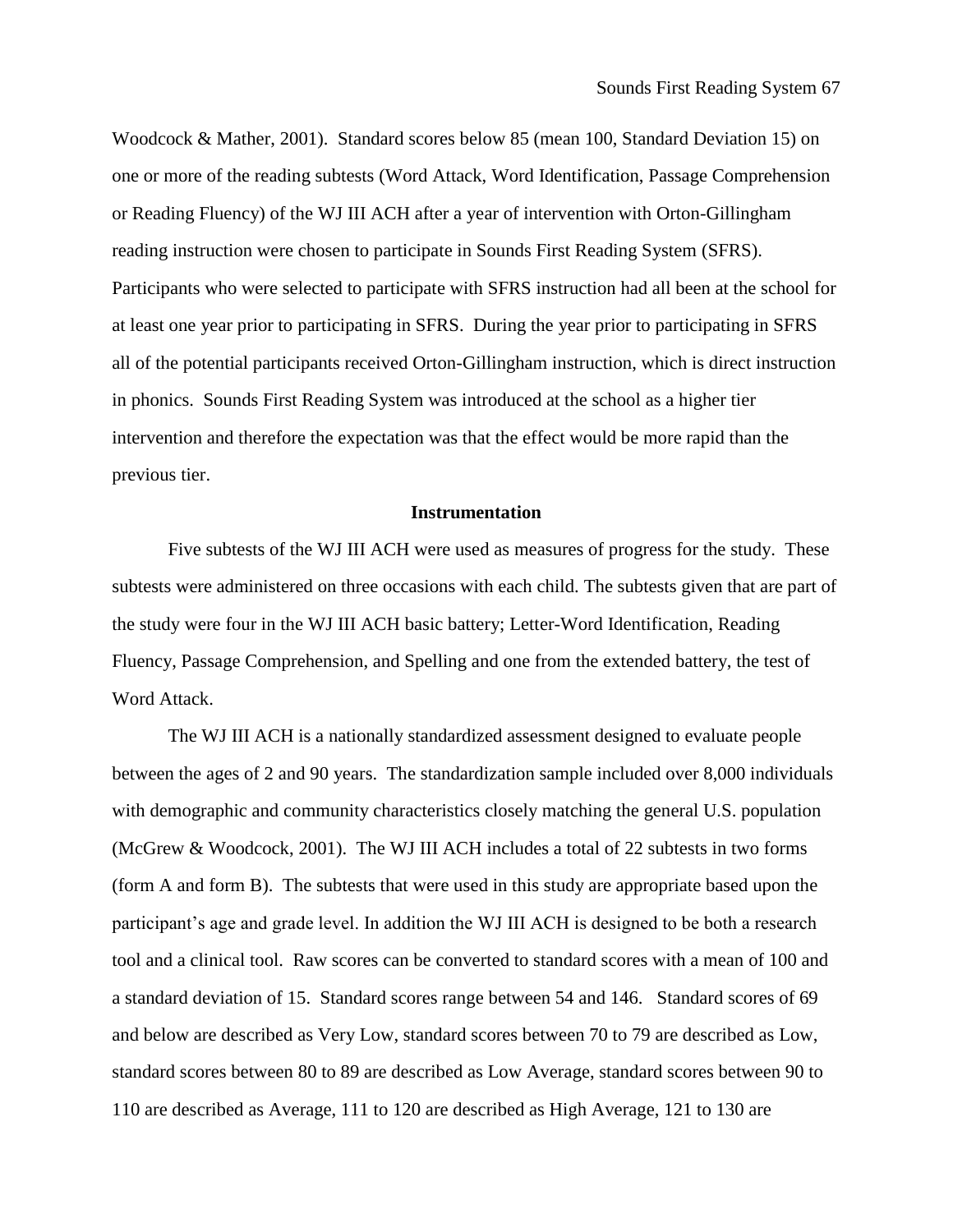described as Superior, and 131 and above are described as Very Superior. Testing is sensitive to changes over the course of an academic year and therefore the test can compare a midyear student to other midyear students in the same age group (Woodcock & Mather, 2001). This allows for more accurate progress monitoring than simply a pre and post year assessment (Woodcock & Mather, 2001).

Four sources of validity evidence (a) test content, (b) developmental patterns of scores, (c) internal structure, and (d) relationships to other external variables are reported in the WJ III Technical Manual. The clusters, which are considered the most reliable model to evaluate test results, are compared with clusters of other major achievement tests. The reliability of the basic reading cluster (Word Identification, Reading Fluency and Passage Comprehension) was compared to similar clusters in other widely used achievement tests. The WJ III Total Achievement score had a correlation of .65 with the *Wechsler Individual Achievement Test* (WlAT; Wechsler, 1992) Total Achievement composite and .79 with the *Kaufman Test of Educational Achievement* (KTEA; Kaufman & Kaufman, 1985) battery composite.

**The Letter-Word Identification** subtest is designed to evaluate individual word decoding; to be successful on this subtest the child does not have to know what the word means. Letter-Word Identification requires a child to read words from a list. The words get progressively more challenging. The Word Identification subtest has a split half median reliability of .91 in the age 5 to 19 range (Woodcock et al., 2001, p. 11).

**Reading Fluency** is a measurement of reading rate and reading accuracy. Reading fluency is an attribute that is seen as best predicting long term reading comprehension (Landrel & Wimmer, 2008) and the likelihood that reading would provide a tool for lifelong learning (Ferrer et al., 2010; Landrel & Wimmer, 2008). It is a skill that is a persistent weakness for people with reading disabilities into adulthood (Ferrer et al., 2010; Landrel & Wimmer, 2008; Stanovich, 2000). The fluency subtest requires a child to quickly read and analyze sentences. The Reading Fluency subtest has a split half median reliability of .90 in ages 5 to 19 (Woodcock et al., 2001, p. 11; McGrew & Woodcock, 2001).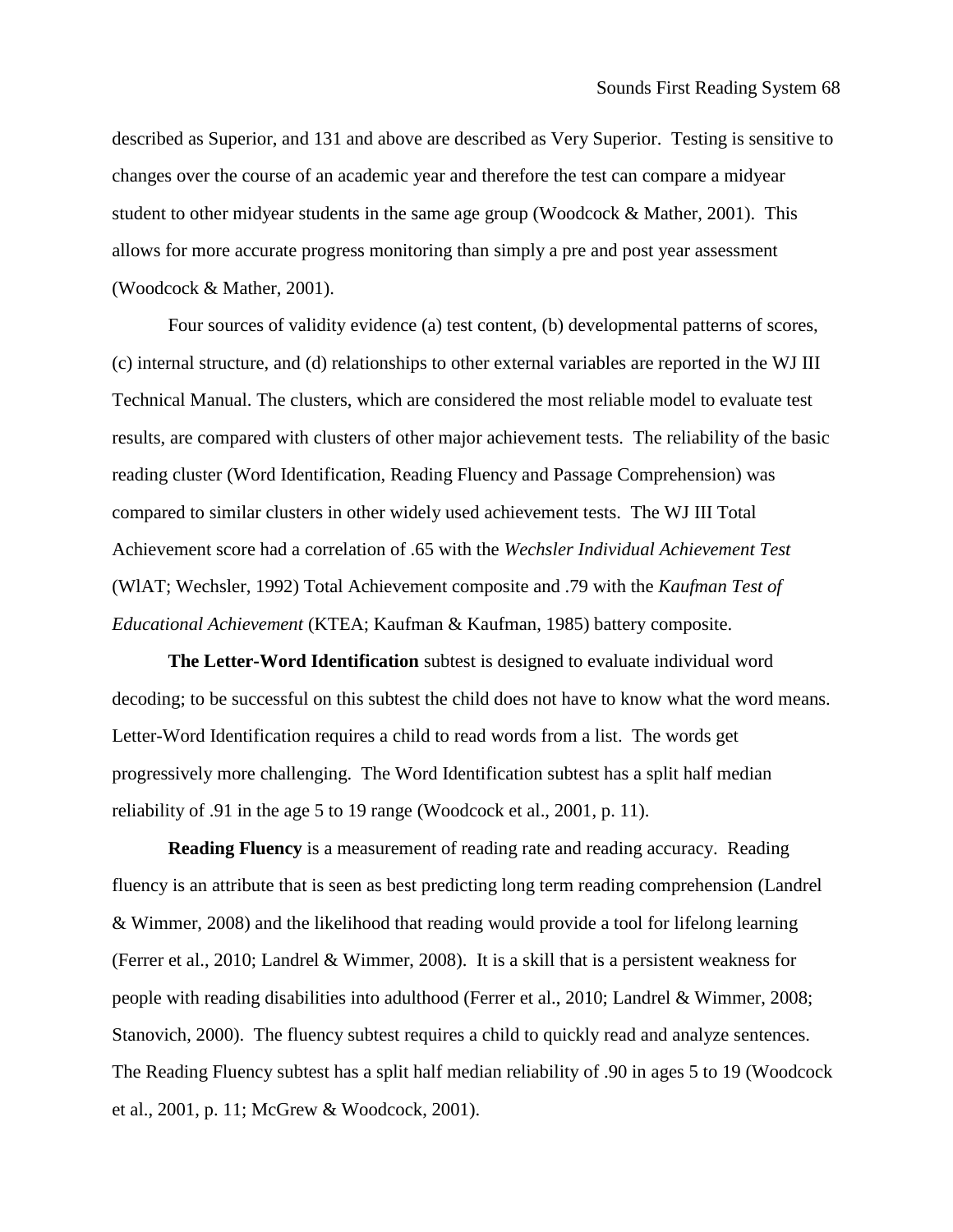The **Spelling** subtest is a written test for individual word spelling. The subtest requires a child to spell individually dictated words. The examiner says the word, uses the word in a sentence and says the word again. The words do not favor consistent spelling patterns, nor do the two forms correlate in what patterns are being measured (Calhoon, Greenberg & Hunter, 2010). The subtest has a split half median reliability of .89 for ages in the 5 to 19 range (Woodcock et al., 2001; McGrew & Woodcock, 2001).

**Passage comprehension** is designed to be a test of reading comprehension. It requires both comprehension of the phrase as well as word retrieval skills. The Passage Comprehension subtest requires a child to read a phrase, sentence or brief paragraph in which a word is missing and then supply the missing word. The Passage Comprehension subtest becomes increasingly difficult in that the passages become longer, the vocabulary and syntax become more complex and there are fewer semantic cues. The Passage Comprehension split half median reliability for the 5 to 19 age range is .83 (Woodcock et al., 2001, p. 13; McGrew & Woodcock, 2001)).

**Word Attack** is designed to assess a child's ability to decode unfamiliar words by applying phonetic analysis. This subtest requires the child read from a list of pseudo words with common word patterns. The split half median reliability for the 5 to 19 age range is .87 (Woodcock et al., 2001, p. 14; McGrew & Woodcock, 2001).

## **Procedures**

The participants were assessed individually using five subtests of the WJ III ACH on three occasions. Testing was conducted before the beginning of the school year, this is the Baseline, in which they received Orton-Gillingham instruction. Testing was then conducted near the end of the academic year following the OG instruction (10 months later) referred to as Assessment 2. Those two sets of data represent students' performance in an existing top tier reading intervention. All of the components identified by the National Reading Panel (NRP, 2000) as best practice for teaching reading were present in the OG instruction and all of the teachers had appropriate training according to the Academy of Orton-Gillingham Practitioners and Educators (Academy, 2012). The third testing was conducted near the end of the academic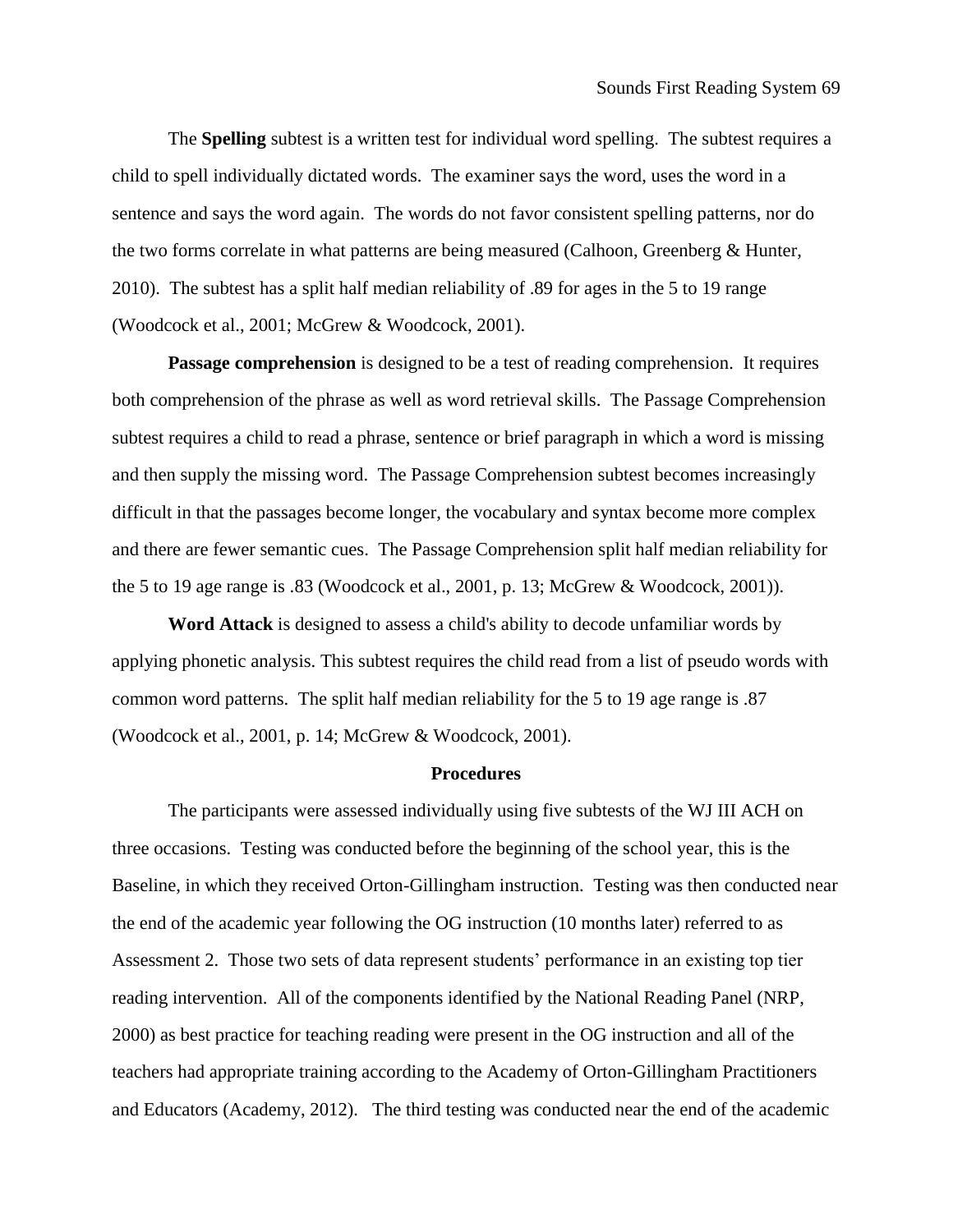year after receiving SFRS (12 months later) or a second year of OG instruction referred to as Assessment 3. The results of the second and third testing sessions will provide the second data sets.

During the first year each student received Orton-Gillingham instruction within the course of their school day. The instruction was delivered individually or in a small group. The setting was specifically chosen for the child's needs. Students had direct instruction twice a week with individual oral reading during the instruction and then two days in which they had oral reading for twenty minutes with an adult. Orton-Gillingham is an approach to teaching reading and spelling that incorporates multisensory support while directly teaching the multiple spellings of English in a sequence that moves from the known to the unknown, simple to complex, concrete to abstract, common to less common. This approach relies on the use of repetition and the aim is teaching to mastery by always supporting previously taught materials in regular reviews (Gillingham & Stillman, 1997; Rome & Osman, 2002). The focus of this approach is simultaneously teaching spelling with reading as a tool to support reading. The rules are taught to allow a child to repeat them until the rule is mastered; both in a child's ability to repeat the rule and to apply it in their reading and spelling. The ideal reading material for Orton-Gillingham instruction is phonetically controlled texts that allow the child to practice the specific skills they have been taught.

During the first year, which is being used as a baseline, students received direct instruction of phonics, with multisensory support; known as Orton-Gillingham instruction. This approach to teaching reading and spelling simultaneously represents a current intervention that is recognized as a research based intervention for children with language learning disabilities (McIntyre & Pickering, 1995; Ritchey & Goeke, 2006). The approach includes the direct instruction of phonemic awareness that teaches children to manipulate phonemes in words. Lessons focus on one phoneme or grapheme at a time. The children are generally taught in small groups with some in individual instruction. The phonics instruction is explicit, synthetic and systematic. Comprehension is taught by oral questioning with immediate feedback. Teachers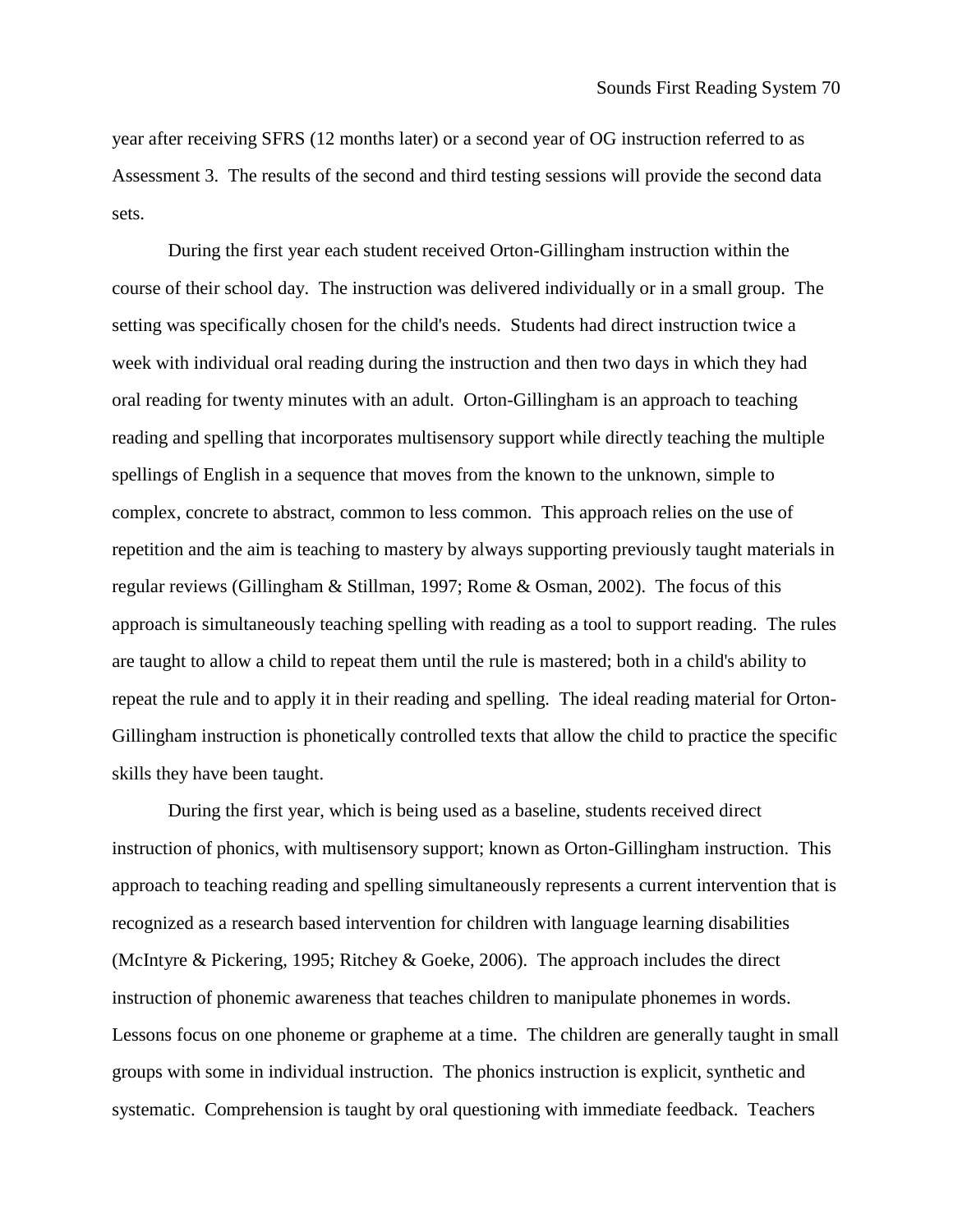are given 60 hours of training in the first year of teaching and 100 hours of supervised practicum. This is followed by regular in-services for ongoing support. Fluency is supported by using instructional level reading both in a lesson and independently on the same material; resulting in a block of twenty minutes of guided oral reading four days a week. All of these practices are supported by the National Reading Panel (NRP, 2000; Rome & Osman, 2004). Despite this research based support, the progress in reading acquisition for the students chosen to participate in SFRS was not adequate to attain age level reading skills. The baseline being from an existing method then has the potential to add a higher level tier of instruction. Further, it would limit the potential for a Hawthorne effect; in essence, the students are used to receiving an intervention.

During the second academic year, the control participants received a second year of OG instruction while the sample subjects received instruction in SFRS in the course of their day. The 18 SFRS sample students received individual or small group instruction two days a week and daily practice. The practice was a minimum of twenty minutes each day. Sounds First Reading System, the intervention, has a sequenced lesson progression that is based on what a child knows prior to beginning the intervention. Therefore, it is individualized in that a student is not taught information they have already mastered. The reading material used is fully coded and therefore, while specific sounds have been introduced, the child has a potential to learn them incidentally through reading. The intervention, regardless of where the student begins, is direct instruction of unknown phonemes with one spelling integrated into a number of drills to provide a reliable phonemic code to inform reading. For example, the student is taught ai as in maid for the spelling of the long a sound. The long a sound has seven "regular" spellings (as in baby, tape, maid, pay, eight, vein, prey. Ultimately the goal is for each student to know all forty-two phonemic spellings in the code and be able to decipher any coded text as a process of learning to read regular English text. The testing, both pre and post, is with regular English text. More advanced students would likely know more of the sounds before beginning (See Appendix for more detail of the alphabetic code).

**Research Question 1.** Using a matched control sample of 18 students from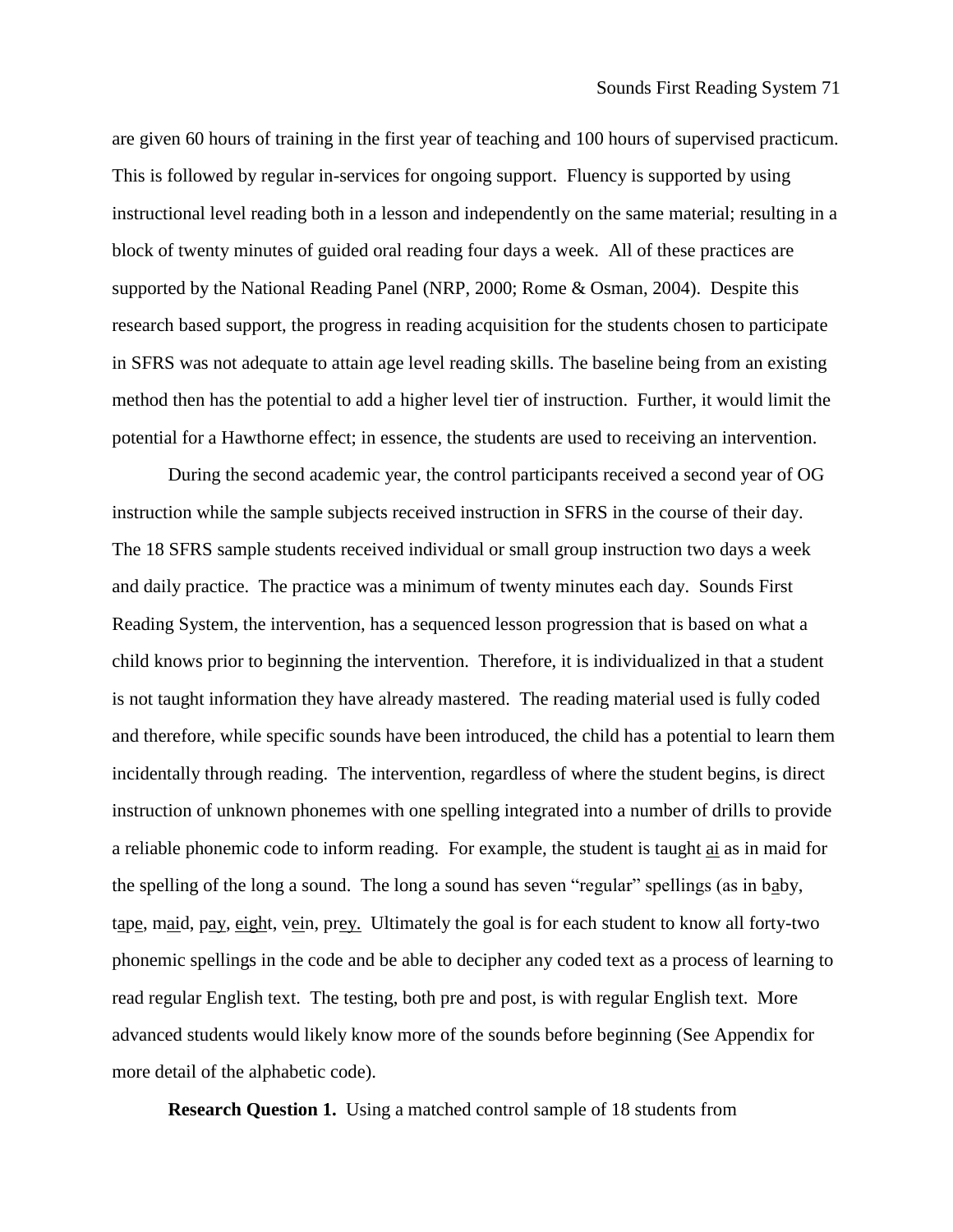previous years in the same school, is there a difference in the pattern of achievement in the raw scores over time of the WJ III ACH test of Word Identification using the mean of the baseline, the mean after a year of OG and the mean after a second year of OG compared to the original sample of 18 students at the baseline, after a year of OG and after a year of SFRS. Two-way ANOVA with between subjects and within subjects will be run to determine if there are differences in the patterns of achievement in raw scores of the WJ III ACH test of Word Identification between students who had two years of OG instruction in contrast to students who had one year of OG instruction followed by one year of SFRS instruction.

**Research Question 2.** Using a matched control sample of 18 students from previous years in the same school, is there a difference in the pattern of achievement in the raw scores over time of the WJ III ACH test of Word Attack using the mean of the baseline, the mean after a year of OG and the mean after a second year of OG compared to the original sample of 18 students at the baseline, after a year of OG and after a year of SFRS. Two-way ANOVA with between subjects and within subjects will be run to determine if there are differences in the patterns of achievement in raw scores of the WJ III ACH test of Word Attack between students who had two years of OG instruction in contrast to students who had one year of OG instruction followed by one year of SFRS instruction. **Research Question 3.** Using a matched control sample of 18 students from previous years in the same school, is there a difference in the pattern of achievement in the raw scores over time of the WJ III ACH test of Passage Comprehension using the mean of the baseline, the mean after a year of OG and the mean after a second year of OG compared to the original sample of 18 students

at the baseline, after a year of OG and after a year of SFRS. Two-way ANOVA

with between subjects and within subjects will be run to determine if there are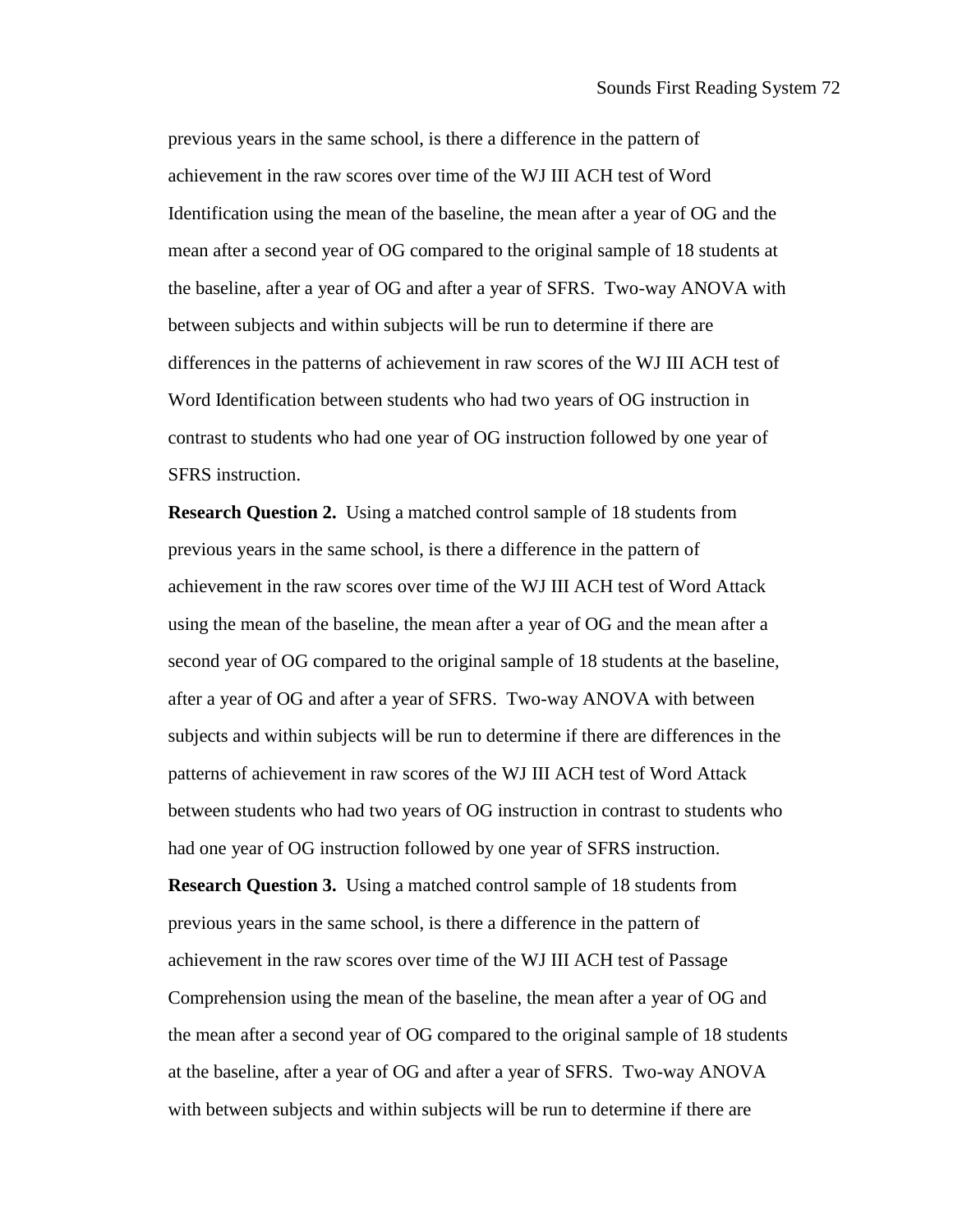differences in the patterns of achievement in raw scores of the WJ III ACH test of Passage Comprehension between students who had two years of OG instruction in contrast to students who had one year of OG instruction followed by one year of SFRS instruction.

**Research Question 4.** Using a matched control sample of 18 students from previous years in the same school, is there a difference in the pattern of achievement in the raw scores over time of the WJ III ACH test of Spelling using the mean of the baseline, the mean after a year of OG and the mean after a second year of OG compared to the original sample of 18 students at the baseline, after a year of OG and after a year of SFRS. Two-way ANOVA with between subjects and within subjects will be run to determine if there are differences in the patterns of achievement in raw scores of the WJ III ACH test of Spelling between students who had two years of OG instruction in contrast to students who had one year of OG instruction followed by one year of SFRS instruction.

**Research Question 5.** Using a matched control sample of 18 students from previous years in the same school, is there a difference in the pattern of achievement in the raw scores over time of the WJ III ACH test of Reading Fluency using the mean of the baseline, the mean after a year of OG and the mean after a second year of OG compared to the original sample of 18 students at the baseline, after a year of OG and after a year of SFRS? Two-way ANOVA with between subjects and within subjects will be run to determine if there are differences in the patterns of achievement in raw scores of the WJ III ACH test of Reading Fluency between students who had two years of OG instruction in contrast to students who had one year of OG instruction followed by one year of SFRS instruction.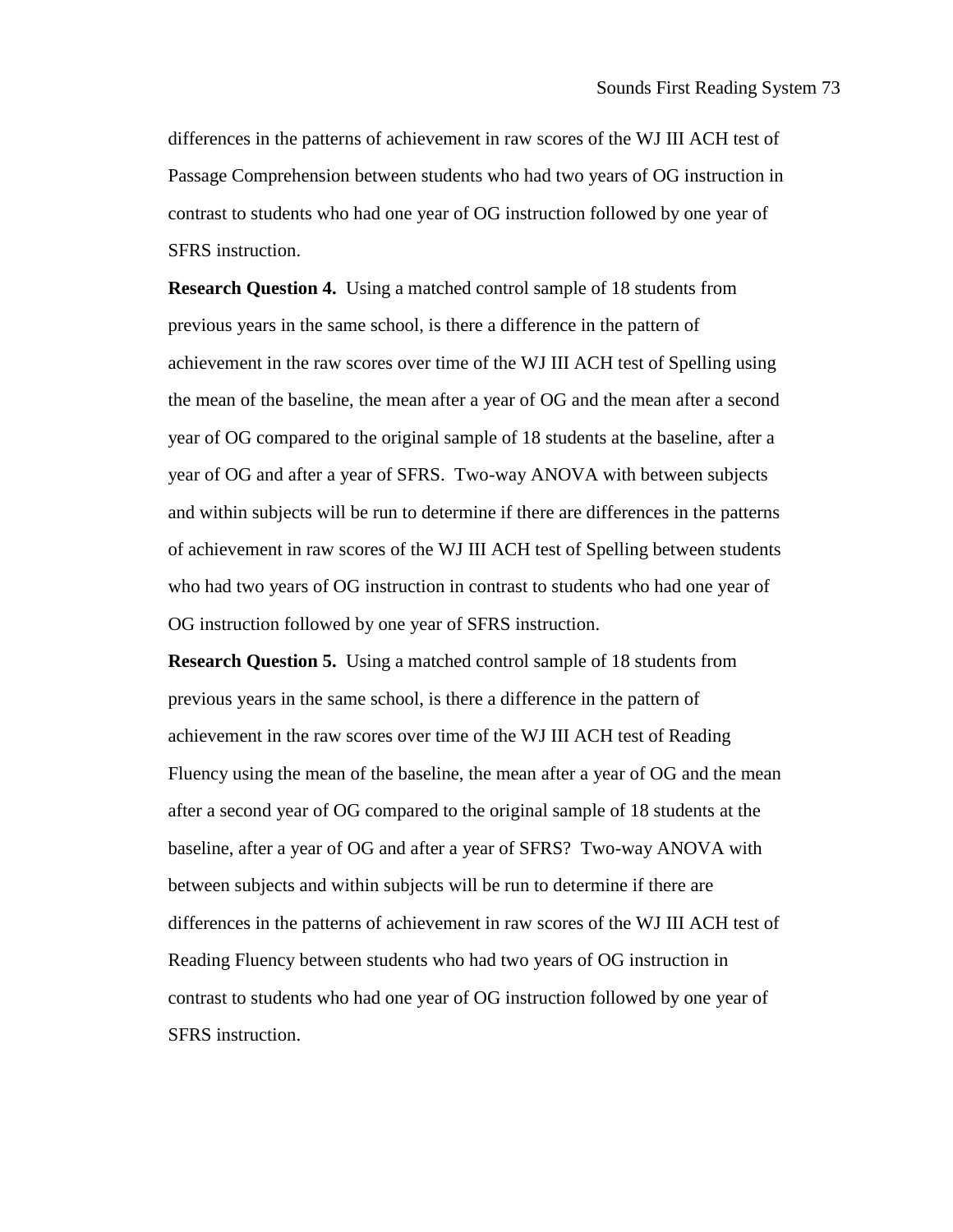## **CHAPTER IV**

### **Results**

The sample of 18 students who were given instruction with SFRS included 13 boys and 5 girls. They ranged in age from 7.5 years to 13.3 years with the mean of 12.48 years and the standard deviation of 1.92 years. The matched control sample records from 18 students included 11 boys and 7 girls. They ranged in age from 7.8 years to 13.2 years with the mean of 10.59 years and the standard deviation of 1.69 years. A t-test was conducted for each of the variables (see Table 1) used to match the groups' scores at the baseline. There were no significant differences between the means of the two samples for the demographic variables.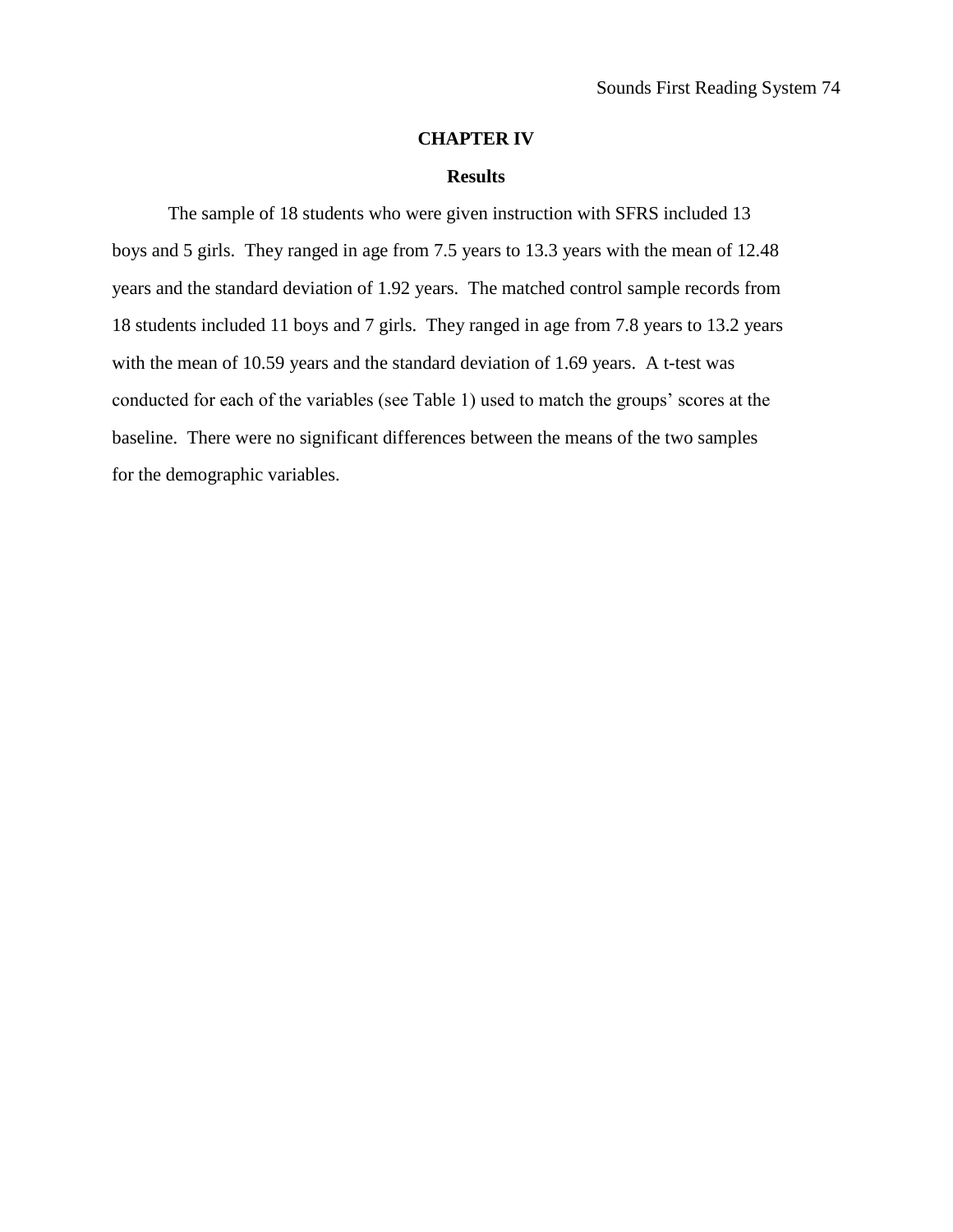## Table  $1$

| Levene's test            |                  |                  |             |        | Independent sample T-test |                  |                  |
|--------------------------|------------------|------------------|-------------|--------|---------------------------|------------------|------------------|
| Variable                 | $\boldsymbol{F}$ | $\boldsymbol{p}$ | sample      | M      | SD                        | $\boldsymbol{t}$ | $\boldsymbol{p}$ |
|                          |                  |                  | control     | 126.94 | 20.34                     |                  |                  |
| Age                      | .429             | .52              | <b>SFRS</b> | 125.67 | 23.05                     | .176             | .86              |
|                          |                  |                  | control     | 3.39   | .5                        |                  |                  |
| Gender                   | 1.816            | .19              | <b>SFRS</b> | 3.28   | .46                       | .692             | .49              |
| Word                     |                  |                  | control     | 36.61  | 8.81                      |                  |                  |
| Identification           | 2.415            | .129             | <b>SFRS</b> | 36.56  | 10.09                     | .02              | .99              |
|                          |                  |                  | control     | 11.89  | 6.48                      |                  |                  |
| <b>Word Attack</b>       | .036             | .851             | <b>SFRS</b> | 12.44  | 5.33                      | .28              | .78              |
|                          |                  |                  | control     | 20.33  | 6.46                      |                  |                  |
| Passage<br>Comprehension | .016             | .902             | <b>SFRS</b> | 19.56  | 5.92                      | .38              | .71              |
|                          |                  |                  | control     | 23.11  | 5.19                      |                  |                  |
| Spelling                 | .657             | .423             | <b>SFRS</b> | 23.22  | 5.95                      | .06              | .95              |
|                          |                  |                  | control     | 19.22  | 12.95                     |                  |                  |
| Reading<br>Fluency       | .003             | .955             | <b>SFRS</b> | 16.11  | 12.79                     | .725             | .47              |

T-Tests Comparing Baseline Means Between the SFRS Sample and the Matched Control.

Note: Each t-test had *df*(34).

## **Letter-Word Identification**

A two-way ANOVA with between and within subjects factors was run to determine if there were differences in the patterns of achievement in raw scores of the WJ III ACH test of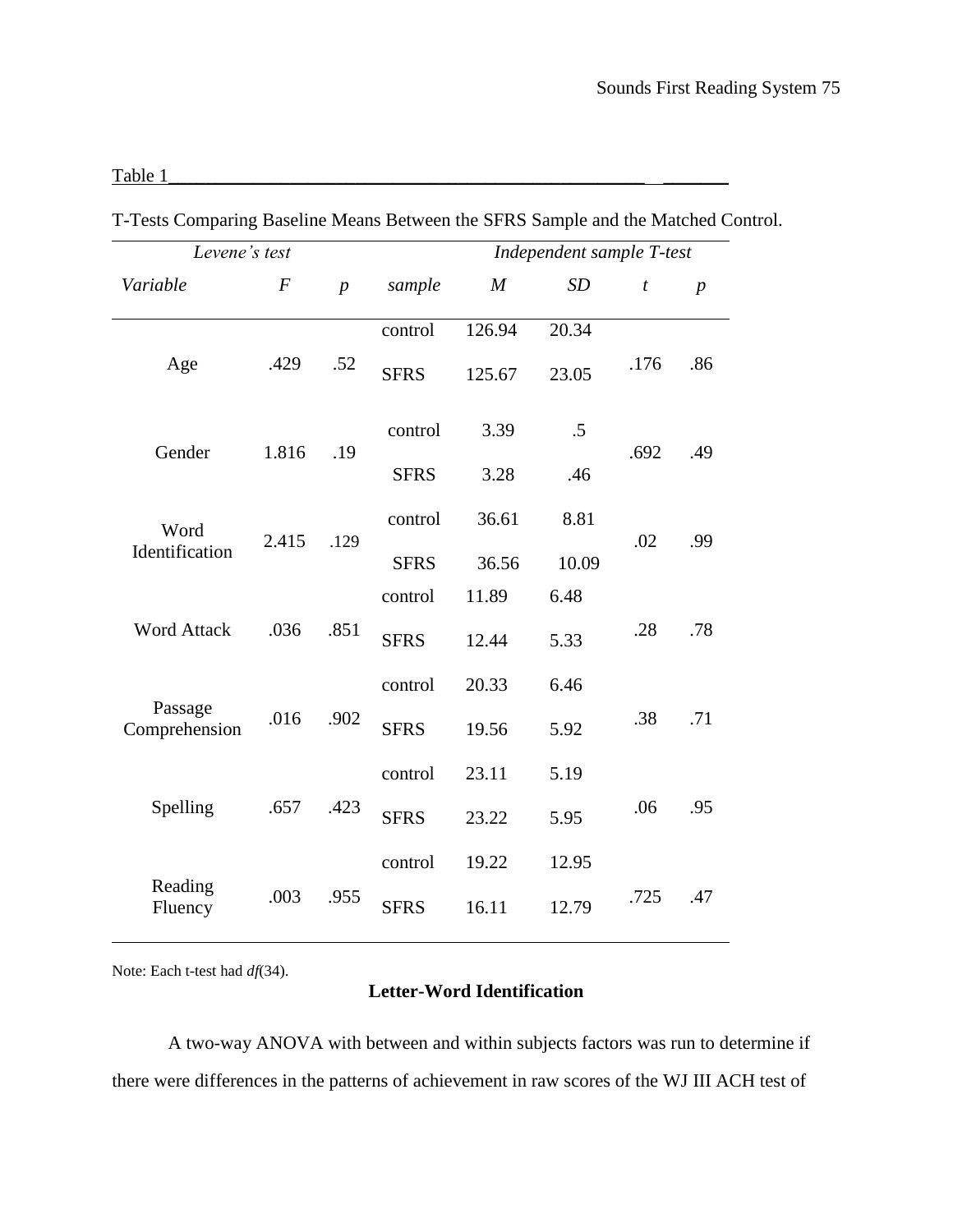Word Identification between students who had two years of Orton Gillingham (OG) instruction (the control) in contrast to students who had one year of OG instruction followed by one year of SFRS instruction. The between factor is the type of intervention of which there are two: the control, which has OG instruction only, and the SFRS, which has OG instruction and SFRS instruction. The within factor is time between the three assessments of the WJ III ACH Word Identification subtest which were taken, at Baseline and at Assessment 2, which was after the first academic year and at Assessment 3 which was after the second academic year.

The two-way ANOVA has five assumptions: independence, scale of measurement, normality, homogeneity of variances and sphericity. These will be addressed before reporting the results of the ANOVA. The assumption of independence, which assumes a random sample, is a limit on this study. The original 18 participants were selected for academic needs and therefore, rather than being a random sample are a sample of convenience. Because a random sample is an assumption, and one is not being used, the generalizability of the results is limited. A lack of a random sample is a threat to the external validity of the results. Therefore, these results provide information on this particular sample but a study with a random sample would be needed before results could be generalized.

The assumption of the scale of measurement is met in that the measure used was the WJ III ACH Test of Letter-Word Identification, a well-validated nationally standardized assessment designed to evaluate people between the ages of 2 and 90 years. This assessment is a common tool in reading research (Calhoon et al., 2010) which is in part why the school in this study chose it for their annual assessment.

The Kolmogrov-Smirnov test was used to test normality. The results (see Table 2) indicated that the WJ III ACH Letter-Word Identification subtest at all three intervals was normally distributed with the exception of the SFRS sample of the third assessment point.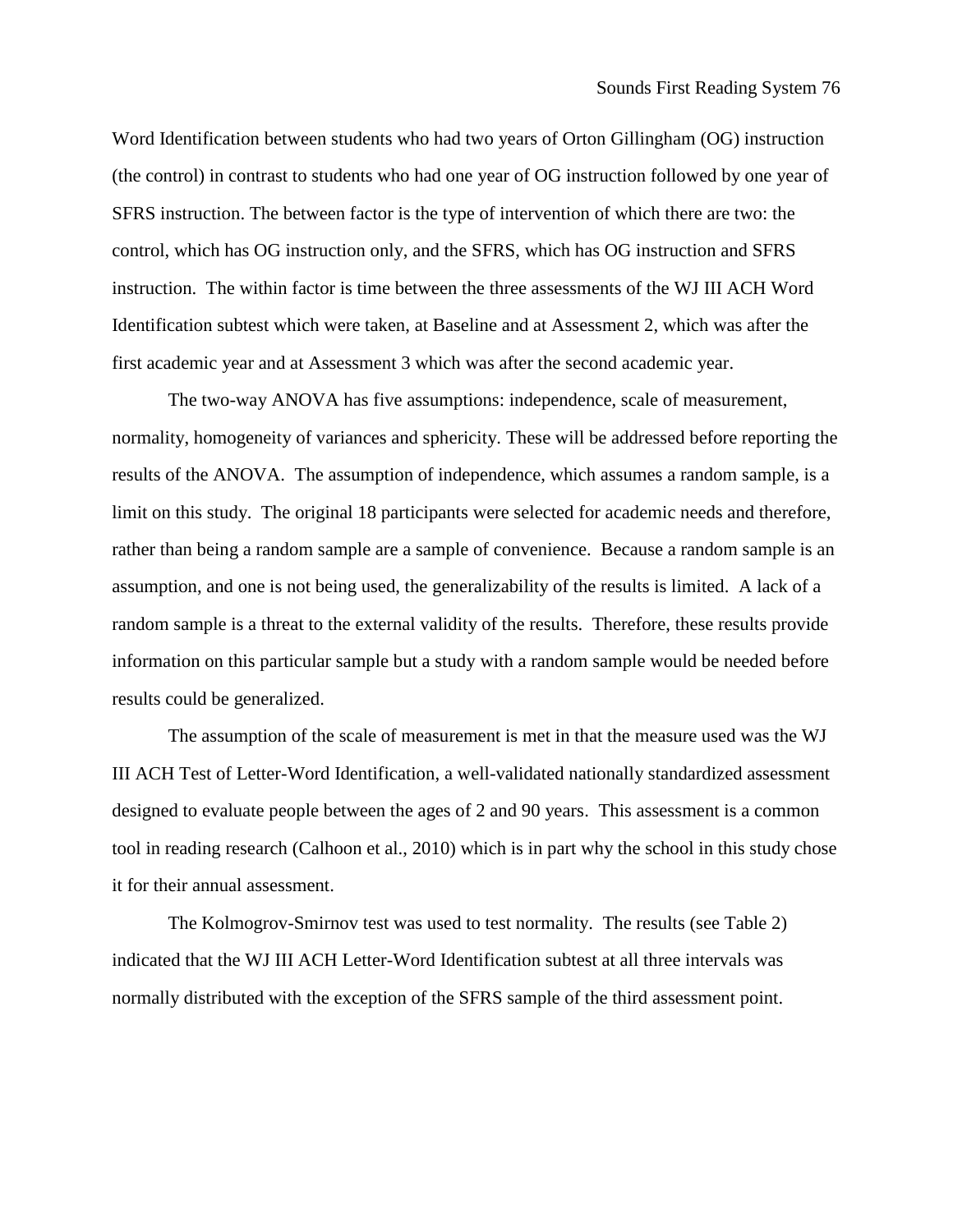| m<br>.,<br>Π |  |
|--------------|--|
|--------------|--|

| Assessment      | <b>Intervention Group</b> | Statistic | df | $\boldsymbol{p}$ |
|-----------------|---------------------------|-----------|----|------------------|
|                 | control                   | 0.179     | 18 | .134             |
| <b>Baseline</b> | <b>SFRS</b>               | 0.162     | 18 | .200             |
|                 | control                   | .155      | 18 | .200             |
| Assessment 2    | <b>SFRS</b>               | .172      | 18 | .171             |
|                 | control                   | .156      | 18 | .200             |
| Assessment 3    | <b>SFRS</b>               | .221      | 18 | .02              |

## Kolmogrov-Smirnov Test of Normality for Letter-Word Identification

Assessment 2 followed a year of Orton-Gillingham instruction for both intervention groups, Assessment 3 followed a 2<sup>nd</sup> year of Orton-Gillingham instruction for the control and a year of SFRS instruction for the SFRS group.

The homogeneity of variance according to Levene's test (see Table 3) was met at each of the assessment points.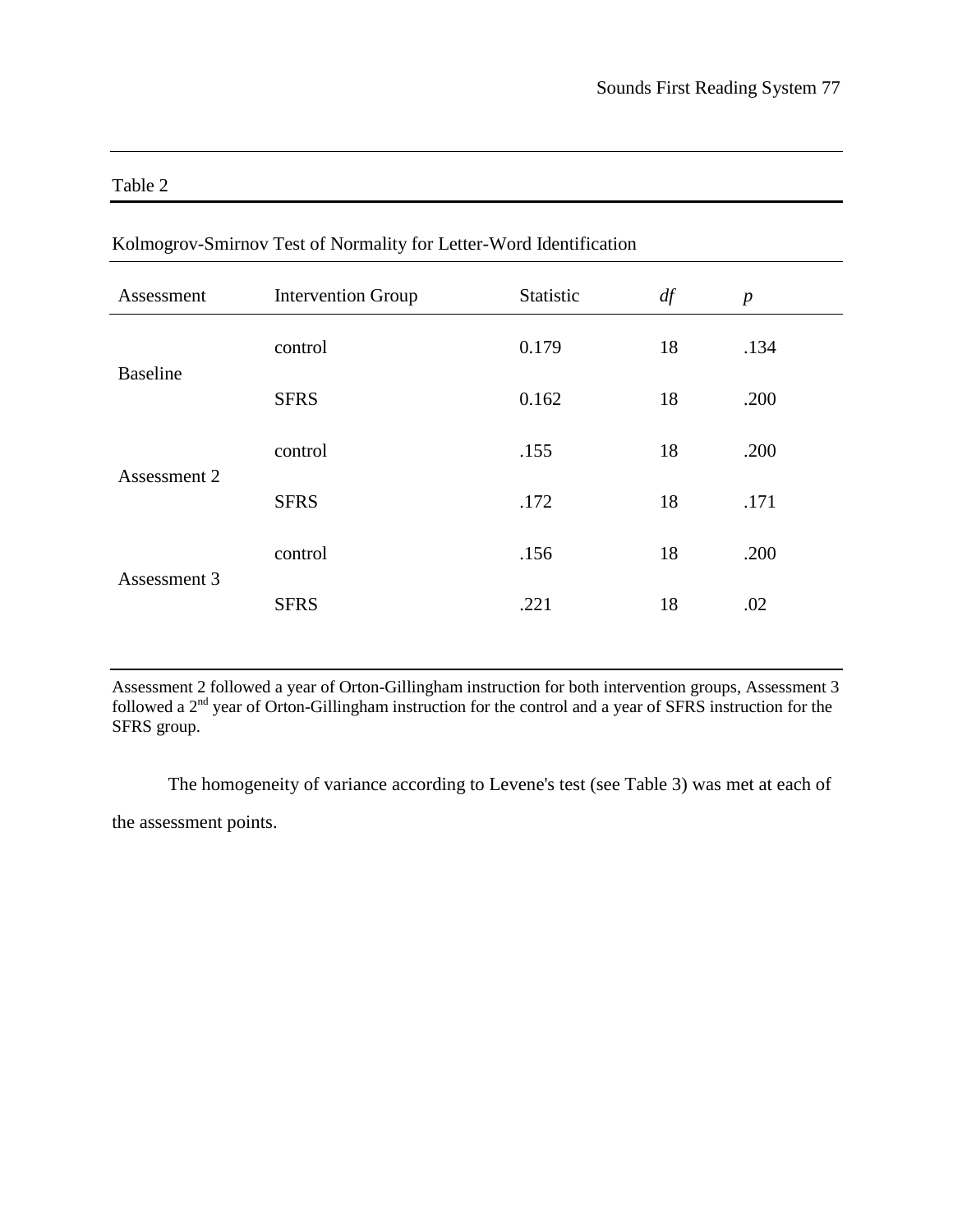| Levene s I est of Equality of Error variances for Letter-word Identification |       |              |     |      |
|------------------------------------------------------------------------------|-------|--------------|-----|------|
| Assessment                                                                   | F     | df1          | df2 | p    |
| LWID at Baseline                                                             | 2.415 | $\mathbf{1}$ | 34  | .129 |
| LWID at $2^{nd}$ Assessment 1.330                                            |       |              | 34  | .257 |
| LWID at $3^{rd}$ Assessment 2.513                                            |       |              | 34  | .122 |

Levene's Test of Equality of Error Variances for Letter-Word Identification

The fifth assumption, sphericity, was assessed using the Mauchly's test of sphericity which was significant,  $\chi^2(2) = 829$ , p< .05 and therefore the Greenhouse-Geisser correction F was used.

## Table 4

## *Analysis of Variance for WJ III ACH Letter-Word Identification*

| Source              | df           | MS     | $\boldsymbol{F}$        | $\boldsymbol{p}$ | $\eta^2$ |
|---------------------|--------------|--------|-------------------------|------------------|----------|
|                     |              |        | <b>Between Subjects</b> |                  |          |
| Group               | $\mathbf{1}$ | .03    | .00.                    | .98              | .00      |
| Error               | 34           | 65.34  |                         |                  |          |
|                     |              |        | <b>Within Subjects</b>  |                  |          |
| <b>LWID</b>         | 1.71         | 912.94 | 70.15                   | .00              | .67      |
| <b>LWID X Group</b> | 1.71         | 9.4    | .72                     | .46              | .02      |
| Error               | 58.078       | 13.01  |                         |                  |          |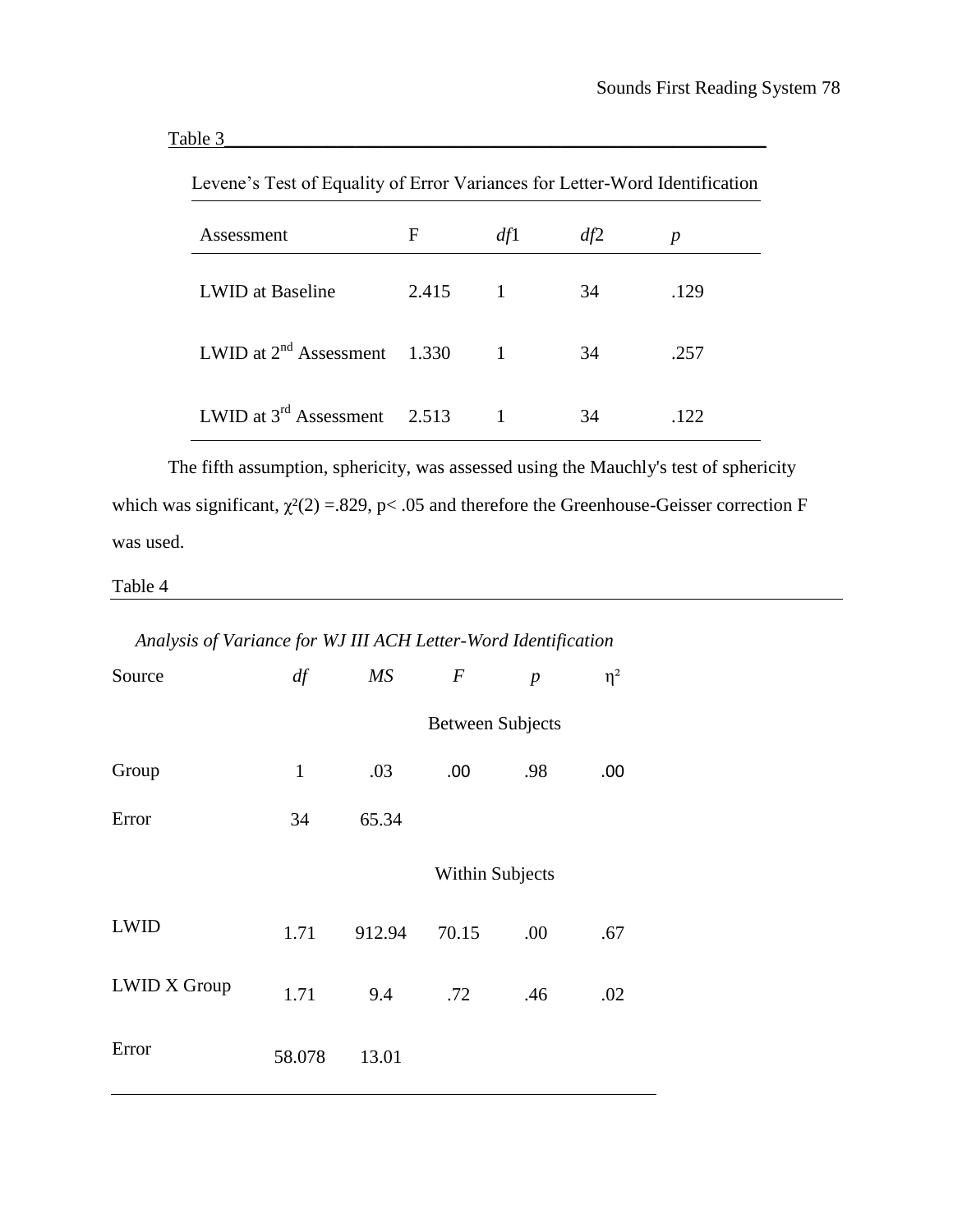The results (see Table 4) indicate that there was not a significant interaction between the two groups,  $F(1, 34) = .00$ ,  $p = .98$ . There was a significant difference between the means of the raw scores in each of the assessment points of the WJ III ACH Letter-Word Identification raw scores,  $F(1.708, 58.078) = 70.152$ ,  $p < .001$ , *partial*  $\eta^2 = .67$ . There was not a difference in the pattern of achievement in the raw scores over time of WJ III ACH Letter-Word Identification using the mean of the Baseline, the mean at Assessment 2 and the mean at Assessment 3 compared to the original sample of 18 students at the Baseline, at Assessment 2, and at Assessment 3, *F*(1.708, 58.078) = .722, *p* =.469.

For the significant increase of the means over time as measured by the three assessments, the effect accounts for 67% of the variance in Letter-Word Identification that can be explained by the change over time.

| Repeated Measures Pairwise Comparison for WJ III Ach test of Letter-Word Identification |                                                 |       |                       |               |
|-----------------------------------------------------------------------------------------|-------------------------------------------------|-------|-----------------------|---------------|
|                                                                                         | LWID assessment LWID assessment Mean Difference |       | <b>Standard Error</b> | $\text{Sig*}$ |
|                                                                                         |                                                 | 4.472 | .754                  | .000          |

2 3 4.833 .652 .000

Table 5\_\_\_\_\_\_\_\_\_\_\_\_\_\_\_\_\_\_\_\_\_\_\_\_\_\_\_\_\_\_\_\_\_\_\_\_\_\_\_\_\_\_\_\_\_\_\_\_\_\_\_\_\_\_\_\_\_\_\_\_\_\_\_\_\_\_\_\_\_\_\_

\*Adjusted for multiple comparisons: Bonferroni

The Repeated Measures Pairwise Comparison was used to explore the significant mean changes in the raw score of the Letter-Word Identification subtests that were revealed through the ANOVA. The ANOVA identify changes but does not identify what the specific changes were. The Repeated Measures Pairwise Comparison with Bonferroni correction was conducted to address this. The changes in the mean raw scores in both instances were significant, and therefore indicated the raw scores of the Letter Word Identification subtest increased over time for both groups on Assessment 2 and on Assessment 3.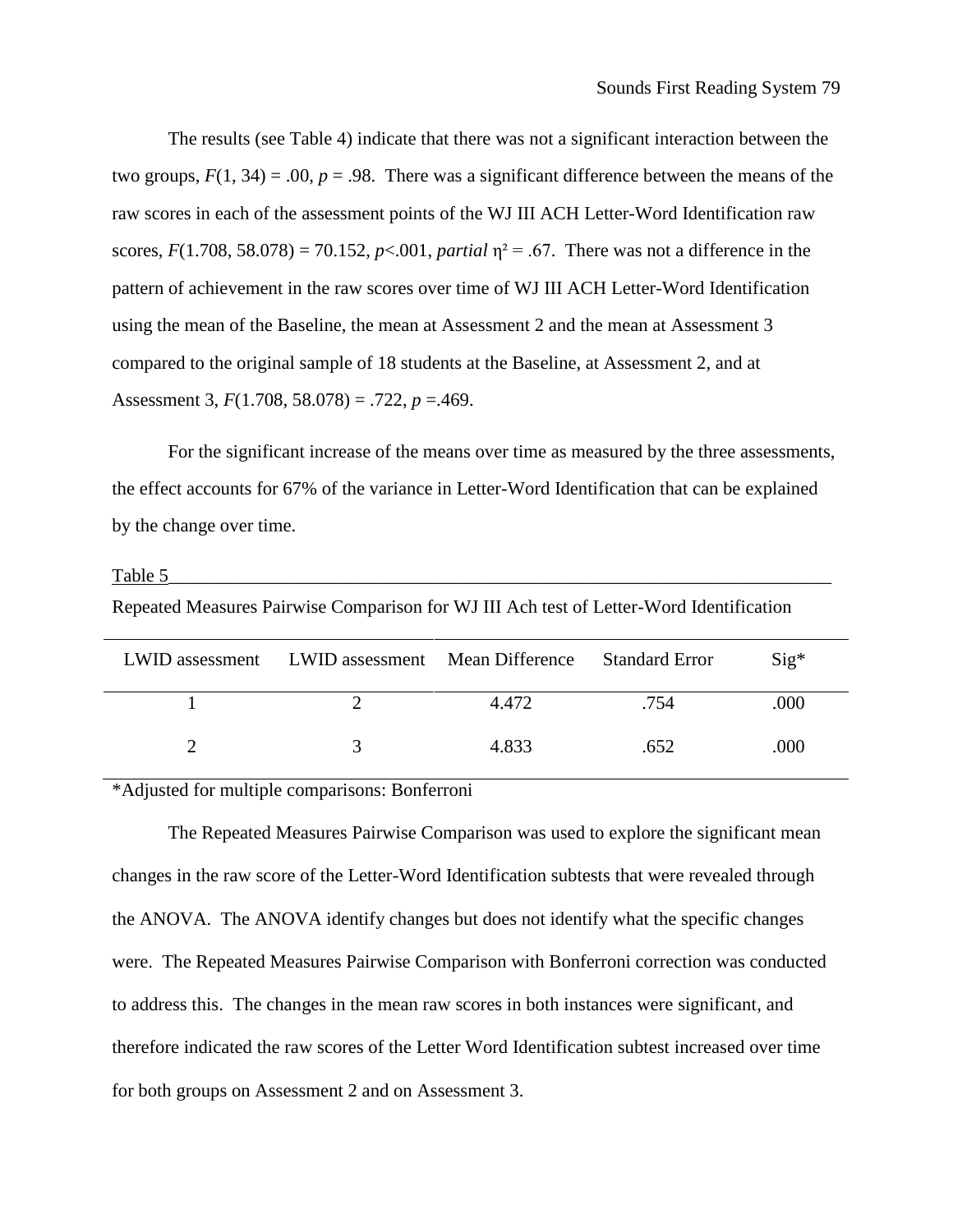### **Word Attack**

A two-way ANOVA between subjects and within subjects was run to determine if there were differences in the patterns of achievement in raw scores of the WJ III ACH Test of Word Attack between students who had two years of OG instruction (the control) in contrast to students who had one year of OG instruction followed by one year of SFRS instruction. The between factor was the type of intervention of which there were two, the control, that had OG instruction, and the SFRS, that had OG instruction and SFRS instruction. The within factor was time between the three assessments of the Word Attack subtest which were taken at the baseline and at Assessment 2, after the first academic year and at Assessment 3, at the end of the second academic year.

The first things to consider with the two-way ANOVA are the five assumptions: independence, scale of measurement, normality, homogeneity of variances and sphericity. These are assumed as conditions for the test to be valid. The assumption of independence, which assumes a random sample, as mentioned above, is a limit on this study. The original 18 participants were selected for academic needs and therefore, are not a random sample, which limits the generalizability of the results. The *WJ III ACH* test of Word Attack a nationally standardized assessment designed to evaluate people between the ages of 2 and 90 years was used which supports the assumption of independence of scale.

The Kolmogrov-Smirnov test was used to test for the assumption of normality. The result indicated that the Word Attack subtest at all three intervals were normally distributed (see Table 6).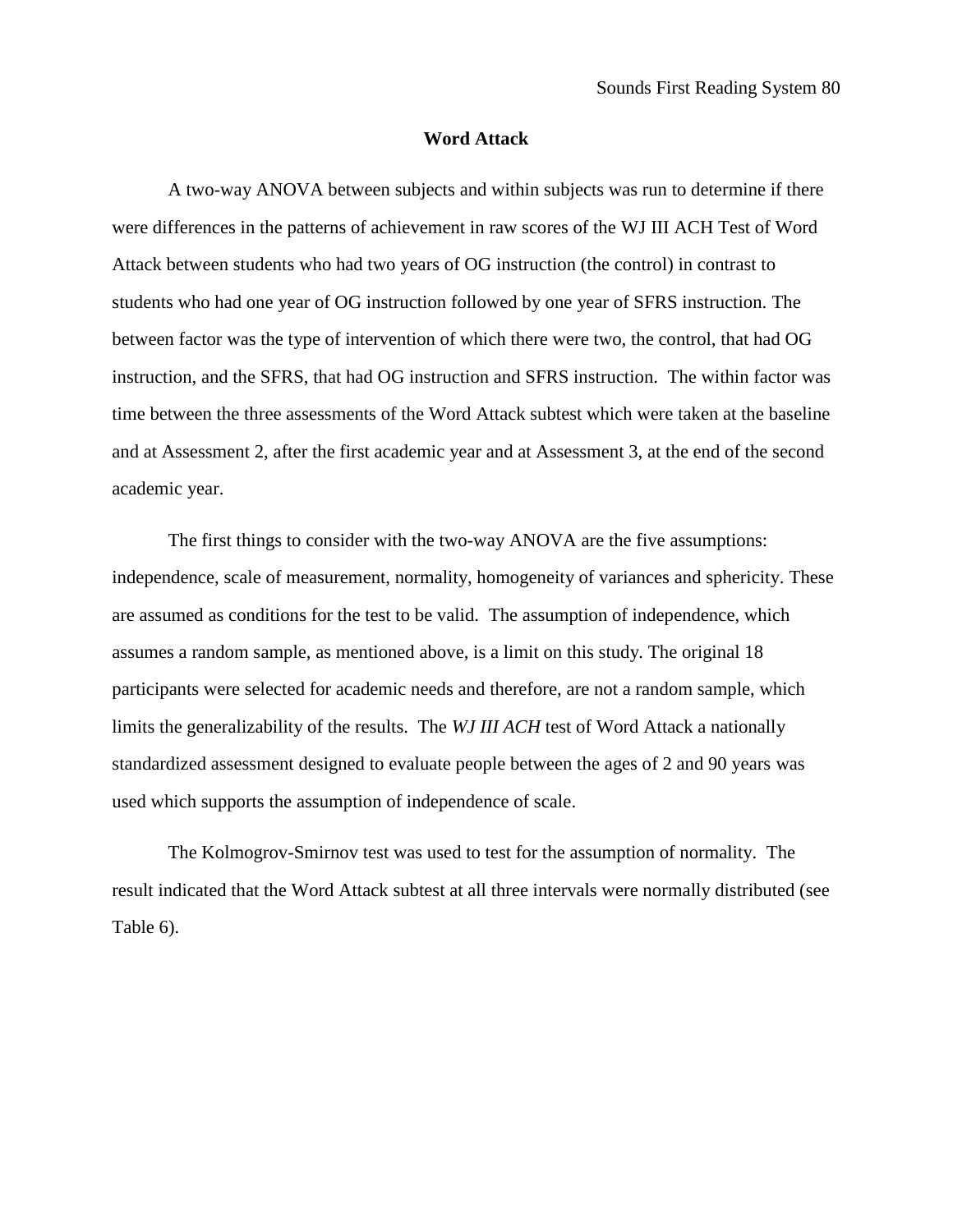# Table  $6_\perp$

| Assessment         | <b>Intervention Group</b> | Statistic | df | $\boldsymbol{p}$ |
|--------------------|---------------------------|-----------|----|------------------|
|                    | Control                   | .154      | 18 | .200             |
| WA at Baseline     | <b>SFRS</b>               | .187      | 18 | .097             |
|                    | Control                   | .113      | 18 | .200             |
| WA at Assessment 2 | <b>SFRS</b>               | .122      | 18 | .200             |
|                    | Control                   | .194      | 18 | .071             |
| WA at Assessment 3 | <b>SFRS</b>               | .137      | 18 | .200             |

## Kolmogrov-Smirnov Test of Normality for Word Attack (WA)

The means at the three assessment points met the assumption of homogeneity according to Levene's test (see Table 7).

<u> 1980 - Johann Barn, mars ann an t-Amhain Aonaich an t-Aonaich an t-Aonaich ann an t-Aonaich ann an t-Aonaich</u>

## Table 7

| Levene's Test of Equality of Error Variances for Word Attack (WA) |      |     |     |      |
|-------------------------------------------------------------------|------|-----|-----|------|
| Assessment                                                        | F    | df1 | df2 | p    |
| WA at Baseline                                                    | .036 |     | 34  | .851 |
| WA at Assessment 2                                                | .060 |     | 34  | .808 |
| WA at Assessment 3                                                | .214 |     | 34  | .647 |

The fifth assumption, sphericity was assessed using the Mauchly's test of sphericity and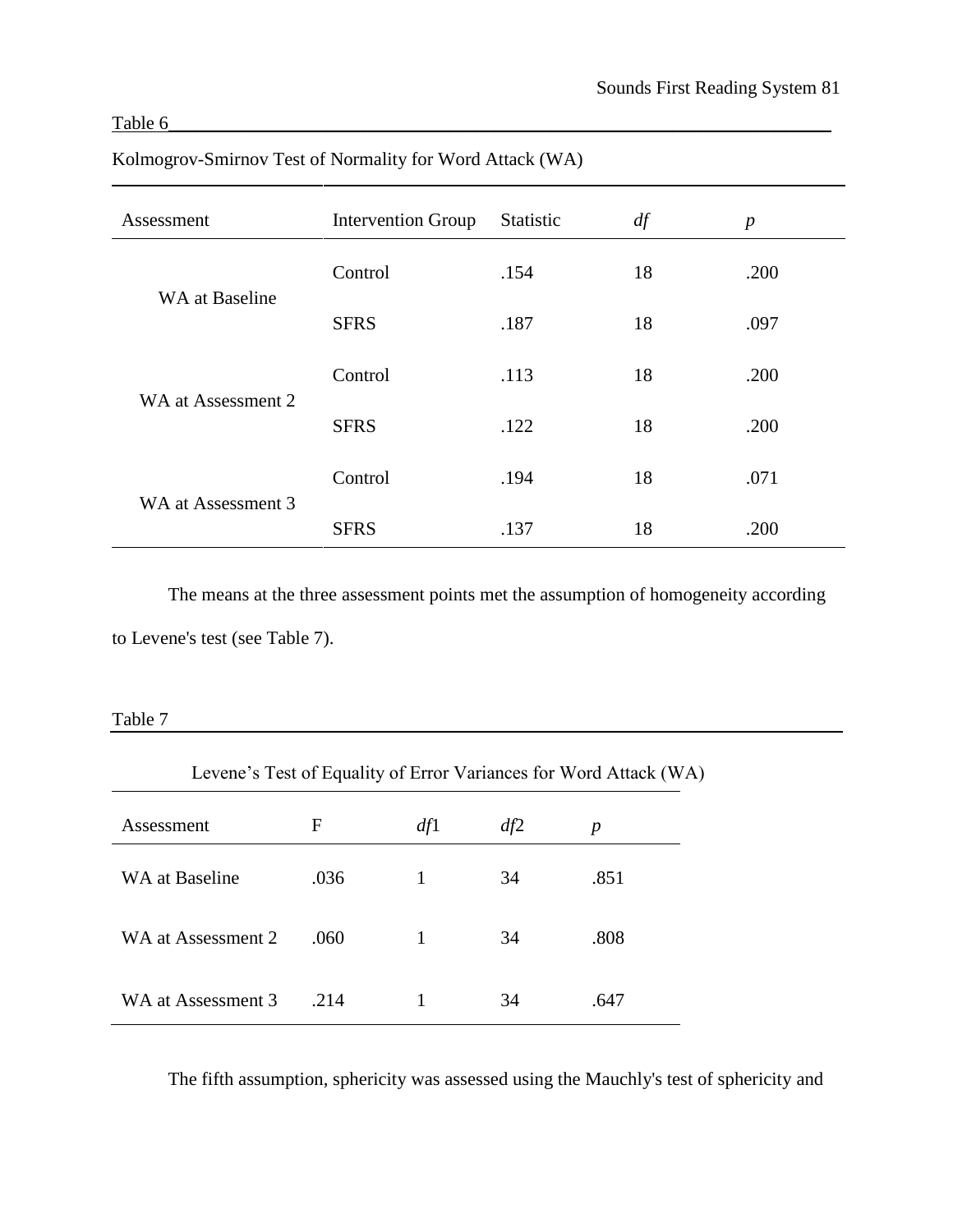was not significant, $\chi^2(2) = 9$ ,  $p = .176$ . Therefore sphericity was assumed.

| Source     | Df             | MS     | $\boldsymbol{F}$        | $\boldsymbol{p}$ | $\eta^2$ |
|------------|----------------|--------|-------------------------|------------------|----------|
|            |                |        | <b>Between Subjects</b> |                  |          |
| Group      | $\mathbf{1}$   | 2.6    | .113                    | .74              | .003     |
| Error      | 34             | 23.07  |                         |                  |          |
|            |                |        | <b>Within Subjects</b>  |                  |          |
| <b>WA</b>  | $\overline{2}$ | 495.34 | 57.36                   | .00              | .63      |
| WA X Group | $\overline{2}$ | 14.73  | 1.71                    | .19              | .05      |
| Error      | 68             | 8.635  |                         |                  |          |

Table 8 *Analysis of Variance for Word Attack*

The results (see table 8) indicated that there was not a significant difference in the performance of the students in the two samples,  $F(1, 34) = .113$ ,  $p = .74$ . There was a significant difference between the means of the raw scores at each of the assessment points of the Word Attack scores,  $F(2, 68) = 57.364$ ,  $p < .001$ ,  $\eta^2 = .63$ . There was not a difference in the pattern of achievement in the raw scores over time of the WJ III ACH test of Word Attack using the mean of the baseline, the mean after a year of OG instruction and the mean after a second year of OG instruction compared to the original sample of 18 students at the Baseline, at Assessment 2, after a year of OG instruction, and at Assessment 3, after a year of SFRS instruction,  $F(2, 68) =$ 1.706, *p*=.189.

For the increase of the means over time as measured by the three assessments, the effect accounted for 63% of the change.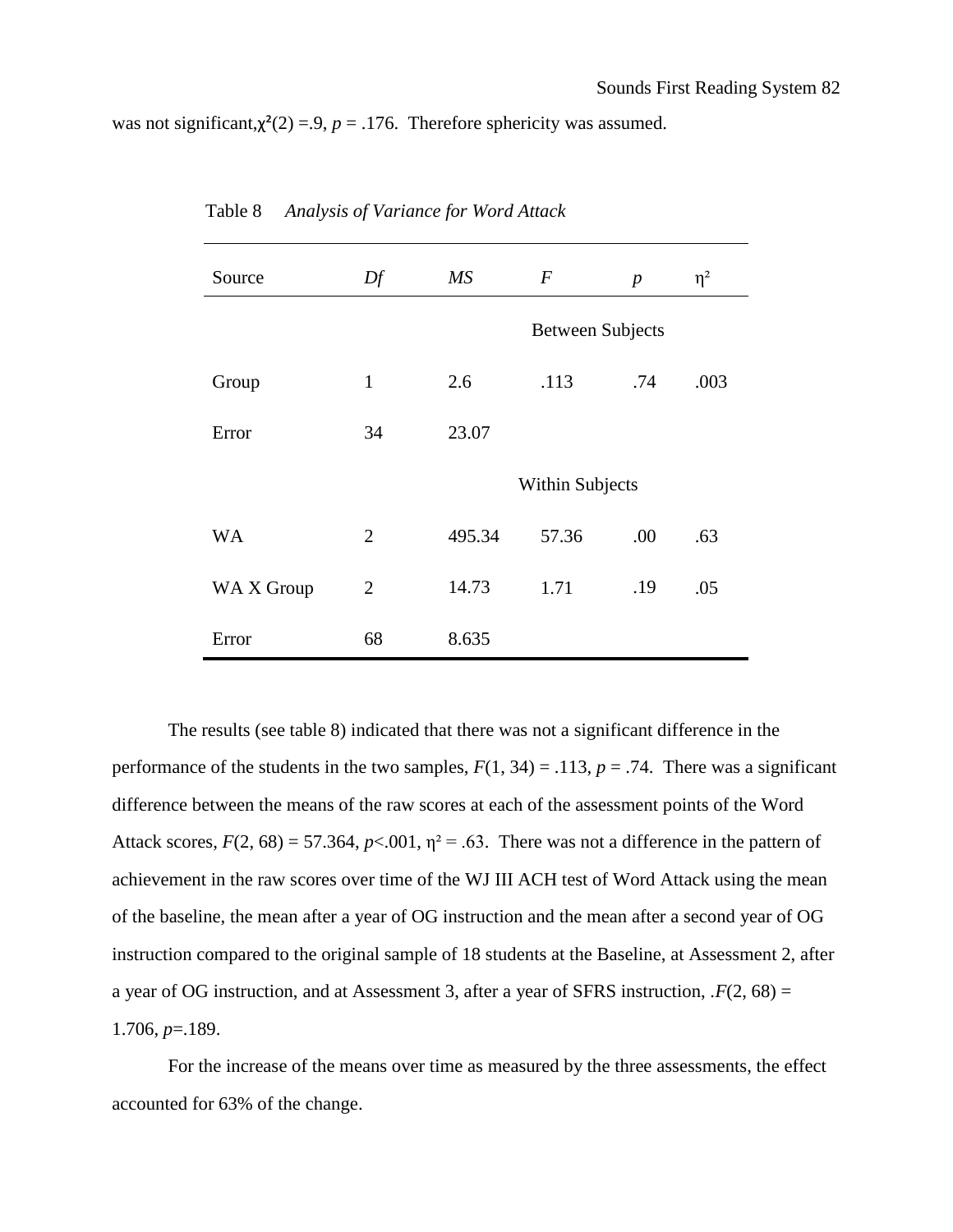| WA assessment WA assessment | Mean Difference Standard Error |      | $Sig^*$ |
|-----------------------------|--------------------------------|------|---------|
|                             | 4.639                          | .728 | .000    |
|                             | 2.694                          | .575 | .000    |

Repeated Measures Pairwise Comparison for WJ III ACH Word Attack (WA)

\*Adjusted for multiple comparisons: Bonferroni

The Repeated Measure Pairwise Comparison indicated there was significant change between each of the three subtests at each level (see Table 9).

#### **Passage Comprehension**

A two-way ANOVA between subjects and within subjects was run to determine if there were differences in the patterns of achievement in raw scores of the WJ III ACH test of Passage Comprehension between students who had two years of Orton Gillingham (OG) instruction (the control) in contrast to students who had one year of OG instruction followed by one year of SFRS instruction. The between factor is the type of intervention of which there are two, the control which had OG instruction and the SFRS that had OG instruction and SFRS instruction. The within factor is time between the three assessments of the Passage Comprehension subtest which were taken at the Baseline, at Assessment 2 after the first academic year and at Assessment 3 after the second academic year.

As with the previous ANOVA's five assumptions were considered. Independence was violated because the sample was not random. The *WJ III ACH* test of Passage Comprehension is a nationally standardized assessment designed to evaluate people between the ages of 2 and 90 years was used which supports the assumption of independence of scale. The Kolmogrov-Smirnov test was used to test normality. The result indicated that the Passage Comprehension subtest was normally distributed at all three intervals with the exception of the control sample at the third assessment point (see Table 10).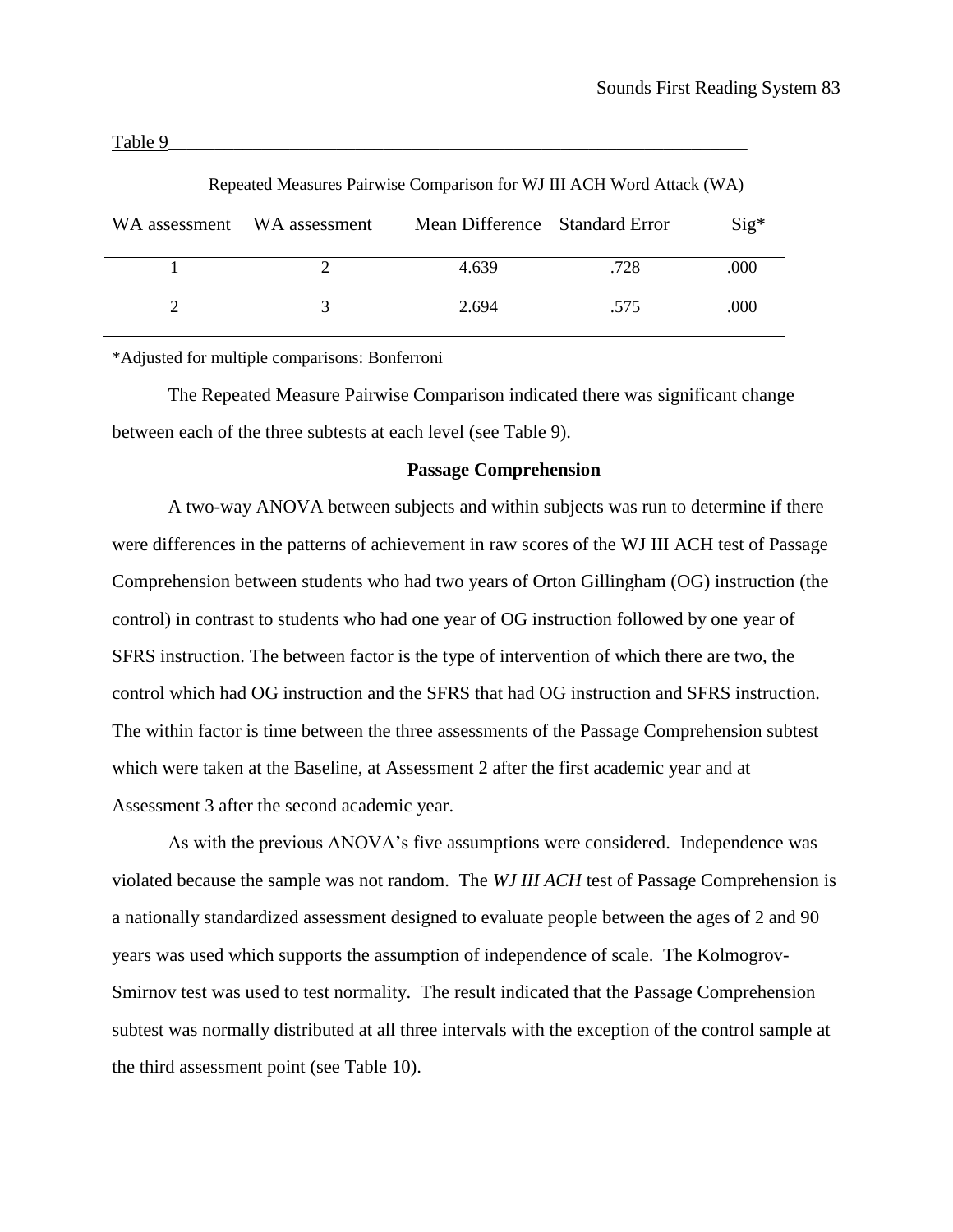## Table 10\_\_\_\_\_\_\_\_\_\_\_\_\_\_\_\_\_\_\_\_\_\_\_\_\_\_\_\_\_\_\_\_\_\_\_\_\_\_\_\_\_\_\_\_\_\_\_\_\_\_\_\_\_\_\_\_\_\_\_\_\_\_\_\_\_\_\_\_

| Assessment                    | <b>Intervention Group</b> | Statistic | df | $\boldsymbol{p}$ |
|-------------------------------|---------------------------|-----------|----|------------------|
|                               | control                   | .102      | 18 | .200             |
| <b>Baseline</b>               | <b>SFRS</b>               | .164      | 18 | .200             |
|                               | control                   | .091      | 18 | .200             |
| 2 <sup>nd</sup><br>assessment | <b>SFRS</b>               | .127      | 18 | .200             |
|                               | control                   | .223      | 18 | .018             |
| 3 <sup>rd</sup><br>assessment | <b>SFRS</b>               | .104      | 18 | .200             |

Kolmogrov-Smirnov test of Normality for Passage Comprehension

The three groups met the assumption of homogeneity according to Levene's test (see Table 11).

#### Table 11

| Levene's test of equality of Error Variances for Passage Comprehension (PC) |       |     |     |      |  |
|-----------------------------------------------------------------------------|-------|-----|-----|------|--|
| Assessment                                                                  | F     | df1 | df2 | p    |  |
| PC at Baseline                                                              | .016  |     | 34  | .902 |  |
| PC at $2nd$ assessment                                                      | .012  |     | 34  | .914 |  |
| PC at $3rd$ assessment                                                      | 1.535 |     | 34  | 224  |  |

The fifth assumption, sphericity was assessed using the Mauchly's test of sphericity and was not significant,  $\chi^2(2) = 0.894$ , p=.158 and therefore met the assumption.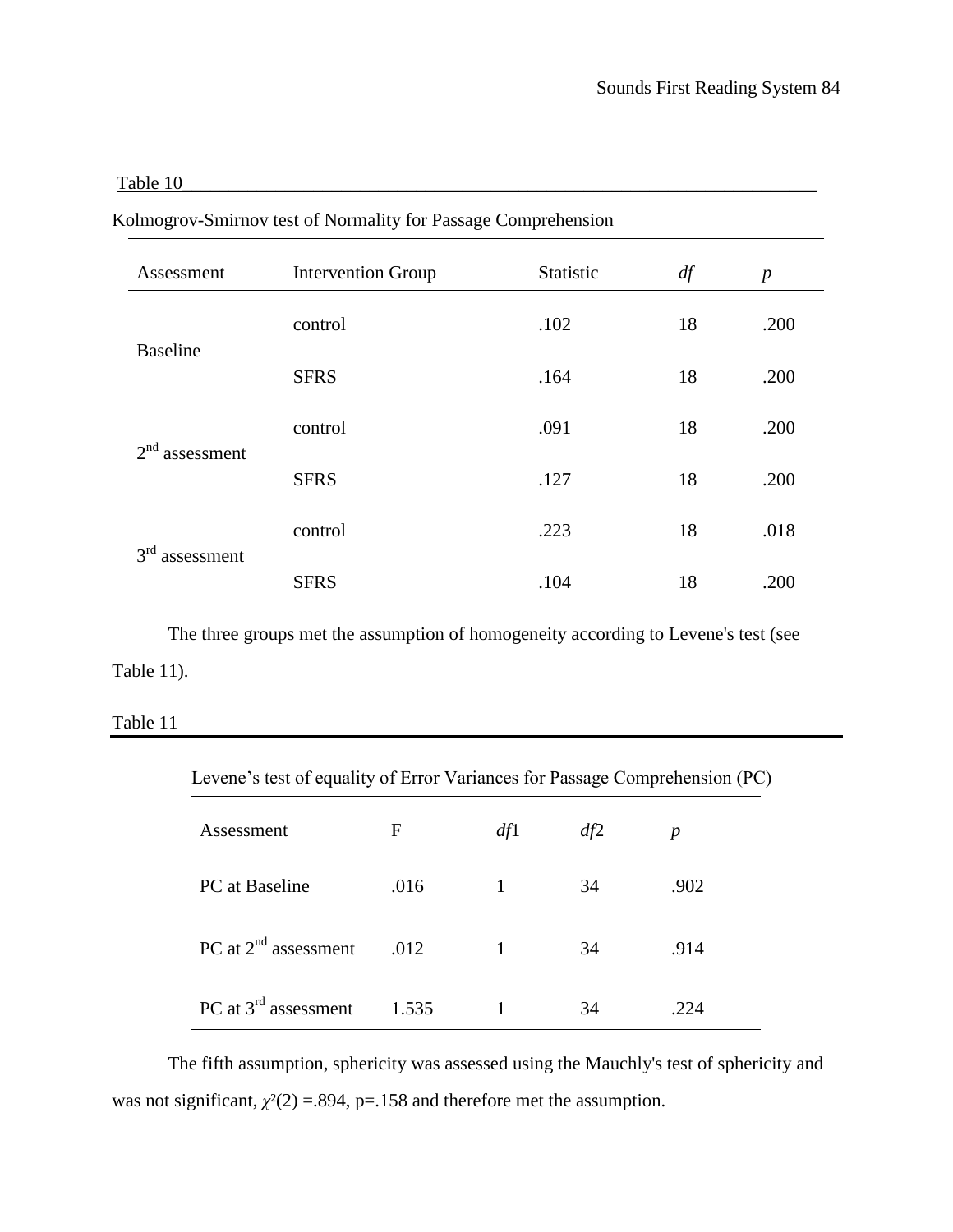| Table |  |
|-------|--|
|-------|--|

|            |                | Analysis of Variance for Passage Comprehension |                         |                  |          |
|------------|----------------|------------------------------------------------|-------------------------|------------------|----------|
| Source     | df             | MS                                             | $\boldsymbol{F}$        | $\boldsymbol{p}$ | $\eta^2$ |
|            |                |                                                | <b>Between Subjects</b> |                  |          |
| Group      | $\mathbf{1}$   | 21.78                                          | .904                    | .348             | .026     |
| Error      | 34             | 24.1                                           |                         |                  |          |
|            |                |                                                | <b>Within Subjects</b>  |                  |          |
| PC         | $\overline{2}$ | 501.78                                         | 62.85                   | .00              | .65      |
| PC X Group | $\overline{2}$ | 30.78                                          | 3.85                    | .026             | .102     |
| Error      | 68             | 7.98                                           |                         |                  |          |

The results (see table 12) indicated there was not a significant difference between the performances of the two groups,  $F(1, 34) = .904$ ,  $p = .348$ . There was a significant interaction with Passage Comprehension (PC) and the two intervention groups (Groups),  $F(2,68) = 3.85$ ,  $p <$ .05,  $\eta^2$  = .10, indicating there was a difference in the pattern of achievement in the raw scores over time of the WJ III ACH test of Passage Comprehension using the mean of the Baseline, at Assessment 2, and at Assessment 3, compared to the original sample of 18 students at the Baseline, at Assessment 2 and at Assessment 3. This indicates that the patterns of achievement differed.

The ANOVA provides evidence that the interaction was significant but it does not provide the details of the interaction. Therefore, it is necessary to use post hoc procedures to understand the interaction. The plots of the estimated means provide a good indication of what may have occurred. When reviewing the plots of the estimated marginal means (see Graph 1)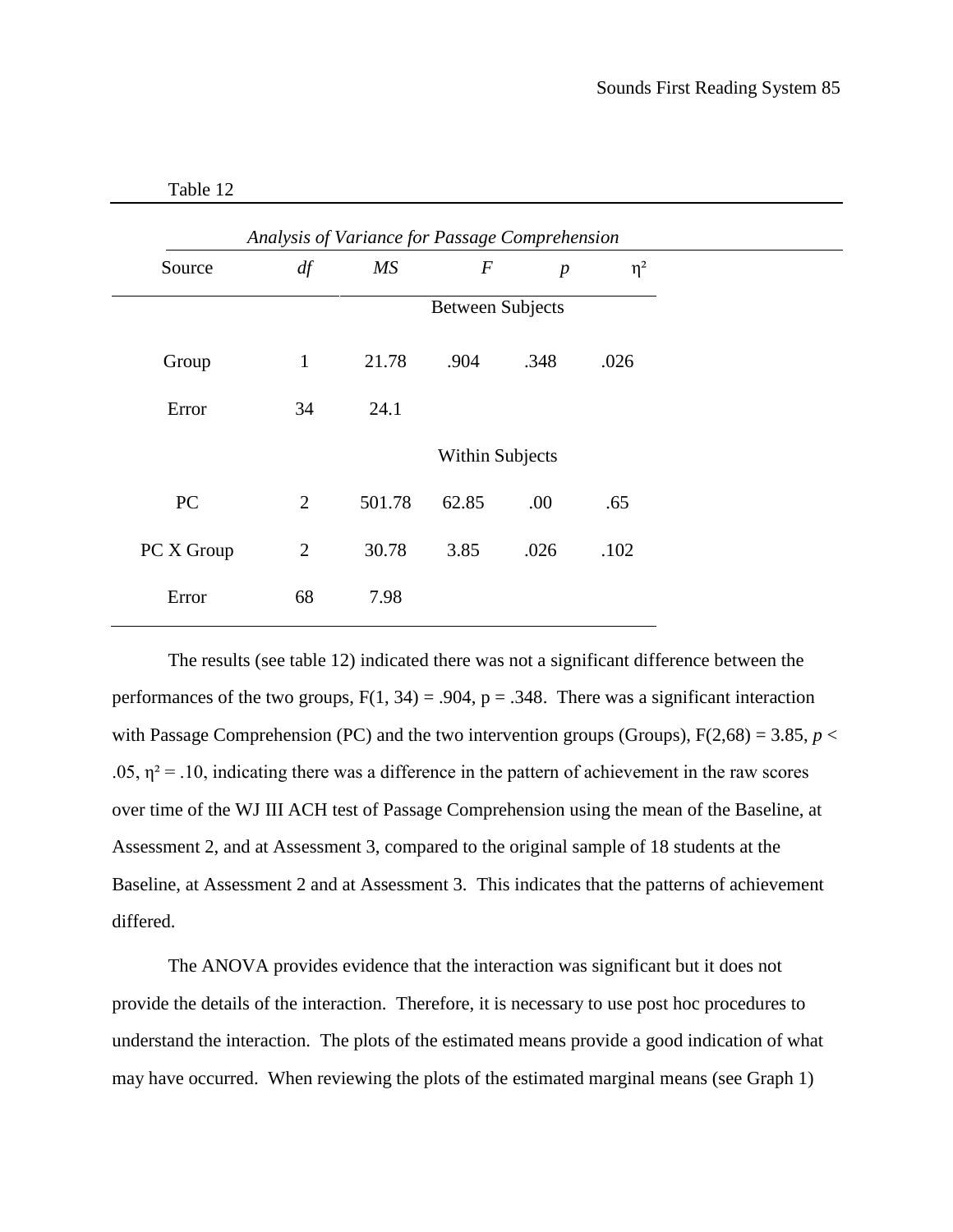the pattern appears to indicate that during the first year, in which all of the children received OG instruction, the sample students performed poorly in comparison to the control. However, during the second year the children with the SFRS instruction gained enough to bring them to about the same level of the control. This was explored further by conducting weighted contrasts using a Bonferroni correction with 2 simultaneous comparisons at Assessment 2 and Assessment 3. At Assessment 2 there was not a significant difference,  $t(34) = 2.241$ , and there was not a significant difference at the third assessment,  $t(34) = 1.4602$ .



Passage Comprehension

## **Spelling**

A two-way ANOVA between subjects and within subjects was run to determine if there were differences in the patterns of achievement in raw scores of the WJ III ACH test of Spelling between students who had two years of Orton-Gillingham (OG) instruction (the control) in contrast to students who had one year of OG instruction followed by one year of SFRS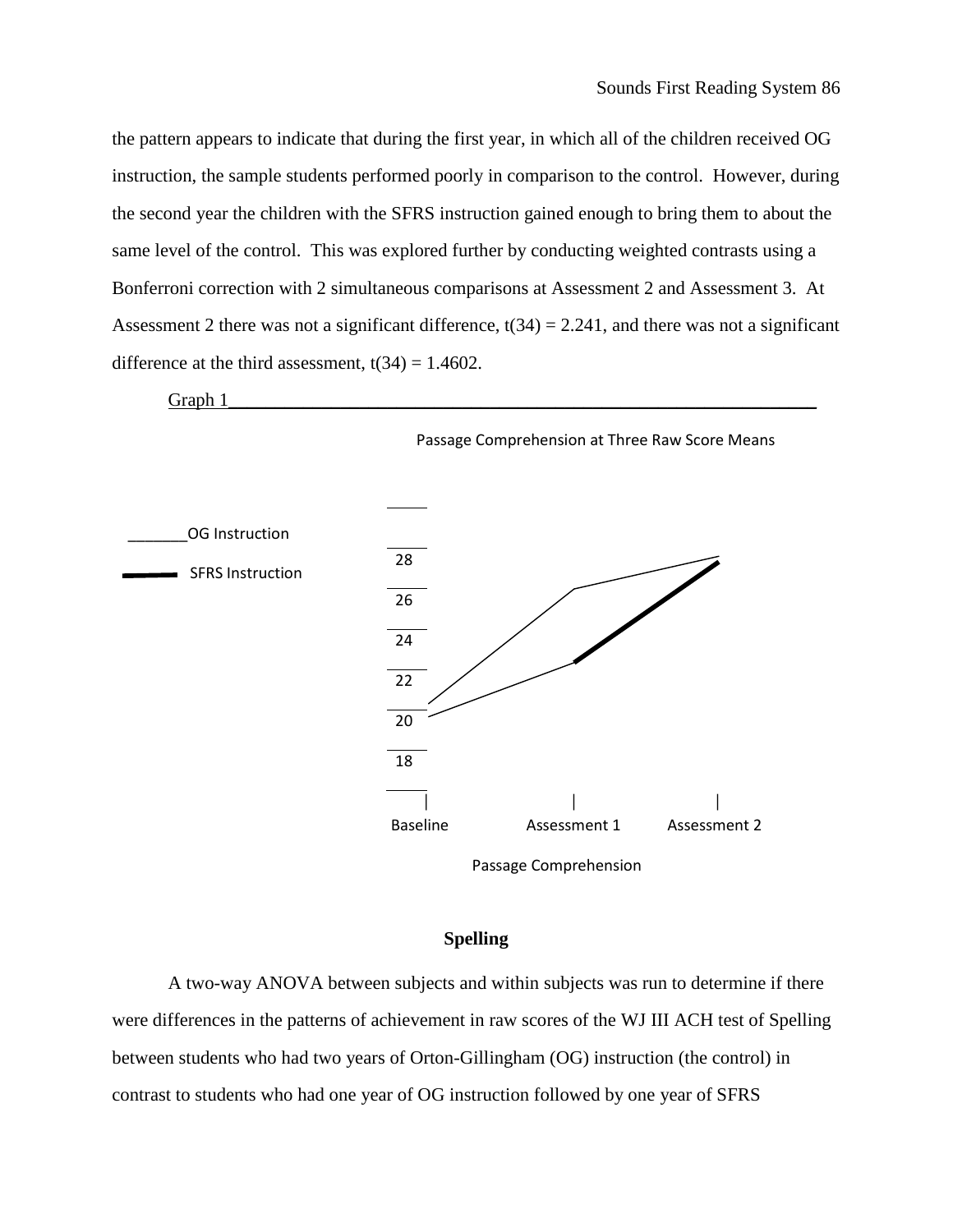instruction. The between factor is the type of intervention of which there are two, the control, that had OG instruction, and the SFRS, that had OG instruction and SFRS instruction. The within factor is time between the three assessments of the Spelling subtest which were taken at Baseline, at Assessment 2 and at Assessment 3.

The two-way ANOVA was conducted with the means of the three assessments in the two groups. The five assumptions: independence, scale of measurement, normality, homogeneity of variances and sphericity were considered. The assumption of independence, which assumes a random sample, is a limit on this study because it was a sample of convenience and was selected rather than randomly assigned. Because a random sample is an assumption, and one is not being used, the generalizability of the results is limited. The *WJ III ACH* test of Spelling a nationally standardized assessment designed to evaluate people between the ages of 2 and 90 years was used which supports the assumption of independence of scale.

The Kolmogrov-Smirnov test was used to test normality. The result indicated that the Spelling subtest was normally distributed at all three intervals (see Table 13).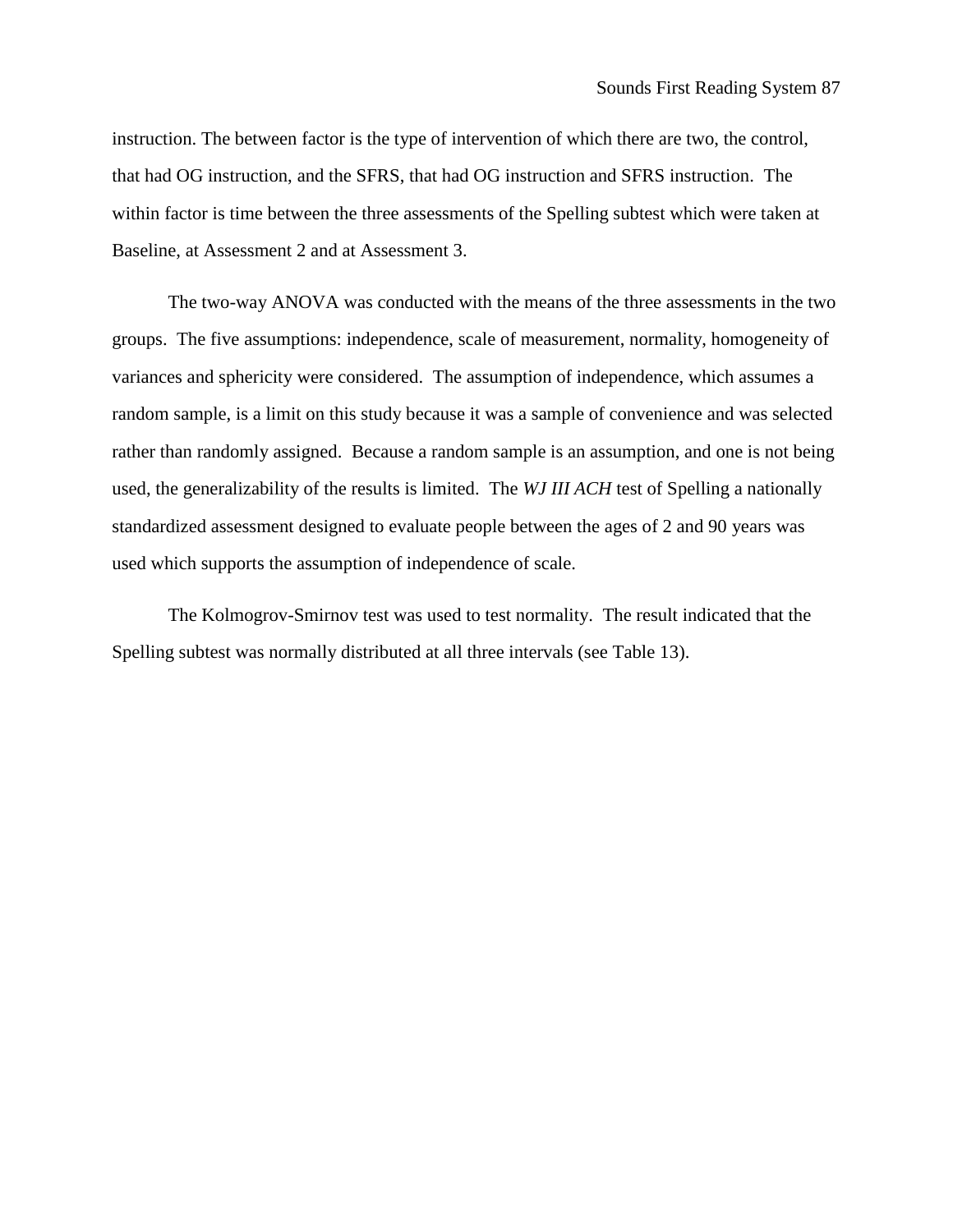## Table 13

| Kolmogrov-Smirnov Test of Normality for Spelling |                           |           |    |                  |
|--------------------------------------------------|---------------------------|-----------|----|------------------|
| Assessment                                       | <b>Intervention Group</b> | Statistic | df | $\boldsymbol{p}$ |
| <b>Baseline</b>                                  | control                   | .120      | 18 | .200             |
|                                                  | <b>SFRS</b>               | .126      | 18 | .200             |
| Assessment 2                                     | control                   | .112      | 18 | .200             |
|                                                  | <b>SFRS</b>               | .187      | 18 | .094             |
| Assessment 3                                     | control                   | .131      | 18 | .200             |
|                                                  | <b>SFRS</b>               | .182      | 18 | .119             |

 $K_1$ lmogrov-Smirnov Test of Normality for Spelling

The three groups met the assumption of homogeneity according to Levene's test (see Table 14).

Table 14

| Levene's Test of Equality of Error Variances for Spelling (Sp) |       |     |     |      |
|----------------------------------------------------------------|-------|-----|-----|------|
| Assessment                                                     | F     | df1 | df2 | p    |
| Sp at Baseline                                                 | .657  | 1   | 34  | .423 |
| Sp at Assessment 2                                             | 1.721 |     | 34  | .198 |
| Sp at Assessment 3                                             | 1.293 |     | 34  | .263 |

The fifth assumption, sphericity was assessed using the Mauchly's test of sphericity The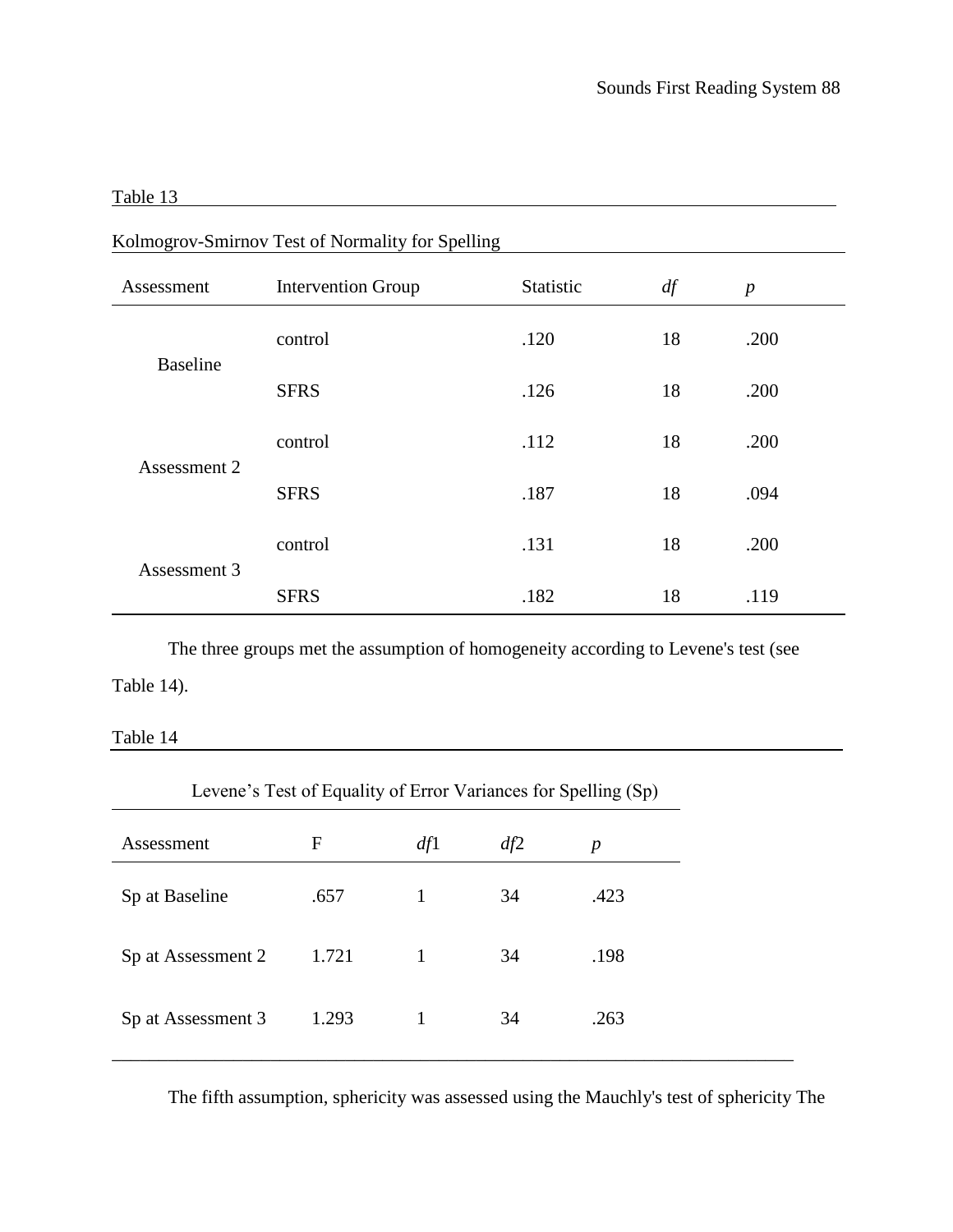Mauchly's test of sphericity was not significant,  $\chi^2(2) = 0.921$ , p=.257, and therefore the sphericity assumption was met.

| Analysis of Variance for Spelling |                        |                  |                  |          |  |
|-----------------------------------|------------------------|------------------|------------------|----------|--|
| df                                | MS                     | $\boldsymbol{F}$ | $\boldsymbol{p}$ | $\eta^2$ |  |
| <b>Between Subjects</b>           |                        |                  |                  |          |  |
| $\mathbf{1}$                      | 12.62                  | .459             | .503             | .013     |  |
| 34                                | 27.57                  |                  |                  |          |  |
|                                   | <b>Within Subjects</b> |                  |                  |          |  |
| $\overline{2}$                    | 156.33                 | 39.78            | .00              | .54      |  |
| $\overline{2}$                    | 16.04                  | 4.080            | .02              | .11      |  |
| 68                                | 3.93                   |                  |                  |          |  |
|                                   |                        |                  |                  |          |  |

Table 15

The results (see Table 15) indicate that there was not a significant difference between the two groups,  $F(1, 34) = .459$ ,  $p = .503$ . There was a significant interaction with the Spelling and the two instruction Groups,  $F(2,68) = 4.080$ ,  $p < .05$ ,  $\eta^2 = .11$ , indicating there was a difference in the pattern of achievement in the raw scores over time of the WJ III ACH test of Spelling using the mean of the Baseline, the mean at Assessment 2 and the mean at Assessment 3 compared to the original sample of 18 students at the Baseline, at Assessment 2 and at Assessment 3. This indicates that the patterns of achievement differed. This interaction had a small effect size of 11%.

ANOVA will identify an interaction but it does not provide a description of the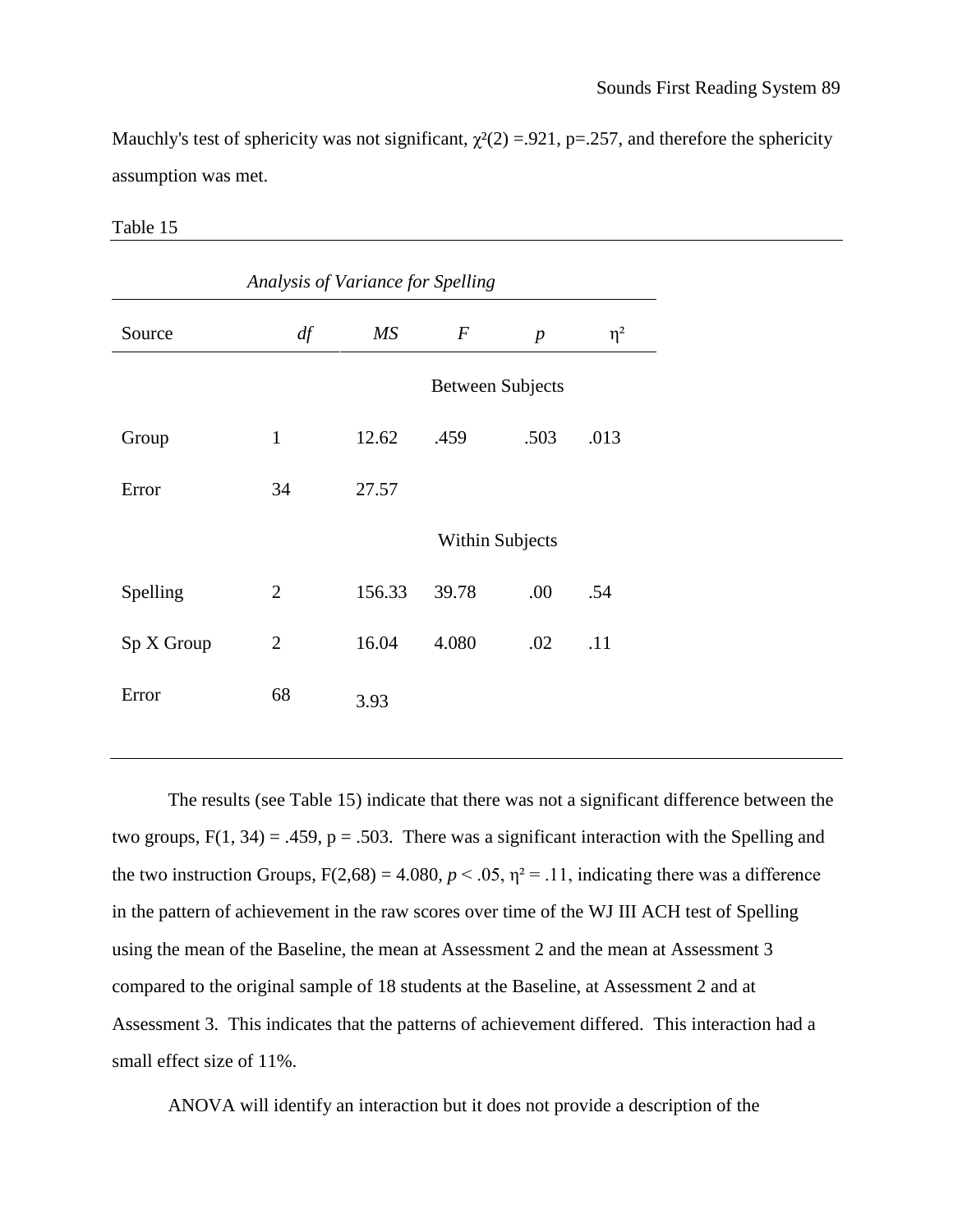interaction. To gain an understanding of what may have led to the significant interaction the plot of estimated marginal means provides insight. When reviewing the plots (see Graph 2) of the estimated marginal means the pattern appears to be widened at Assessment 2 and closer at Assessment 3. This was explored further by conducting weighted contrasts using a Bonferroni correction with 2 simultaneous comparisons at Assessment 2 and Assessment 3. There was not a significant difference at Assessment 2,  $t(34) = 1.46$ . There was also not a significant difference at the  $3<sup>rd</sup>$  Assessment,  $t(34) = .6349$ .

### $Graph 2$  [12]  $\longrightarrow$   $Graph 2$  [12]  $\longrightarrow$   $Open 3$  [12]  $\longrightarrow$   $Open 4$  [12]  $\longrightarrow$   $Open 4$  [12]  $\longrightarrow$   $Open 4$  [12]  $\longrightarrow$   $Open 4$  [12]  $\longrightarrow$   $Open 4$  [12]  $\longrightarrow$   $Open 4$  [12]  $\longrightarrow$   $Open 4$  [12]  $\longrightarrow$   $Open 4$  [12]  $\longrightarrow$   $Open 4$  [12]  $\longrightarrow$   $Open 4$  [12]  $\longrightarrow$   $Open 4$  [12]  $\$

Spelling Raw Score Means



Spelling at Three Raw Score Means

### **Reading Fluency**

A two-way ANOVA between subjects and within subjects was run to determine if there were differences in the patterns of achievement in raw scores of the WJ III ACH test of Reading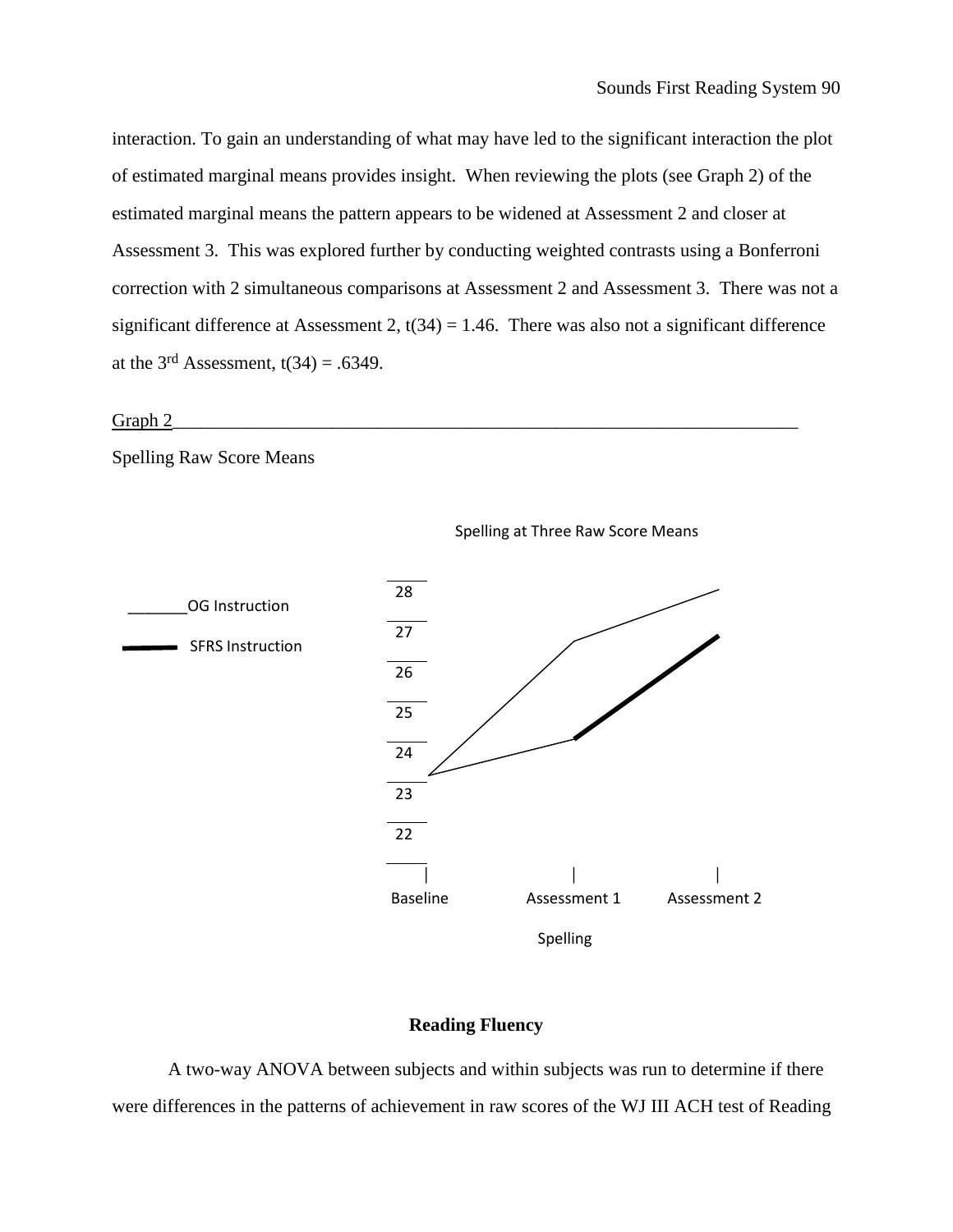Fluency between students who had two years of OG instruction (the control) in contrast to students who had one year of OG instruction followed by one year of SFRS instruction. The between factor is the type of intervention of which there are two the control, that has OG instruction, and the SFRS, that has OG instruction and SFRS instruction. The within factor is time between the three assessments of the Reading Fluency subtest which were taken at Baseline, at Assessment 2 and at Assessment 3.

As indicated previously, the two-way ANOVA has five assumptions; independence, scale of measurement, normality, homogeneity of variances and sphericity. The assumption of independence, which assumes a random sample, is a limit on this study because the participants were selected based on an educational profile. The *WJ III ACH* test of Reading Fluency is a nationally standardized assessment designed to evaluate people between the ages of 2 and 90 years was used which supports the assumption of independence of scale.

The Kolmogrov-Smirnov test was used to test normality. The result indicated that the Reading Fluency subtest at all three intervals was normally distributed (see Table 16).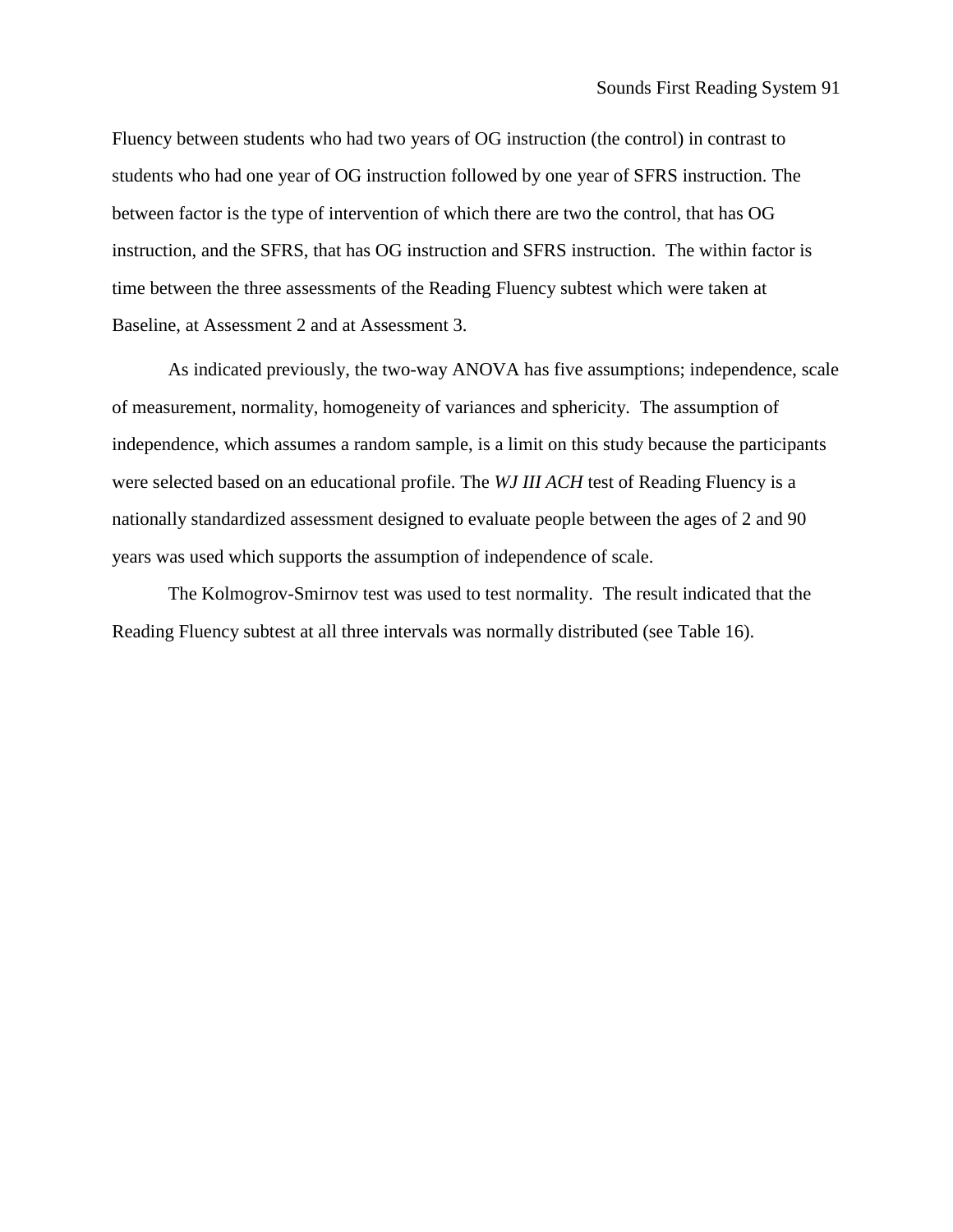## Table 16\_\_\_\_\_\_\_\_\_\_\_\_\_\_\_\_\_\_\_\_\_\_\_\_\_\_\_\_\_\_\_\_\_\_\_\_\_\_\_\_\_\_\_\_\_\_\_\_\_\_\_\_\_\_\_\_\_\_\_\_\_\_\_\_\_\_\_\_\_\_

| Assessment      | <b>Intervention Group</b> | Statistic | df | $\boldsymbol{p}$ |
|-----------------|---------------------------|-----------|----|------------------|
| <b>Baseline</b> | control                   | .170      | 18 | .179             |
|                 | <b>SFRS</b>               | .159      | 18 | .200             |
| Assessment 2    | control                   | .184      | 18 | .107             |
|                 | <b>SFRS</b>               | .109      | 18 | .200             |
| Assessment 3    | control                   | .123      | 18 | .200             |
|                 | <b>SFRS</b>               | .117      | 18 | .200             |

Kolmogrov-Smirnov Test of Normality for Reading Fluency

The three groups met the assumption of homogeneity according to Levene's test (see Table 17).

### Table 17

Levene's Test of Equality of Error Variances for Reading Fluency (RF)

| Assessment            | F    | df1 | df2 | $\boldsymbol{p}$ |
|-----------------------|------|-----|-----|------------------|
| <b>RF</b> at Baseline | .003 | 1   | 34  | .955             |
| RF at Assessment 2    | .018 | 1   | 34  | .895             |
| RF at Assessment 3    | .015 |     | 34  | .904             |

The fifth assumption, sphericity, was assessed using the Mauchly's test of sphericity which was significant,  $\chi^2(2) = 568$ ,  $p < .001$ , and therefore the Greenhouse-Geisser correction F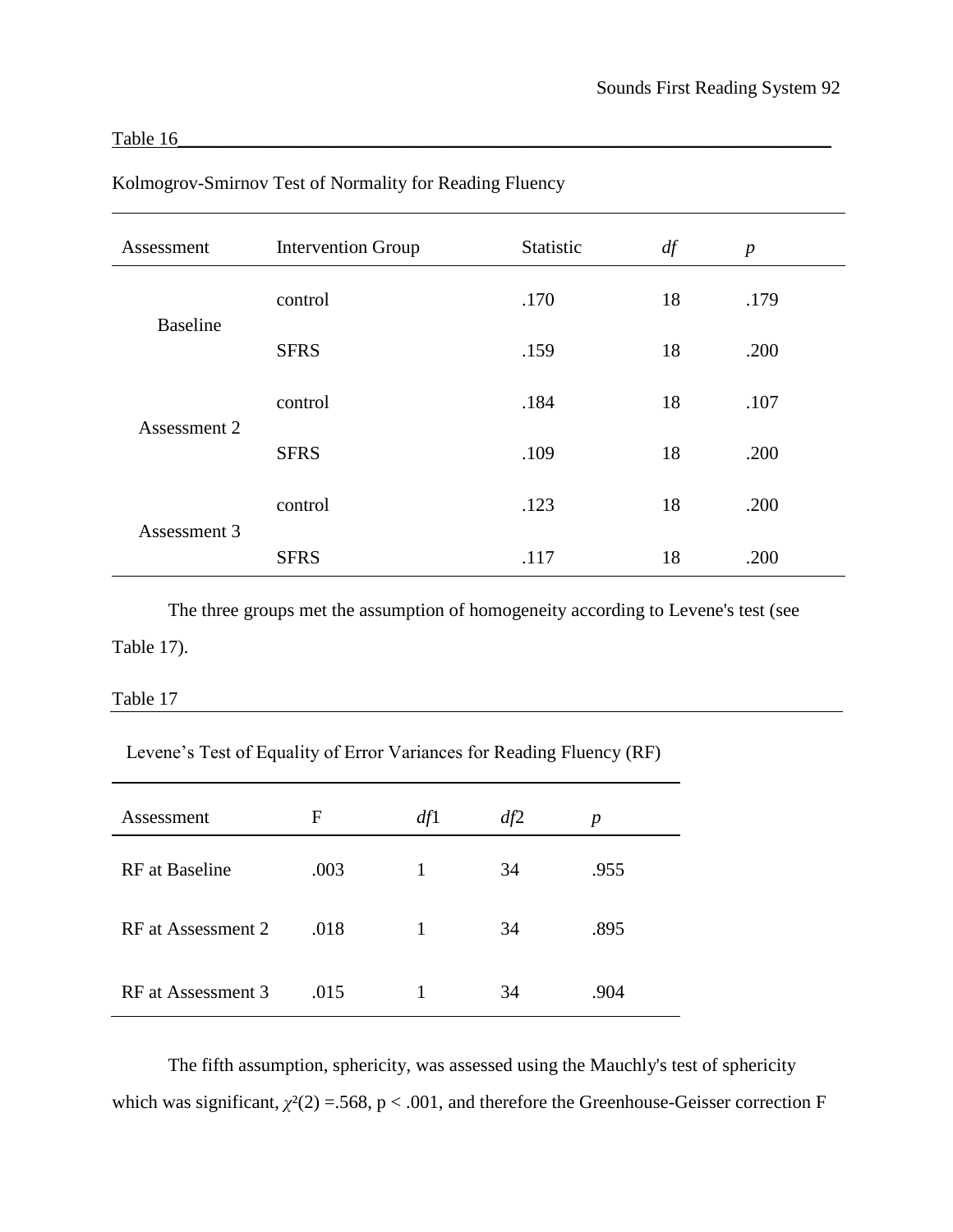was used.

Table 18

| Analysis of Variance for Reading Fluency |              |                        |                         |                  |          |  |  |
|------------------------------------------|--------------|------------------------|-------------------------|------------------|----------|--|--|
| Source                                   | df           | $\overline{MS}$        | $\,F$                   | $\boldsymbol{p}$ | $\eta^2$ |  |  |
|                                          |              |                        | <b>Between Subjects</b> |                  |          |  |  |
| Group                                    | $\mathbf{1}$ | 91.31                  | .685                    | .414             | .02      |  |  |
| Error                                    | 34           | 133.3                  |                         |                  |          |  |  |
|                                          |              | <b>Within Subjects</b> |                         |                  |          |  |  |
| RF                                       | 1.396        | 507.19                 | 64.321                  | .00              | .65      |  |  |
| <b>RF X Group</b>                        | 1.396        | 73.613                 | 1.89                    | .17              | .05      |  |  |
| Error                                    | 47.48        | 38.98                  |                         |                  |          |  |  |

Table 19\_\_\_\_\_\_\_\_\_\_\_\_\_\_\_\_\_\_\_\_\_\_\_\_\_\_\_\_\_\_\_\_\_\_\_\_\_\_\_\_\_\_\_\_\_\_\_\_\_\_\_\_\_\_\_\_\_\_\_\_\_\_\_

Repeated Measures Pairwise Comparison for WJ III ACH Reading Fluency (RF)

|  | RF Assessment RF Assessment Mean Difference Standard Error |         | $\text{Si} \mathfrak{g}^*$ |
|--|------------------------------------------------------------|---------|----------------------------|
|  | 7.750                                                      | 1 1 9 7 | .000                       |
|  | 6.167                                                      | .833    | (100)                      |

\* Adjusted for multiple comparisons: Bonferroni

The Repeated Measure Pairwise Comparison with Bonferroni adjustment is a planned procedure calculated to explore the significant changes in the ANOVA. The ANOVA identifies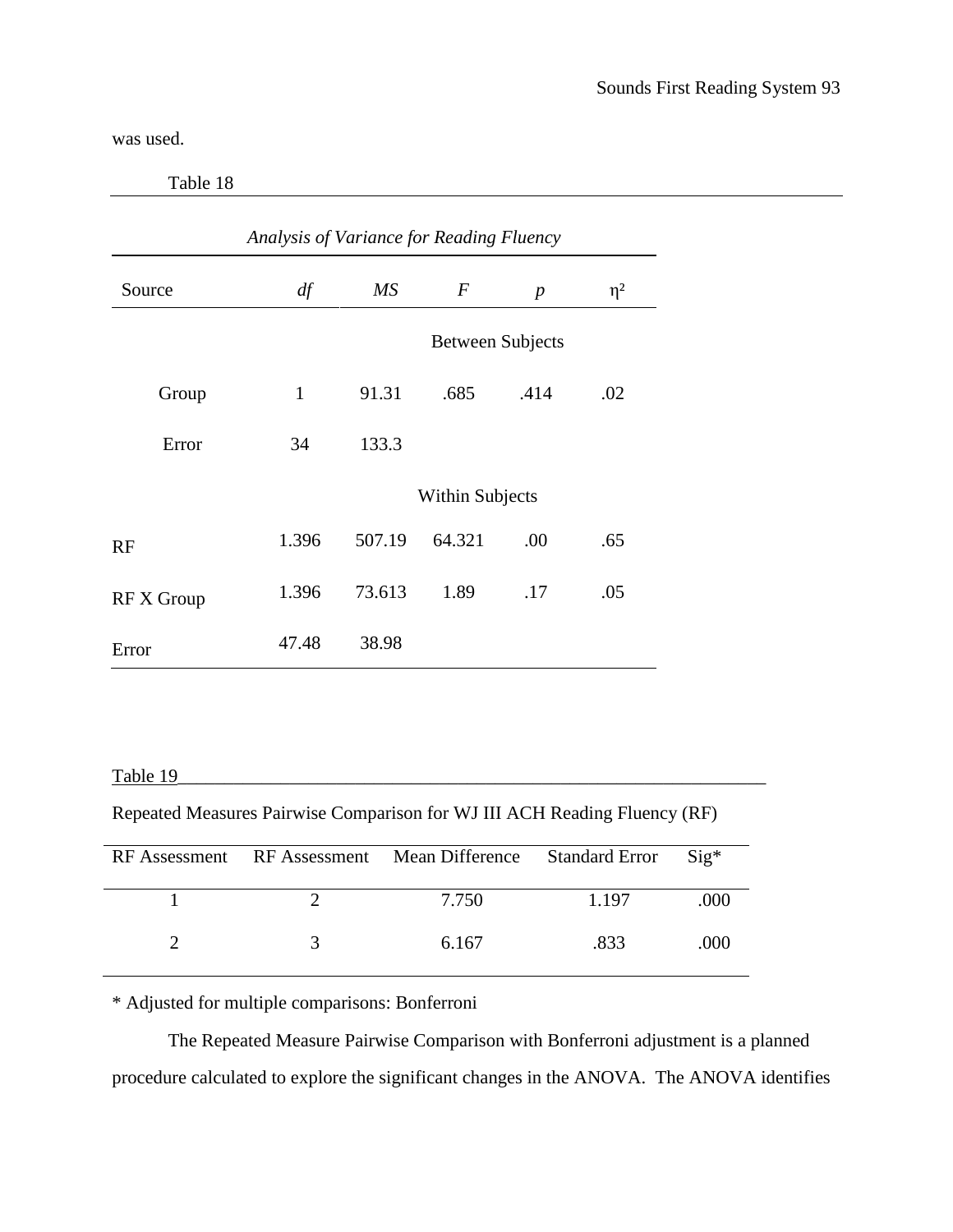when a change is significant but it does not identify the specific changes. The Repeated Measure Pairwise Comparison with Bonferroni correction indicated there was significant change at Assessment 2 and Assessment 3 and in a positive direction indicating the children made significant gains in raw scores on the Word Attack assessment (See Table 19).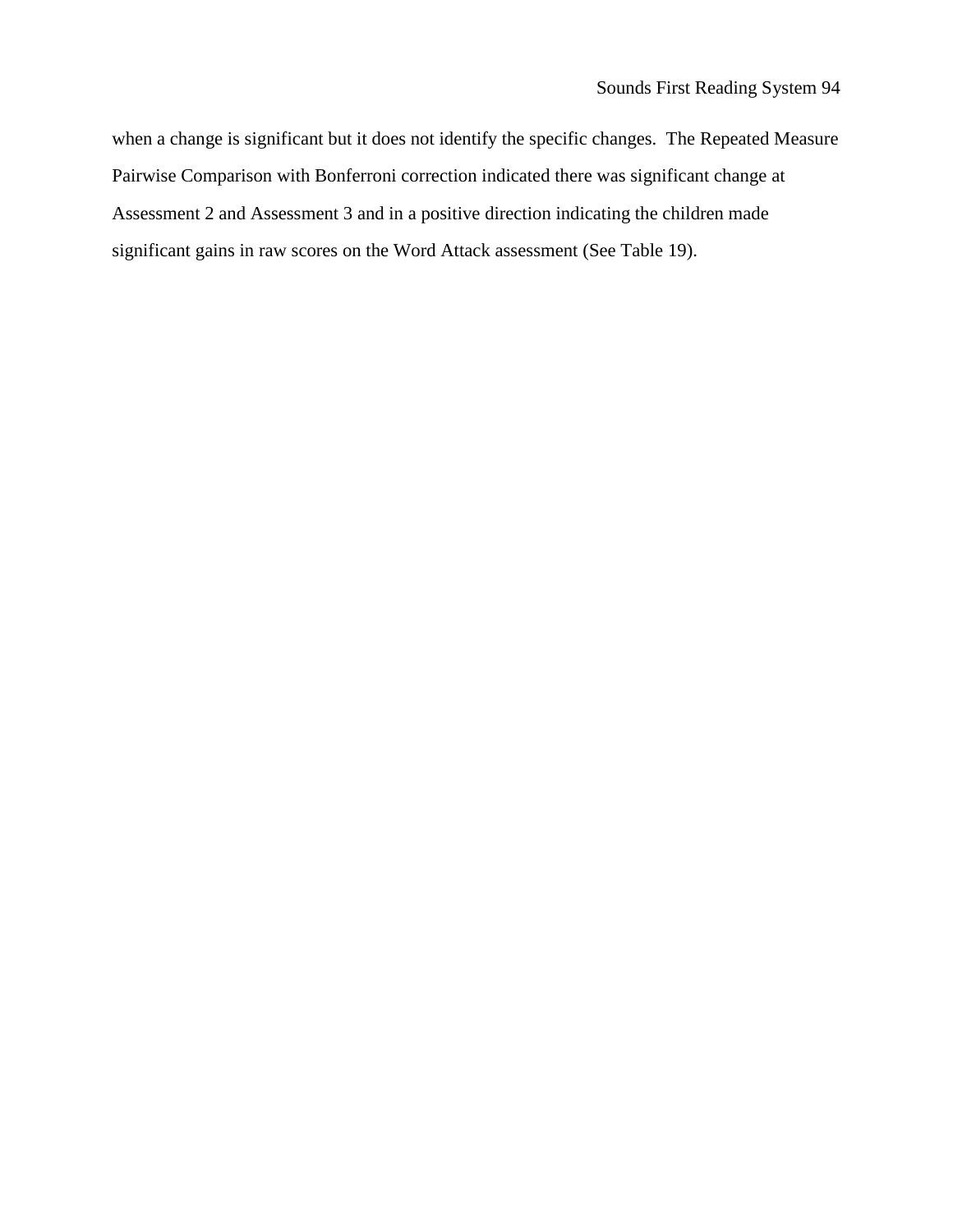## **CHAPTER V**

#### **Discussion**

This study was the first to explore a new reading intervention developed by the author of this dissertation titled Sounds First Reading System (SFRS). The difference between SFRS and other reading instruction methods, such as the Orton-Gillingham (OG) approach, stems from an understanding that the challenges being faced in many schools in the United States arise in part from the lack of transparency in the English alphabet. This lack of transparency is a primary contributor to the challenges faced in learning to read (Crown, 2000; Huey, 1973; McGuinness, 2005; Pitman & John, 1969; Sandel, 1998; Share, 2008) and therefore a significant barrier to access to education. Reading is the primary tool within modern education and a lack of proficiency in reading is a lifelong handicap in education and arguably in the well-being of the society at large. The approach of SFRS is to provide a key above regular text that gives the reader a transparent reliable code through which to access print while learning the patterns of the English alphabet (see Appendix 2). The teaching of the regular spelling of words can occur incidentally or through the direct teaching of phonics, but using SFRS simultaneously allows a student to benefit from access to reading rather than being isolated from the educational opportunities that rely on text. The Orton-Gillingham approach is focused on directly teaching spelling in a sequence that allows a student to build on previously taught material.

Despite decades of research into reading acquisition and charged debates among educators there are children who fail to learn to read. This is epidemic in some schools, as demonstrated in nationwide testing (I Read 3, 2013; Kaniuks, 2009) and present in nearly all schools, including those specifically designed for students who require reading remediation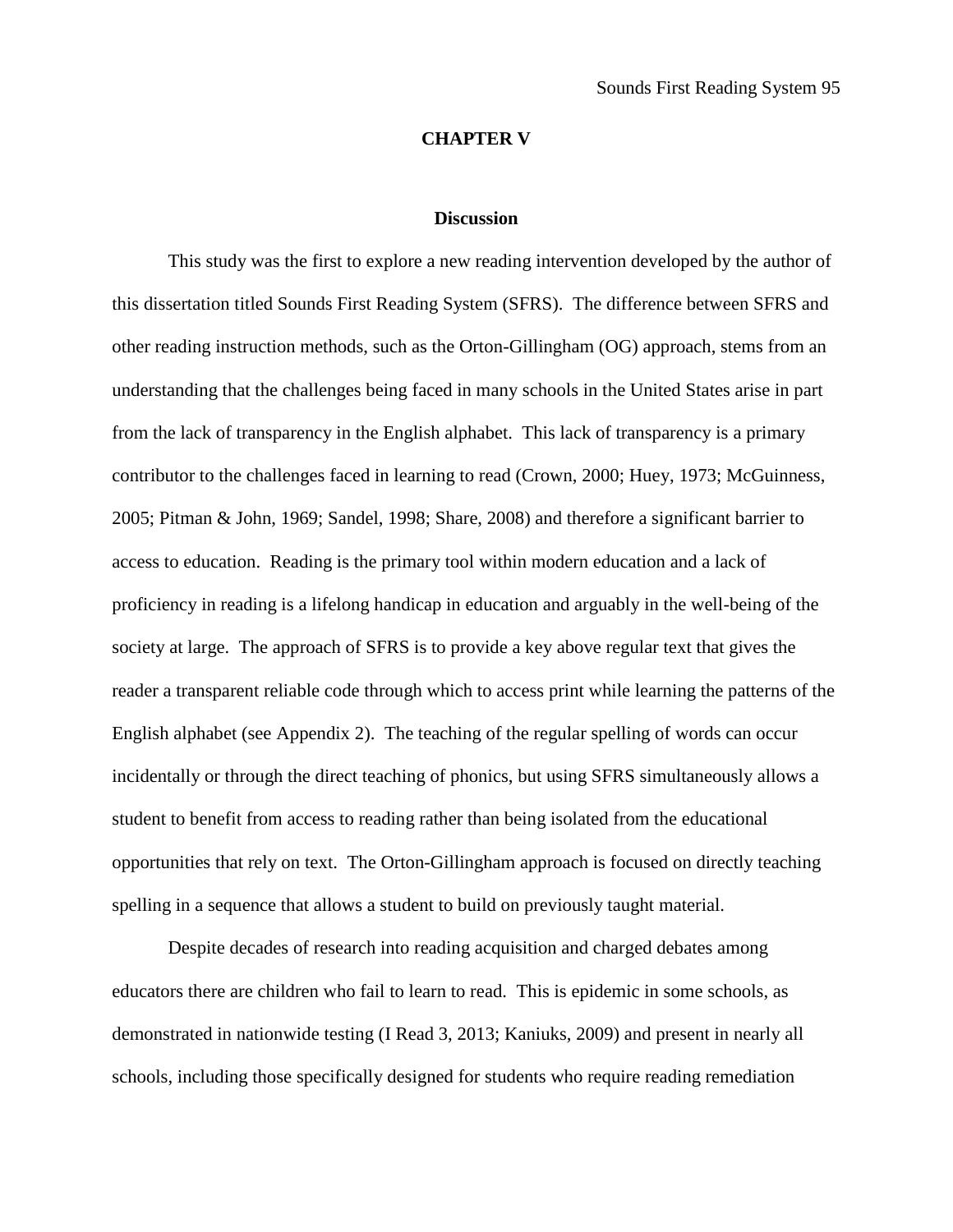Sounds First Reading System 96

(Foorman et al, 2006; McMaster et al., 2005). There is evidence that the gap in education among socioeconomic classes is widening (Foorman et al 2006; Kaniuka, 2009) and communities are relying on legislation to enforce educational reform (House Enrolled Act, 2010) when the solutions are likely beyond the scope of individual schools. The needs of alternative interventions that are able to be learned rapidly and incorporated into the general education classroom are critical. SFRS was developed to provide an alternative intervention that ameliorates the phonetic inconsistencies of the language into a code that, while lending itself to direct instruction, ultimately provides a tool that is potentially self-teaching.

This study was designed to compare the efficacy of SFRS and a well-established measure, Orton Gillingham. Archival data of the reading progress of 36 children's reading progress over two years was evaluated. The students were assessed three times; at the baseline, after receiving a year of Orton-Gillingham instruction (Assessment 2), and at the end of a second year of O.G. instruction or after a year of SFRS instruction (Assessment 3). Following approval by the Ball State University Institutional Review Board, as well as the permission of the Head of School, the archival results were reviewed. The data consisted of routine assessments taken by the students in a small private school; they were not given specifically for the benefit of this or any other study. The entire school population from which these data were drawn has identified language learning disabilities but the data from the eighteen students who received SFRS are noteworthy as these students were the most challenged students in reading based on the results of the annual Woodcock-Johnson III Tests of Achievement (WJ III ACH) (Woodcock, McGrew, & Mather, 2001b) testing and curriculum based assessments. These children did not, however, have cognitive disabilities as all children in the school are admitted based on their learning profile that would include evidence of intelligence in the average or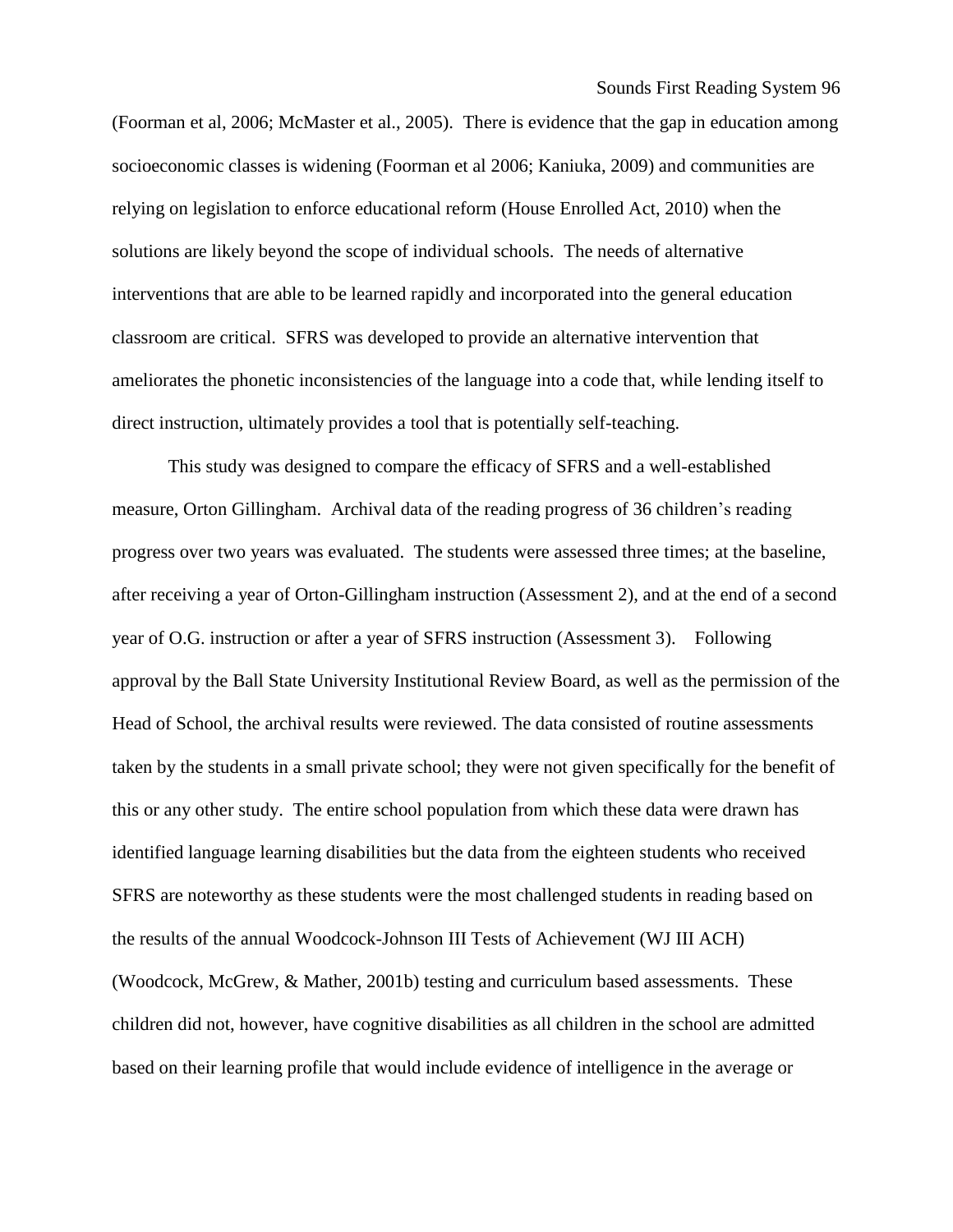above average range.

The control sample was selected to provide a comparison of what was typical progress over the same course of time when using an Orton-Gillingham approach. The Orton-Gillingham approach is a phonics-based program that uses multisensory methods (Gillingham & Stillman, 1997; Rome & Osman, 2004). Orton-Gillingham focuses on the spelling patterns to inform decoding. Decoding is the process of translating a word from the alphabetic symbols to spoken language. Decoding differs from reading in that one can decode without gaining meaning. Teaching spelling patterns provides explicit instruction on how to approach decoding an unknown word. The OG approach is highly specialized and requires specific training. The school in which the study was conducted is accredited by a nationally recognized accrediting agency as being an Orton-Gillingham school.

The data from the study was the means of five subtests from the WJ III ACH collected over the course of two years from the two groups of 18 students. This data was compared using two-way ANOVAs with between and within subjects factors with the specific intervention as the between subject factor and the time between assessments as the within factor.

#### **Summary of Results**

Using the data of the 36 children's performance on 5 subtests of the WJ III ACH, twoway ANOVAs with between and within subject factors were conducted. The results of the ANOVAs indicated there were not significant differences between the two groups on the WJ III ACH Word Identification, Word Attack and Reading Fluency subtests. Both the control and SFRS sample made significant progress over time, but there were not significant differences in the pattern of that growth (see tables 4, 7, and 15). On the other two subtests, Passage Comprehension and Spelling, there was a significant interaction that indicated a difference in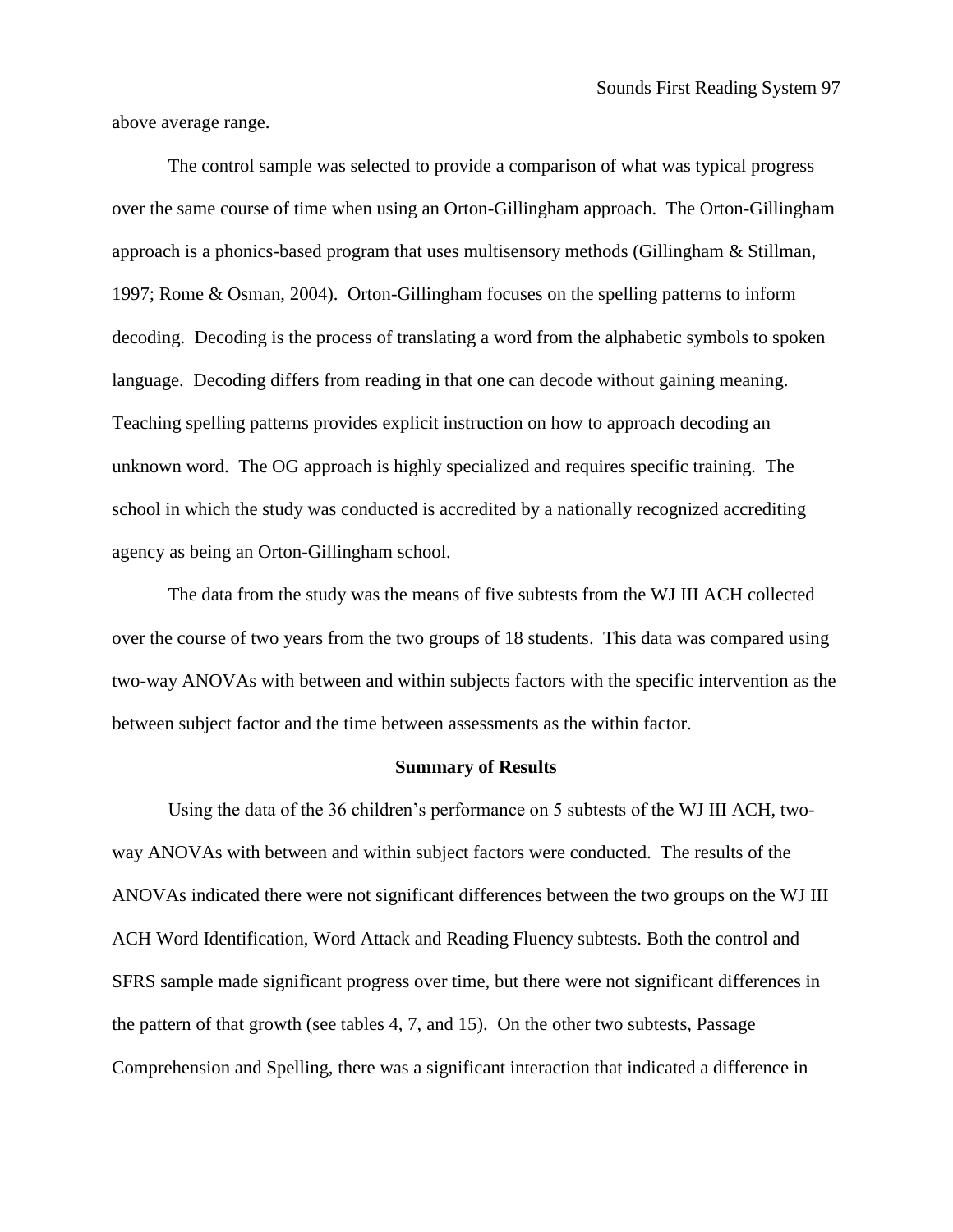pattern. In both of these subtests the interaction was small.

The growth of the two instruction groups, SFRS and OG, is important because, while the testing demonstrates significant growth in reading for both samples, the SFRS sample attained growth with less reliance on learning rules and patterns. The method requires that they learn words by decoding from the transparent code until they no longer require the code. The Passage Comprehension subtest comparison (see table 12) yielded a significant interaction which indicated there was a significant growth over time for both interventions but the patterns of growth were different.

One hypothesis that was explored was that the SFRS sample performed poorly in the year with OG instruction but then made up to the same level with the SFRS instruction while the OG sample performed better in the first year than in the second. This was explored by conducting weighted contrasts using Bonferroni correction at Assessment 2 and Assessment 3. There was not a significant difference between the two means (see Appendix 3)  $t(34) = 2.241$ . The effect size of the interaction between the Passage Comprehension mean raw scores and the two instructional groups was small, 10%, and therefore it may be that it was not large enough to be detected in the post hoc measures. There was a significant interaction with the groups in the Spelling subtest as well  $F(2, 68) = 4.08$ ,  $p < .05$ . A difference in pattern can be detected by an ANOVA but it cannot identify where that difference is. This difference was also investigated to consider if the pattern of the scores (see graph 2) were a result of the students in the SFRS sample differing significantly in the first year and making greater gains in the second year. However, the statistical test chosen to demonstrate this, using weighted contrasts with Bonderroni corrections, did not support this. At Assessment 2, *t*(34) = 1.4602, and Assessment  $3, t(34) = .6349$ , the differences were not significant. The hypothesis of the interaction being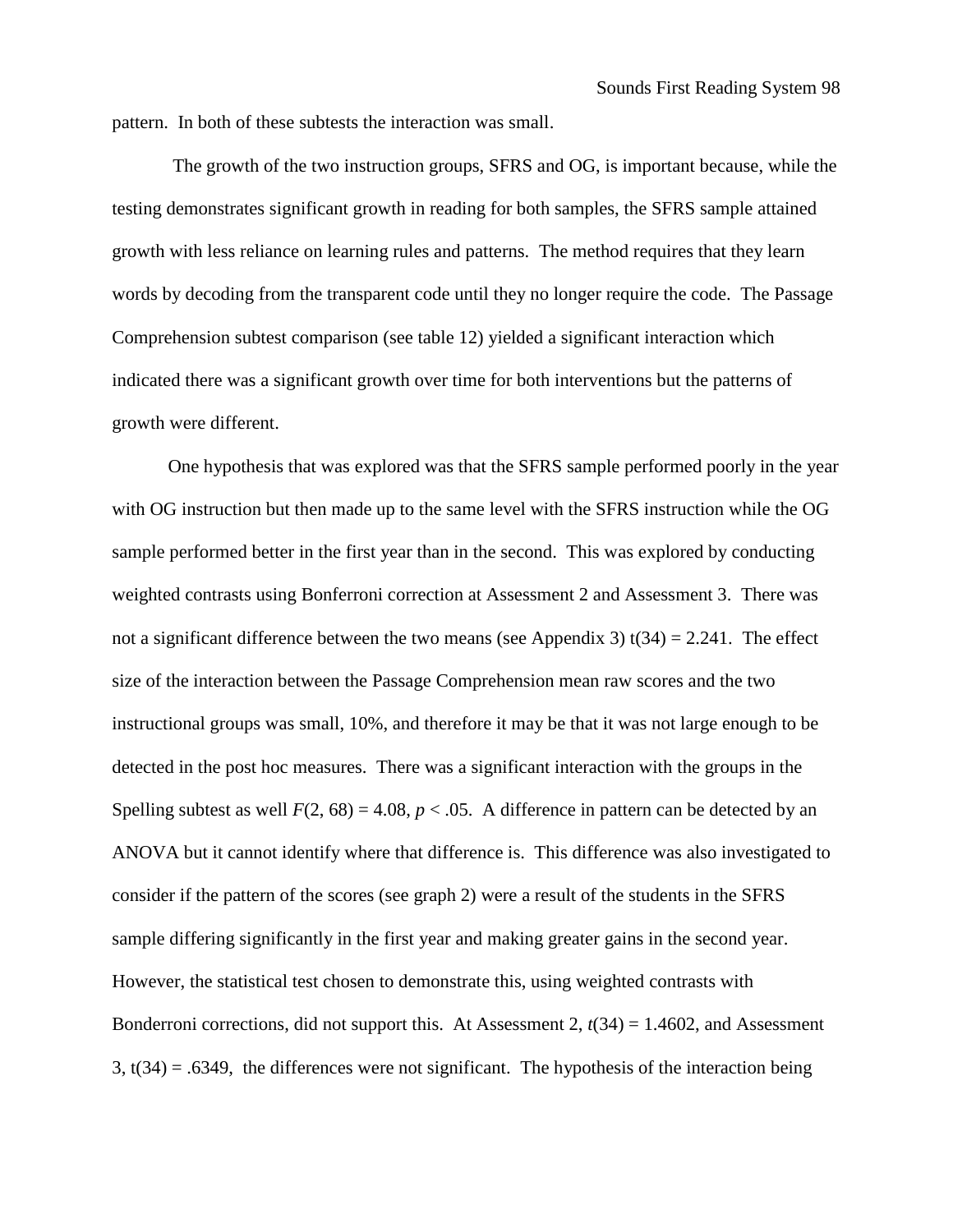related to the different interventions was rejected because there was not a significant difference between the two group means at any point of assessment.

The Passage Comprehension and the Spelling subtests that have different patterns of growth, demonstrated that the children who received SFRS and OG performed relatively commensurately by the end of the second year. This suggests, for this sample under these conditions, the net effect on achievement of the two approaches was largely equal.

### **Limitations and Delimitations of the Study**

This study was conducted using archival data which brings with it a number of salient limitations. The most obvious is the inability to have a random sample. Not having a random sample breaks an assumption of the statistical equations, in this case the ANOVAs, and therefore makes the results less generalizable. The lack of a random sample limits how the data can be used to make inferences to the general population and when combined with the small sample this study has very low generalizability.

The children in the SFRS sample were determined by educational need and that was a loosely defined criteria. This limits the study because having a sample that does not have a clear definition of criteria makes it more difficult to identify what the effect of the intervention was on the performance and what other variables may have been involved in causing changes in the means. So, for example, having children with multiple ages introduces the question of previous experience and education as well as the salient consideration that the children were at different stages of development. When children are at different points in their education they may have had different influences and these differences may be the cause of change rather than the intervention. In addition the author of the dissertation had a role in choosing the participants for SFRS and the matched control was chosen by her.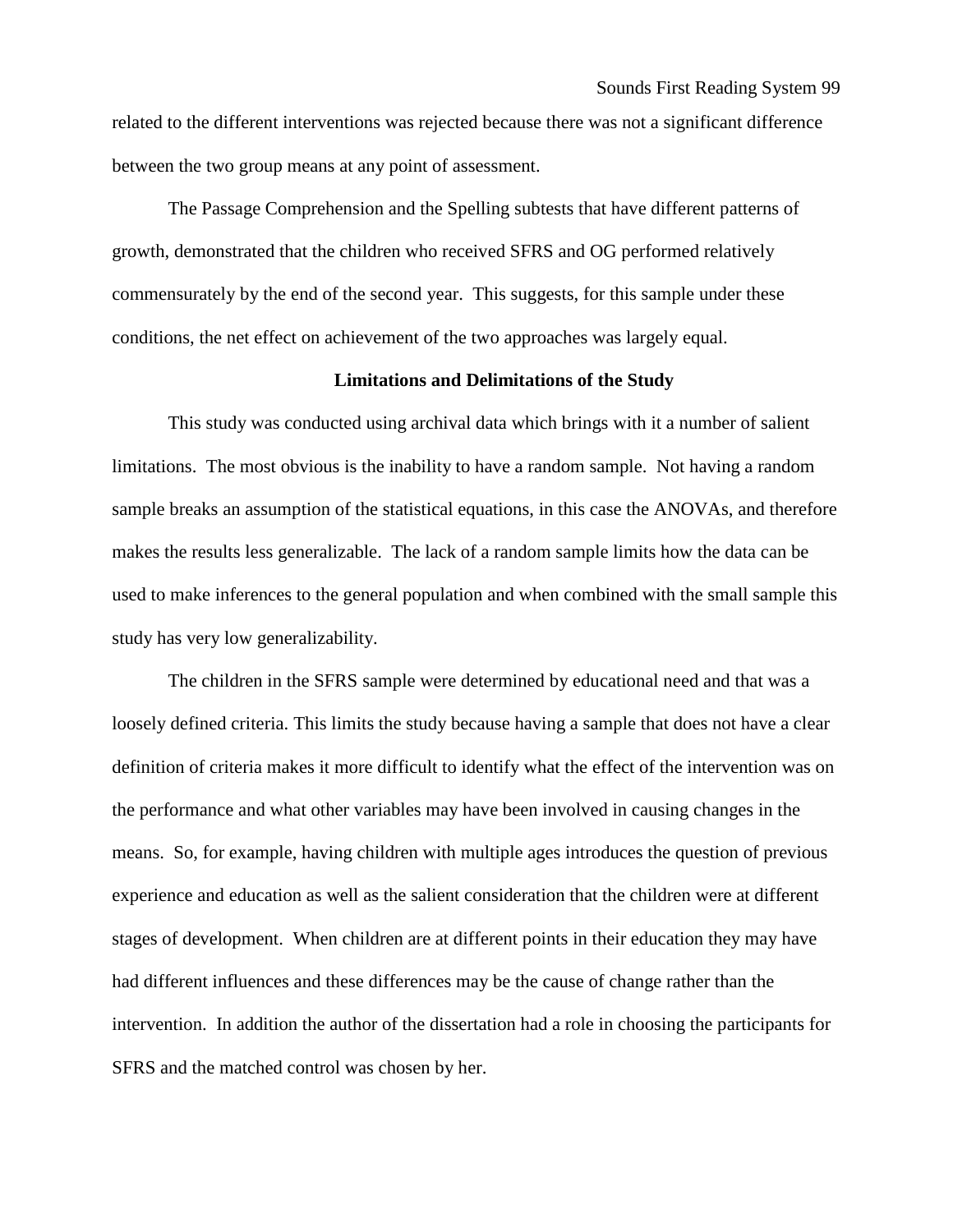Sounds First Reading System 100

The children ranged in age to a degree that some would be within an age that is typical for reading acquisition while others were clearly delayed and at an age when reading is a primary tool for learning and it has largely been assumed that the basics of reading have been mastered. Because it is no longer a course of study in typical classrooms, older students would have had more focused interventions designed to address their lack of progress in reading. Some of these children would have been likely to receive more varied instruction before coming to the school. The differences in the ages of the children are a limitation to the study because it may be combining different populations. Having different populations can result in the overall change looking very different from the actual effects on the individuals in the study. So the combined effect of multiple populations, may be different from the unique effect on each of the age groups if they were studied in isolation. It is possible that this was a factor in the variability of the pattern of change in all of the subtest results.

Another limitation of the study was the relatively small sample size with only 18 participants in each group. This occurred because a convenience sample was used which was limited by the number of children selected to use SFRS and those who had been at the school for at least a year before. A small sample has weak power and can be overly affected by one outlier. Further, a small sample limits the potential to divide the population into smaller groups. With a larger sample size it would have been feasible to split each of the groups, the matched control and the SFRS sample, into more appropriate age groups. This, however, was not feasible because without the larger numbers there is too much potential to not detect differences in the means, even when they exist. The fact that the data were selected from a school for children with learning disabilities presented another limitation to the study. All of the children likely received different interventions previous to the study period. Parents who could afford to send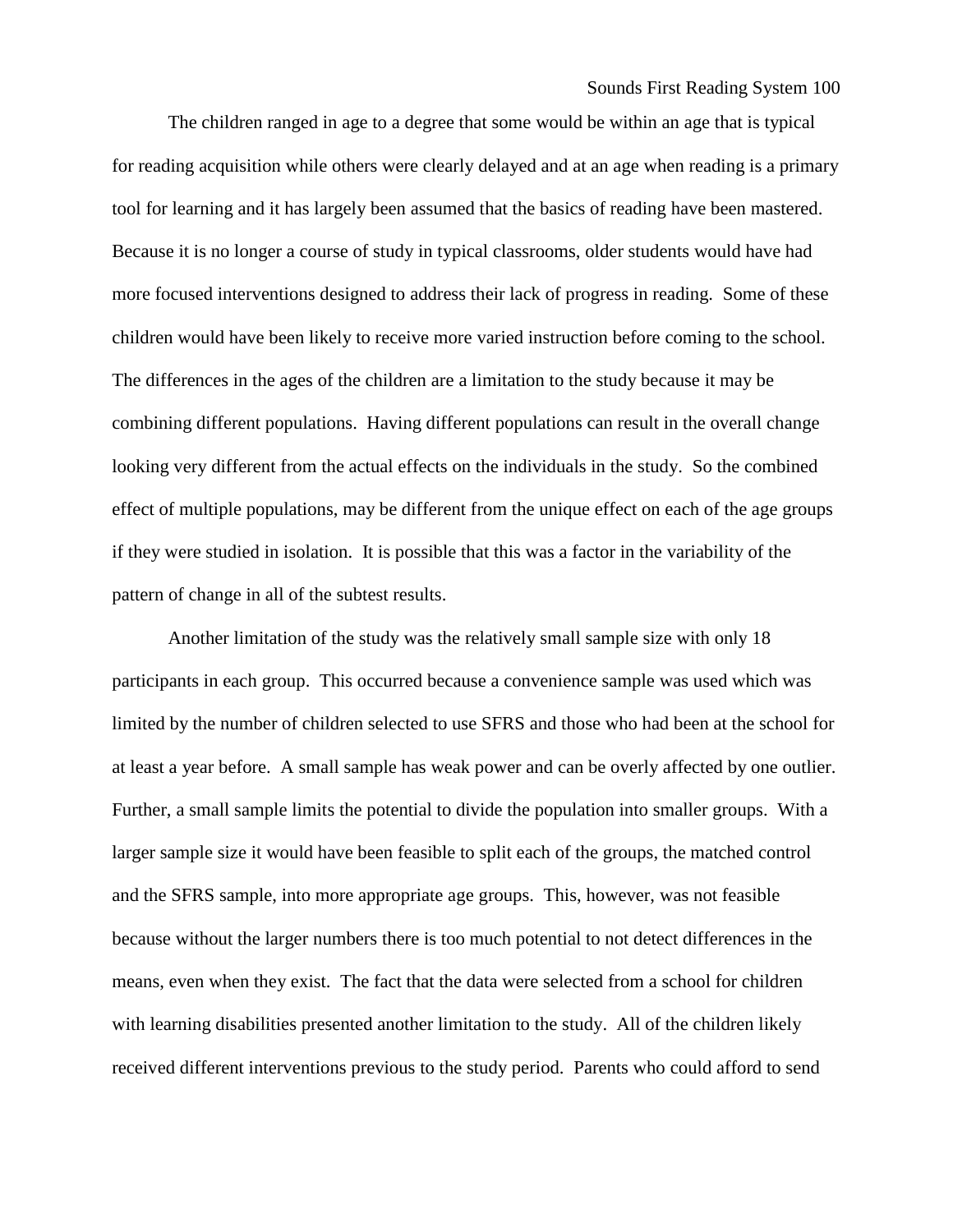Sounds First Reading System 101

children to a tuition-based school may have done so as a last resort, after exhausting options such as tutoring after school or summer programs. Some of the students may have had previous years of OG instruction at the school, others may have had intensive interventions such as Lindamood-Bell instruction or school based special education. Such differences complicate how the student would respond to the current intervention. For example, there may be some "unteaching" required in that children may overcompensate with patterns they learned previously. At the same time, perhaps there could have been some connections the students made faster because of the previous knowledge they brought to the instruction. This is a limitation in that the subjects are not uniformly separate from the current intervention.

Another limitation is that the students received individualized programs that met them where they were in the progression of study and therefore, what they were directly taught likely varied. The difficultly of having children at different places in the instruction is complicated because these are all children who come to the school from a variety of educational backgrounds and therefore there is a need to teach them by building on current knowledge. That is a core component of the Orton-Gillingham approach.

Further, this study looked at the first students who were being taught by teachers who were not the developer of this intervention; however, all of the teachers were trained in OG instruction. The school, as an OG accredited school, has a requirement that all teachers receive ongoing training in OG instruction. Therefore, it provides an expertise in phonics among the faculty that would not be typical in a majority of schools. This is a limitation because there is a chance that teachers preferred using what they were more comfortable with, OG instruction, and therefore children who were supposed to be getting SFRS may have not been fully receiving the correct instruction and therefore compromising the results. In many surveys designed to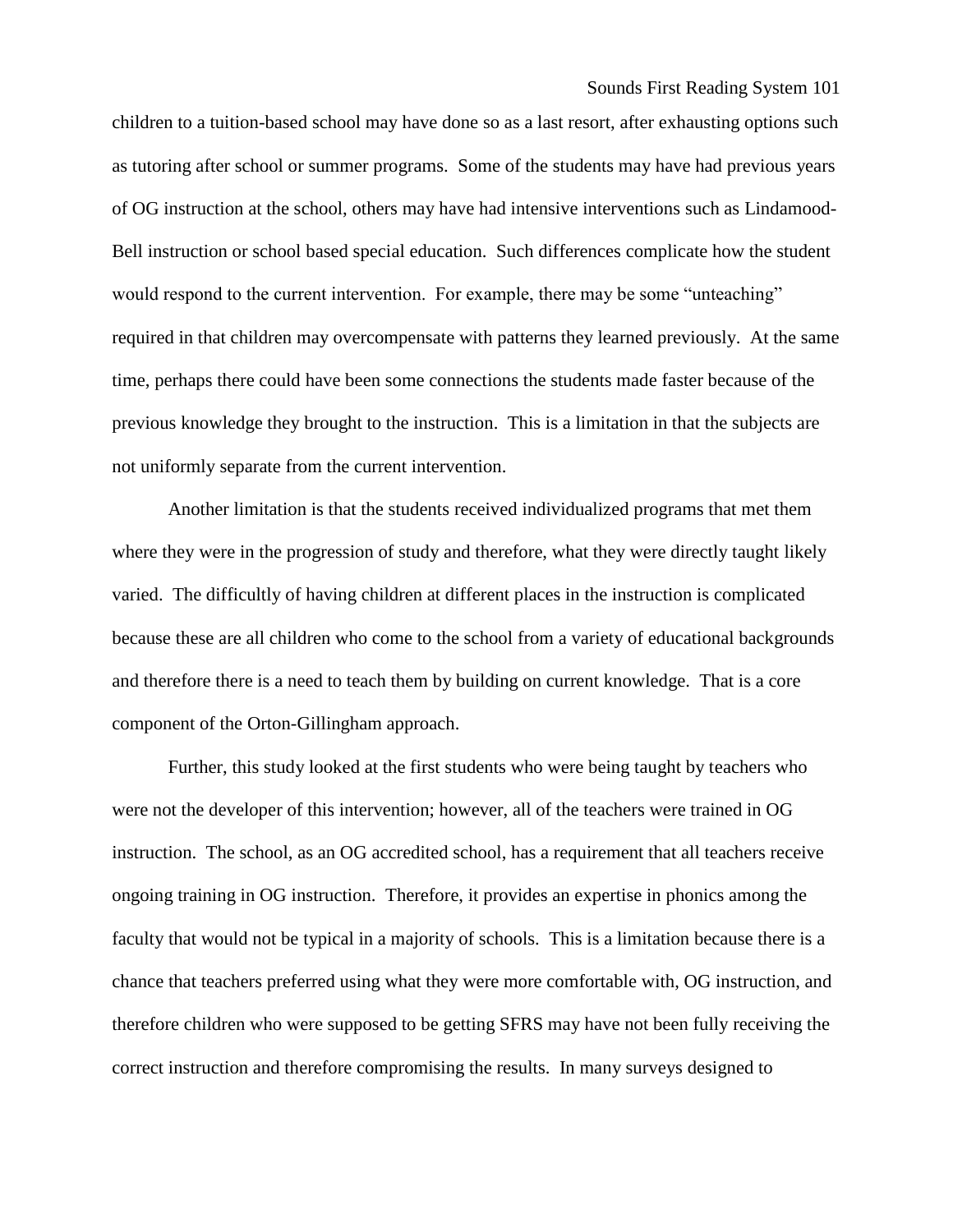understand teaching practices, the results often indicate that teachers will take new material and use those parts that fit into their previous practices (Blackwitz et al., 2006; Chall, 1969; Shaywitz, 2003).

A concern that may have impacted the results is an issue raised by Calhoon et al. (2010) in that the two spelling subtests of the WJ III ACH Spelling subtests are made up of words with different orthographic patterns. The WJ III ACH comes in three forms: A, B, and C. The different forms are designed to provide opportunities for pre and post testing without a practice effect. The school owns Form A and Form B and rotates the use of the two tests. However, when analyzed for orthographic consistency, Form A and Form B do not correlate with each other on a number of orthographic patterns (Calhoon et al, 2010, p. 169) and this difference may be confounding the results in this study. This difference, the lack of consistency in orthographic patterns, is according to Calhoon et al., a difficulty with a number of commonly used spelling assessments including the WJ III ACH. It is possible that the difference described by Calhoon et al. may be exacerbated by the nature of instruction that teaches spelling patterns.

The primary delimitation of this study is that it is the first empirical attempt to compare SFRS to a widely used reading instructional technique, OG. Taking the limitations into consideration raises the possibility of future studies to explore SFRS.

### **Directions for Future Research**

Design of future studies should build on what has been learned in this study and move beyond it by addressing the limitations. The limitations of the current study were a lack of a random sample, a lack of clear criteria for the selection of participants, a small sample, lack of consistency on the teachers' training, and a possible difference in content between the two forms of the spelling assessment. Addressing these limitations would improve the generalizability of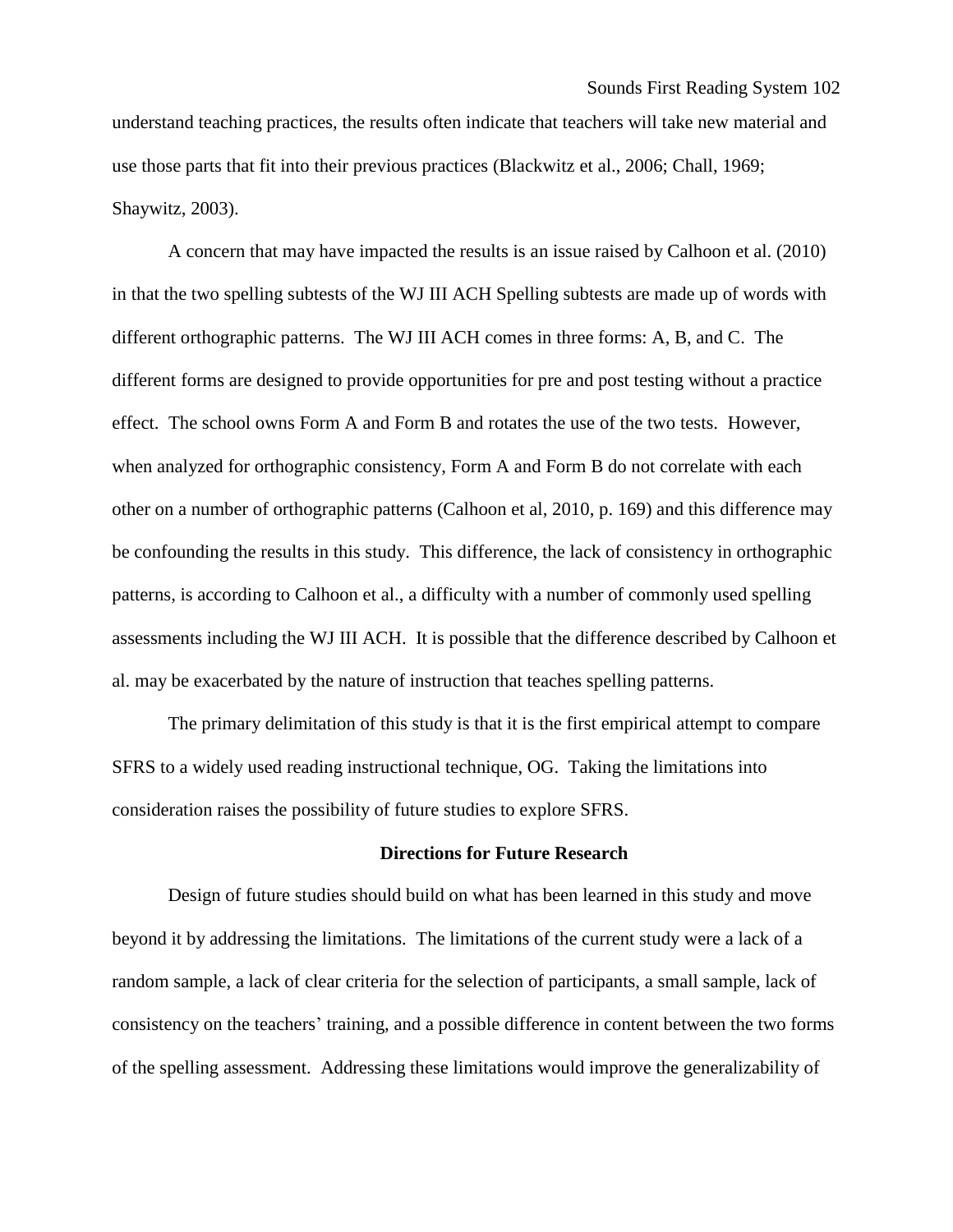these results and further study is indeed needed to see if the results from this study persist or are limited to this sample.

A primary area of focus for a future should would be to include a larger number of schools with a large population of children who are failing to make adequate gains in reading. A possibility would be to draw samples of children from a variety of schools and then randomly assign them to one of three groups at each school. One group would get the intervention currently in use at the school, one group would get SFRS and the third would get a recognized curriculum that includes the recommendations of the National Reading Panel. Ideally, all of the children would be in the  $4<sup>th</sup>$  grade and would have more consistent backgrounds, i.e., not retained, not identified with a specific learning disability. The children would be in the fourth grade because it would be children who have failed the I Can Read assessment, which is given at the end of the third grade. These children must participate in extra instruction as part of a program to pass before the end of the year to avoid retention. Having the children at the same point in their education will would reduce confounding variables in the data and will provide a clearer understanding of the study participants.

Another consideration would be to have the teachers who participate given a set number of hours for instruction in the specific approach they would be using. This is a common factor in educational studies and therefore should be planned before the study begins (Foorman et. al, 2006).

### **Conclusion**

To explore the efficacy of SFRS in contrast to OG this study evaluated the results of 5 subtests of the WJ III ACH for 36 children who had language learning disabilities attending a private school. The testing included three assessment points within a twenty-four month period,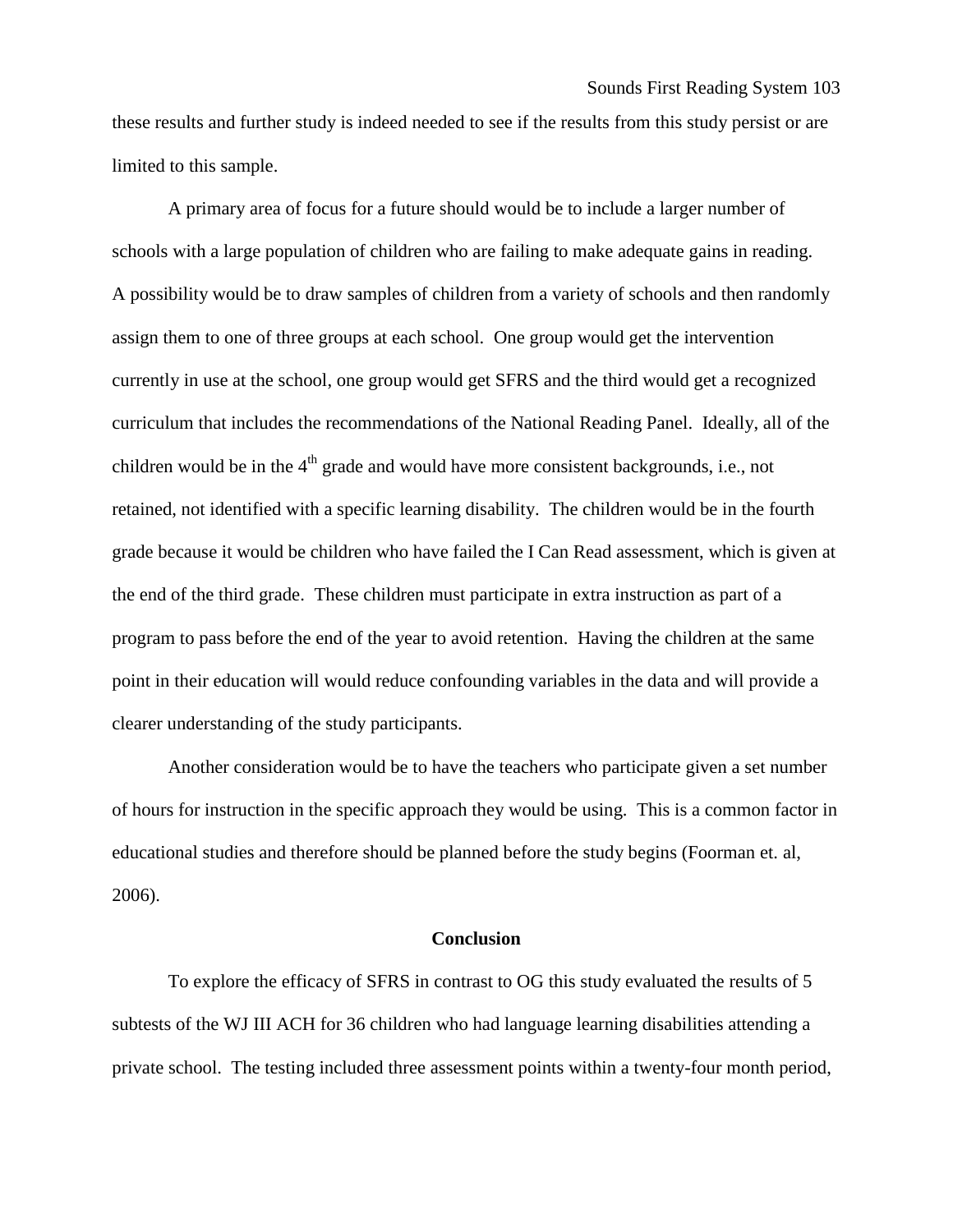at a baseline, after a year of OG instruction (Assessment 2) and after a year of either SFRS or another year of OG instruction (Assessment 3).

To analyze the data of the two groups a two-way ANOVA with between and within subject factors was conducted for the raw scores of Letter-Word Identification, Word Attack, Passage Comprehension, Reading Fluency and Spelling of the WJ III ACH. The results indicated that there was not a significant difference between the two interventions groups. However, two of the subtests, Passage Comprehension and Spelling, had significantly different patterns of gains within the two samples but it was unclear what caused the interactions and in both cases the effect was small, 1O% and 11% respectively. Within the other three subtests, Letter-Word Identification, Word Attack and Reading Fluency, there were significant differences among the means over time indicating significant increases in raw scores over time in each subtest for the control sample and the SFRS sample. Therefore, the results do imply that with this group of children, who had identified learning disabilities with varying levels of previous interventions, significant comparable gains were made with SFRS and with an Orton-Gillingham approach for the direct instruction of phonics. This study is the first to gain insight into a new instruction method, SFRS, which is based on a linguistic model of reading instruction. With the level of reading failure and delay in schools continuing to effect large numbers of children's education there is a need to explore alternatives that have a potential to be effective with children who, despite the best intentions of law makers, continue to be left behind.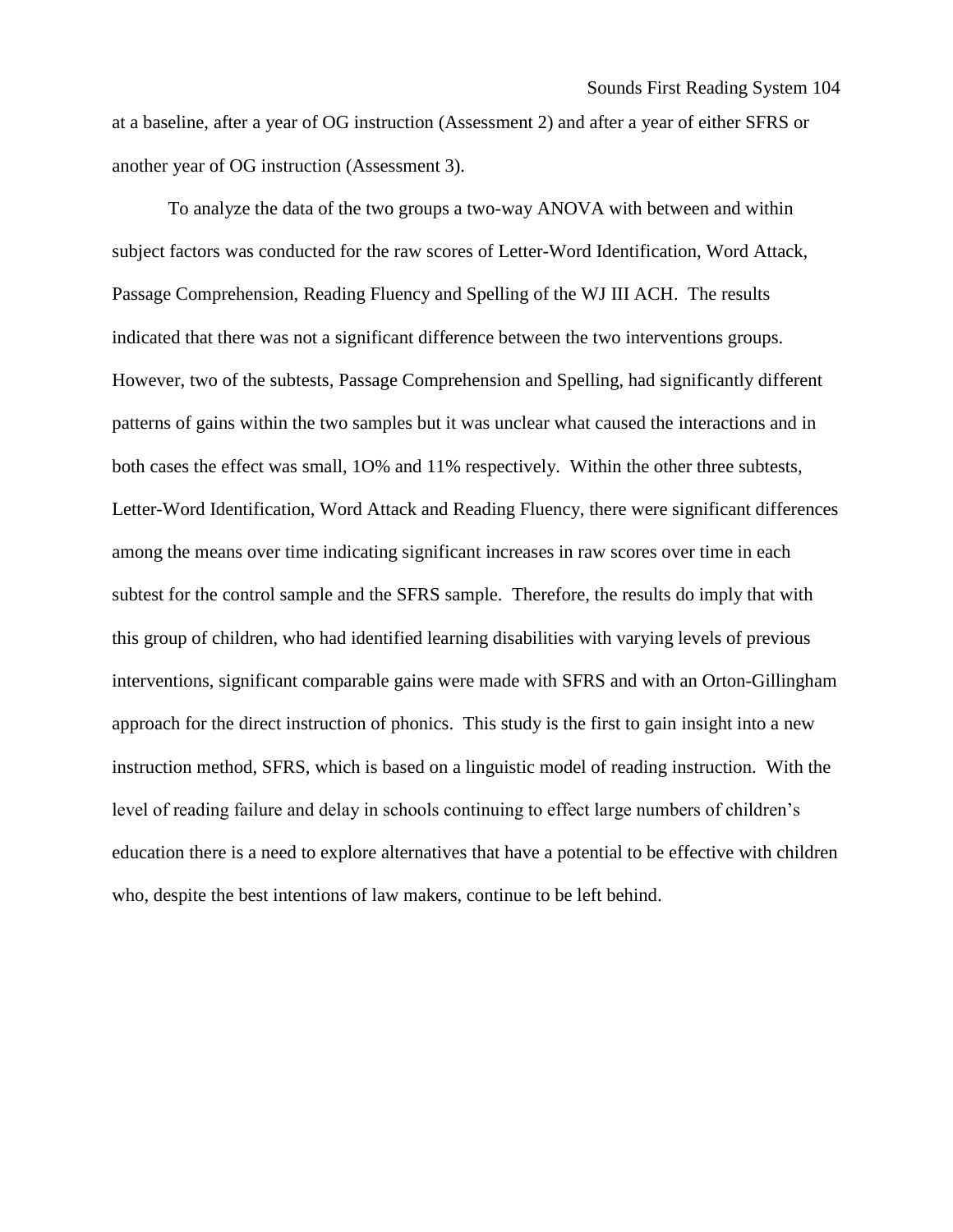#### **References**

- Aaron, P. G. (2005). Reading interventions and strategies: *Encyclopedia of School Psychology.* (pp. 432-444). Thousand Oaks, CA: Sage Publications Inc.
- Adams, M. J. (1990). *Beginning to read: thinking and learning about print*. Cambridge, MA: MIT Press.
- aimsweb.com What is AIMSweb?. (n.d.). *aimsweb.com - What is AIMSweb?*. Retrieved November 8, 2012, from http://aimsweb.com
- Albert, E. (1994). How does it feel to learn to read? *Eric*, *ED 377 446*, 1-8.
- Alexander, J. E. (1983). *Teaching reading* (second ed.). Boston: Little, Brown and Company.
- Allred, R. A. (1977). *Spelling, the application of research findings*. Washington D.C.: National Association of Education.
- Anderson, P. L. (2001). Early case reports of dyslexia in the United States and Europe.. *Journal of Learning Disabilities*, *34*(1), 9-13.
- Anderson, R. C., Reynolds, R. E., Scallert, D. L., & Goetz, E. T. (1977). Frameworks for comprehending discourse. *American Educational Research Journal*, *14*(4), 367-381.
- Anthony, J. L., & Lonigan, C. J. (2004). The nature of phonological awareness: converging evidence from four studies of preschool and early grade school children. *Journal of Educational Psychology*, *96*(1), 43-55.
- Arena, J. I. (1968). *Building spelling skills in dyslexic children*. San Rafael, California: Academic Therapy Publications.

Badian, N. (2000). *Prediction and prevention of reading failure*. New York: New York press.

Badian, N. A. (2005). Does a visual-orthographic deficit contribute to reading disability. *Annals of Dyslexia*, *55*(1), 28-52.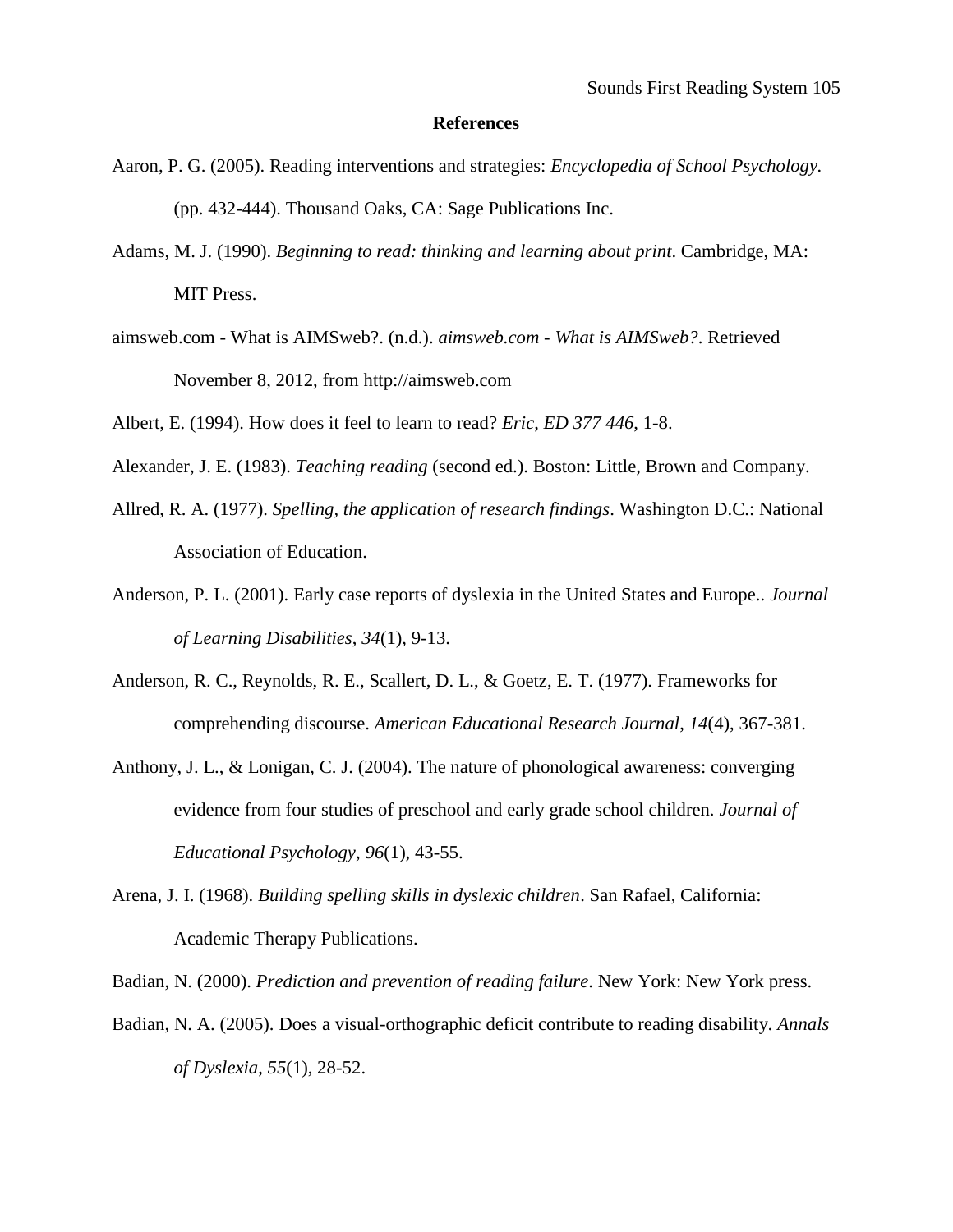- Baer, J., Kutner, M., and Sabatini, J. (2009). Basic reading skills and the literacy of America's least literate adults: Results from the 2003 national assessment of adult literacy (NAAL) supplemental studies (NCES 2009-481). National Center for Education Statistics, Institute of Education Sciences, U.S. Department of Education. Washington, DC.
- Bannatyne, A. (1973). *Reading: An auditory vocal process*. San Rafael, California: Academic therapy publication.
- Barnhart, R. K. (1995). *The Barnhart concise dictionary of etymology*. New York: HarperCollins Publishers.
- Beck, I. L., Omanson, R. C., & McKeown, M. G. (1982). An instructional redesign of reading lessons: Effects on comprehension. *Reading Research Quarterly*, *17*, 462-481.
- Bell, A. M. (1849). *A new elucidation of the principles of speech and elocution*. London: Hamilton, Adams and Company.
- Bell, A. M. (1867). *Visible speech: The science of universal alphabets; or self interpreting physiological letters for the writing of all languages in one alphabet.*. London: Simpson, Marshall & Co.
- Berent, I., & Perfetti, C. A. (1995). A Rose Is a REEZ: The Two-Cycles Model of Phonology Assembly in Reading English. *Psychological Review*, *102*(1), 146-184.
- Bicknell, Thomas W. (1878) The primary teacher, a monthly magazine October 1877-July 1878. Boston, T.W. Bicknell Publishers.
- Bishop, A. G., Brownell, M. T., Klinger, J. K., Leko, M. M., & Galman, S. A. (2010). Differences in beginning special education teachers: The influence of personal attributes, preparation and school environment n classroom reading practices.. *Learning Disabilities Quarterly*, *33*(Spring), 75-92.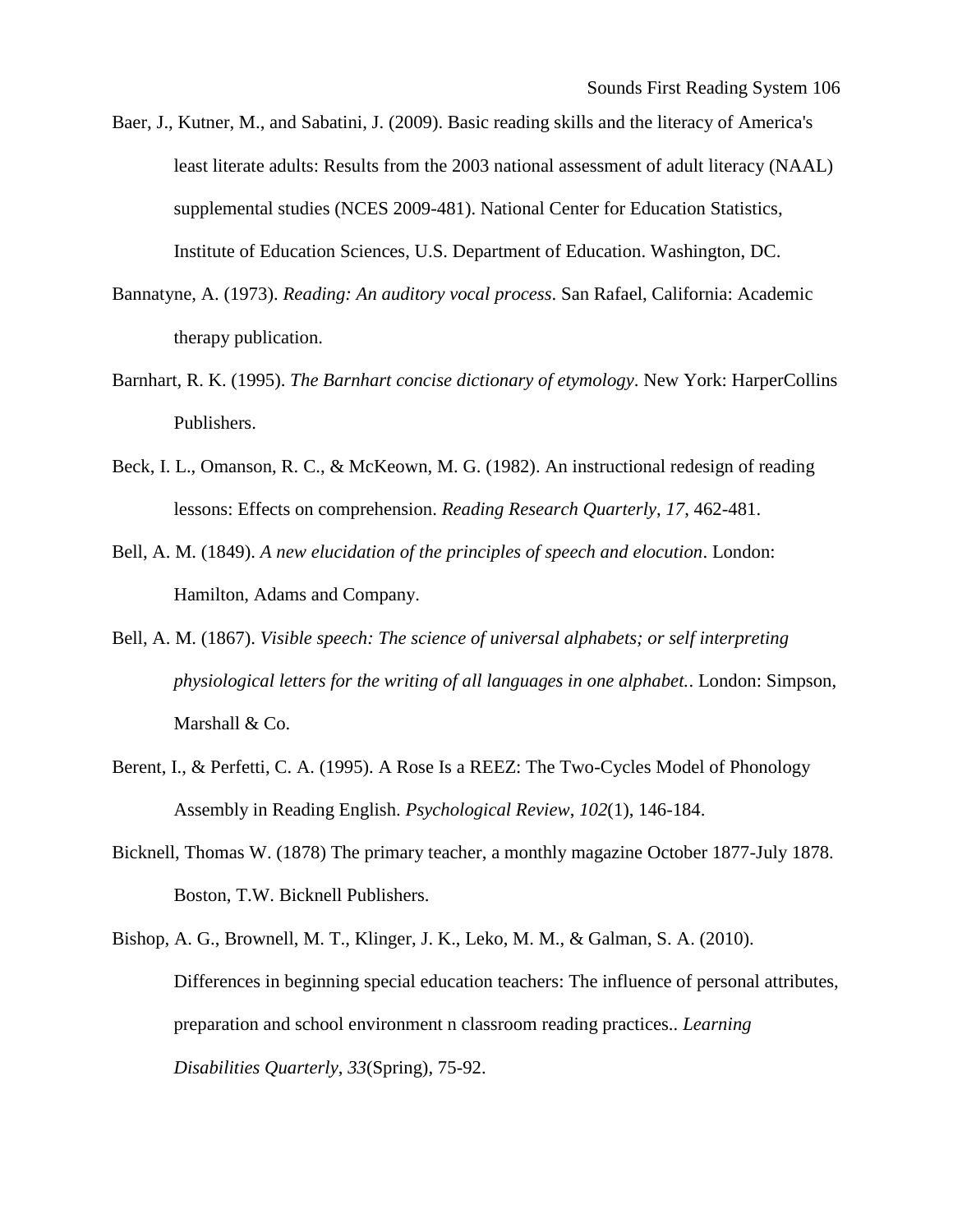- Blachowicz, C. L., Fisher, P. J., Ogle, D., & Watts-Taffe, S. (2006). Theory and practice: vocabulary: questions from the classroom.. *Reading Research Quarterly*, *41*(4), 524- 539.
- Blumenthal, A. L. (1970). *Language and psychology; historical aspects of psycholinguistics*. New York: John Wiley & Sons.
- Bruck, M., Treiman, R., Caravolas, M., Genesee, F., & Cassar, M. (1998). Spelling skills of children in whole language and phonics classrooms. *Applied Psycholinguistics*, *19*, 669- 684.
- Byrne, B. (1996). The learnability of the alphabetic principle: Children's initial hypotheses about how print represents spoken language . *Applied Psycholinguistics*, *17*, 401-426.
- Calhoon, M. B., Greenberg, D., Hunter, C. V., (2010). A comparison of standardized spelling assessments: Do they measure similar orthographic qualities? *Learning Disability Quarterly, 33*, 159-170.
- Cappella, E., & Weinstein, R. S. (2001). Turning around reading achievement: predictors of High School students' academic resilience. *Journal of Educational Psychology*, *93*(4), 758-771.
- Carlo, M. S., August, D., McLaughlin, B., Snow, C. E., Dressler, C., Lippman, D. N., et al. (2004). Closing the gap: addressing the vocabulary needs of English-language learners in bilingual and mainstream classrooms. *Reading Research Quarterly*, *39*(2), 188-215.
- Carroll, J. B. (1971). Learning to Read and Learning One's Language: Some relationships. *Teaching reading- not by decoding alone* (pp. 31-42). Danville, Illinois: The Interstate Printers & Publishers, Inc..

Carroll, J. B., & Chall, J. S. (1975). Toward a literate society. *Committee on Reading, National*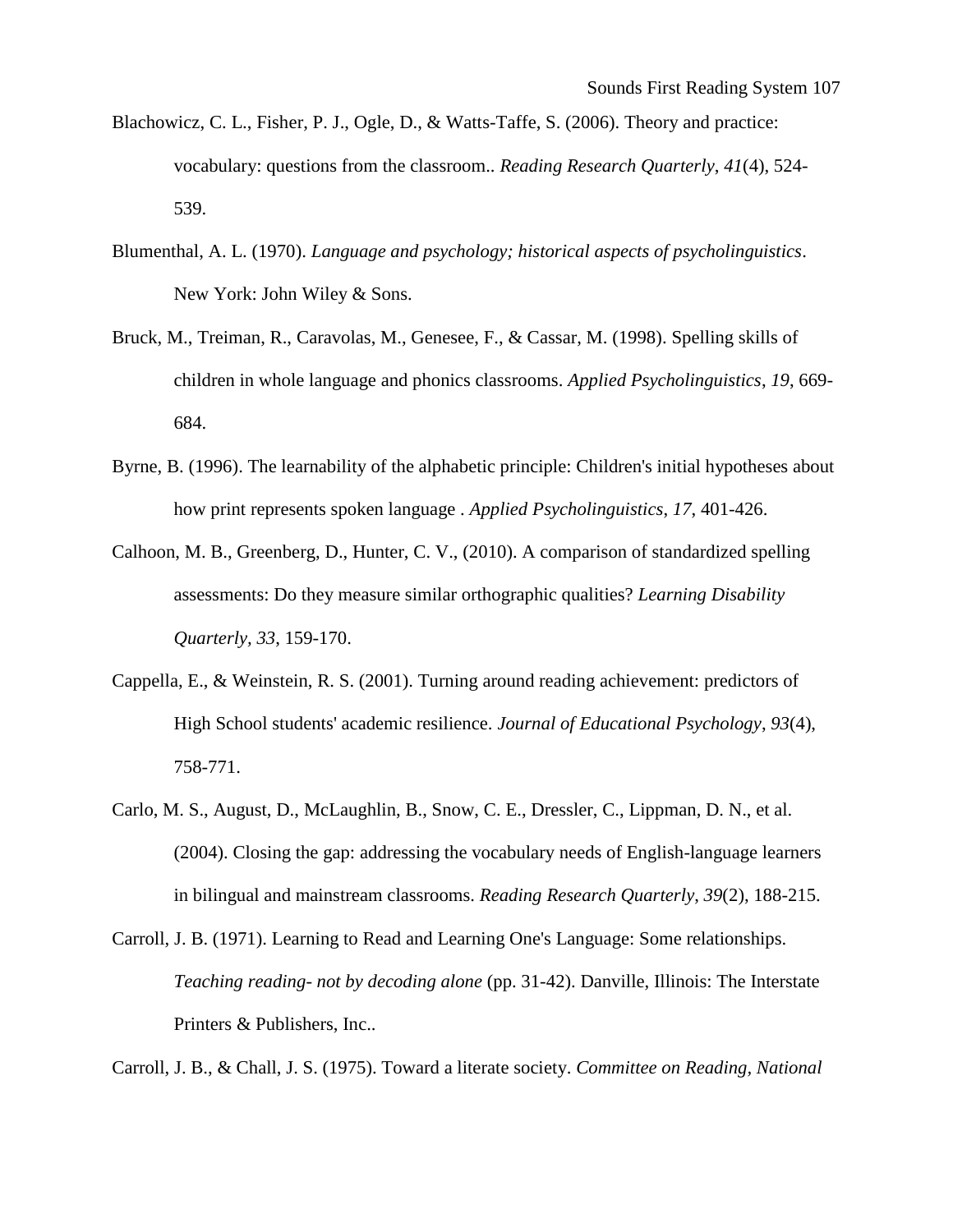*Academy of Education*, *1*, 1-57.

Casteel, C. A. (1989). Motivating reluctant readers to become mature readers. *Reading Improvement*, *26*, 98-102.

Chall, J. S. (1967). *Learning to read: The great debate*. San Francisco: McGraw Hill.

- Chall, J. S., Jacobs, V. A., & Baldwin, L. E. (1990). *The reading crisis: Why poor children fall behind*. Cambridge, MA: Harvard University Press.
- Chapman, T. K., & Antrop-Gonzalez, R. (2011). A Critical look at choice options as solutions to Milwaukee's Schooling . *Teachers College Record*, *113*(4), 787-810.
- Chen, Y., Fu, S., Iversen, S. D., Smith, S. M., & Matthews, P. M. (2002). Testing for dual brain processing routes in reading: a direct contrast of Chinese character and Pinyin reading using fMRI. *Journal of Cognitive Neuroscience*, *14*(7), 1088-1098.
- Claiborne, J. H. (1906). Types of congenital symbol amblyopia. Journal of the American Medical Association, 47, 1813-1816.
- Cleland, D. L. (1971). Vocalism in silent reading. *Teaching reading- not by decoding alone* (pp. 131-144). Danville, Illinois: The interstate printers & publishers, inc.
- Clymer, T. (1996). The utility of phonic generalizations in the primary grades. *The Reading Teacher*, *50*(3), 182-187.
- Coltheart, M., Curtis, B., Atkins, P., & Haller, M. (1993). Models of reading aloud: Dual-Route and parallel-distributed processing approaches. *Psychological Review*, *100*(4), 589-608.
- Coltheart, M., Rastle, K., Perry, C., Langdon, R., & Ziegler, J. (2001). DRC: A dual route cascaded model of visual word recognition and reading aloud. *Psychological Review*, *104*(1), 204-256.

Comstock, A. (1855). *A treatise on phonology: comprising a perfect for the English Language;*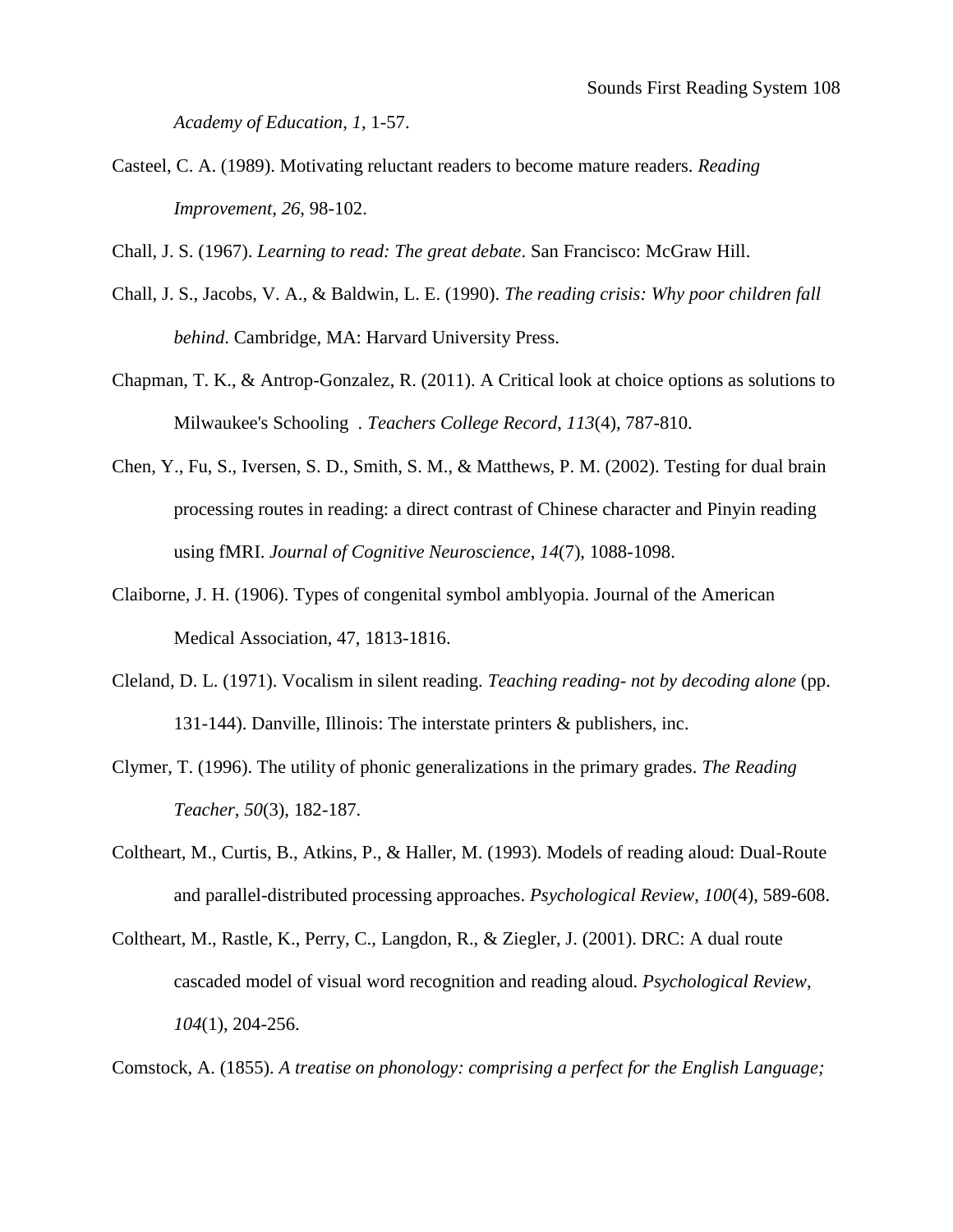*Specimen exhibit of the Absurdities of our present system*. Philadelphia: E. H. Butler & Co.

- Cox, A. R. (1980). *Situation Spelling Formulas and Equations for Spelling the Sounds of Spoken English*. Toronto: Educators Publishing Service.
- Cronbach, L. J. (1970). *Essentials of Psychological Testing* (Third ed.). New York: Harper & Row.
- Crown, J. C. (2000). An alphabet for English-IV. *Eric*, *ED 438554*, 1-15.
- Cummings, K. D., Kennedy, P. C., Otterstedt, J., Baker, S. K., & Kame'enui, E. J. (2011). DIBELS Data System: 2010-2011 Percentile ranks for DIBELS next benchmark assessments. *Center on teaching and learning*, *(Technical Report 1101).*(University of Oregon), 1-135.
- Cunningham, A. E., & Stanovich, K. E. (1997). Early reading acquisition and its relation to reading experience and ability 10 years later. *Developmental Psychology*, *33*(6), 934- 945.
- Dale, N. 1898. On the Teaching of English Reading. London: J. M. Dent and Co.
- Detgen, A., Yamashita, M., Davis, B., & Wraight, S. (2010, June 1). Regional Education Laboratories: Home Page. *Institute of Education Sciences (IES) Home Page, a part of the U.S. Department of Education*. Retrieved May 12, 2011, from http://ies.ed.gov/ncee/edlabs
- Dewey, J. (1897). My pedagogic creed. *School Journal* , *LIV*(3), 77-80. Retrieved April 1, 2006, from http://www.infed.org/archives/e-texts/e-dew-pc.htm
- Dewey, J. (1931). *The Inglis Lecture, 1931; The way out of educational confusion*. Cambridge, MA: Harvard University Press.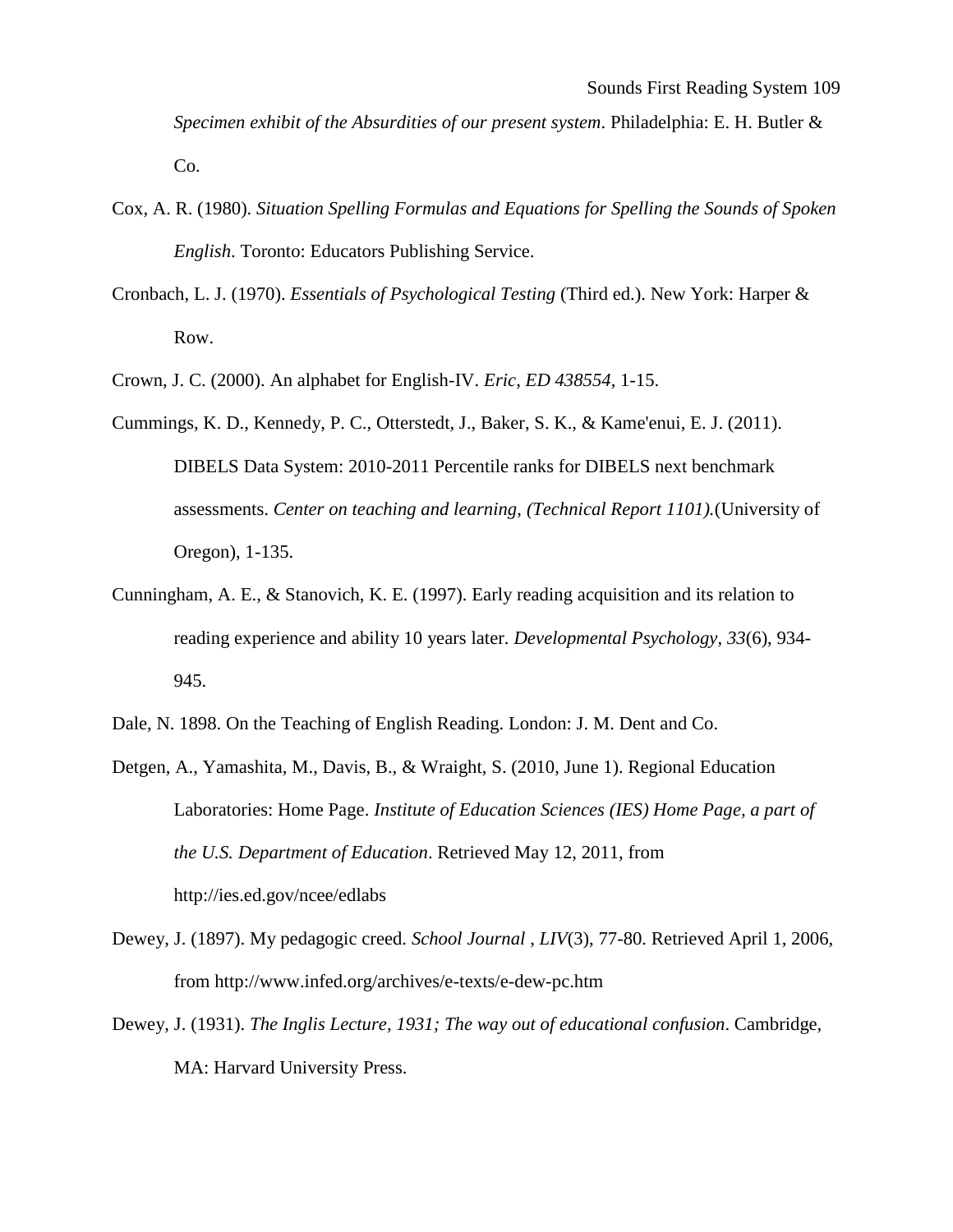- Dewey, J. (2006). The democratic conception in education. *Democracy in Education* (pp. 1-16). New York: Macmillan. (Original work published 1916)
- Dilorenzo, K. E., Rody, C. A., Bucholz, J. L., & Brady, M. P. (2011). Teaching letter-sound connections with picture mnemonics: Itchy's Alphabet and early decoding. *Preventing School Failure*, *55*(1), 28-34.
- Doherty, W., & Hilberg, S. (2007). Standards for effective pedagogy, classroom organization, English proficiency, and student achievement. *Journal of Educational Research*, *101*(1), 24-34.
- Donrowski, S. C., Kamphaus, R. W., & Reynolds, C. R. (2004). After the demise of the discrepancy: proposed Learning Disabilities diagnostic criteria. *Professional Psychology: Research and Practice*, *35*(4), 364-372.
- Duane, D. D. (1999). *Reading and Attention Disorders, neurological correlates*. Baltimore, MD: New York Press.

- Elley, W. B. (1997). In praise of incidental learning lessons from some empirical findings on language acquisition. *National Research Center on English Learning & Achievement*, *4*, 1-23.
- Enrolled Act, House Bill 1001 . (2011, July 1). *Indiana General Assembly*. Retrieved September 10, 2011, from http://www.in.gov/legislative/bills/2011/HE/HE1001.1.html

Ediger, M. (2002). Middle schoolers, experience charts and the big book. *Eric*, *Ed468411*, 1-9. Retrieved April 13, 2012, from http://www.eric.ed.gov/ERICWebPortal/search/detailmini.jsp?\_nfpb=true&\_&ERICExt Search SearchValue 0=ED468411&ERICExtSearch SearchType 0=no&accno=ED46 8411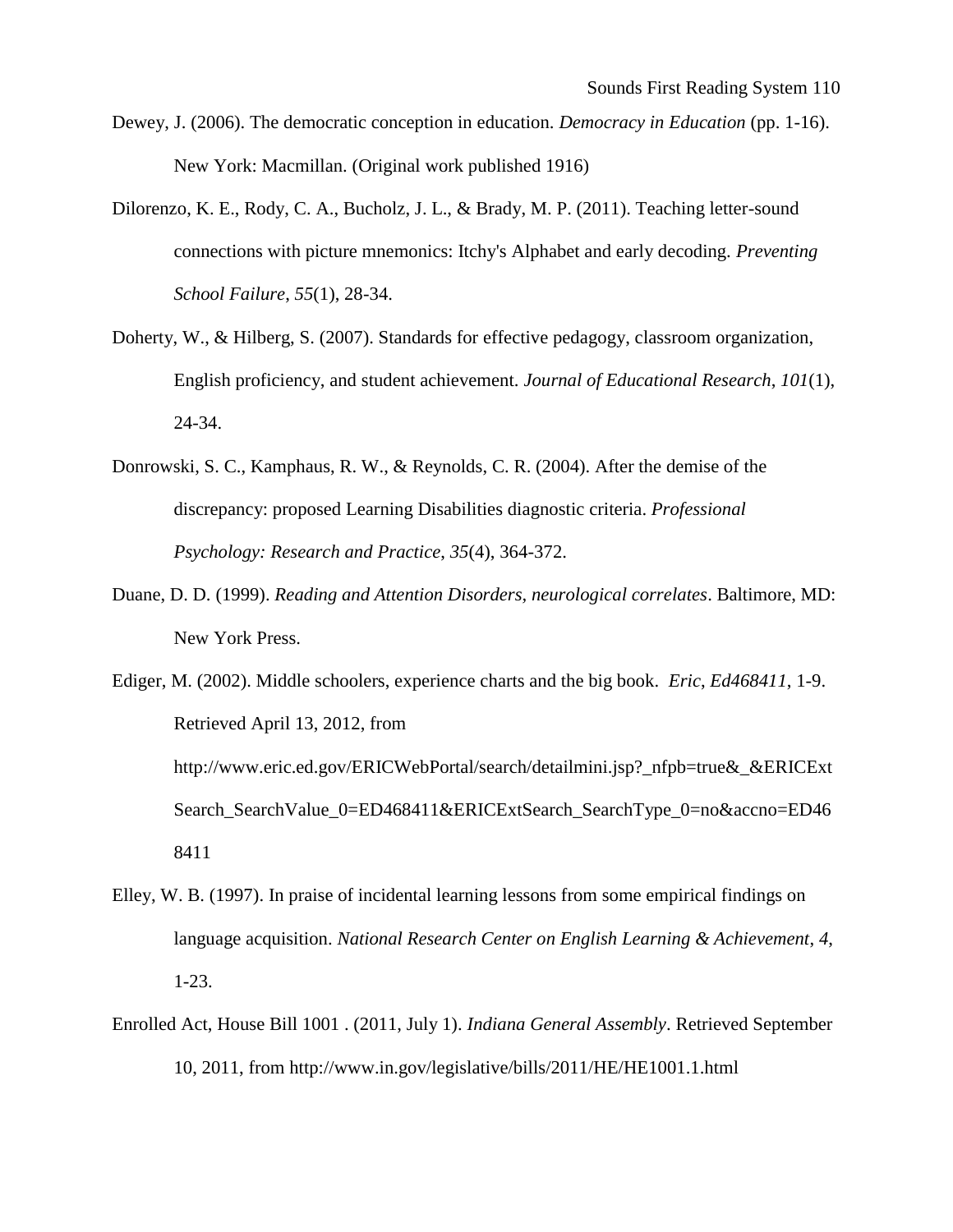- Fagan, T. K., & VandenBos, G. R. (1993). *Exploring Applied Psychology: Origins and Critical Analyses*. Washington D.C.: American Psychological Association.
- Ferrer, E., Shaywitz, B. A., Holahan, J. M., Marchione, K., & Shaywitz, S. E. (2010). Uncoupling of reading and IQ over time: Empirical Evidence for a definition of Dyslexia . *Psychological Science*, *21*(1), 93-101.
- Foorman, B. R., Francis, D. J., Davidson, K. C., Harm, M., & Griffin, J. (2004). Variability in Text Features in Six Grade 1 Basal Reading Programs. *Scientific Studies of Reading*, *8*(2), 167-197.
- Foorman, B. R., Schatschneider, C., Eakin, M. N., Fletcher, J. M., Moats, L. C., & Francis, D. J. (2006). The impact of instructional practices in Grades 1 and 2 on reading and spelling achievement in high poverty schools. *Contemporary Educational Psychology*, *31*, 1-29.
- Fernald, G. M. (1988). *Remedial Techniques in Basic School Subjects*. Austin TX: Pro ed. (Original work published 1943)
- Fuchs, L., Fuchs, D., & Deno, S. (1981). Reliability and validity of curriculum-based informal reading inventories. *Insititute for research on learning disabilities*, *59*, 1-41.
- Gates, I. A. (1927) Studies of phonetic training in beginning reading. *The journal of Educational psychology., 18 (4),* 217-226.
- Geva, E., & Zadeh, Z. Y. (2006). Reading efficiency in Native English-speaking and English-asa-second-language children: the role of oral proficiency and underlying cognitivelinguistic processes. *Scientific Studies of Reading*, *10*(1), 31-57.
- Gillingham, A., & Stillman, B. W. (1934). *Remedial work for reading, spelling and penmanship*. New York: Anna Gillingham and Bessie W. Stillman.

Goldberg, R. J., Higgins, E. L., Raskind, M. H., & Herman, K. L. (2003). Predictors of Success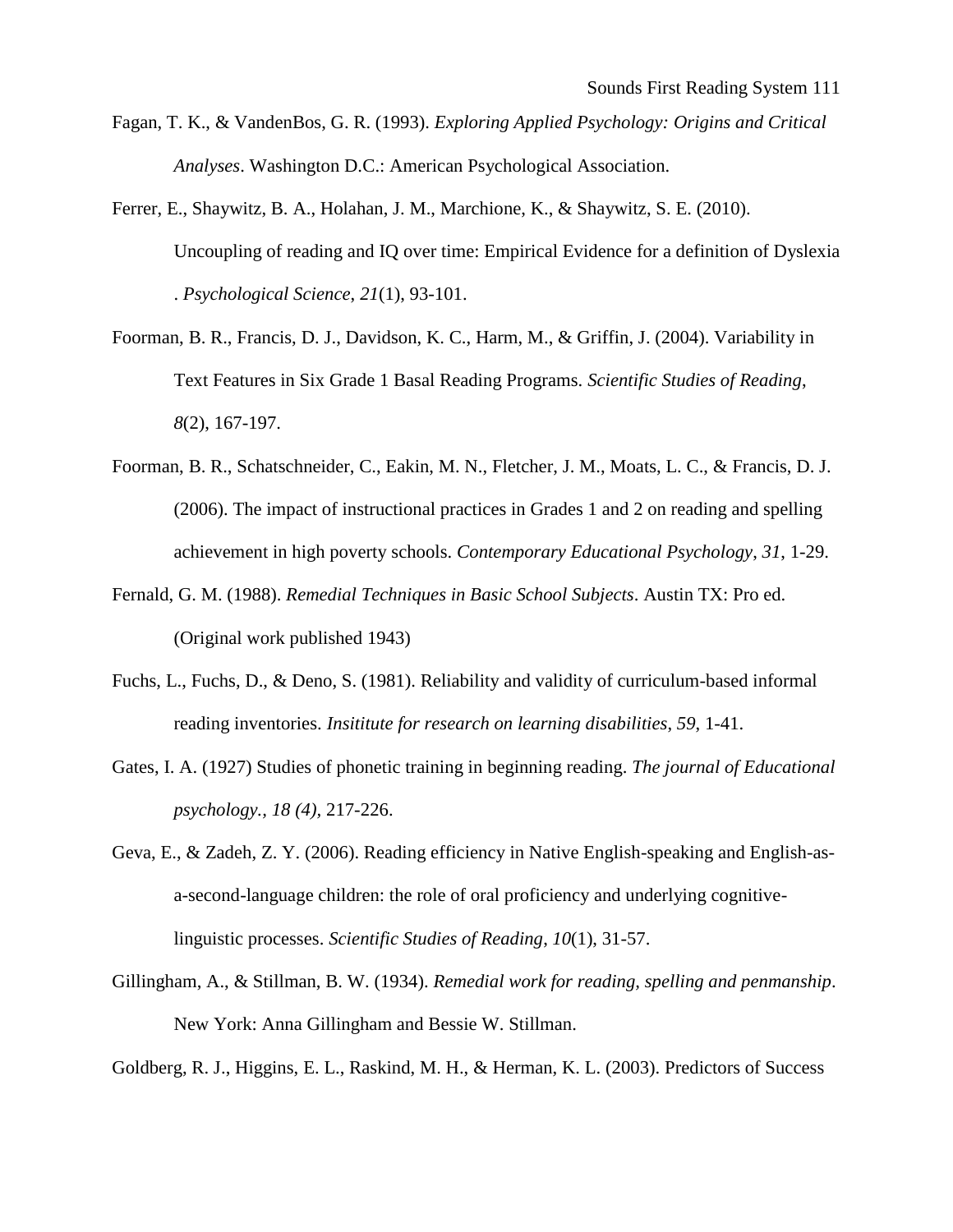in Individuals with Learning Disabilities: A Qualitative Analysis of a 20-Year Longitudinal Study . *Learning Disabilities Research & Practice*, *18*(4), 222-236.

Goo, M., Watt, S., Park, Y., & Hosp, J. (2010). Web based curriculum based measurements for the classroom. *Teaching exceptional children*, *45*(2), 34-40. Retrieved November 8, 2012, from http://sb6nw2tx4e.search.serialssolutions.com.proxy.bsu.edu/?sid=CentralSearch:null&g enre=article&atitle=A+Guide+to+Choosing+Web-Based+Curriculum-Based+Measurements+for+the+Classroom.&volume=45&issue=2&title=Teaching+Exc

eptional+Children&issn=0040-0599&da

- Goodman, K. (2005). Making Sense of Written Language: A life long journey. *Journal of Literacy Research*, *37*(1), 1-24. Retrieved August 12, 2012, from http://jlr.sagepub.eom/content/37/1/1
- Goodman, Y. M. (2011). Sixty Year of Language Arts Education: Looking back in order to look forward. English Journal, 101(1), 17-25.
- Goodman, Y.M., Goodman, K., & Altweger, B. (2012). The best of times and the worst of times. Language Arts, 89, 349-353.
- Gray, L. (1963). *Teaching children to read*. New York: The Ronald Press Company. (Original work published 1949)
- Gray, W. S. (1951). Stones in the road to better reading. *The Elementary School Journal*, *51*(8), 427-435.
- Gray, W. S. (1958). New approaches to the study of interpretation in reading. *Journal of Educational Research*, *52*(2), 65-67.

Gray, W. S. (1984). Reading: A research retrospective, 1881-1941. *Encyclopedia of Educational*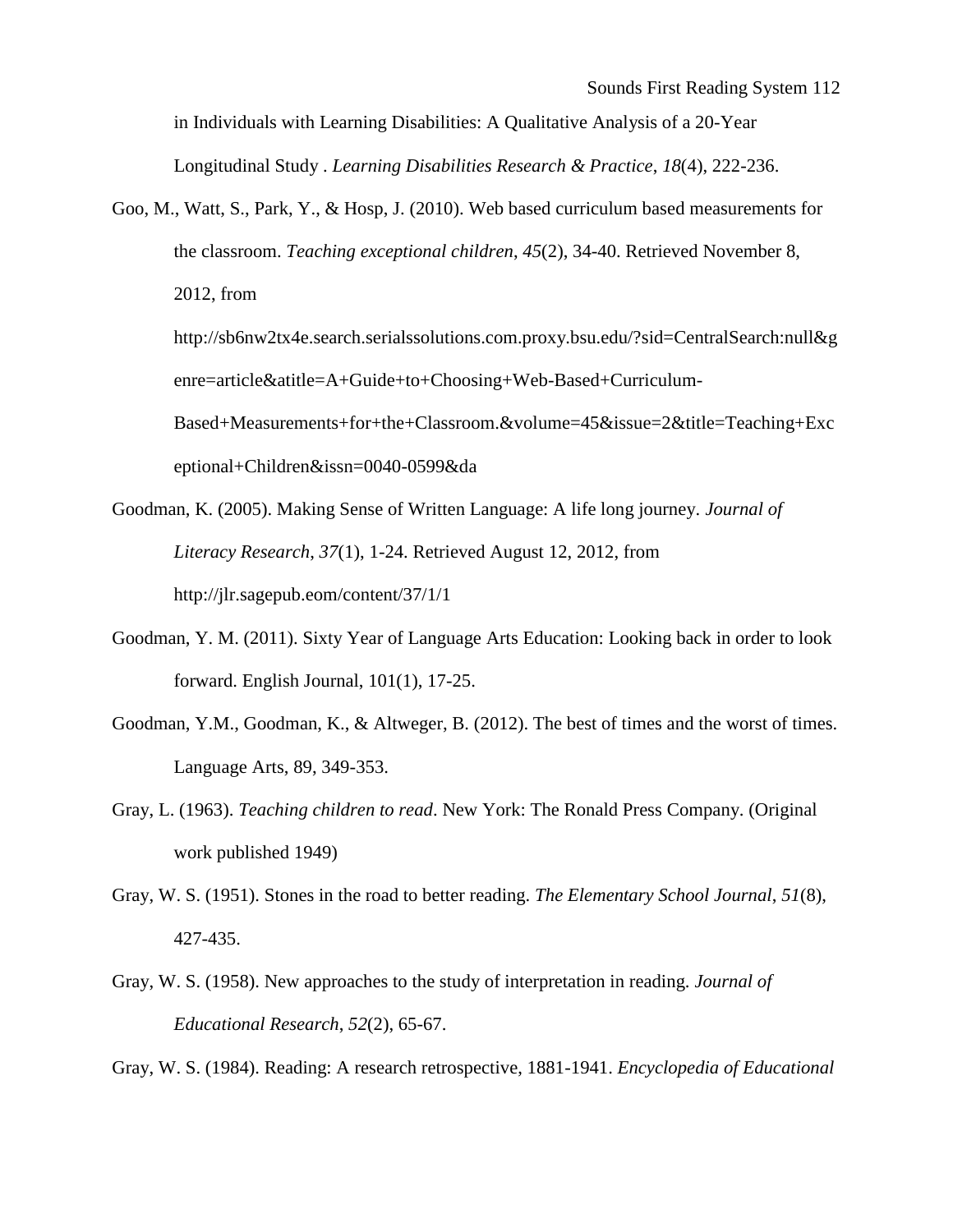*Research* (pp. 1-103). Newark, Del.: Macmillan. (Original work published 1941)

Hinshelwood, J. (1900) Letter, word- and mind- blindness. London. A. K. Lewis.

- House Enrolled Act No. 1367. (2010, July 1). *Indiana General Assembly*. Retrieved September 10, 2011, from www.in.gov/legislative/bills/2010/HE/HE1367.l.html
- Henry, M. K. (2003). *Unlocking literacy: effective decoding and spelling instruction*. Baltimore: Paul H. Brooks Publishing Co.
- Hoffman, J. V. (1986). *Effective Teaching of Reading: Research and Practice*. Newark, DE: International Reading Association.
- Huey, E. B. (1973). *The psychology and pedagogy of reading with a review of the history of reading and writing and of methods, texts, and hygiene in reading*. Cambridge, MA: MIT Press. (Original work published 1908)
- I Read 3 Copy of Corporation and School Results (2012) http://www.doe.in.gov/achievement/assessment/iread-3
- Kaniuka, T. S. (2009). NCLB, School-based instructional policy and decision-making: A proposed research agenda. *College Student Journal*, *43*(3), 787-799. Retrieved August 19, 2012, from the Academic Search Premier database.
- Kaufman, A. S., Kaufman, N. L. (1985) Kaufman Test of Educational Achievement. Circle Pines, MN: American Guidance Services.
- Kavale, K. A., Kauffman, J. M., Bachmeier, R. J., & LeFever, G. B. (2008). Response-tointervention: separating the rhetoric of self-congratulation from the reality of specific learning disability identification. *Learning Disability Quarterly*, *31*(Summer), 135-150.
- Keogh, B. K. (2005). Revisiting Classification and Identification. *Learning Disabilities Quarterly*, *28*(Spring), 100-103.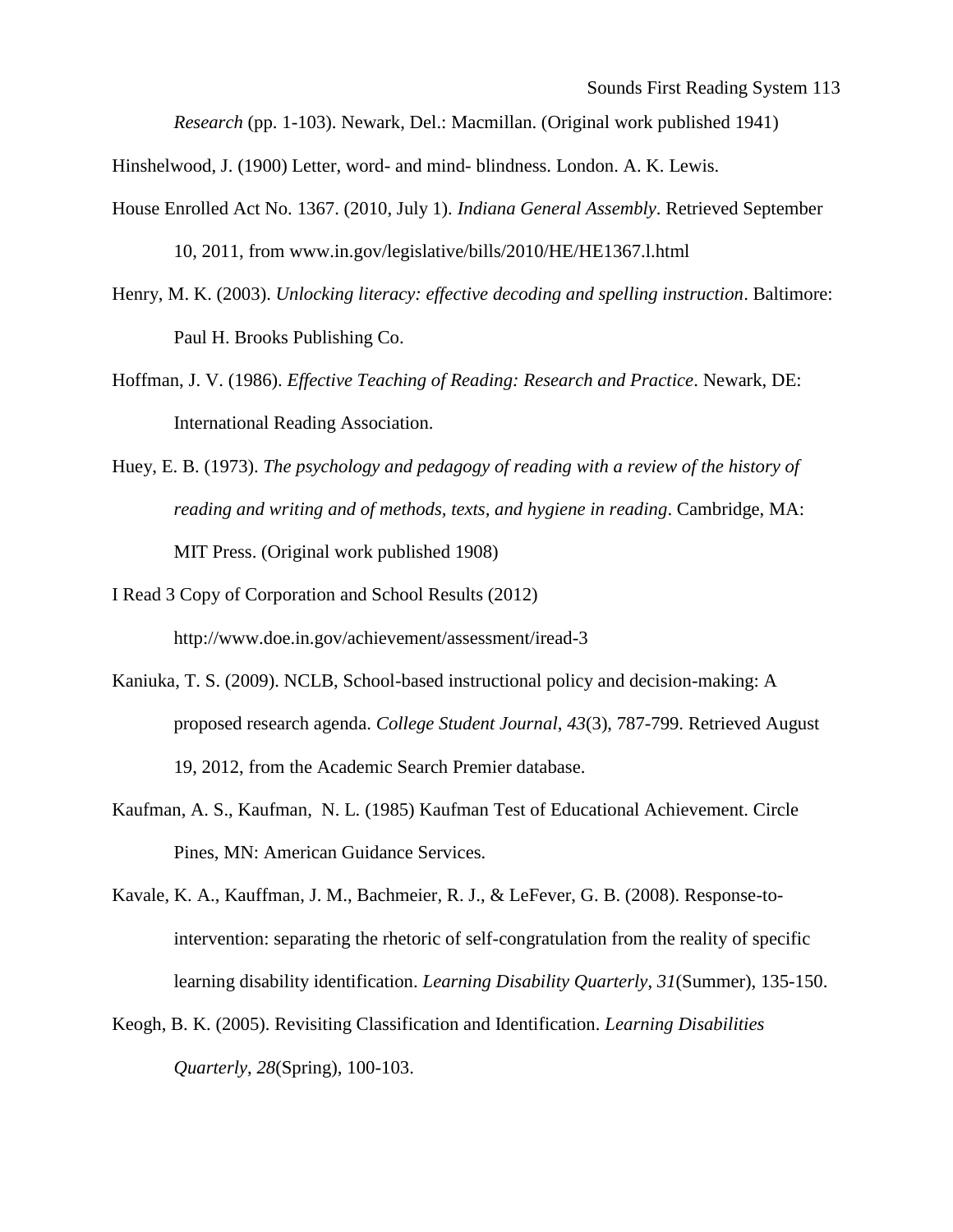- Landerl, K., & Wimmer, H. (2008). Development of word reading, fluency and spelling in a consistent orthography: An 8 year follow-up. *Journal of Educational Psychology*, 100 (1), 150-161.
- Lass, B., & Davis, B. (1985). *The remedial reading handbook*. Englewood Cliffs,New Jersey: Prentice-Hall, Inc..

Law 107-110. (2002). No child left behind act of 2002. *115 Stat.*, *20 USC 6301 note*, 1425-2094.

Leigh, E. (1874). *The graded first reader edited in pronouncing orthography.*. New York: Ivison, Blakeman, Taylor and Co..

Libot, TH., (1899) *The evolution of general ideas*. Chicago: The Open Court Publishing Co.

- Lin, D., McBride-Chang, C., Shu, H., Zhang, Y., Li, H., Zhang, J., et al. (2010). Small wins big: analytic pinyin skills promote Chinese word reading. *Psychological Science*, *21*(8), 1117-1122.
- Lindamood, P., Bell, N., & Lindamood, P. (1997). Sensory-cognitive factors in the controversy over reading instruction.. *The Journal of Developmental and Learning Disorders* (pp. 143-182). Madison, CT: International University Press, Inc..
- Lomax, R. G., & McGee, L. M. (1987). Young children's concepts about print and reading: Toward a model of word reading acquisition. *Reading Research Quarterly*, *22*(2), 237- 256.
- Lovett, M. W., & Steinbach, K. A. (1997). The effectiveness of remedial programs for reading disabled children of different ages: Does the benefit decrease for older children?. *Learning Disability Quarterly*, *20* (3), 189-210.
- Lyon, G. R., & Moats, L. C. (1988). Critical issues in the instruction of the Learning Disabled. *Journal of Consulting and Clinical Psychology*, *56*(6), 830-835.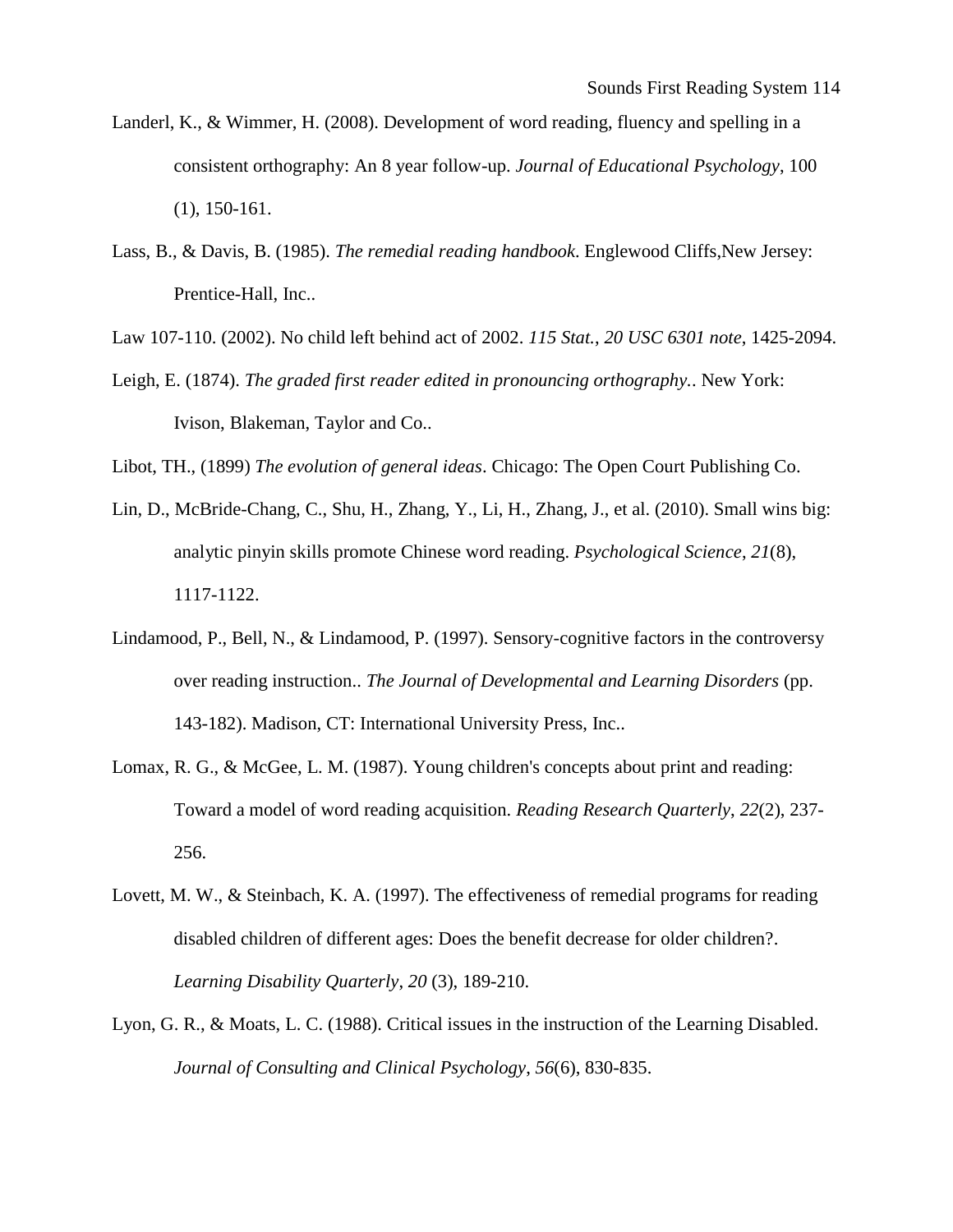Mann, H. (1839). Prospectus. *The Common School Journal for the year 1839*, *1*(1), 1-15.

- Mann, H. (1867). *Thoughts: selected from the writings of Horace Mann*. Boston, MA: H. B. Fuller and Company.
- March, F. A. (1881). *Proceedings of the International Convention for the amendment of the English Orthography*. St. Louis, MO: Spelling Reform Association.
- Maslin, P. (2007). Comparison of readability and decodability levels across five basal programs. *Reading Improvement*, *44*(2), 59-75.
- McGinnis, M. A. (1988). Aphasic children; Identification and education by the associative method. *Teaching aphasic children; the instructional methods of Barry and McGinnis* (pp. 63-229). Austin, Texas: Pro-Ed. (Original work published 1963)
- McGrew, K. S., & Woodcock, R. W. (2001). Technical Manual. Woodcock-Johnson III. Itasca, IL: Riverside.
- McGuffey, W. H. (1836). *The eclectic second reader; consisting of progressive lessons in reading and spelling for the younger classes in schools with engravings*. Cincinnati, OH: Truman and Smith.
- McGuinness, D. (2004). *Early reading instruction; what science really tells us about how to teach reading*. Cambridge, MA: The MIT Press.
- McGuinness, D. (2005). *Language development and learning to read*. Cambridge, MA: The MIT Press.
- McGuinness, D., McGuinness, C., & Donohue, J. (1995). Phonological Training and the Alphabet Principle: evidence for reciprocal causality. *Reading Research Quarterly*, *30*(4), 830-852. Retrieved May 11, 2011, from http://www.jstor.org/stable/748200

McIntyre, C., & Pickering, J. S. (1995). *Clinical studies of multisensory structured language*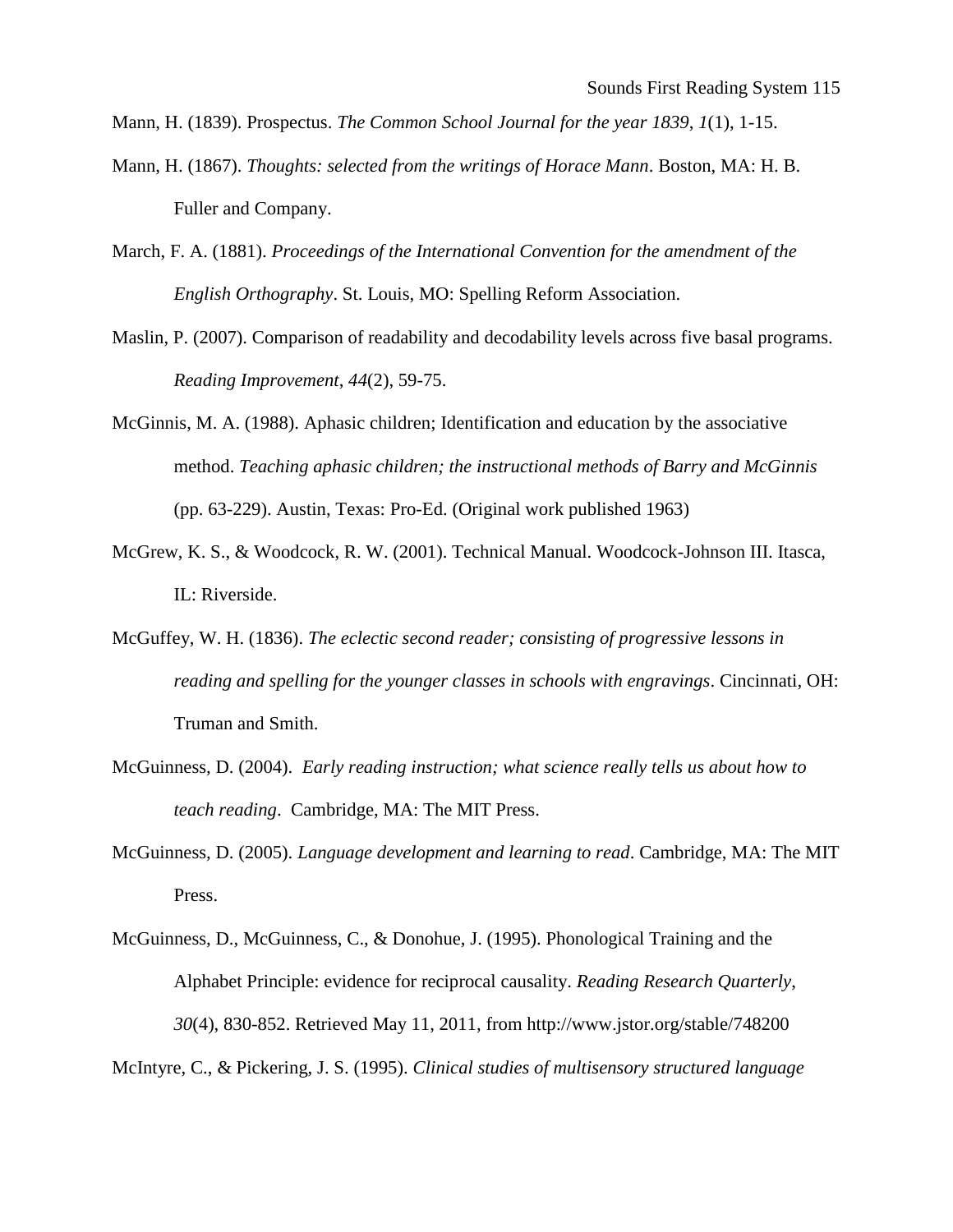*education for students with dyslexia and related disorders.*. Dallas, TX: International Multisensory Structured Language Education Council.

- McKenzie, R. G. (2009). Obscuring vital distinctions: The oversimplification of Learning Disabilities within RTI. *Learning Disabilities Quarterly*, *32*(fall), 203-215.
- McMaster, K. L., Fuchs, D., Fuchs, L. S., & Compton, D. L. (2005). Responding to nonresponders: An experimental field trial of identification and intervention methods. *Exceptional Children*, *71*(4), 445-463.
- Money, J. (1962). *Reading Disability progress and research needs in dyslexia*. Baltimore: The Johns Hopkins Press.
- Monroe, M. (1936). *Children who cannot read*. Chicago: The University of Chicago press. (Original work published 1932)
- Morgan, P. L., Farkas, G., & Hibel, J. (2008). The Matthew effect for whom?. *Learning Disability Quarterly*, *31*(fall), 187-198.
- Myers, P. I., & Hammill, D. D. (1969). *Methods for learning disorders*. New York: John Wiley & Sons, Inc..
- National Reading Panel (NRP) Publications and Materials. (2000, April 1). *National Reading Panel (NRP) - Home*. Retrieved January 19, 2011, from http://www.nationalreadingpanel.org/Publications/citation\_examples.htm
- National, R. C. (2005). *Measuring literacy: Performance levels for adults.*. Washington D.C.: The National Academies Press.
- O'Connor, R. E. (1999). Teachers learning Ladders to Literacy. *Learning Disabilities Research & Practice*, *14*(4), 203-214.

Obama, B. (2011, January 25). Page 2: TRANSCRIPT State of the Union 2011: Obama's Full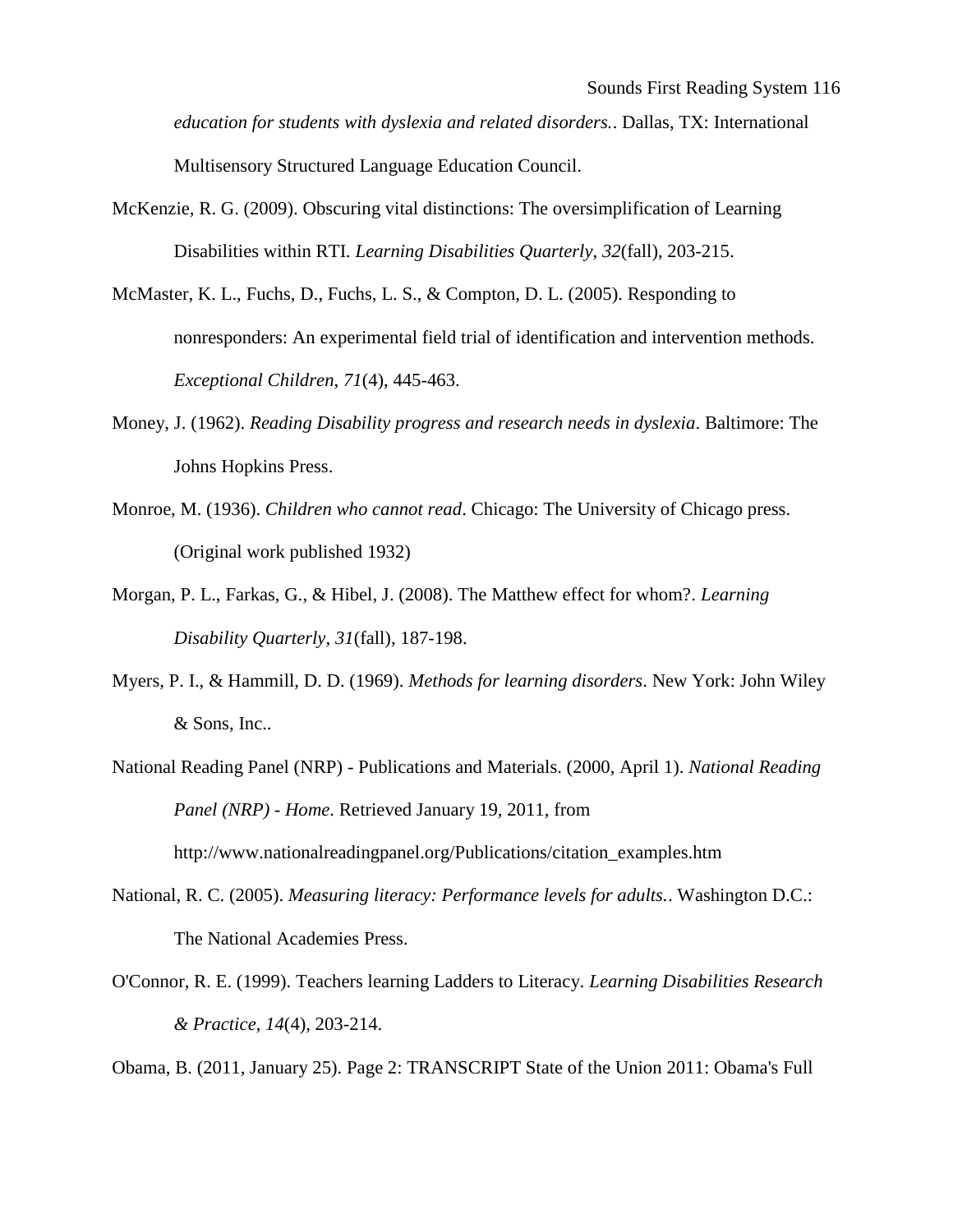Address - ABC News. *ABCNews.com - Breaking News, Latest News & Top Video News - ABC News*. Retrieved May 11, 2012, from http://abcnews.go.com/Politics/State of the Union/state-of-the-union-2011-full-

transcript/story?id=12759395&page=2

- Orton, S. T. (1966). *Wordblindness in school children and other papers on strephosymboia.*. Pomfret, CT: The Orton Society.
- Paulesu, E., McCrory, E., Pesenti, S., Gallaher, A., Perani, D., Price, C., et al. (2000). A culture effect on brain function. *Nature Neuroscience*, *3*(1), 91-96. Retrieved June 10, 2012, from http://neuroscience.nature.com
- Pine, A., & Neill, G. (1970). *Reading Crisis: The problem and suggested solutions*. Washington D.C.: National Schools Public Relations Association.
- Pitman, J., & John, J. S. (1969). *Alphabets and reading. The initial teaching alphabet*. New York: Pitman Publishing Company.
- Polikoff, M. S. (2010). Instructional sensitivity as a psychometric property of assessments. *Educational Measurement: Issues and Practice*, *29*(4), 3-14.
- Pollard, R. S. (1897). *A complete manual. Pollard's synthetic method of reading and spelling. Designed to accompany synthetic readers and spellers*. Chicago: Western Publishing House.

Pollard, R. S. (1898). *First book for little folks*. New York: Western Publishing House.

Rayner, K., Foorman, B. R., Perfetti, C. A., Pesetsky, D., & Seidenberg, M. S. (2001). How Pscyhological science informs the teaching of reading. *Psychological Science in the Public Interest*, *2*(2), 31-74.

Reiff, H. B. (2001). The relation of LD and gender with emotional intelligence in college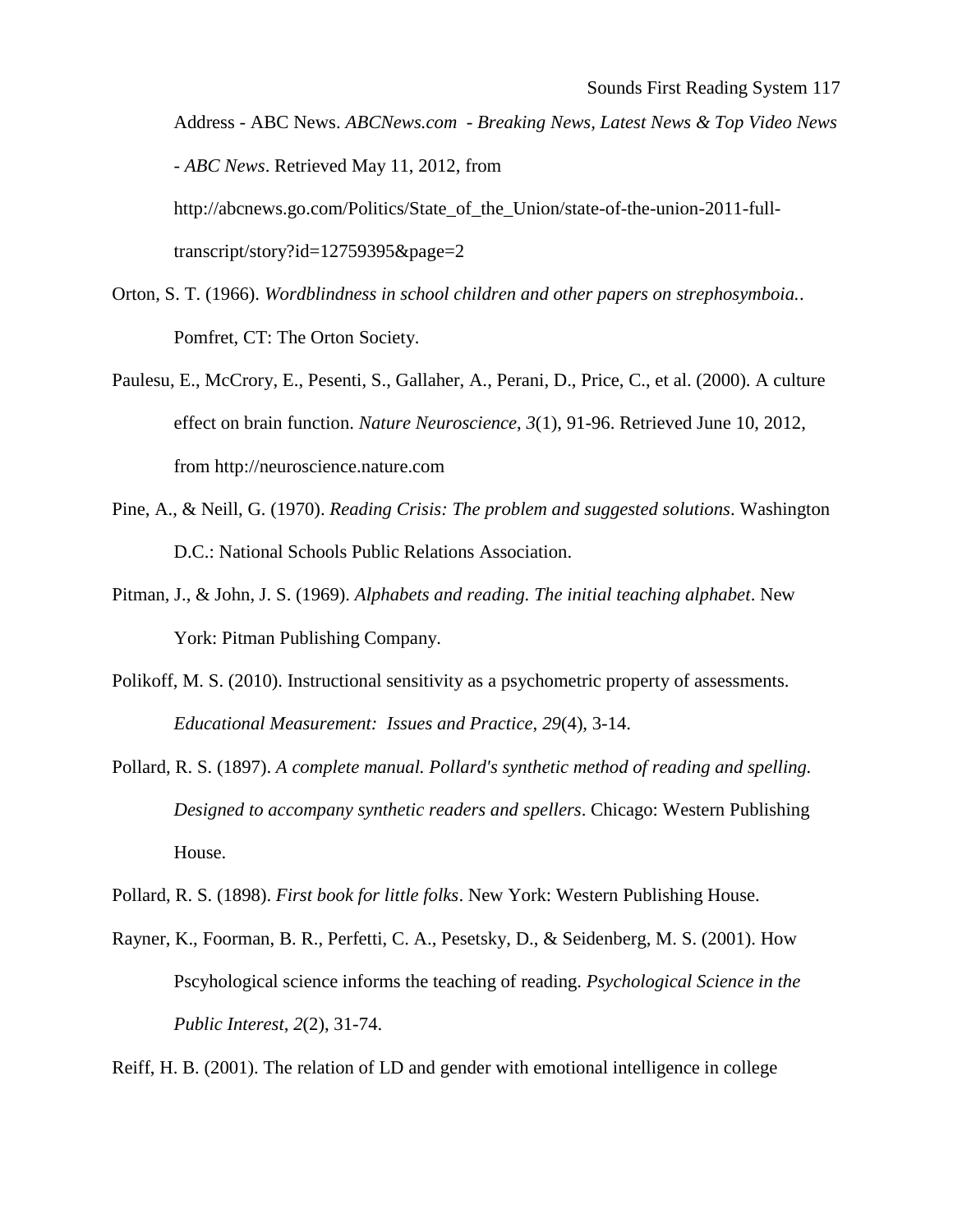students. *Journal of Learning Disabilities,*, *34*(1), 1-22.

- Reiff, H. B., & Gerber, P. J. (1990). Cognitive correlates of social perception in students with learning disabilities. *Journal of Learning Disabilities*, *23*(4), 260-262.
- Reynolds, C. R., & Shaywitz, S. E. (2009). Response to intervention: Ready or not? Or, from wait-to-fail to watch-them-fail. *School Psychology Quarterly*, *24*(2), 130-145.
- Ritchey, K. D., & Goeke, J. L. (2006). Orton-Gillingham and Orton-Gillingham-based reading instruction: A review of the literature. *The Journal of Special Education*, *40*, 171-183.
- Risko, V. J., Roller, C. M., Cummins, C., Bean, R. M., Block, C. C., Anders, P. L., et al. (2008). A critical analysis of research on reader teacher education. *Reading Research Quarterly*, *43*(3), 252-288. Retrieved May 11, 2011, from http://www.jstor.org/stable/20068344
- Rivers, K. O., & Lombardino, L. J. (1998). Generalization of early metalinguistic skills in a phonological decoding study with first graders at risk for reading failure. *International Journal of Language & Communication Disorders*, *33*(5), 369-391.
- Robinson, H. A. (1977). *Reading and writing instruction in the United States; historical trends.* Newark, DE: International Reading Association.
- Robinson, R. D. (2002). *Classics in literacy education historical perspectives for today's teachers*. Newark, Delaware: International Reading Association.
- Rome, P. D., & Osman, J. S. (2004). *Language tool kit*. Cambridge, MA: Educators Publishing Service, inc..
- Russell, D. H., & Fea, H. R. (1963). Research on teaching reading. *Handbook of research on teaching* (pp. 865-928). Chicago: Rand McNally.
- Sandel, L. (1998). The nature of traditional orthography and the Initial Teaching Alphabet. *Review of Historical Research*, *ED 470 646*, 1-27.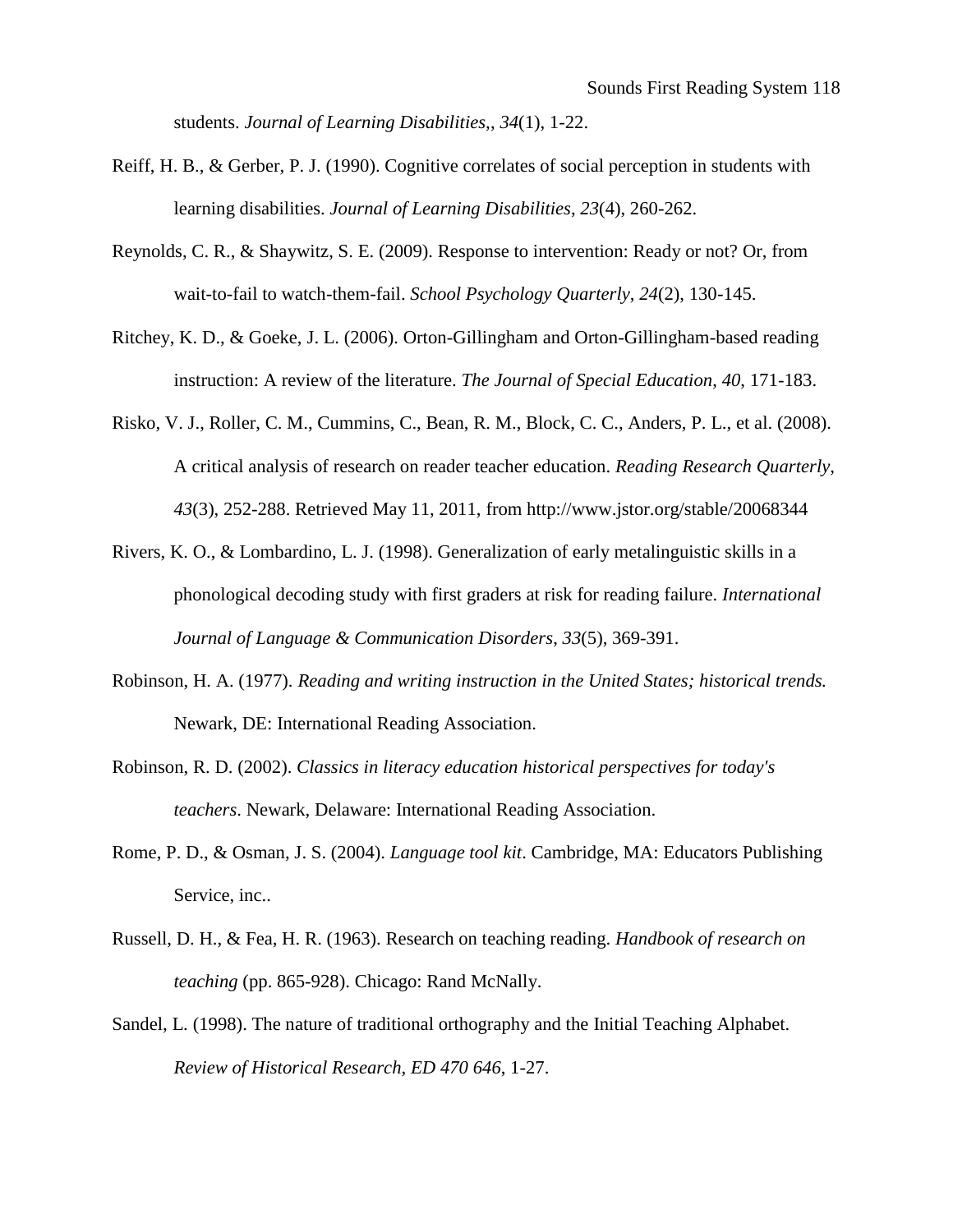- Seo, S., Brownell, M. T., Bishop, A. G., & Dingle, M. (2008). Beginning Special Education teachers' classroom reading instruction: practices that engage elementary students with learning disabilities. *Exceptional Children*, *75*(1), 97-122.
- Seymour, P. H. (1998). Neurolinguistic issues in the treatment of childhood literacy disorders. *Handbook of Neurolinguistics* (pp. 573-585). New York: Academic Press.
- Shapiro, B. K., Accardo, P. J., & Capute, A. J. (1998). *Specific Reading Disability A View of the Spectrum*. Timonium, Maryland: York Press.
- Share, D. L. (2008). On the anglocentricities of current reading research and practice: the perils of overreliance on an "outlier" orthography. *Psychological Bulletin*, *4*, 584-615.
- Shaywitz, S. E. (2003). *Overcoming dyslexia; a new and complete science-based program for reading problems at any level*. New York: Alfred A. Knopf.
- Shaywitz, S. E., Mody, M., & Shaywitz, B. A. (2006). Neural Mechanisms in Dyslexia. Current Directions in Psychological Science, 15(6), 278-281.
- Shaywitz, S. E., Morris, R., & Shaywitz, B. A. (2008). The education of Dyslexic children from childhood to young adulthood. *The Annual Review of Psychology*, *59*, 451-475. Retrieved August 26, 2012, from http://sb6nw2tx4e.search.serialssolutions.com.proxy.bsu.edu/?sid=CentralSearch:null&g enre=article&atitle=The+Education+of+Dyslexic+Children+from+Childhood+to+Youn g+Adulthood.&volume=59&issue=1&title=Annual+Review+of+Psychology&issn=006 6-4308&date=2008-02-
- Shute, R. G. (1830). *Organic pronunciation or reading made easy*. London: William Darton, Holborn Hill.

Simos, P. G., Fletcher, J. M., Sarkari, S., Billingsley, R. L., Castillo, E. M., & Pataraia, E.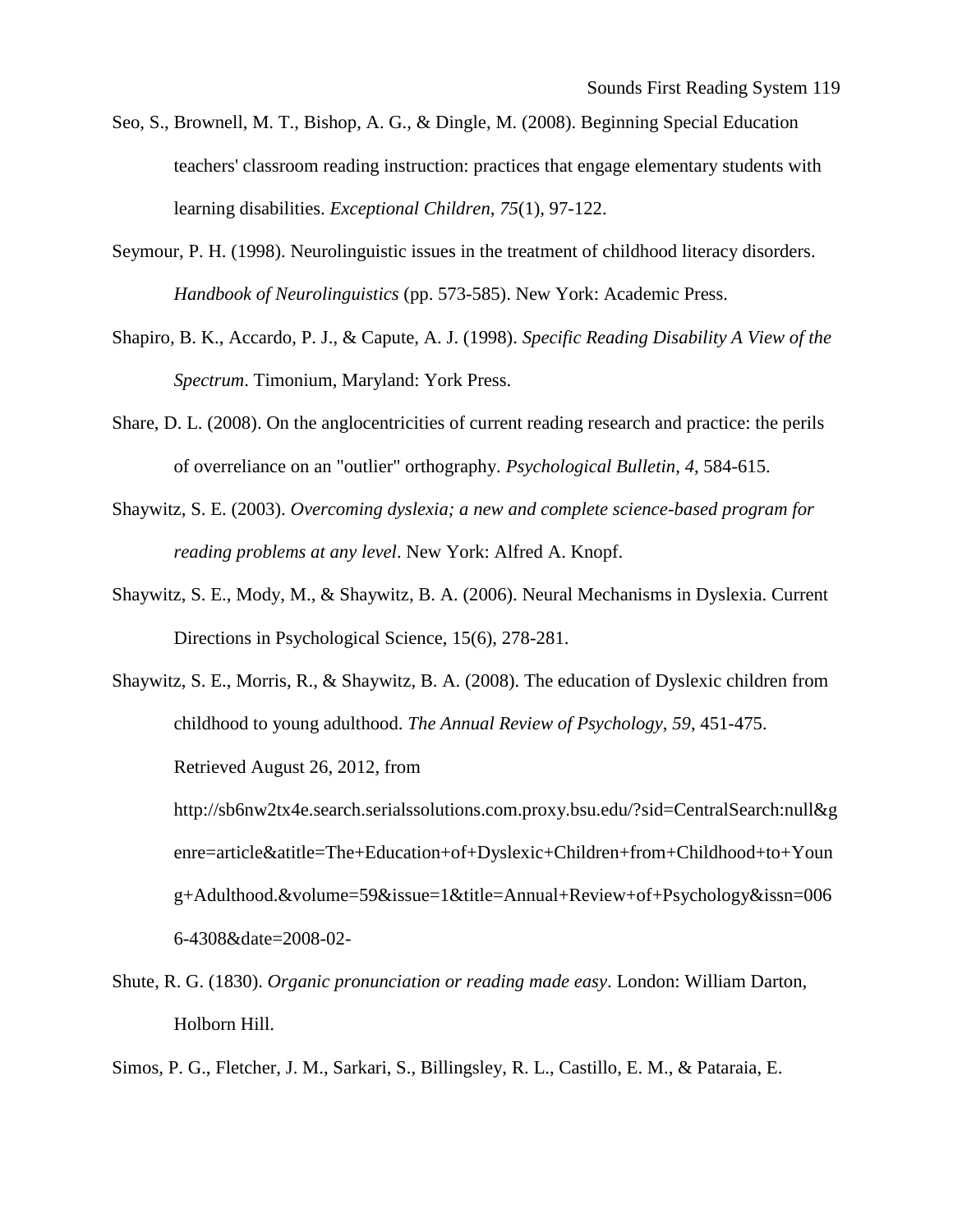(2005). Early development of Neurophysiological processing involved in normal reading and reading disabilities: A magnetic source imaging study. *Neuropsychology*, *19*(6), 787-798.

- Smith, C. B. (1994). Whole Language: the debate. Washington D.C.: Office of educational research and improvement.
- Smith, F. (1992). Learning to read: the never-ending debate. *Phi Delta Kappa international*, *73*(6), 432-441. Retrieved March 10, 2012, from http://www.jstor.org/stable/20404665
- Smith, F. (1999). Why systematic phonics and phonemic awareness instruction constitute an educational hazard.. *Language Arts*, *2*, 150-155.
- Smith, R. F., & Feathers, K. M. (1983). Teacher and student perception of content area reading. *Journal of Reading*, *26*(4), 348-354.
- Snyder, T. D. (1993, January 19). 120 Years of American education: A statistical portrait. *National Center for Education Statistics (NCES) Home Page, a part of the U.S. Department of Education*. Retrieved April 19, 2011, from http://nces.ed.gov/pubsearch/pubsinfo.asp?pubid=93442
- Soule, R., & Wheeler, W. A. (1866). *First lessons in reading: A new method of teaching the reading of English by which the ear is trained to discriminate the elementary sounds of the words, and the eye to recognize the signs used for these sounds in the establish orthography*. Boston, MA: Lee & Shepard.
- Stanovich, K. E. (1986). Matthew effects in reading: Some consequences of individual differences in the acquisition of literacy. *Reading Research Quarterly*, *21*(4), 360-406
- Stanovich, K. E. (2000). *Progress in understanding reading; scientific foundations and new frontiers*. New York: The Guilford Press.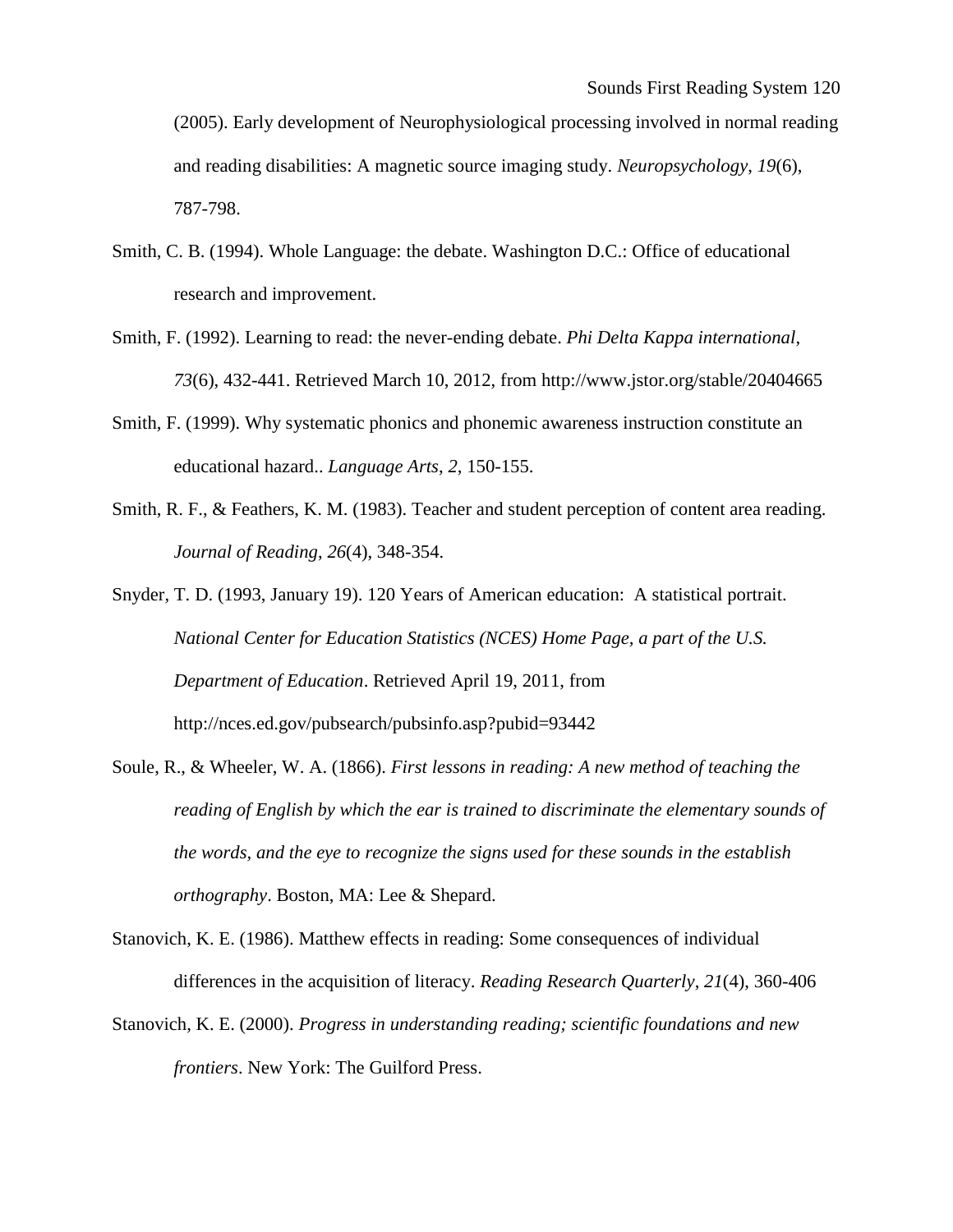- Stanovich, K. E. (2005). A future of a mistake: Will discrepancy measurement continue to make learning disabilities field a pseudoscience. *Learning Disability Quarterly*, *28*, 103-106.
- Studer, D. E. (1884). *A treatise on spelling reform*. St. Louis, MO: Nixon-Jones Printing Company.
- Sure, N. (Director) (2003, October 15). National Symposium on Learning Disabilities in English Language learners. *National Symposium*. Lecture conducted from National Institute of Health, Washington, D.C..
- Swanson, H. L., Harris, K. R., & Graham, S. (2003). *Handbook of learning disabilities*. New York: The Guilford Press.
- Torgesen, J. K., & Mathes, P. G. (2000). *A basic guide to understanding, assessing and teaching phonological awareness*. Austin, Texas: Pro-Ed, Inc..
- Trelease, J. (1989). Jim Trelease speaks on reading aloud to children. *The Reading Teacher*, *23*, 200-206.
- Trelease, J. (1995). *The read-aloud handbook*. New York: Pengiun Group.
- University of Oregon Dibels data system. (n.d.). *Center on Training and Learning*. Retrieved November 8, 2012, from https://dibels.uoregon.edu
- Vail, H. H. (1911). *A history of the McGuffey readers*. Cleveland, OH: The Burrows Brothers Co..
- Vail, P. (1999). *Reading Comprehension Students' needs and teachers' tools*. Rosemont, NJ: Modern Learning Press.
- van den Bos, K. P. (1984). Letter processing in dyslexic subgroups. *Annals of Dyslexia*, *34*, 179- 193.

Vanderstaay, S. L. (2006). Learning from longitudinal research in criminology and the health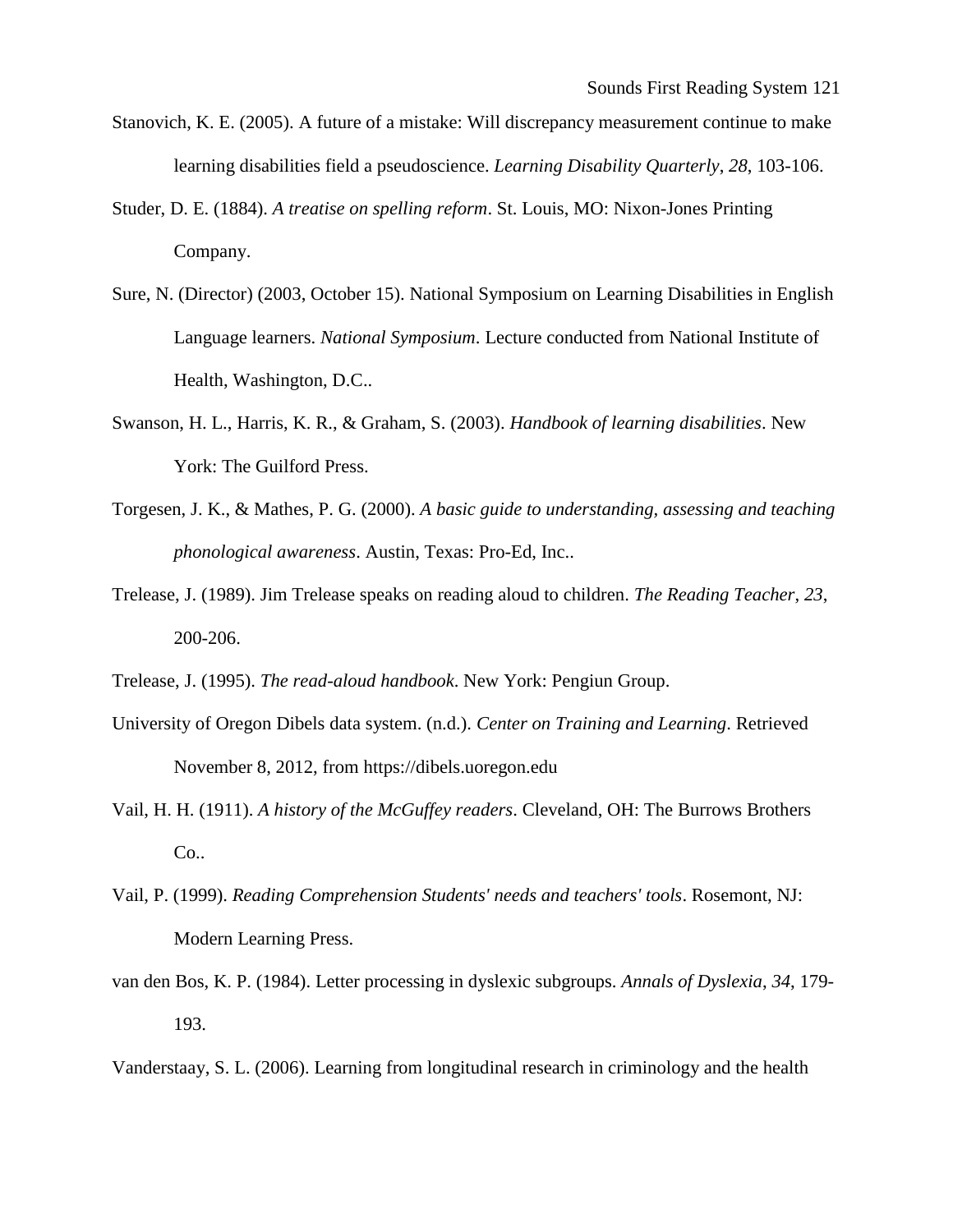sciences. R*eading research quarterly*, *41*(3), 328-350.

- Vanhoeven, L., Leevwe, J. v., & Vermeer, A. (2011). Vocabulary growth and reading across the elementary school years. *Scientific Studies of Reading*, *15*(1), 8-25.
- Verhoeven, L., & Perfetti, C. A. (2011). Morphological processing in reading acquisition: A cross-linguistic perspective. *Applied Psycholinguistics*, *32*, 457-466.
- Waczyk, J. J., Marsiglia, C. S., Bryan, K. S., & Naquin, P. J. (2001). Overcoming inefficient reading skills. *Journal of Educational Psychology*, *93*(4), 750-57.

Warren, D. (1989). *American teachers: histories of a profession at work.*. New York: Macmillan.

Wechsler, D. (1992). Wechsler Individual Achievement Test. San Antonio, TX; Psychological Corporation.

Williams, L. M. (1916). *How to teach phonics*. Chicago: Hall & McCreary Company.

- Wolf, M. (1984). Naming, reading and the dyslexias: a longitudinal overview.. *Annals of Dyslexia*, *34*, 87-115.
- Woodcock, R. W., McGrew, K. S., & Mather, N. (2001). *Woodcock-Johnson III*. Itasca, IL: Riverside.
- Woodcock, R.W., McGrew, K.S., & Mather, N. (2007). *Woodcock-Johnson III.* Itasca, IL: Riverside.
- Zillmer, E. A., & Spiers, M. V. (2001). *Principles of Neuropsychology*. Belmont, CA: Wadsworth.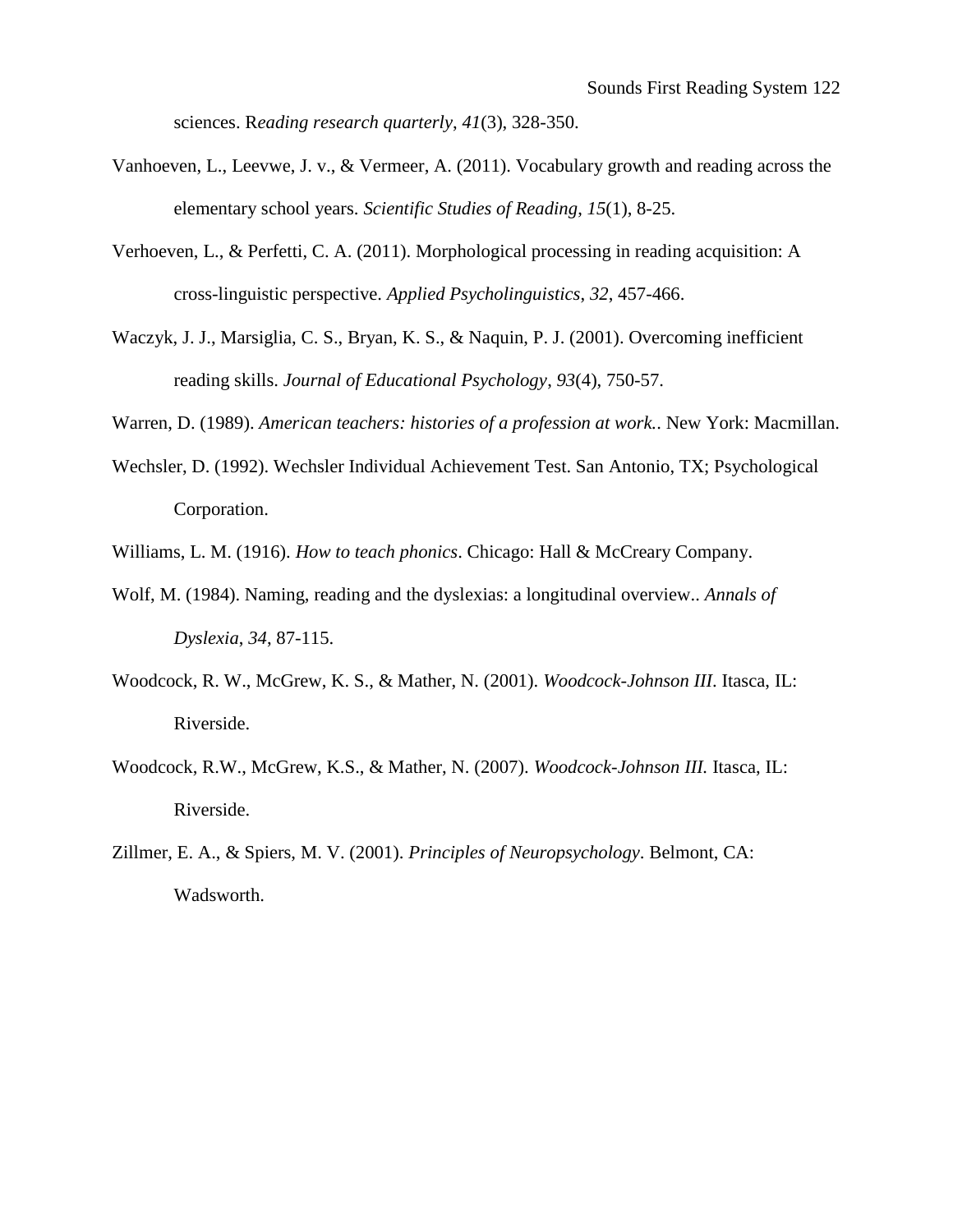## Appendix 1

## Sounds First Reading System- code

| sound/symbol            | keyword                    | sound/symbol | keyword                  |
|-------------------------|----------------------------|--------------|--------------------------|
| a                       | apple                      | αi           | m <u>ai</u> d            |
| $\mathsf b$             | <u>b</u> at                | ee           | <u>beet</u>              |
| d                       | $\underline{\mathsf{dog}}$ | igh          | <u>high</u>              |
| e                       | <b>egg</b>                 | oa           | boat                     |
| f                       | foot                       | ue           | fuel                     |
| g                       | goat                       | ch           | chimp                    |
| h                       | <u>h</u> ot                | sh           | shell                    |
|                         | <u>i</u> tch               | th           | theif                    |
|                         | jet                        | ng           | hang                     |
| $\overline{\mathsf{k}}$ | kite                       | au           | auto                     |
|                         | <u>l</u> eg                | oi           | $\overline{\mathsf{ol}}$ |
| m                       | mop                        | 00           | h <u>oo</u> p            |
| $\mathsf{n}$            | net                        | ou           | $out$                    |
| $\mathbf{o}$            | October                    | er           | <u>her</u>               |
| p                       | pig                        | ar           | c <u>ar</u>              |
| r                       | rock                       | or           | $or$                     |
| S                       | sock                       |              |                          |
| $\ddagger$              | top                        |              |                          |
| ū                       | $\mathbf{u}$ p             |              |                          |
| $\checkmark$            | <u>v</u> est               |              |                          |
| W                       | $\underline{wig}$          | 00           | book                     |
| Ÿ                       | $\underline{\chi}$ ell     | th           | that                     |
| Z                       | $\mathbf{z}$ ip            | si           | asian                    |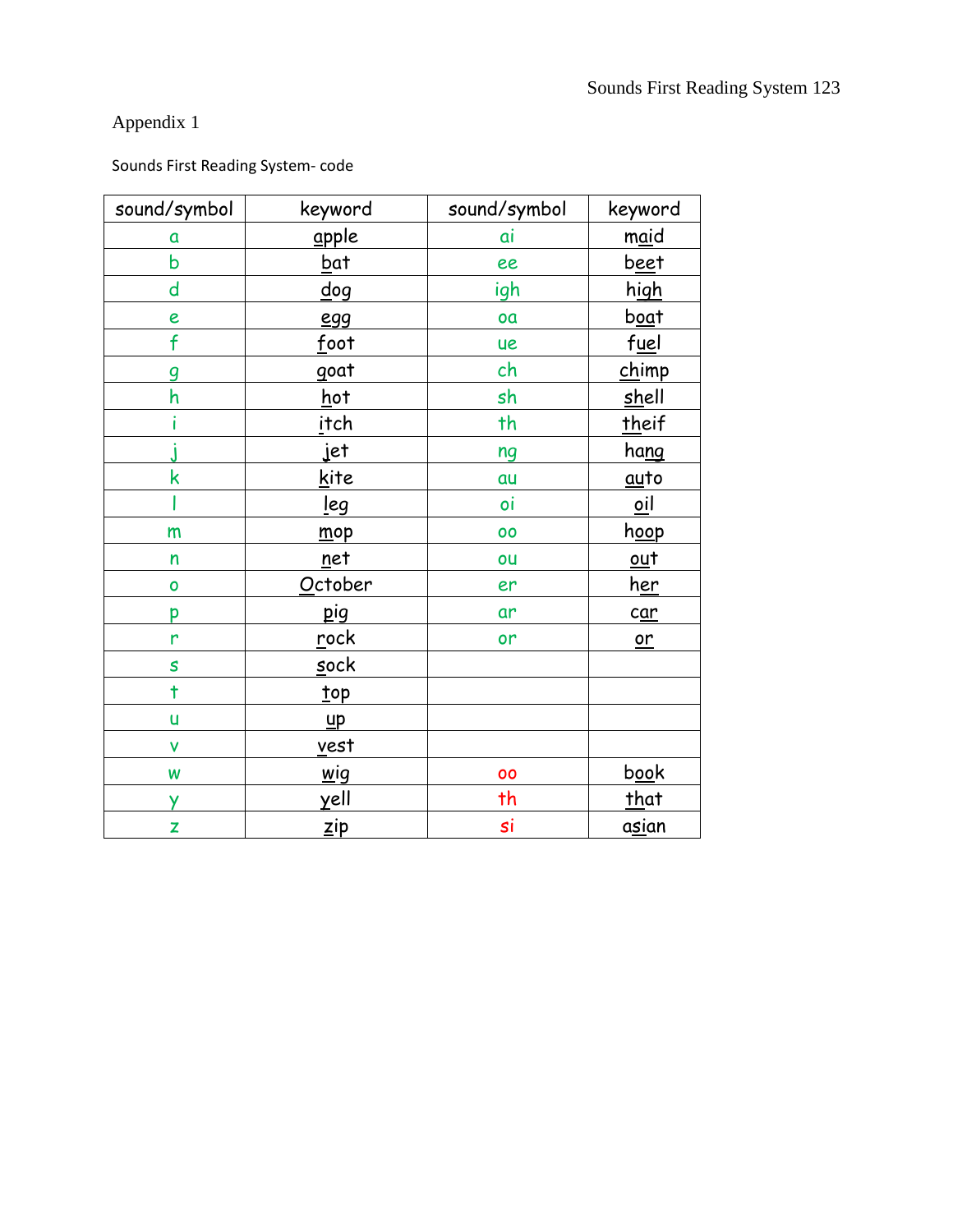Appendix 2- sample text

iktomee iz spighder fairee hee wairz broun IKTOMI is a spider fairy. He wears brown frinjez eether deerskin leggings with long soft fringes on either sighd tighnee beeded mokusinz hiz hiz side, and tiny beaded moccasins on his feet. His blak iz thu midl rapt long black hair is parted in the middle and wrapped eech oaver with red, red bands. Each round braid hangs over smaul broun eer faulz forwerd oaver hiz a small brown ear and falls forward over his shoalderz shoulders. hee eeven hiz funee fais He even paints his funny face with red and yeloa drauz blak ringz uround hiz ighz yellow, and draws big black rings around his eyes. hee wairz beeld jaket kulerd He wears a deerskin jacket, with bright colored